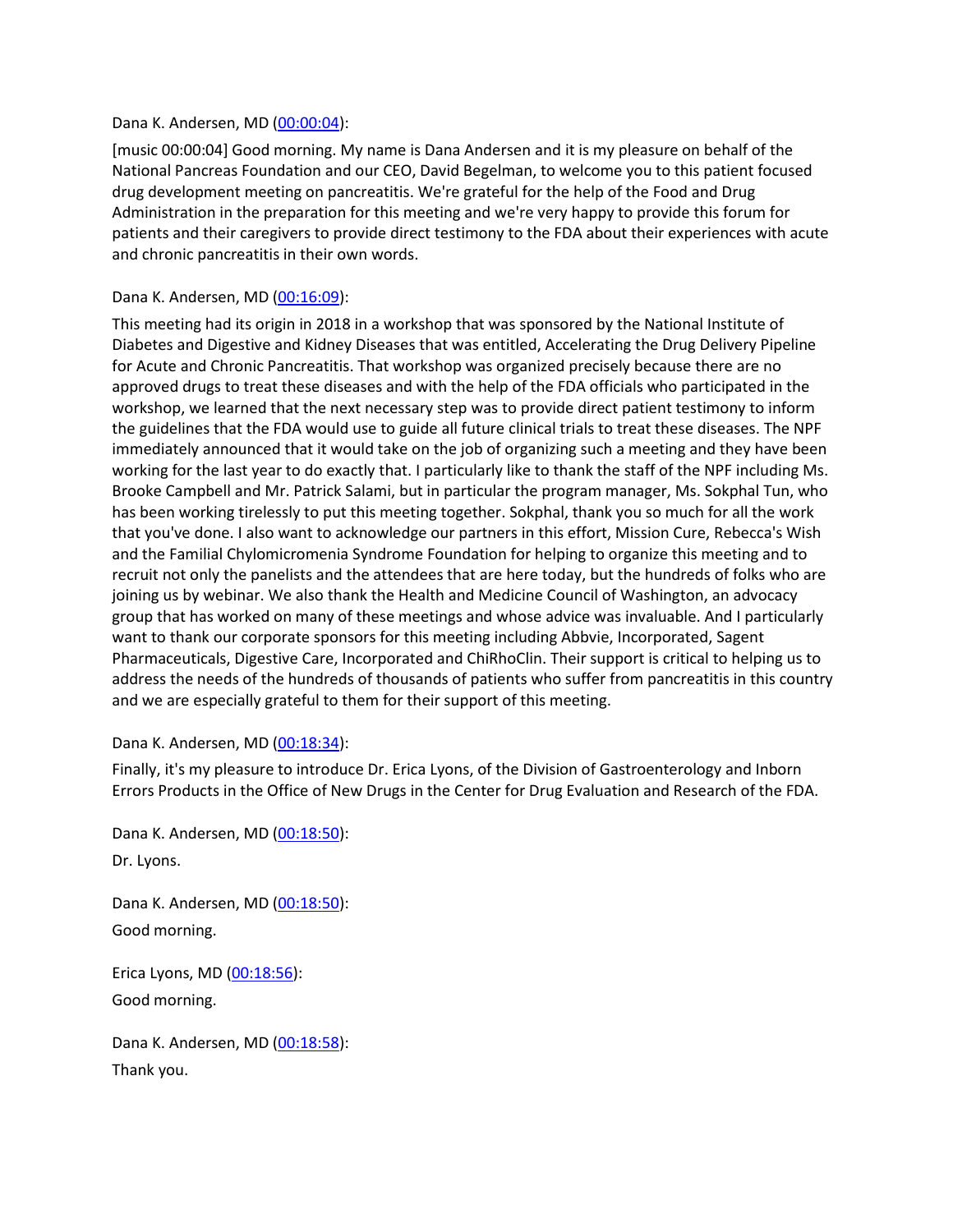#### Erica Lyons, MD [\(00:18:58\)](https://www.rev.com/transcript-editor/Edit?token=9PTXuOTqP1RorJPy9EFYzscz5uNRtoziDP0u2h-CmhTQ0HsVMQhAuDJfwElU1yFOr0rp8C2cBkqnUcjN3ulF3IKhFXg&loadFrom=DocumentDeeplink&ts=1138.92):

Thank you so much. Good morning, as you said, my name is Dr. Erica Lyons and I am one of the clinical team leaders within the Division of Gastroenterology and Inborn Errors Products at the FDA. This morning I have the privilege of giving a brief overview of patient focused drug development, but before we begin I would like to express my appreciation for the patients, the caregivers, and the advocates in the audience and on the web today. On behalf of my colleagues at the FDA, I would like to thank you for being part of this meeting and sharing your experiences with us. I would also like to thank the National Pancreas Foundation and all of the staff that was involved in planning this meeting.

# Erica Lyons, MD [\(00:19:42\)](https://www.rev.com/transcript-editor/Edit?token=ckIjW0WRJi7FlXoQ1sBxYhs8hsGj4wsX2LQZAgcxVaLA8i_EvLrxkBFahsq5KxXrPtLU8LXbHjYnWOD0fuaJTb9aLwA&loadFrom=DocumentDeeplink&ts=1182.53):

I know we have representation from industry, academia and other medical product development stakeholders in the room and on the web as well. While FDA plays a critical role in medical product development, we are just one part of the process and I am glad to see a high level of interest from those of you who also play very important roles. FDA shares the patient community's commitment to facilitate the development of safe and effective medical products for the treatment of pancreatitis. Now, when I say medical product development, I mean it in the broadest sense of identifying, developing, and evaluating potential therapies that can help patients manage their conditions. FDA protects and promotes public health by evaluating the safety, effectiveness, and quality of new medical products, but we do not develop new medical products or conduct clinical trials. It is, however, our responsibility to ensure that the benefits of a product outweigh its potential risks.

### Erica Lyons, MD [\(00:20:44\)](https://www.rev.com/transcript-editor/Edit?token=QtK3dn2RWWfgyqFeWlae_YrT0SoOeU2neyKMzm8-wpKufpJCdaOFUAQzKI_fBUPbI5NAmP-JJA57-lpdoOyLYxQn_jc&loadFrom=DocumentDeeplink&ts=1244.57):

Therefore, having this kind of dialogue is extremely valuable for us because hearing what patients care about can help us lead the way in figuring out how to best facilitate medical product development for the treatment of pancreatitis and understand how patients view the benefits and the risks of therapies and devices for pancreatitis. We look forward to incorporating what we learned today into the agency's thinking and understanding of how patients view the benefits and risks of therapies and devices for pancreatitis. Once again, we are all here today to hear the voice of the patient, so thank you for your participation. We are grateful to each of you for being here and sharing your personal stories, experiences, and perspectives.

### Erica Lyons, MD [\(00:21:40\)](https://www.rev.com/transcript-editor/Edit?token=c8EypRtGZQ6KxND4CFSfH_Z9P1YAcaU05_Oozv5OfvlzBMaTSRbEVKxrU5vbAHoQulcbs6hotACljm6dSRz3rCTSu4s&loadFrom=DocumentDeeplink&ts=1300.13):

So let's begin by defining patient focused drug development. Patient focused drug development is a systematic approach to help ensure that patients experiences perspectives, needs, and priorities are captured and meaningfully incorporated into drug development and evaluation. We believe that incorporating the voice of the patient into all stages of drug development not only enriches a clinical development program, but as essential to inform our assessment of the overall benefits and risks of our proposed therapy.

### Erica Lyons, MD [\(00:22:13\)](https://www.rev.com/transcript-editor/Edit?token=gsFwLpcieFX5TIerUy0Nwlu9NIeHDkKP1n15J_NR4kLekScRDLq5mDqONIOpElJK7rvhTR2LYk7W2glyNyho77YZ6wA&loadFrom=DocumentDeeplink&ts=1333.79):

Here's an overview of some of the areas of opportunity to integrate patient input into drug development. As you can see, this begins in the translational phase by identifying and measuring outcomes and symptoms that are meaningful to patients so that they can be carried forward through as assessments into clinical studies. The information acquired directly from patients is key component of our overall benefit risk assessment at the time of a pre-marketing review or a marketing review. Once a therapy is approved, patient input continues to be essential to ensure that those needing or those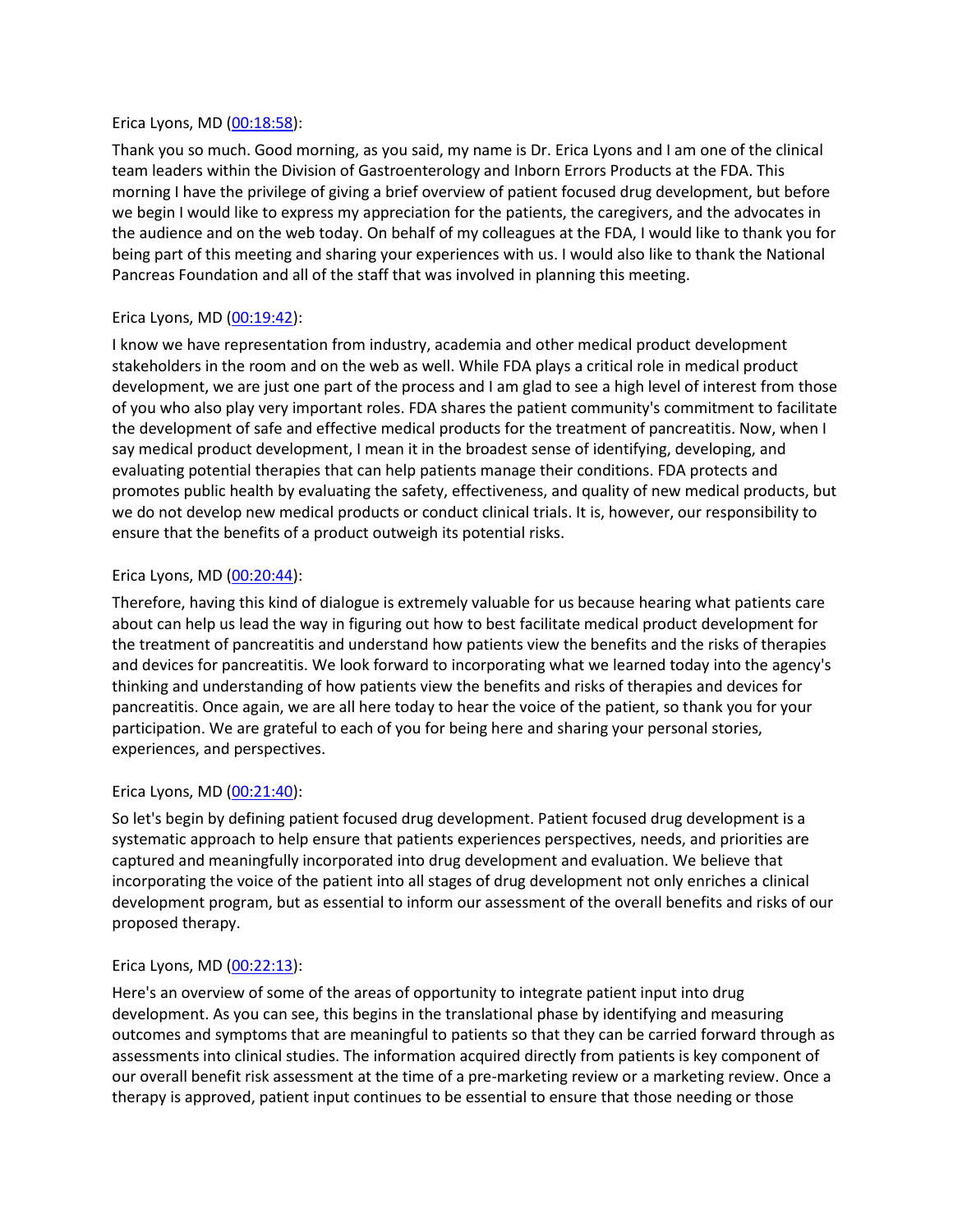prescribing a treatment are able to make informed decisions when starting, continuing, or stopping a therapy. Now that we've covered the definition of patient focused drug development and the opportunities for patient input into all stages of drug development, I would like to talk briefly about FDA's patient focused drug development initiatives. So FDA recognized a need for more systematic ways of gathering patients perspectives on their conditions and on the treatment options available. As a result to date, FDA has conducted 26 patient focused drug development meetings, giving patients and caregivers a platform to contribute input that can help inform drug development and evaluation.

# Erica Lyons, MD [\(00:23:42\)](https://www.rev.com/transcript-editor/Edit?token=jleQRMcLSphLhYhdex9H-wX06WYCHtmsZZB2n-wZ7EuSU_s87Wqolx6yQC0unhQNbCghG0_Rfhb3uDIDpwFdlzphhpg&loadFrom=DocumentDeeplink&ts=1422.2):

To highlight some of the findings from those meetings, we have learned that patients are experts on what it is like to live with their condition, that they are able to clearly articulate specific disease impacts in very concrete terms. They can also clearly articulate what is important to them regarding treatment benefit. We've also been able to share with patients that their chief complaints may not be factored explicitly into drug development plans, but they are very important for us to hear and understand. And now we have been reassured that patients want to be as active as possible in the work to develop new treatments, but that they aren't expecting FDA to address all of the gaps in current treatment or current approaches to drug development, but they do want FDA to help facilitate and identify the most effective pathway for them to play a major contributing role.

### Erica Lyons, MD [\(00:24:39\)](https://www.rev.com/transcript-editor/Edit?token=6zanVk1hO29rWJtcrK0qkjuFSWVutnLm7ypdd-a18bZNX79TNrYe09QiTW5g1EdrgIleZTbJ2sdFsWI-iwn1omXPlR8&loadFrom=DocumentDeeplink&ts=1479.09):

There is also growing interest and expanding efforts to gather patient input in support of drug development and evaluation from an external perspective. In 2015, we started welcoming patient organizations such as the National Pancreas Foundation to identify and organize their own patient focus collaborations. These externally led patient focused drug development meetings provide an opportunity to hear directly from patients, patient advocates and caregivers about the symptoms that matter most to them, the impact that a disease has on patient's daily lives and patients experiences with current available treatments. While the FDA is open and grateful to attending these patient led meetings that are externally led, the meeting and any resulting products like reports or surveys will not be considered FDA-sponsored or endorsed.

### Erica Lyons, MD [\(00:25:33\)](https://www.rev.com/transcript-editor/Edit?token=Ah1qkMD-UQAn-8OSdGfPMC3CjBNJ8U_jg77O98qv5jPGlsqYc7oq3vo96cVzjVcCCv_jy9q_VOLrF78yvC8jLFY7BJk&loadFrom=DocumentDeeplink&ts=1533.68):

Meetings such as these externally led patient focused drug development meetings strengthen our understanding of the disease and treatment burden, which is what we call the therapeutic or clinical context. This patient input supports FDA staff as they conduct benefit risk assessments for products under review or advise drug sponsors on their development programs. We also believe that patient input collected from these meetings can have value to drug development in a broader context. For example, by helping to identify areas of unmet medical need and areas of patients conditions that are currently not being addressed by available therapies. This input may also help developers as they identify or create tools used to measure the benefit of potential therapies. A summary report from an externally led patient focused drug development meeting can be shared on FDA's website and I've included the link here in the presentation to the public website.

### Erica Lyons, MD [\(00:26:35\)](https://www.rev.com/transcript-editor/Edit?token=LIrM-0rfKVNWbKlsdY14qwmm3eUyT-Bm6bahJ3_HmAptX9OJ5zA0Cvj5kqdwn5pRlH5tZaCIv-iDO3G8Fq_LjzV6weA&loadFrom=DocumentDeeplink&ts=1595.82):

Patient focused drug development meetings are just one component of the agency's larger effort to enhance the incorporation of patient input into medical product development and evaluation. We are also working on a patient focused methological guidance series, a pilot program grant for standard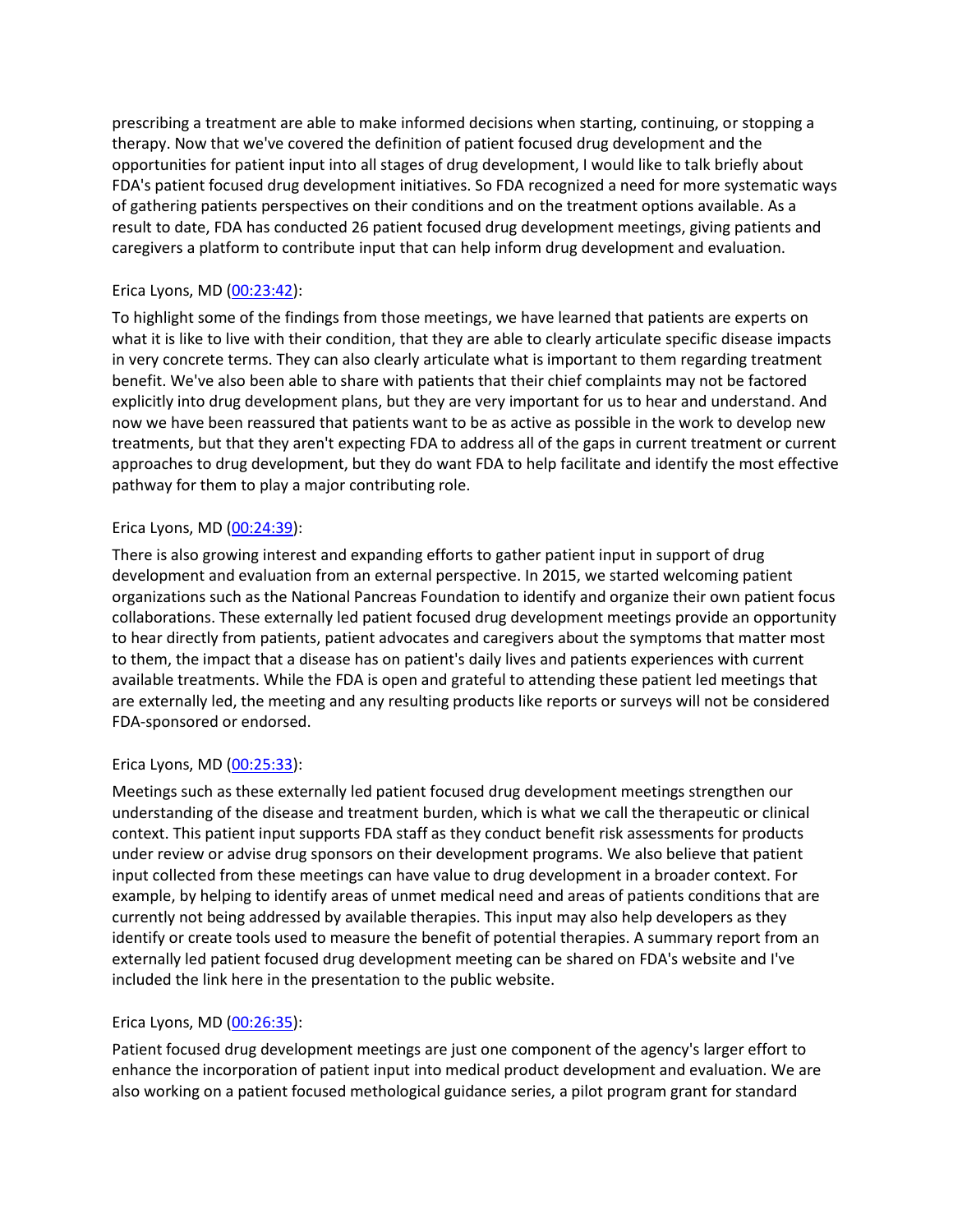clinical core outcome assessments, or COAs, that measure what matters most to patients as well as increasing patient focus into other existing FDA endeavors.

#### Erica Lyons, MD [\(00:27:10\)](https://www.rev.com/transcript-editor/Edit?token=hTjJaSr9OrrCc80N_uxCdegKdVWLrF38iX4nGEVOAZOdEjILenPbTKKAok3LBApj05MimufXkJwvGazm03_c23jbq6I&loadFrom=DocumentDeeplink&ts=1630.67):

I would encourage you to visit the FDA CDER's Patient-Focused Drug Development website. And additionally you may contact the PFDD program staff at patientfocused@fda.hhs.gov. Again, I would like to thank you for inviting us to participate in this meeting. We are so grateful for the opportunity to learn from you today and we are listening.

### Dana K. Andersen, MD [\(00:27:47\)](https://www.rev.com/transcript-editor/Edit?token=eY7i1dOrHpsPAaenG2yIzvbxlnjKzfsYwRBVRmnZ8j8ngw_3-dvT6Y8LS7LqsM7o-VILCjAW9RjpFv1MCnU5XgFN5_A&loadFrom=DocumentDeeplink&ts=1667.15):

Thank you. Our next speaker this morning is Dr. Wahid Wassef and you can read his bio in the program. Wahid is one of this nation's leaders in the area of chronic pancreatitis. But I know Wahid because we had the pleasure, I had the pleasure of sharing many patients with him when I worked at the University of Massachusetts where he is the head of the pancreatitis clinic and directs the advanced endoscopy fellowship. And Wahid is an unusual gastroenterologist, because what he actually cares about, his patients and how they feel and their quality of life. And Wahid invested an enormous amount of time in developing a survey, a tool, that is now used internationally to assess the quality of life in patients with pancreatitis and for that he's internationally famous.

Dana K. Andersen, MD [\(00:28:40\)](https://www.rev.com/transcript-editor/Edit?token=h_jpl_6svjEuzyOqPFNdrUvdemjfyx1LdRjXlJRCLEWzXPnpUknL7fIBemjz6nkB1ifRikiM972g866BvtrE3MCHoO8&loadFrom=DocumentDeeplink&ts=1720.98): So Dr. Wassef, welcome.

Wahid Y. Wassef, MD [\(00:28:50\)](https://www.rev.com/transcript-editor/Edit?token=pKmMuNeuLY7nVVjBvksI7PMQGCGukVvcxlKEM6ZiCZ2hKCyv0SWJngeumyPbQ8i7Hq0Ww-JPPhywx0cf6da_Z6q6LWY&loadFrom=DocumentDeeplink&ts=1730.95): Thank you, Dr. Anderson for these kind words.

### Wahid Y. Wassef, MD [\(00:28:54\)](https://www.rev.com/transcript-editor/Edit?token=S-T8LRJQVD67_RGO3bRXMCb-Qxz3qLQM2aUfRC1kPTlEe82kZ4Z5dU8kbQEKeTcYr1siKNKq6c_3kbwrrpnKl8h2RrQ&loadFrom=DocumentDeeplink&ts=1734.88):

What I'd like to talk about today is an introduction to chronic pancreatitis. Most of you really do not need that, so I'm just going to provide it as a framework for what we're going to be doing today. Before I start the presentation, though, I would like to thank Dr. Andersen and Jane Holt, cofounder of National Pancreas Foundation for their kind invitation to be with you. It's going to be a brief presentation. I cannot really tell you all about chronic pancreatitis in a few minutes. We're just going to share some background information. We're going to focus a little bit on current treatment modalities and then hopefully shed some light on future management focusing on pain in both of these areas.

Dana K. Andersen, MD [\(00:30:05\)](https://www.rev.com/transcript-editor/Edit?token=ca8GPsoqMF3Fkv9eIQCyG8lIG9k9WxIT99ZbFsNTRvSjeMNCVUes_htrORx4ppitiKPKPJ04JOIfODaK0dmMt--Bw2s&loadFrom=DocumentDeeplink&ts=1805.18):

Push that green button, the green triangle.

### Wahid Y. Wassef, MD [\(00:30:11\)](https://www.rev.com/transcript-editor/Edit?token=s25ENns9_bMiE28eL3Wy_KNukGz7uheqxvPRkYE3lMlj9rPGIxbTaSJisEmypX2JR5uqJgqfgNUshTuYwkz35UPJE8U&loadFrom=DocumentDeeplink&ts=1811.41):

So chronic pancreatitis is not an uncommon disease. It is a significant worldwide medical problem in a number of studies. We see that in Copenhagen, for example, it's found in 13 out of 100,000 patients in the population. Male veterans in the United States, it's found at about 3%. in Japan, 17.4% of males and females have it. And in Southern India, 11 to 20%, so it's an international problem. And as you all know and you all have these symptoms, it presents with pain, diarrhea and diabetes.

Wahid Y. Wassef, MD [\(00:30:50\)](https://www.rev.com/transcript-editor/Edit?token=2sC06VLELeOijDc95I7MsbkxM1nMTJqHPyU8CZINITY1Vqv8QEzx_va0MnNGFoGILq6qPLruOnjLgEv86pe7cW58Das&loadFrom=DocumentDeeplink&ts=1850.02):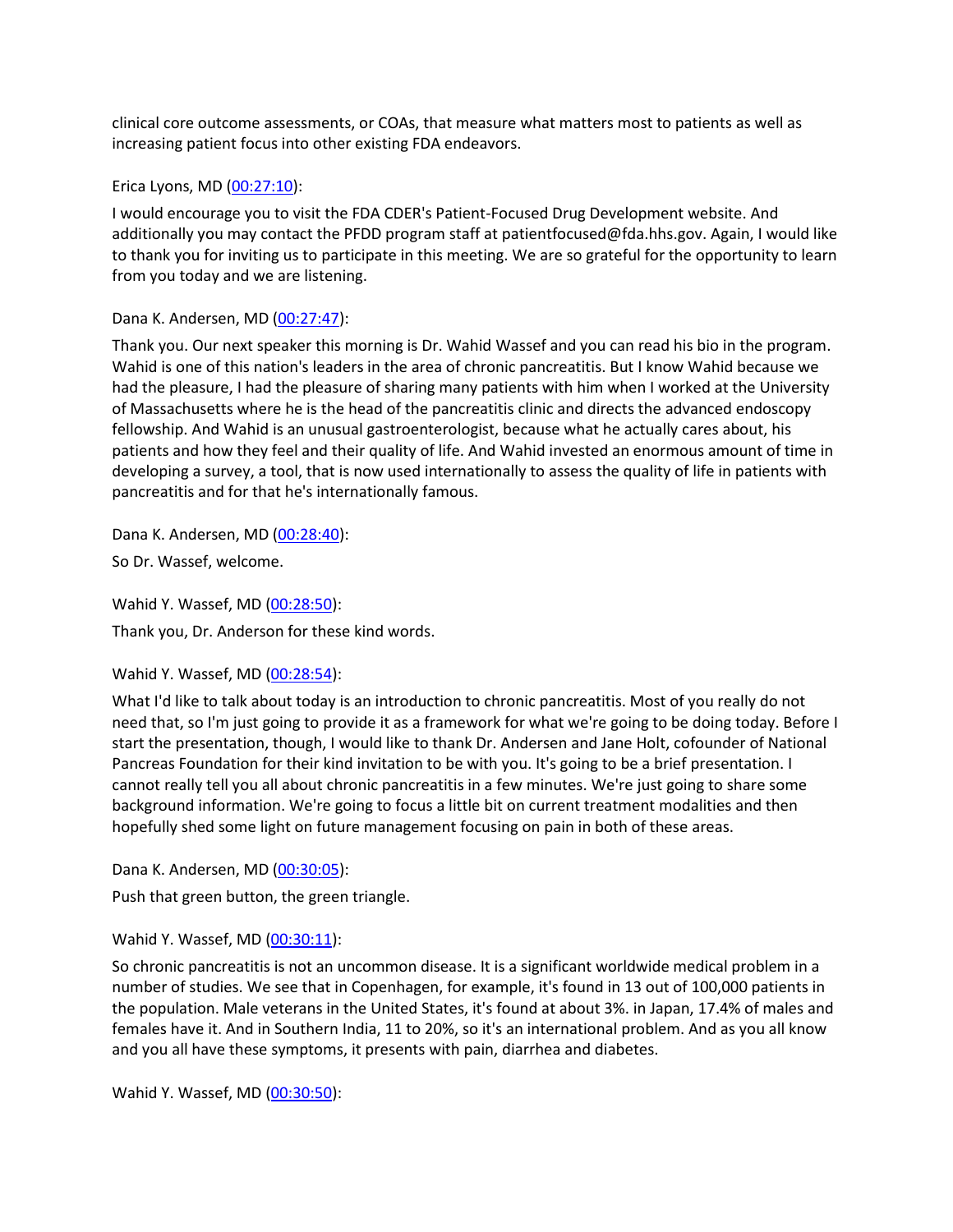In a study back in 1993, they did a natural history evaluation of these patients and over a 10-year period they found that most of the patients, about 65%, developed the pain, 45% developed the diarrhea and about 38% developed the diabetes. Now the diabetes is obviously something that is simpler to treat. There is insulin, there's oral hypoglycemics. The diarrhea, we have pancreatic enzymes for that, help absorbing the nutrients so they can get proximal absorption rather than getting to the colon and causing the diarrhea. But pain has always been a very difficult thing to address. With chronic pancreatitis. The first approach that we usually try for pain management is giving the patient pancreatic enzymes. Normally when the patients with chronic pancreatitis would eat food, the food would get down to the small bowel, it will release GI hormone called CCK, cholecystokinin, and that in turn would cause pain. When you give the patient pancreatic enzymes, the enzymes sort of short circuit that process so the food gets down there, but because there is pancreatic enzymes already down there, you do not activate the CCK. You do not release the CCK and hopefully you do not cause the pain. This is one approach. It's the simplest one that we usually start with, but it's not effective in everybody, as all of you are aware.

### Wahid Y. Wassef, MD [\(00:32:23\)](https://www.rev.com/transcript-editor/Edit?token=YEYM6QsPca-FeHXlEepeWmEI4hR_0l81JKp8K7U-hOMuvWJP2viKLwKWMFHC0rFmDHX3ruXz9rnuGKFONBwg5AyfuUU&loadFrom=DocumentDeeplink&ts=1943.29):

We then try to identify more specifically what is causing the pain. Is there something there, and this is where we do studies like an MRCP, magnetic resonance endoscopic pancreatography. Where we look the ducts, we look at the structures. In other words, is there a stricture, is there a narrowing in the pancreatic duct that's causing this problem? Is there is a narrowing that will cause dilatation of the pancreatic duct, a ductal hypertension, pressure and discomfort. Is there a stone there? The stone can also cause the same process. Is there a pseudocyst? Is there a fluid collection that has leaked from-

# PART 1 OF 8 ENDS [00:33:04]

# Wahid Y. Wassef, MD [\(00:33:03\)](https://www.rev.com/transcript-editor/Edit?token=fPNaOQlp0pYrjfqZwesZTBmUDbUFMbf7ZBBeodD62lPRjjchoZXx6AcmjqUa_blqOQAnJ19Vp32P_da1DeSBnqgTd1c&loadFrom=DocumentDeeplink&ts=1983.77):

Is there a pseudocyst? Is there a fluid collection that has leaked from the pancreatic duct that led to fluid getting outside of the pancreas and causing inflammation and causing fluid collection? Is there neural inflammation? Some people think that chronic pancreatitis is associated with a neuropathy, where there is inflammation in the nerves leading to the pancreas.

### Wahid Y. Wassef, MD [\(00:33:23\)](https://www.rev.com/transcript-editor/Edit?token=-mBbr-5r6kpDuexIrviW7VZjwzTtQoSCaiAtOQAFlVh7QKTNh56bsmLlRYjitcSqInumePa9Sy0HHoQqX-o-BZL61vE&loadFrom=DocumentDeeplink&ts=2003.83):

Well, if we thought that there is an obstruction, if we thought that there is a stone in the pancreatic duct, a procedure known as ERCP is done endoscopic retrograde cholangiopancreatography. Where we would go down with the scope, and I'm sure a lot of you have had that and find the ampulla, find the opening to the pancreatic duct. Get to the pancreatic duct, cannulate it. And if there is a stricture, you dilate the stricture. If there is an area of narrowing, you can put a stent behind to try to decompress the system and that may provide some relief.

### Wahid Y. Wassef, MD [\(00:33:58\)](https://www.rev.com/transcript-editor/Edit?token=oaw2GdTEHlFBWE4E2wn28EBhxYYNlPAHpbbuf2mzdNY8-UYIe_WmSbShsSVfvFzRyLf5gWhTDd9Y8sZpkFTU72OtKsE&loadFrom=DocumentDeeplink&ts=2038.51):

Every time I'm talking about pain management, I use the word may because none of this is 100% effective as you all know. If there is a stone there, we will put a basket in the pancreatic duct and remove that. If there is no anatomical problems, we do a procedure known as a celiac blockade. As you can see from the schema on the left side, we would go down with an endoscopic ultrasound scope. We advance a needle out into the ganglion which is located near the celiac artery. You have a cuter ski mount on the right side, but that's not what we usually use. And once we identify the area of the ganglion, we can inject it with medications to try to help relieve the pain.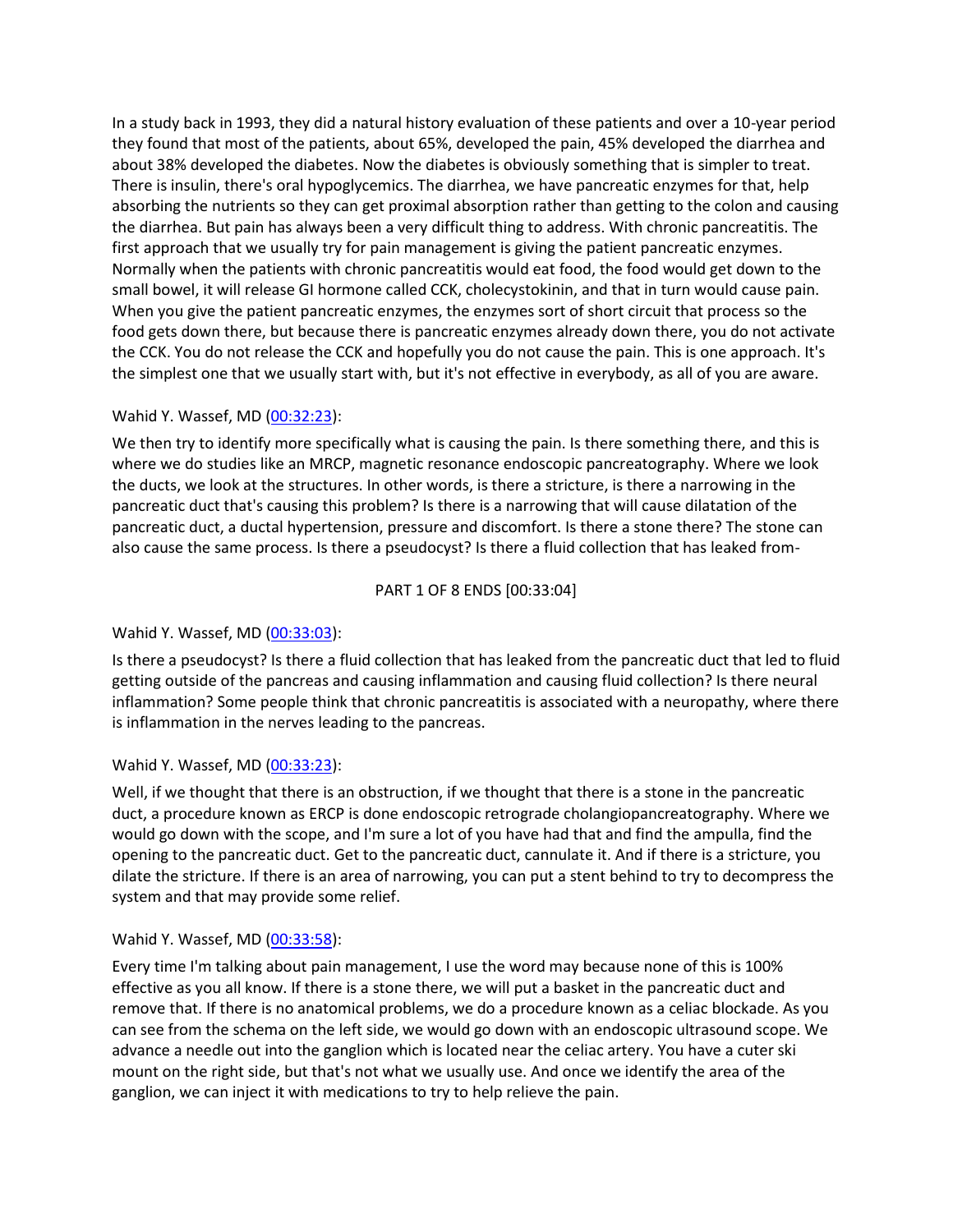#### Wahid Y. Wassef, MD [\(00:34:49\)](https://www.rev.com/transcript-editor/Edit?token=aBCjR5Ko6SoCc0DnIBzE_2c0E6jzT_YiwTvO7QgrO6ehvp_hOixn-RG_MjR4y_obv3p_FZUOlL0knjq7xLFDe0DHooY&loadFrom=DocumentDeeplink&ts=2089.64):

But we usually start with epicanthine, which is a numbing medication like lidocaine. We usually follow that with either steroids or alcohol to cause some injury to the nerves in that area. By doing that, we're blocking the nerves, the sensory nerves that are innervating the pancreas. This has some success in some patients. We have done some studies looking at this, and about one third maybe to half of the population will benefit from this. And when it's beneficial, it's not really 100% either. It may provide some decrease in the pain management, it may provide less emergency room visits in this.

### Wahid Y. Wassef, MD [\(00:35:38\)](https://www.rev.com/transcript-editor/Edit?token=dNQaCvaZUbf-KWJlU--EFZiF1cZcClKckQmPokLbMyU9IpvZ47oUjPv86IuKamvVsHF1F0MscYO8LxXddWpkO9fR8rE&loadFrom=DocumentDeeplink&ts=2138.99):

The last procedure that I talked about is doing something about a pseudocyst that develops. What we would usually do that is do something that I was told through years of fellowship never to do, and that is making a hole in the stomach. What we would do there is go down with the ultrasound scope, pass a wire using endoscopic ultrasound guidance into the area of the fluid collection. Dilate that with a balloon, and then eventually stent it. We usually stent that to provide drainage and to provide access. We usually have that initial approach to this called a step up approach, where initially you would do the drainage and drainage only. You go back a week, two weeks later to try to get into the area of the fluid collection and debride it if need be.

#### Wahid Y. Wassef, MD [\(00:36:36\)](https://www.rev.com/transcript-editor/Edit?token=KRAiopLF0CsE-lecorYcp6fYOesWcUFXNIKxdlyZN1UmYlhTiexR6U9x57ufqFRIPdlHEIc3H5PBgZK32ACfkEWYYT4&loadFrom=DocumentDeeplink&ts=2196.73):

This is an image of what that area would look like. This is going into the stomach through to the back wall and debriding areas. These are old stents that have been there now for a couple of weeks, so their colors, initially greenish is now a little changed from all the debris that accumulated. And if there is a pseudocyst, that certainly will provide pain relief.

### Wahid Y. Wassef, MD [\(00:36:59\)](https://www.rev.com/transcript-editor/Edit?token=mHvAfudXFwMSupCArhPlmLtnRKbbXrA82bV_hAJ3mRVjO_SMpcPhVqP6bAYQJ_E7BqHuvDfaCRlf-bpAZAbDavf9mJw&loadFrom=DocumentDeeplink&ts=2219.69):

Now, the problem is that once we treat these patients, we're addressing the physical function. The diarrhea may go away, the pain sometimes it will go away, not always, and the diabetes would be addressed. But when we sit down and talk to our patients, we find out that's not enough, we're taking care of the physical function. But we also learned that chronic pancreatitis affects a lot of other things. It affects social function, patients cannot go out with friends, cannot interact with their significant others or with their kids. It impacts mental functions, emotions, depression, anxiety, stress.

#### Wahid Y. Wassef, MD [\(00:37:43\)](https://www.rev.com/transcript-editor/Edit?token=riCVaxRIIuFHb3tcz0W2h81PrqQhHQtcTZjPhj3sswThPTqxhXAqqZ5xhHP_ilOnuM7nUJ8eH6AbP8iT5w1vRUnQd94&loadFrom=DocumentDeeplink&ts=2263):

And something that we developed or discussed or found out about really is cell function. One of the things that will happen with taking too many days off from work is losing the job, that has economic impact. Another thing that happens is medications are not cheap, another economic impact. And my patients always tell me healthy foods are more expensive than McDonald's, another economic impact. There's a lot of things that are impacting the patient that we do not address by just doing the CIS drainage, doing the celiac block or taking out the stones.

#### Wahid Y. Wassef, MD [\(00:38:21\)](https://www.rev.com/transcript-editor/Edit?token=C-xZwUqw2UEKP4TabwRD9cigL7j1TV4A82l0a1Dbkk9Z8mnI9j_Wg6A-saskFsEu7M1lnJ8oOsUCoNoKg3fyaUMAgfk&loadFrom=DocumentDeeplink&ts=2301.41):

Because of that, we developed an instrument that Dr. Anderson referred to earlier. The pancreatitis, quality of life instrument PANQOLI for short. We developed first focus groups with patients at UMass to identify what the issues are that impacted their lives with chronic pancreatitis. We send these questions, these issues to physicians across the country to find out if there was anything else that we were missing. And then we did this study that was published a few years ago and funded by a grant from the American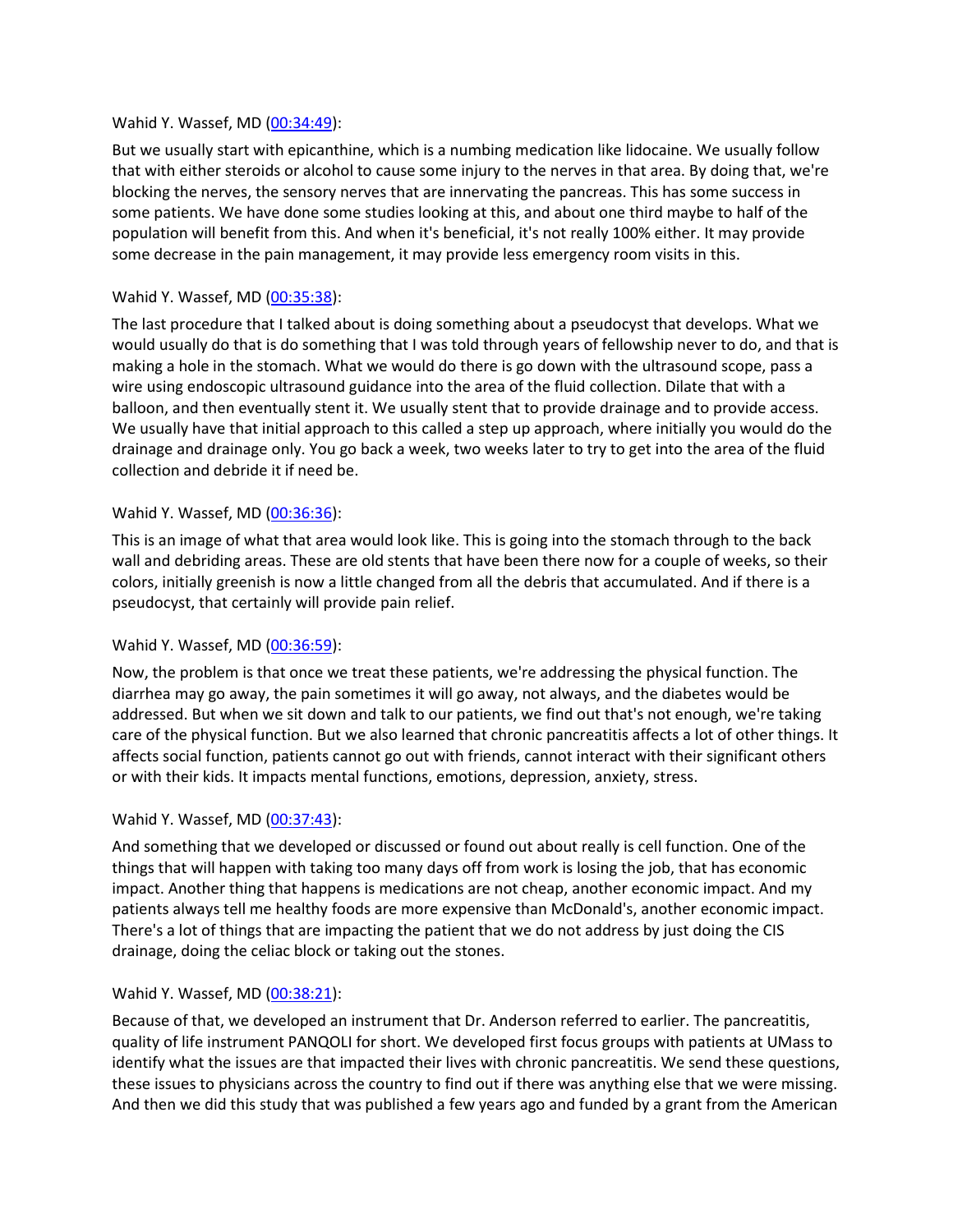Journal of Gastroenterology and from the National Pancreas Foundation to try to validate the instrument.

#### Wahid Y. Wassef, MD [\(00:39:04\)](https://www.rev.com/transcript-editor/Edit?token=0ehgIif_OI1vqdFY-2fcculfjiVQo0KxApIRyuuvtTFPmOXJFXxGfcj3pJ7eC2kRoXB36crQylLpCO3nLxoSMNO_xjs&loadFrom=DocumentDeeplink&ts=2344.33):

We had 175 patients out of 11 hospitals that did the study, and you do two things when you validate these instruments, you do a reevaluation of the instrument to make sure it's reproducible, and you look at its content validity. And on both accounts, this was a very useful instrument. It's the only one as Dr. Anderson alluded to earlier that was developed for chronic pancreatitis by chronic pancreatitis patients. It is also available on the National Pancreas Foundation website for free.

### Wahid Y. Wassef, MD [\(00:39:38\)](https://www.rev.com/transcript-editor/Edit?token=lkJ6pCdlSCiXkDltfcuNHFZGYd2vdCZ5Ih-D_-GnJClxbNBc_S2Pd2uvO9hCpxNKGb8ULQvhtRNKE5kCzfGaoMbL4F4&loadFrom=DocumentDeeplink&ts=2378.24):

When we use that instrument and we applied it to patients in our clinic with chronic pancreatitis and compared it to the control population, how staff at UMass? you may argue that's not a controlled population, but that's what we used. You can see that the quality of life decreases with the chronic pancreatitis. We also compared this to a group of patients with inflammatory bowel disease. Now, you would think inflammatory bowel disease would be much more severe in its impact on its patients, and we found that the chronic pancreatitis had lower scores than inflammatory bowel disease patients did.

### Wahid Y. Wassef, MD [\(00:40:14\)](https://www.rev.com/transcript-editor/Edit?token=Nx557QKK_G_qtGQO2Q472sj3sr3O6o2BdBN0Uq8g9zkSb68TBULuKXHhLgPkr6O_lDIras7VtkAmVli18kZ2b4qS0hE&loadFrom=DocumentDeeplink&ts=2414.57):

We then looked at it and interventions. If you look at the chronic pancreatitis patients, maybe their level is about 55 or so on average. Those that are smokers, their level is a little bit lower in the 50s. Those that quit, their levels actually get better, up to 60-ish, 61 so you can use it to evaluate treatment very nicely. Because of that, this has been introduced into four clinical trials that are currently ongoing in the United States. It is being translated into Chinese so that they can use it on their culture and in their culture to evaluate their chronic pancreatitis patient. And it's being used in the socialized system medicine in Denmark and in Sweden to evaluate their populations.

### Wahid Y. Wassef, MD [\(00:41:02\)](https://www.rev.com/transcript-editor/Edit?token=g1SF7jv43aPEwiPGQFey4E5AHriZSJU2s7fl8OGyoV2P6ad-yzV-NkEcmOOAXAo3LGFEWgGa7kgL_wUDZwztCA10-Zw&loadFrom=DocumentDeeplink&ts=2462.91):

In closing, what I'd like to say is that we had treated diarrhea, diabetes, and pain specifically to treat the symptoms in the past. And I think as we look to new treatments these days and we go forward, I don't think that that's a sufficient point endpoint. I think we need to look at patients' experiences, patients' quality of life issues, and provide more personalized medicine if you will, as Dr. Whitcomb would say. Thank you.

#### Dana K. Andersen, MD [\(00:41:48\)](https://www.rev.com/transcript-editor/Edit?token=V0NII8G6flVqsaggbXFEUwFcgOrZRVUSH3fA9SuncCH0og_jLfppBg64ut4K7bGMK_B0VSTqd5Za7mjbMImJfBCpQnI&loadFrom=DocumentDeeplink&ts=2508.79):

Next on the program we're going to shift gears a little, and move to a real expert in this patient focused drug development process. James Valentine is an attorney who also received a Master's degree in health policy from Johns Hopkins Bloomberg school of Public Health. And he worked for the FDA for a number of years, and developed this patient focused drug development program. Now he's an attorney here in Washington who helps clients address issues related to drug development and patient advocacy. And James is here because he is the absolute expert in running these patient focused drug development meetings, so he's going to be at the controls from here on. James, thank you very much.

### James Valentine, JD, MHS [\(00:42:45\)](https://www.rev.com/transcript-editor/Edit?token=7NG9pdVEKqkXaW5HE18rNeJxE22LpqxSwcCVbEt0yhG7MIKdI2KGkpVU0JDkpWsomQD9FuW_oOtOK33ASn8MdgUAYTI&loadFrom=DocumentDeeplink&ts=2565.5):

Thank you for that kind introduction, and it's really my pleasure to be here this morning to help moderate this externally-led, patient-focused drug development meeting on pancreatitis. As you heard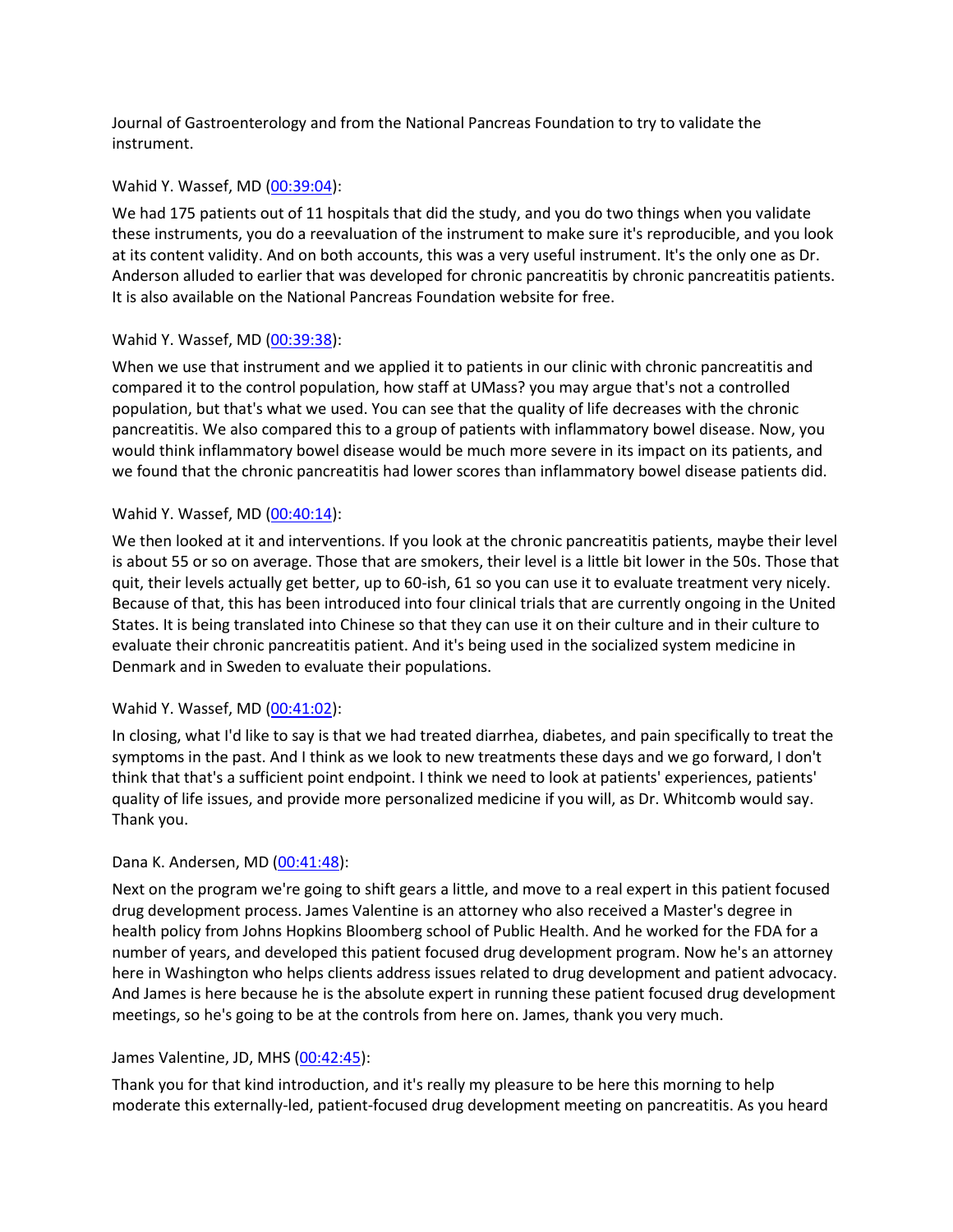from Dr. Lyons, this meeting is really a way for us to systematically hear from and learn from all of you, patients and individuals that are caring for patients with pancreatitis. This is so key to be able to inform not only FDA's understanding, but really the entire drug development ecosystem. That way, decisions can be made that are anchored to what is really most important to you based off of your experiences and your preferences for future treatments.

### James Valentine, JD, MHS [\(00:43:35\)](https://www.rev.com/transcript-editor/Edit?token=s_yI6ctVnGNq7mtZ8I_3xF4Ka5_eFC5rZgGRXJQ5BVN6G26UdQu_so2qFUtkAwicD_AdKEzO4nENWkX_GSGzDjGd0yE&loadFrom=DocumentDeeplink&ts=2615.54):

I can say that this is a really unique opportunity for your community with many thousands of known conditions that exist. You heard from Dr. Lyons that there's been over 25 FDA-led PFDD meetings, and today marks, at least by my count, the 32nd externally-led PFDD meeting. Quite a unique opportunity to be able to convene and have all the stakeholders and here in the room to hear from you directly.

# James Valentine, JD, MHS [\(00:44:05\)](https://www.rev.com/transcript-editor/Edit?token=MaFnOSRyAvHkbvxNr9jcmLChVOR4cHl7STjq79FhzrlayIPfG0GRvYVd6_KKr-fprH-IlbQgRFqwhtNde1wU1Pd2tbI&loadFrom=DocumentDeeplink&ts=2645.69):

What will we be discussing today? You can see in the meeting programs that you have an agenda laid out, I'm going to talk through that very briefly. As you can see, the meeting is structured in a way that we're going to first this morning, talk about the adult experience with pancreatitis. And then we're going to come back after a quick break and dig a little into the pediatric experience in pancreatitis. Within each of those two topic sessions that we have, there's a number of issues that we want to explore with you. We're going to first be posing questions and getting your inputs on your experiences with the symptoms, health effects and impacts on daily life that you experience as a result of your pancreatitis itself. We'll be asking you not just what are those symptoms and health effects, but really ask you to help us understand which have the greatest burden and impact on your daily life. And related to that, help us understand which activities that are important to you are you not able to do either at all or as fully as you might want because of those symptoms and health effects. We'll also be asking you to help us understand the disease in day to day life, how much does it vary? Say from day to day, week to week, month to month or over the course of progression of the disease. As well as maybe what a best day versus a worst day might look like. And then of course knowing that not all of the diseases experienced at present day, knowing that progression may occur, we'd like to hear about your worries for the future of living with pancreatitis. We'll then build on that and have some questions for you related to your treatment experience, so we're going to want to understand what different approaches you take to treating and managing your condition. When I say treatments, I mean that in a very broad sense. We're going to be asking not only about prescription drugs and medical procedures, but things that you might employ in your daily life. Whether that be diet, exercise, even lifestyle modifications. Really think about that holistically, and helping us understand what it is you utilize. And then once we've got a sense of that, help us understand how well that's working as well as what are the downsides or trade-offs that you experienced as a result of those treatments.

# James Valentine, JD, MHS [\(00:46:49\)](https://www.rev.com/transcript-editor/Edit?token=W8RYLRHPNxktkLQJ2mpgMkz68NHkhhotVNGZHcKYIaEibiIAv-TU0_sudayfiwJeAWn63wp88pPEUWlUfj2Vxhw5GgY&loadFrom=DocumentDeeplink&ts=2809.76):

And then finally, we're going to look towards the future and we're going to ask you to tell us about what it is you'd like to see from a future treatment. Of course, everybody in this room today would agree that we'd want a cure for pancreatitis. But short of that from that next therapy that might be coming down the pipeline, what is it that would specifically provide a benefit to you in your daily life? We'll explore that a little.

James Valentine, JD, MHS [\(00:47:16\)](https://www.rev.com/transcript-editor/Edit?token=V9S8x9HPD_rIZT4btGLbfG4cpC_dZ9ylWZWo9q7mzzWW2J4MiQ0s2J_rpGorN_aRkXeQx9mfyCfPu4SB4-diCvemfZ0&loadFrom=DocumentDeeplink&ts=2836.44):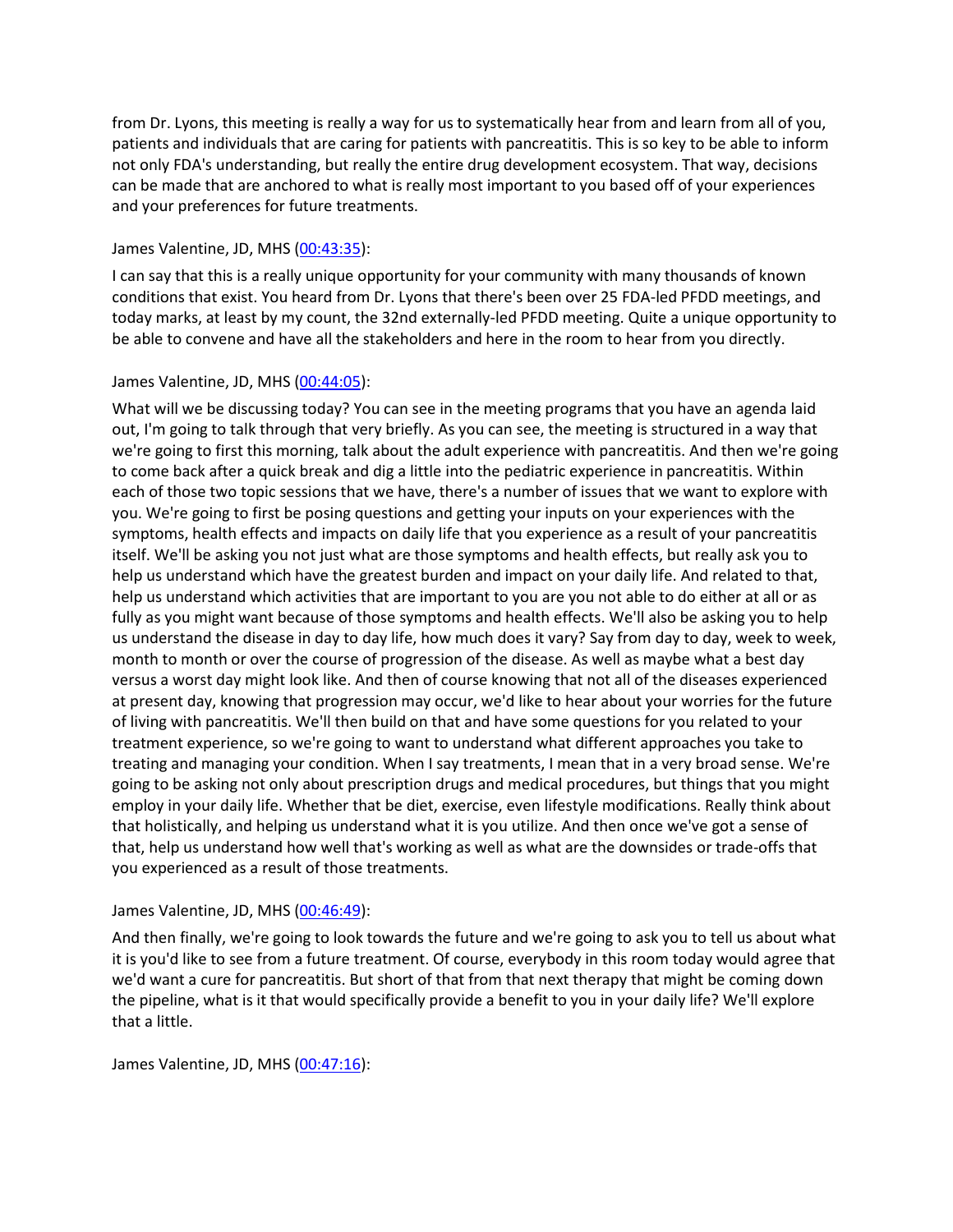How are we going to draw all of that out? It's a hefty set of issues to explore. Well, we have three methods that are built into each of those two sessions we'll have. We're going to kick it off by first hearing from a panel of patients and caregivers, this is going to set a good foundation for the discussion that we'll have here in the room that will follow. The panelists were selected to reflect a range of experiences. Of course, they can't be fully representative, you can never have four people that fully represent a community. But it will at least help us get us kicked off and set the stage.

# James Valentine, JD, MHS [\(00:47:54\)](https://www.rev.com/transcript-editor/Edit?token=b1fa0Wkc91ORlC56NI7GrsyvPeCbFJNrpwNyUWXjNWmDn86ZcNHtdv3Ztw7sFZ7OYzgBVCT6uE4RvW2IUourWokGuH8&loadFrom=DocumentDeeplink&ts=2874.51):

We'll then broaden the discussion with a combination of polling questions, so those in the room will be able to use their cell phones, or if you have a laptop or tablet you certainly can use that. And for those of you following along on the webcast, you'll be able to pull up a browser and answer those same questions for us. We'll get to see the results live, and those questions will give us a sense of who we have participating here in the room and on the web, and will give us then a launching point into an audience discussion that I'll facilitate with those of you here in the room, asking you many of those questions that I just previewed. During that period, I'll ask for questions. I'll ask you to just raise your hand, I'll call on you. And if you state your name, we'll be able to have you add to the conversation here in the room.

### James Valentine, JD, MHS [\(00:48:42\)](https://www.rev.com/transcript-editor/Edit?token=GkEBLmj2Ie8pw8q_YIHsZLLYSVXlo4v0nOJnee1T3EVE3sN7wqYkcxE-Q50Z5BjutCpqMO1xqcwTgeKrvAAr7CL6H6s&loadFrom=DocumentDeeplink&ts=2922.81):

I want to say that today is not the only opportunity to provide your input, although we very much encourage you to share today. But if you leave the meeting today and feel that you just have something burning that you need to provide, that to be considered for that voice of the patient summary report that will be developed? Or if you're on the web, and you're not able to participate in the discussion here in the room? Or maybe you're watching this recording or you weren't able to attend the meeting today, and you want to provide your thoughts? We will be sending out a link to all of the registrants with a web form to be able to provide additional written comments. Which like all of the input today, will be considered in drafting that summary report, that voice of the patient report that will both be submitted to FDA as well as be available to those that are doing research and development.

### James Valentine, JD, MHS [\(00:49:39\)](https://www.rev.com/transcript-editor/Edit?token=2bulxnfQl_74Vfv1Sexh3xXFNQhdBpWj1f3T3gA9-7plEZY7E2gQ8g07TXpwCpNxAHOqA2mjS5tS1rp7OL_GMXgCCzk&loadFrom=DocumentDeeplink&ts=2979.92):

One final thing before we get into our first round of polling questions, which are some demographic polling questions. I just want to cover a few ground rules. One, we are having this meeting because we want and need to hear from you, individuals with pancreatitis and their caregivers, family members, to be able to contribute to this dialogue. That being said, the different interactions that we'll be having today are limited to patients and their direct caregivers, family members, FDA, drug developers, and our clinician partners are here to listen. I also want to mention that the views today are inherently personal, you're sharing your personal experiences. And at times may get emotional. Because of that, respect for one another is paramount. To that end, I just ask that when you are providing your comments today to please try to be focused and concise, so that way we can try to hear as many voices as possible in the time that we do have allotted.

### James Valentine, JD, MHS [\(00:50:46\)](https://www.rev.com/transcript-editor/Edit?token=Uff6N0l-AK0vzIlIkDNj26-rgw2R2ioUTUuiUnRj4aCYf4iXplCLMX9mBneN-UeoCaht3ngPPhfyHOV9FI8W31nQkSQ&loadFrom=DocumentDeeplink&ts=3046.92):

With that, let's go ahead and jump into our first set polling questions. For those of you in the room, please pull out your cell phones. Again, this is for caregivers and patients only. And for those of you on the web, please go ahead and open up a browser, and you can go to the URL PollEV.com/pancreas. It's right here at the top of the slide that you're seeing right now. These questions, we would like for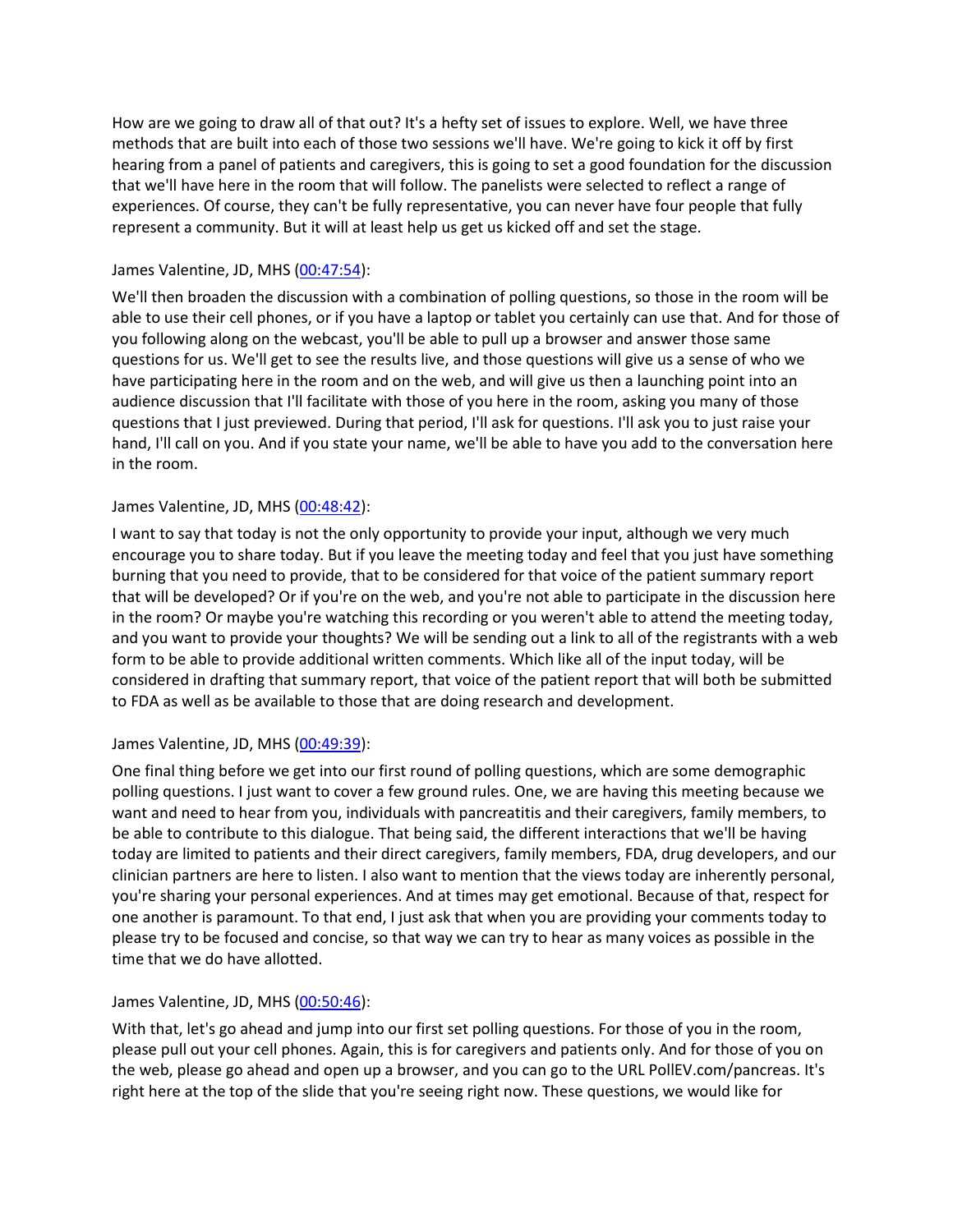caregivers to answer these for the patients that they're responding. For this question, where do you currently reside? Please respond in terms of where the patient resides at vary, wait. Well, maybe that you live in the same place, might be expected. But just from here and throughout, answer on behalf of the patient. Go ahead and answer this first question, where do you currently reside? These are your response options. If you're having any difficulty in the room accessing this polling, please raise your hand and we'll make sure to send someone to you to help you get in. Any issues accessing? We have one hand right here. That's one, Larry maybe. Help out right here. All right. It looks like we're everybody's into... One more right here Larry. We just want to make sure we get everybody into the system, so that we can follow all of your responses for and throughout the meeting. While we're getting that final responses in, just to report out on who we have represented today. Perhaps not surprisingly because of the time that we're starting and the location of the meeting itself, a little over half of our participants represented reside in US Eastern time zone. We have about a third of individuals from the central time zone, and just over 5% in the Pacific time zone. We do have representation from outside of North America, including some from the EU, Middle East and Asia. We go to the next question.

### James Valentine, JD, MHS [\(00:53:56\)](https://www.rev.com/transcript-editor/Edit?token=o-gFmTxtXt07O0__y6hpLBbrWcyU9oTK5WL2ZLTPp9Hf1qgPVeLZuE18AcvdIIml6EaWCNO74IM9TNZmLfQVxMhJdy0&loadFrom=DocumentDeeplink&ts=3236.63):

Our second question is, what is the gender of the individual you're representing today? If you're a patient, answer on behalf of yourself. If you're a caregiver, this is the gender of the individual that you care for with pancreatitis. Options are A, male, or B, female. Just give you a few moments. While final results are trickling in, it looks like the pattern here is clear. About three quarters of our participants are representing a female patient, and about a quarter of our participants are representing a male patient. And it looks like the gap between that is growing a little as more responses trickle in.

#### James Valentine, JD, MHS [\(00:54:56\)](https://www.rev.com/transcript-editor/Edit?token=iYatHKIiTWD9hJm2oqTigjcGDxzJJeSgmUqyg-SMw9LzEw9H8_lsog9KualvbuDShaoEzYV-rsujHTtM-eK6rIgATIA&loadFrom=DocumentDeeplink&ts=3296.19):

Next question. This question is how old are you? Again, we're talking about the patient. Is the patient younger than 18 years of age? B, between 18 and 30 years? C, between 31 and 50 years? D, between 51 and 60 years? Or E, greater than 60 years of age? While any final results are trickling in, it looks like our greatest group represented is the 31 to 50 year age group. However, we do have good representation across the different age ranges, with the next largest group being those over age 60, and the smallest group being those age 51 to 60. Next question.

#### James Valentine, JD, MHS [\(00:56:08\)](https://www.rev.com/transcript-editor/Edit?token=lqFvDOPVA-tufYjMYjUMb4govPJQfb4gg9fIGf6cKmIlzVVPkIML9qvgs2ZdDq3vDq31bn5cKMOPZlWtCe5ym-Ylfao&loadFrom=DocumentDeeplink&ts=3368.64):

Here, we'd like to know at which age did you or the patient you care for have their first symptoms of pancreatitis. And your options here A, before age five or earlier? B, between ages six and 18? C, between the ages 19 and 30? D, between ages 31 and 50? E, between ages 51 and 60? Or F, older than 60 years of age at time of first symptoms? It looks like the age at which most of the individuals we have represented today had their first symptoms of pancreatitis, with about 40% between the ages of 31 and 50. However, we do have quite a bit of representation of those that had their first symptoms during childhood, whether that be age zero to five, or six to 18. And then we also have a number of individuals just about 10% each that had their first symptoms between ages 19 and 30 or between 51 and 60. And no one present today had their first symptoms older than at older than age 60, or someone... I think that's probably one person just chimed in saying that they had that experience. Next question.

#### James Valentine, JD, MHS [\(00:57:59\)](https://www.rev.com/transcript-editor/Edit?token=Xct312nqfYyopM6uZrLqa6uJRe1c8IGd6wIEtQfEEnguo6Ai9LSZRYhO5h7YUpe9DC8zC6JmgqXGG53_PCKLm6FIOng&loadFrom=DocumentDeeplink&ts=3479.36):

Here, we'd like you to answer what type of pancreatitis that you or your loved one have. Is it A, acute pancreatitis? B, recurrent acute pancreatitis? C, chronic pancreatitis? D, hereditary? E, acute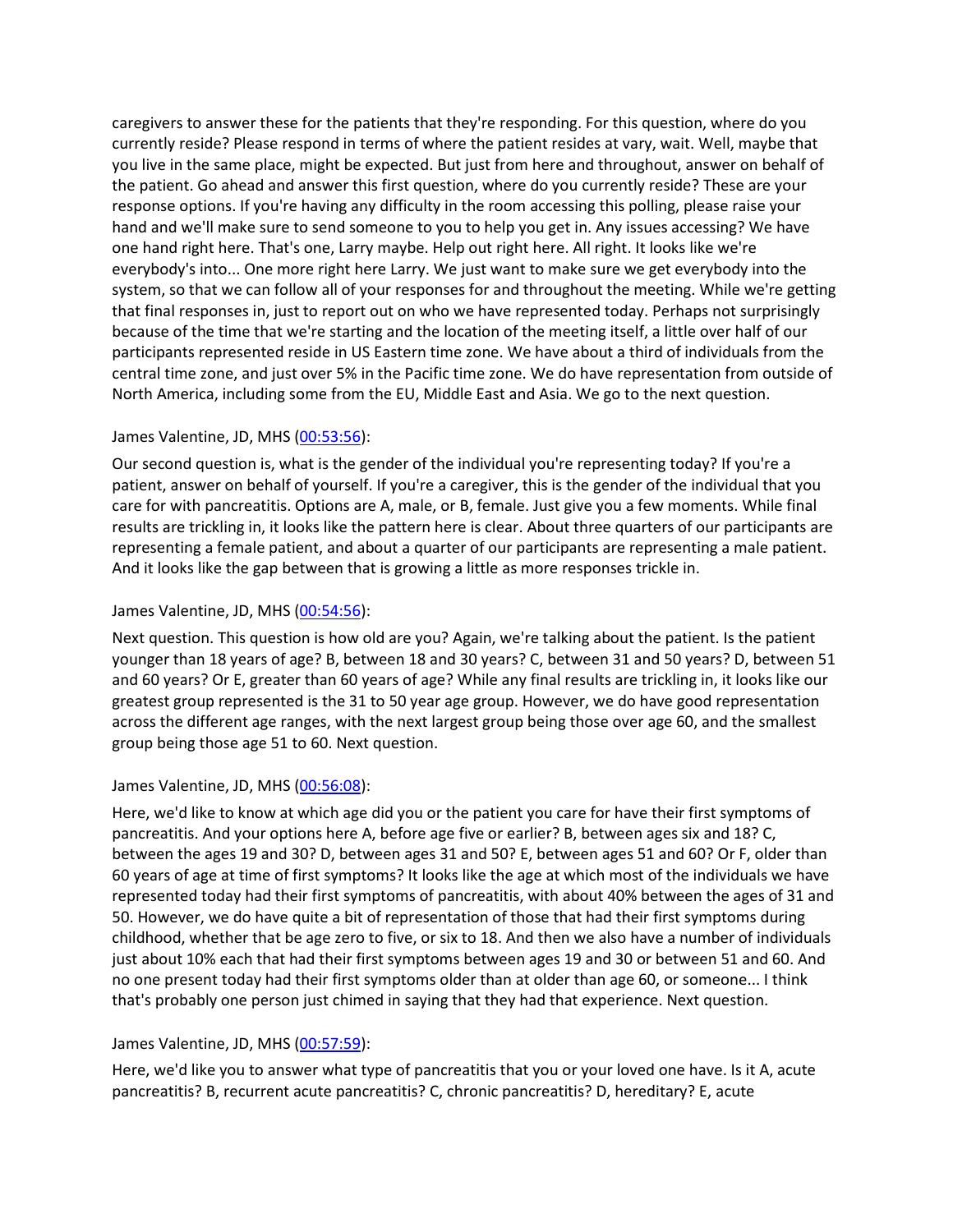hemorrhagic? F, pancreas divism? G, auto-immune? Or H, related to some other disease? Please select the category that best applies to you or your loved one. All right. Well, final results are trickling in. It looks like just about half of our audience reports having chronic pancreatitis. We have about a fifth with hereditary, and then we do have representation from recurrent acute pancreas divism. Auto less so, but also representation from auto-immune and acute as well as related to another disease. It looks like no one has reported acute hemorrhagic. Next question.

### James Valentine, JD, MHS [\(00:59:27\)](https://www.rev.com/transcript-editor/Edit?token=AK7XnLb3A2oKp2SrIiIV_7CPBS-A0vtR7SLh0C1UjIknXKkE3RZs-5CeGOdijX_EY_K3Wlo26nI2FYvRsFlvSxL0Y38&loadFrom=DocumentDeeplink&ts=3567.82):

Now, to just get a little bit more of a sense of your experience with pancreatitis, we want to know how many times have you been admitted to the hospital for your pancreatitis? Have you never been admitted to the hospital for your pancreatitis for option A? B, have you been admitted one to five times? C, six to 10 times? Or D, more than 10 times? It looks like just about half of you have been admitted to the hospital for your pancreatitis more than 10 times, I'm sure this will come out understanding the cause of those admissions as we dive into your experiences. And then we have good representation from those that have been admitted between one to five or six to 10, and just a few people have never been admitted to the hospital for their pancreatitis. And can we go to our final demographic polling question?

### James Valentine, JD, MHS [\(01:00:39\)](https://www.rev.com/transcript-editor/Edit?token=a6EvmXuavfO9KQ15cOsgvahJWpOMXUy4ActLSR2uJr8eDhyuJXV6HA2we0MmlpAF0TRkmG8S1joGvWTTGPXDsXKrQKI&loadFrom=DocumentDeeplink&ts=3639.74):

Here again, to get another sense of your experience with your pancreatitis, how many endoscopic or surgical procedures have you had to treat your pancreatitis? Same options as before. A, none? B, one to five? C, six to 10? Or D, more than 10 endoscopic or surgical procedures? During the discussion, we're certainly going to want to hear what procedures that you have had, how many of the different types and what impact that has had both good and bad on your experience? It's looking like about half of you have had between one and five procedures, another close to half have had more than that. And then again, a few people have had no procedures.

### James Valentine, JD, MHS [\(01:01:45\)](https://www.rev.com/transcript-editor/Edit?token=vdgWj1jdks8J54X1JK3hulywMfFKSpc2vYYnsKw2Df8tsTGBRBdU4EbLPu7hJnzlHiBGXW5thUvRU7uMLnfleFu9rmw&loadFrom=DocumentDeeplink&ts=3705.38):

All right, well thank you for participating in those polling questions. It's great to have a sense of some of who we have in the room and some of your experience, and we're certainly going to be building on that quite a bit as we move on. I'd like to now invite our first panel up onto the stage. We're going to be diving into issues of the adult patient perspective on living with pancreatitis. And we're going to kick that off with a panel discussion. On this panel. We have June, Adriana, Eric and Hillary, who are going to be sharing both their experiences and preferences for treatment. And I'll ask June to get us started today. Or Jane, sorry.

### Jane M. Holt [\(01:02:39\)](https://www.rev.com/transcript-editor/Edit?token=0QaWAPPjCiueedKZaNWoIDL4vmMA86MVrwckN-hc-ZL1YVRc2Z7NU0a6CMf6-wRPIhmuyyeaKrPUxIP3eRKp88aizF0&loadFrom=DocumentDeeplink&ts=3759.27):

Good morning everyone. As you just heard, my name is Jane Holt, and I'm a patient with chronic pancreatitis. As most of you know, our story really starts with a diagnosis. The beginning is more of a journey. My journey began in early January, 1988. I was at home asleep, my husband and four children were in the house with me. I woke up in the middle of the night in excruciating pain, it felt as though my insides were exploding. I knew immediately there was something terribly wrong, and I needed to go to the hospital. I had to drive myself and leave my husband at home with our younger children. There was a classic new England snowstorm going on, but luckily the hospital was not very far away. After blood work in an ultrasound, I was diagnosed with possible gallstones. They gave me heavy pain medication, set me up for an appointment with a surgeon and sent me home.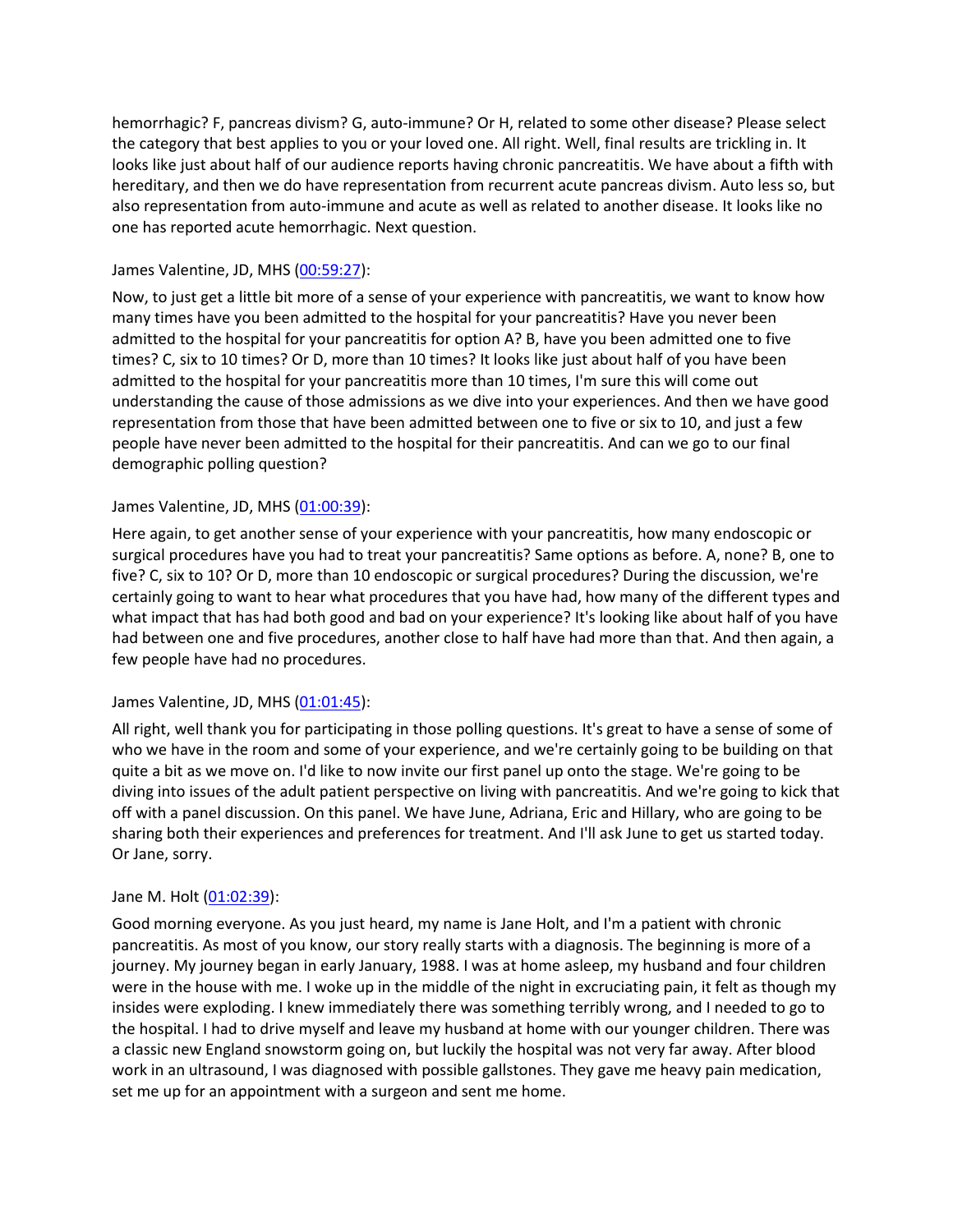#### Jane M. Holt [\(01:03:34\)](https://www.rev.com/transcript-editor/Edit?token=SMzL_YhKGQElgWtIZskLNwTidXbGlD858s1kQ7ASSA5FKXBupJg_IzbRGIyGWwlsmc1EXELjJ9vf-gYdu9uvefxr4bY&loadFrom=DocumentDeeplink&ts=3814):

Now remember, I was alone. It was 4:00 AM in the morning and it was snowing heavily. They let me go out and drive my car home, but luckily I made it home safely. 10 days later, my gallbladder was removed. Things were different then, and I stayed overnight in the hospital. The next morning, the surgeon came to visit me. I remember so clearly telling him that I had some pain from the surgery but the original pain was still there. Many of us had had our goal bladder removed and the pain returns. I went back to the surgeon two weeks later, still in pain. He prescribed statins, and suggested I follow my GP. I did this for several months but continued to have the pain. But I was pretty lucky, I lived in Boston. I had friends that knew people in the best hospitals, and I was able to get an appointment with a gastroenterologist at BI Deaconess Hospital in Boston in October of 1988. After doing a medical history and blood work, my doctor said he thought I had pancreatitis. I had an ERCP that confirmed this diagnosis. Finally, I had a cause for the pain, and it only took several months to be diagnosed instead of years for some of the patients. In November, I had major surgery to open the ducts to my pancreas, and the journey continued. In the very beginning, my major symptoms were pain and nausea. I was always tired. My children were five, nine, and I had twins that were 11. They were my life, and I still tried to do everything for them but it became very difficult. The surgery held for a few months, but the pain returned. There was no treatment for pancreatitis. When the pain became intolerable, I had to be hospitalized. I would be NPO and put on IV fluids and heavy pain medication.

#### Jane M. Holt [\(01:05:19\)](https://www.rev.com/transcript-editor/Edit?token=axWWfgqIcXUvAybrcwxk3IQ8jDfBJRICYOJytAx9UbOh_qWuE1LksCpoeF6qtyPX4rl1ZktVXl_5b5cvSPp72hbwo-g&loadFrom=DocumentDeeplink&ts=3919.38):

Early on, I couldn't go home until I could eat solid food. I was hospitalized at least four times a year, and sometimes more. There was one year where I spent the entire month of June in the hospital. Every time I advanced to food, the excruciating pain would return. My youngest son spent a whole day in the hospital visiting me because it was his birthday. We went downstairs for lunch in the cafeteria, a trip to the gift store. After school, the family came in and we had a birthday party with birthday cake. It totally exhausted me, but I had to be with my son on his birthday. My symptoms would improve after hospitalizations. My pain level was sometimes be as low as three. I stayed on my very low fat diet, I never drank alcohol and I took my enzymes. I never cheated because it wasn't worth it. I learned...

#### PART 2 OF 8 ENDS [01:06:04]

#### Jane M. Holt [\(01:06:03\)](https://www.rev.com/transcript-editor/Edit?token=M9EY9d3q27Q565HSlmM3j8Hz1QyvbKPSQVdwWlQzMjaybyN8okq-ZB4tRq-7_-PTR9qFHNeOz_E9oo-J12O0QNBeBHM&loadFrom=DocumentDeeplink&ts=3963.701):

[inaudible 01:06:00]. I never cheated because it wasn't worth it. I learned very early that if I ate too much fat, within 45 minutes to an hour, I would be in pain. I had nausea medication I could take when I was vomiting that helped sometimes. I was always hospitalized in the fall and I never quite figured out why.

#### Jane M. Holt [\(01:06:18\)](https://www.rev.com/transcript-editor/Edit?token=gm1-WuHMuzmx5XgXYkcJUdhw13uNk-D2FZO-29ehEiQb_-1KQeyILc5MOCD2gcSrG6JJyVlodyyHef5DO-xMCRQJf58&loadFrom=DocumentDeeplink&ts=3978.6):

At first, I thought it was the stress of getting the kids back to school and back to a regular schedule after a very relaxing summer, but now I realize my attacks had nothing to do with stress. To this day, my pancreas always flares in the fall.

#### Jane M. Holt [\(01:06:33\)](https://www.rev.com/transcript-editor/Edit?token=Tmv0iah8zwwNJ9Zpfa50LiR4xrZYisLBZSlA40bjB56MvyPdlbwMSCXX0SpgFAEhguMQWZYzi3XVsqqFudrBvguQ0Go&loadFrom=DocumentDeeplink&ts=3993.04):

As time went on, I was hospitalized less. The surgeons put in ports so I could have TPN at home. To begin with, I had a big IV pole at home. It would take 10 hours every night to infuse a TPN. I have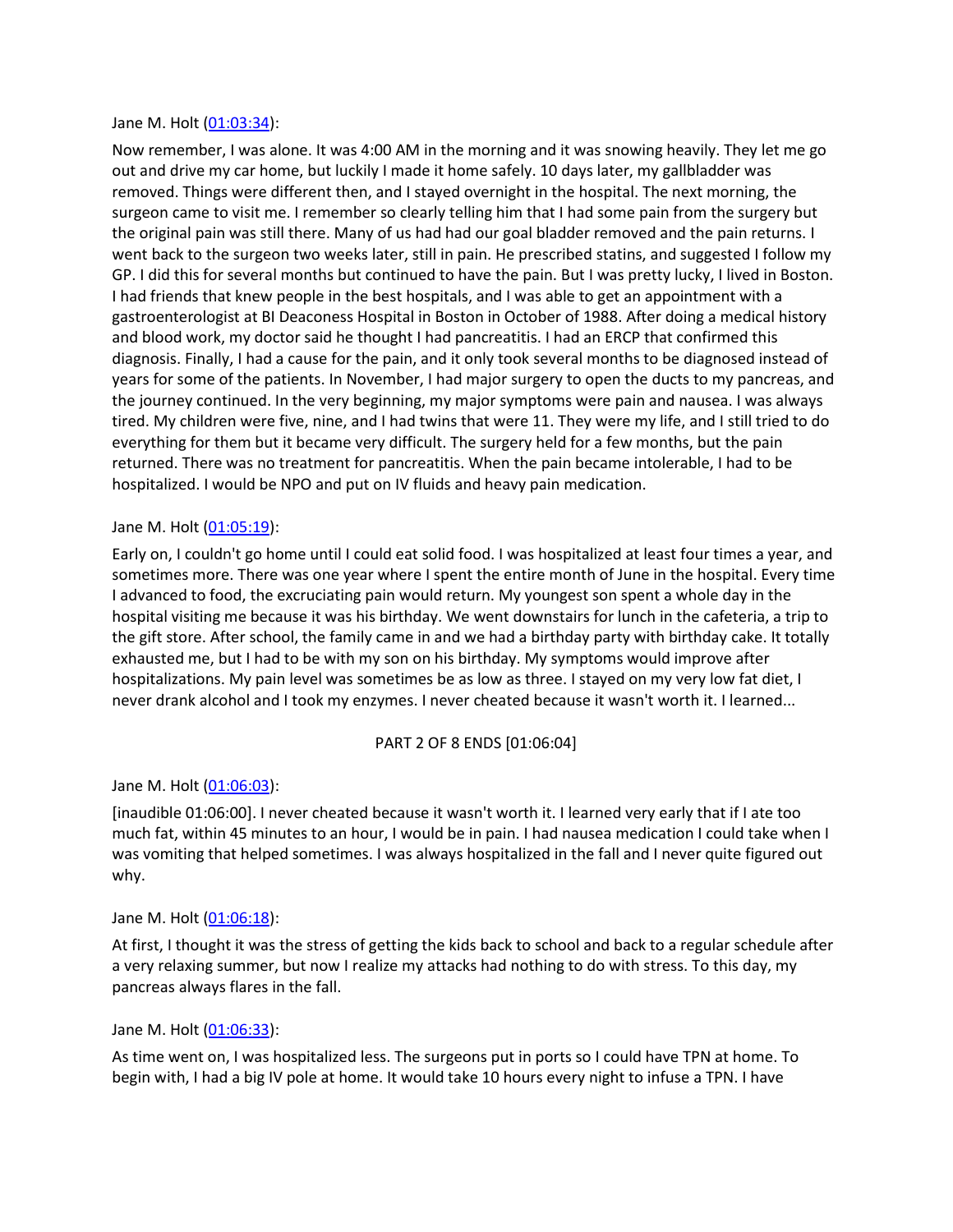pictures of Christmas morning with me and my pole enjoying the gifts that Santa Claus brought the children.

#### Jane M. Holt [\(01:06:50\)](https://www.rev.com/transcript-editor/Edit?token=HBSC_AWqhxtbjTr2LUmw41Be_e109Yg8YMhPqsoAHiMGbAtXYU6lTp7OH6JE2Mrnn7bSrwrpgalgLqfe-D82IqWPmyo&loadFrom=DocumentDeeplink&ts=4010.6):

Later, I was able to use a backpack, which made me much more mobile. The kids were getting older, so it meant that I could go to school plays and concerts and sporting events, hooked up to my TPN. Then I had problems with the port. I developed blood clots and then one time when I was in the hospital, I developed sepsis, which was from an infection in the line. The port was removed and after that when I went home, I had to have a PICC line.

#### Jane M. Holt [\(01:07:14\)](https://www.rev.com/transcript-editor/Edit?token=6fexMUmmJVoUdm3805t-oURpPb5b_h6wy1SgBe6VWhRUKDSN_S7l_Sgi5YtDIPBnbDujMeVgSgEpsit3RIy24YBqqyc&loadFrom=DocumentDeeplink&ts=4034.15):

Luckily, I've been off TPN for about 10 years. I've never used pain medication on a regular basis. It was only when I had flare ups, but can go for long periods of time when I don't need it. I can always feel my pancreas. I always have a mild pain, at least, I can feel it always, right here.

#### Jane M. Holt [\(01:07:33\)](https://www.rev.com/transcript-editor/Edit?token=Bgm5PZo6KtxkVjai9yeGOsB12lo9jJzeH40DYILsfVp4hfORSmM-oKDHdkK-0ernFM0aywNjL0tN_K21pfk7GL4kImk&loadFrom=DocumentDeeplink&ts=4053.29):

My times of very bad pain had been less in the last six years and I've been hospitalized less. I've had a few ERCPs, many MRCPs, cat scans, ultrasounds, and thousands and thousands of blood tests. I've traveled to Mayo Clinic, Lahey Clinic, George Washington Hospital, for second opinions.

#### Jane M. Holt [\(01:07:50\)](https://www.rev.com/transcript-editor/Edit?token=XYguqd_6xoxRaLn76r-WCFyHZ7XTIhaK4Zu5IPd-DRWuKHe5CITNf86f_e2jyNzQYdOsSlQEGRHvIgGPGACitISYLZ8&loadFrom=DocumentDeeplink&ts=4070.29):

My doctors has brought my records to many medical meetings for input from other physicians. Over the last 32 years, I've done everything I can to try to fix this disease or at least find out more about it. For most patients, treatments haven't changed. It's now even getting harder to get one of the things that can help the most, which is pain medication. I hope this meeting is the beginning of a change. We can't ignore patients like me. We have to do something to make a difference for all of our patients.

### Adriana Llames Cowdin [\(01:08:28\)](https://www.rev.com/transcript-editor/Edit?token=1aZW99dby1dMNqjGFflcrzXYO3ty33u6HMU0kF_dZ8c98g9UP5ngBk-n997aj0J8vHQRGa6ssXahsXcBmdqdHp6E-TQ&loadFrom=DocumentDeeplink&ts=4108.5):

Good morning, my name is Adriana Llames Cowdin. I'm a 43 year old married woman from Indianapolis, Indiana. My struggle with chronic pancreatitis started in 2015. I had recently relocated to Indianapolis to take a new job as a Chief Marketing Officer and had just started to date a man that would later become my husband. To say I was excited about the future was an understatement.

### Adriana Llames Cowdin [\(01:08:49\)](https://www.rev.com/transcript-editor/Edit?token=_kBJnp8JLSNkm3VPR9F5kSoTHpCmnVOvULp4XfigsSWG-r2LI1V2fTq7CWmeDwzLJcPixIyMMrWz3umMk5SVf19n4fA&loadFrom=DocumentDeeplink&ts=4129.71):

I was in a new city with a new job, a new relationship, and a new home, and I was just doing it all. And then I took a sip of a water, nothing fancy like Pellegrino, just some tap water, and I doubled over into the worst pain of my life. My assistant came running into my office and immediately called the emergency room to have me taken over.

#### Adriana Llames Cowdin [\(01:09:09\)](https://www.rev.com/transcript-editor/Edit?token=IoC3sljw7oHnVgPLP2ffOGAdzCEIrRXJ7vkgoApIwkcXjL-DxdatlAsx99trB-NdNquYPxST8ZKR0_Zj277HnaN8K04&loadFrom=DocumentDeeplink&ts=4149.81):

They initially thought it was my gallbladder, so that was removed. They were wrong. It was an acute pancreatitis attack. That cleared up and I went back to work. Two weeks later it happened again, only this time it was a sip of coffee. Back to the ER and back into the hospital. I was admitted this time for three weeks. Forget dinner and a movie, our new dates were to the ER, and our movie nights were bedside as I laid in the hospital and learned about lipase, amylase, and feeding tubes.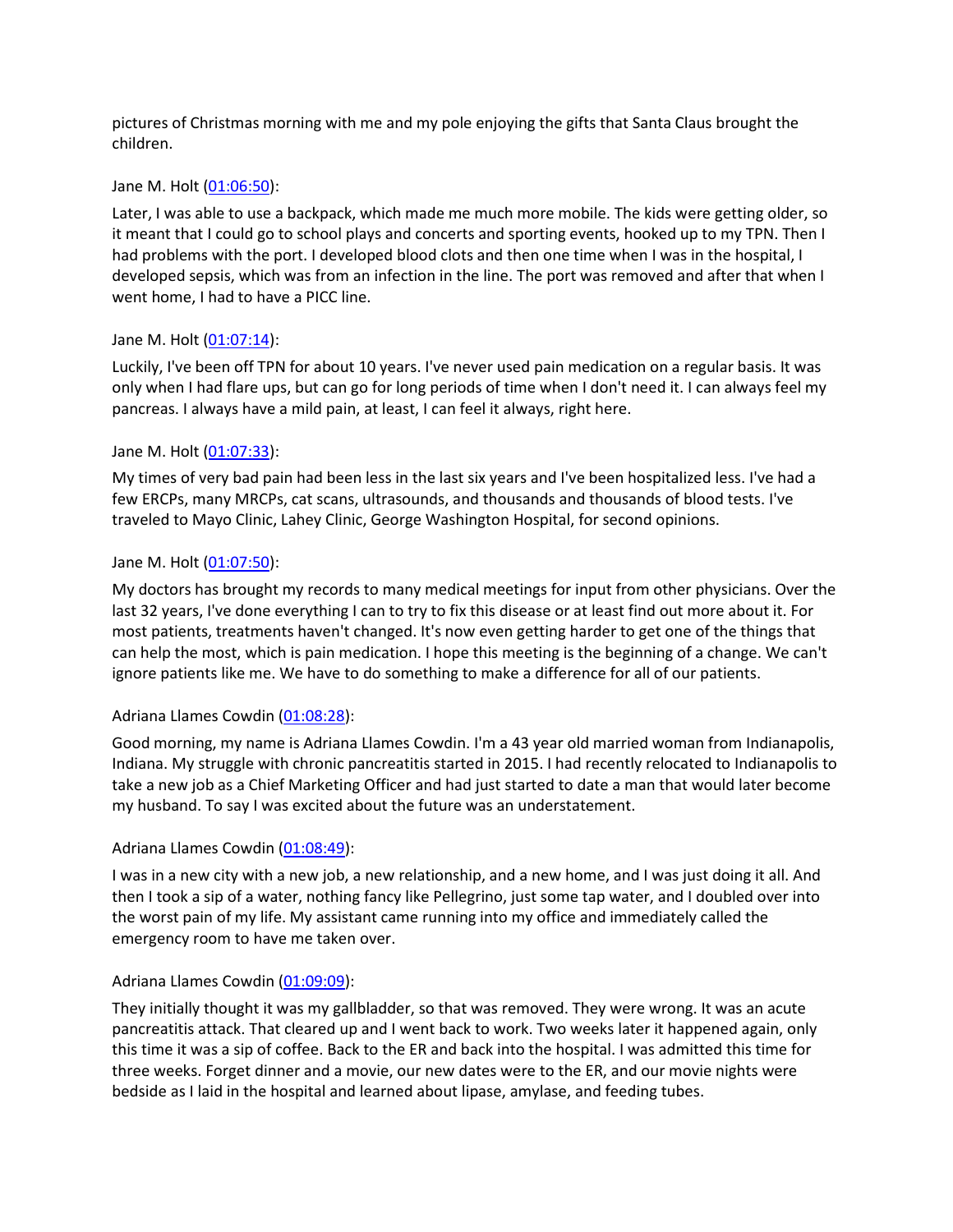### Adriana Llames Cowdin [\(01:09:37\)](https://www.rev.com/transcript-editor/Edit?token=f0wOTzRjCctHx67QJbpZRRKg46illdfzYkVwAV5ovB_Eyk1LyjHYwjErUKrQ6loO2d_MGh7aNl9ca_ehvq03DEVTE2I&loadFrom=DocumentDeeplink&ts=4177.6):

Between 2015 and 2016, I underwent 17 procedures to stop the pain, calm the nausea, provide organ rest, and to help diagnose why my pancreas had decided to flare up on a regular basis. I was diagnosed with chronic pancreatitis and pancreatic divisum and was living on and off feeding tubes.

#### Adriana Llames Cowdin [\(01:09:57\)](https://www.rev.com/transcript-editor/Edit?token=v6x1CXXdNhfmTh4uN3OXpErJgCzkJrEQtQsuioqCHQeFSqagz1dPrYH5GbKamQ4xY_RrLmkKFR0FoZrM0trtq54cXco&loadFrom=DocumentDeeplink&ts=4197.31):

We tried as many variations of medications possible and I'd learned how to live on Creon, a digestive enzyme that can cost a small fortune.

### Adriana Llames Cowdin [\(01:10:05\)](https://www.rev.com/transcript-editor/Edit?token=1TiqLhCyU7sz7_BrRoKLZhacpStkG6xyxpDIC1N5OOZ2xDJXcdJlsziEcY03c7n0ftDRXfsLlsBRZMV1kpgXF6aVx6E&loadFrom=DocumentDeeplink&ts=4205.6):

In this time I spent a total of six months in the hospital, lost my new job, my new home, and my livelihood. I regularly lived on strong narcotics for the pain. My now fiance's father passed away unexpectedly in November 2016. We flew to the remote part of Nebraska for the funeral and halfway through the funeral I had to find a quiet corner. A severe attack came on and I was crumbling into a doubled over pain on the floor. I was in a ball whimpering and I thought, why now? Why when he needs me most, is my body failing me?

### Adriana Llames Cowdin [\(01:10:38\)](https://www.rev.com/transcript-editor/Edit?token=iIi24wNF6FODh9tvSS3VKRBoNd7mNXWYMvvQ-KeGkPNNi0JQG5WLwTXPw5ZeWM45Rg6YHfzWc0ELroYEFbo4HP55ulo&loadFrom=DocumentDeeplink&ts=4238.99):

We called my doctors and they asked how fast I could get to a hospital. The nearest hospital was two hours away and they didn't even have an MRI machine. The next morning we packed up and flew to Chicago where my new medical team was and I was admitted to the University of Chicago Medical Center.

### Adriana Llames Cowdin [\(01:10:54\)](https://www.rev.com/transcript-editor/Edit?token=ZULGO-whhwoDz-pLIPd1hmEVkStJZUf95UaDbvttX_MxO612FqGhL1nt-6VT7DUqvP8bw5qcl-Kz5rdwc0y51QMnc-4&loadFrom=DocumentDeeplink&ts=4254.8):

Two days later I was told I had to have the Whipple procedure or I would die. I asked how long I had to make the decision and they told me they had a surgery date available on December 15th. They released me to spend Thanksgiving with my family and on December 15th I went into surgery for nine hours. They removed half my pancreas, just over half my stomach, most of my small intestine, and my bile duct.

#### Adriana Llames Cowdin [\(01:11:19\)](https://www.rev.com/transcript-editor/Edit?token=oW-2aPrqXwifHaJ3-yFbqx0RYHJXclJBMTLIzA-Hdkw4U9U-ubEHk2puV1QiQLh0qRLRJMJy95nwgwNb15iPZlJn2Xc&loadFrom=DocumentDeeplink&ts=4279.78):

I spent three weeks in the hospital with infections, complications, and was released home with three drains and it wound vac. It took me 12 months to recover from the Whipple. In those 12 months, I was on over 20 medications daily and back on a feeding tube. I had care for 24/7 for four months, as I couldn't bathe, dress, or feed myself, and I was wheelchair bound. It was painful, humiliating, and disabling, and for some reason the Whipple wasn't taking.

#### Adriana Llames Cowdin [\(01:11:47\)](https://www.rev.com/transcript-editor/Edit?token=yxLdRVzD1z_KYPdGOz4DkakLci-EzsOijT-Jb9ybo9JRgljNmZHt-GbggltoEe5Bl22VBRnbFqHWKlRD4qvwXRJ71fs&loadFrom=DocumentDeeplink&ts=4307.63):

I was still getting flares with debilitating pain, awful nausea and vomiting, and more long stays in the hospital with nothing but fluids to allow for organ rest. I'd lost my career, many of my friends, and I was down to 86 pounds.

#### Adriana Llames Cowdin [\(01:12:02\)](https://www.rev.com/transcript-editor/Edit?token=92CQZYh6RI29Zq0VOBPTUkASUSGZIZI5LVqmGN7n5ol-Tcgj1q4NePfpiES7oy-hn5iT2vhL5rypsfqWbS6lLlz_dhc&loadFrom=DocumentDeeplink&ts=4322.15):

By the grace room above, my fiance stood by me and we were married. He spent every night that I was hospitalized next to me sleeping, eating, and bathing in the hospital, and being my best advocate.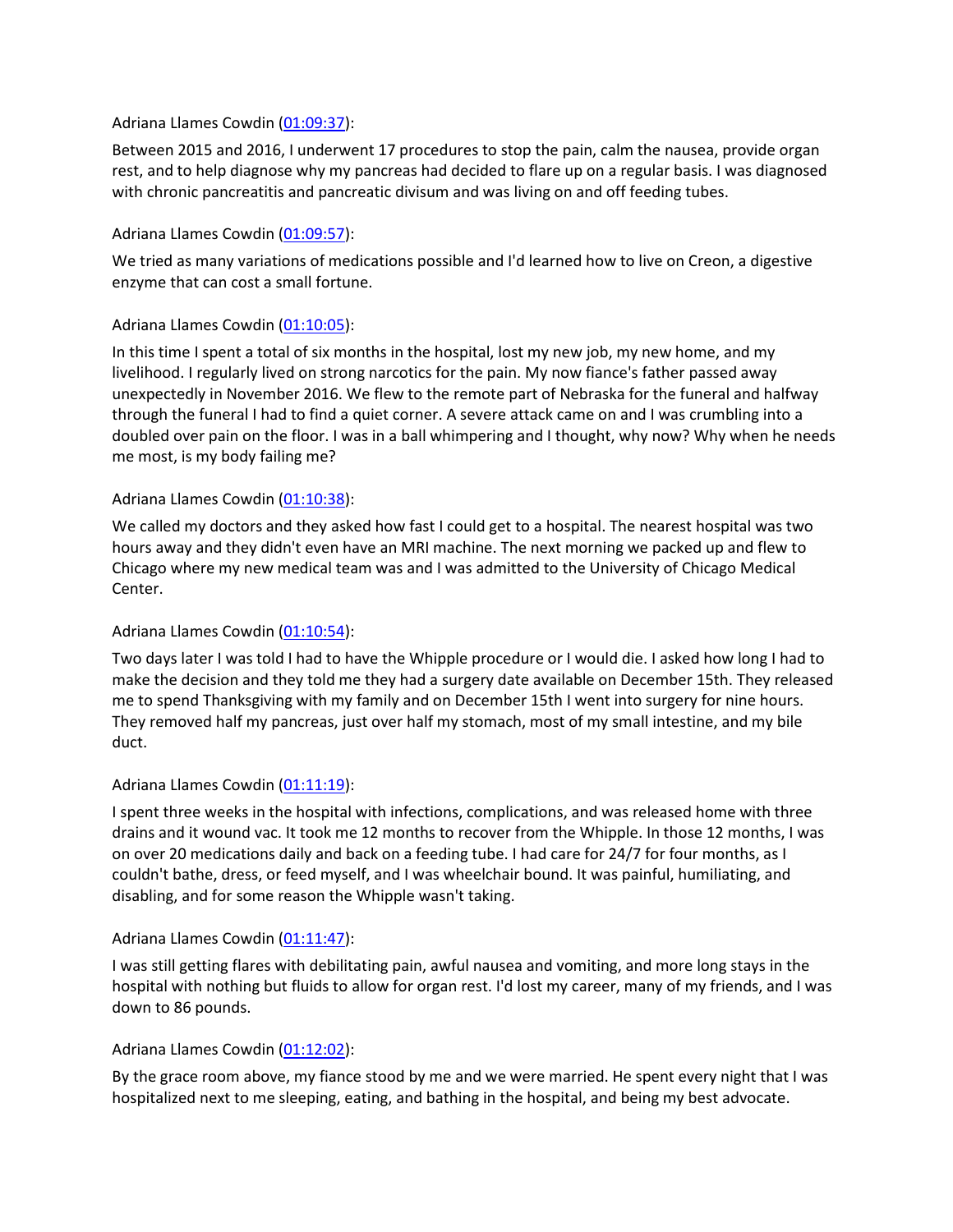#### Adriana Llames Cowdin [\(01:12:14\)](https://www.rev.com/transcript-editor/Edit?token=XQ7Yy10LzXh8WxJzd_6_x8EdDCErjCLGgB-8VXgGpEVJZNtnizYt-ASc1hfzR3S9UyMl8TmnxVDHUo1Ismi1l_36CSc&loadFrom=DocumentDeeplink&ts=4334.26):

By 2019 I'd had 16 ERCPs, which many CP patients have one or two, and my pancreatic specialist said that I was no longer a viable candidate for additional endoscopic procedures. My pancreas had a stone, a full blockage in the doc, and I had a hernia. I was taking narcotics four times a day, three types of nausea medications, and spending most of my days in bed. Things had to change.

#### Adriana Llames Cowdin [\(01:12:39\)](https://www.rev.com/transcript-editor/Edit?token=CN0U_7aXHMnmEKBdLdo46UAnO8C2dF57kNVoI3-oyrQ-zz1ek1nFkL4nl0ON-KweG_UCgUO6DdGB3Xa42siOt-imp-0&loadFrom=DocumentDeeplink&ts=4359.49):

November 14th of 2019 I had a total pancreatectomy auto islet transplant surgery. During a 14 hour surgery, they removed my pancreas, harvested islet cells, which produce insulin in your body and transplanted them into my liver. This highly skilled surgery was done with five surgical teams and was my last option.

#### Adriana Llames Cowdin [\(01:12:58\)](https://www.rev.com/transcript-editor/Edit?token=Yw2n6fppHDTh3IhJmoKGidvGq0bIWDEWNUkqbLKeFfn3qKpxI1XhCqiZYxzSfWevooTMsX9dqBFDpDljn0n2SHgukQs&loadFrom=DocumentDeeplink&ts=4378.94):

I came out of surgery and was in ICU for three days and then on a transplant floor for four days. Seven days after surgery. I was released from the hospital. I'm now 90 days out from surgery and pain free, and workout four days a week, and I'm off all narcotics.

#### Adriana Llames Cowdin [\(01:13:15\)](https://www.rev.com/transcript-editor/Edit?token=VXqcV-vpDXH0bJNHgwAiv9AvYVDj_vf72v_3KElRsWf-RA45NRHDnK82-l6ieLSm8jUt8iIkUCQybeLiS_hfdfoqxPM&loadFrom=DocumentDeeplink&ts=4395.48):

So I wouldn't say life is perfect, but in my mind it's as close as it can be. And that said, I'm an insulin dependent diabetic. I fight some low sugars and was almost hospitalized once for that. I still take Creon for digestion and I'm living on nausea meds four times a day. But I have my life back and I'm looking forward to working again, enjoying real dates with my husband outside of the hospital, traveling and spending time with my family, and I would say that this disease can rob you of your entire life, but with the right medications and care you can absolutely get it back.

#### Eric Golden [\(01:13:47\)](https://www.rev.com/transcript-editor/Edit?token=qBs1SREfaAYiocRSkPc4Z3Xu2OibVBWk9VCqeOOhuF54b5iFFwqSWwNEy4uozo62M238xPwysdrfKl9U2hcjOtpTMk0&loadFrom=DocumentDeeplink&ts=4427.61):

Good morning, my name's Eric Golden. I'm 51 years old and live in Santa Monica, California with my wife and three children. I was diagnosed with chronic pancreatitis in 2012 after becoming gravely ill, essentially becoming bedridden for long stretches and after being misdiagnosed with diverticulitis for almost five years.

#### Eric Golden [\(01:14:15\)](https://www.rev.com/transcript-editor/Edit?token=L2fzOFQlg4zFD2fbA5XnOhbHuvaLn4gZLRLsvkvTDfPn-MrkJDznWPj5vb_rAjBxW6o411mnzM2fwHRaF4DpOUKyRKI&loadFrom=DocumentDeeplink&ts=4455.11):

To give you some perspective, before my symptoms became unbearable, I had essentially no patience for being sick. I once almost went six years without a sick day at work and simply pushed through the illnesses that would send most people home. It is impossible to do so with chronic pancreatitis.

#### Eric Golden [\(01:14:32\)](https://www.rev.com/transcript-editor/Edit?token=8qko-pj5jkt-VdwFTWQwaTWz5PWQSO1KnH0j3ISLIepNRSshfNdVHQX0IOKYh8I7nB6QOnktHj6nVvZFQteOaAqWwS0&loadFrom=DocumentDeeplink&ts=4472.26):

Through genetic testing, I learned I have two CFTR mutations and one CASR mutation that my doctors believe are the primary cause of the disease. I never smoked. I was not a heavy drinker. And I've had basically zero alcohol since my diagnosis. But I encounter people all the time, including physicians, who assume that people with this disease must be alcoholics.

#### Eric Golden [\(01:14:54\)](https://www.rev.com/transcript-editor/Edit?token=PLIoUzE_TSkmZ0XTbtCC30fHqG0efFB9syVM3aXXbQ8uyBYIDohLkaKTt2DCsM6rdbFs3AeBVtxNev45i9BzB-VD8Eg&loadFrom=DocumentDeeplink&ts=4494.28):

I consider myself one of the lucky ones with this disease. I have a wonderful supportive family. I'm able to be well informed, serving on the board of several nonprofits involved with pancreatic disease. I am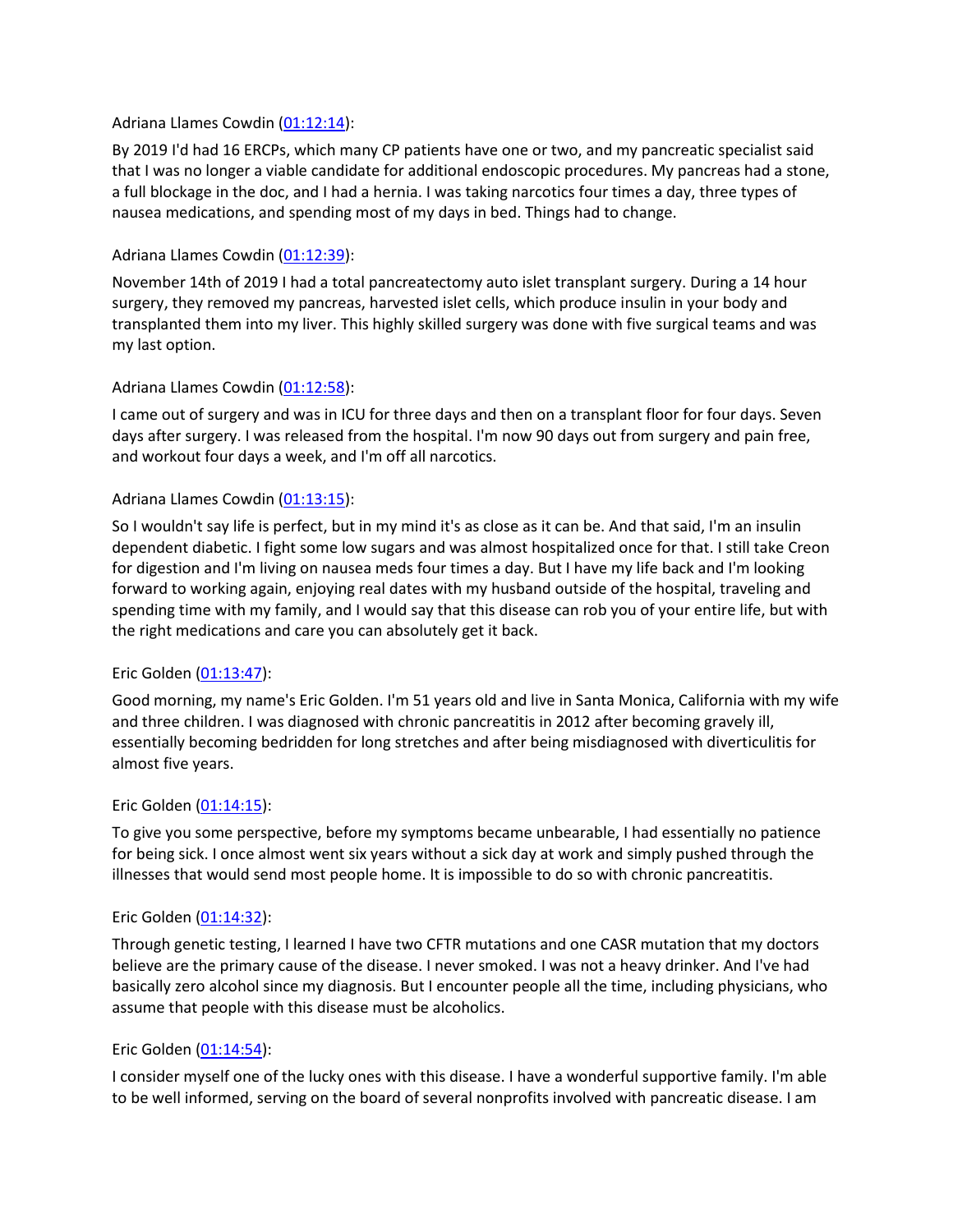rarely hospitalized. Many people with this disease, including many you will hear from today, have it much worse, but I want to tell you what being one of the lucky ones means with chronic pancreatitis.

#### Eric Golden [\(01:15:19\)](https://www.rev.com/transcript-editor/Edit?token=Tz-Eg9sHalbE_TBn0NqrM6f1osgYIpmUXLYYoCgK1gXXoiWMkFypiB4d2UJJBt2vjVl9O3_Gu9hK5On7mw3qmNlCLUM&loadFrom=DocumentDeeplink&ts=4519.33):

I'm in pain virtually every day. At its worst, which is several times a week, it is simply the most intense pain you have ever experienced. The best analogy is feeling as if acid has been poured into your intestines, or you've been stabbed by a flaming hot knife. I've had severe shoulder dislocations, broken bones, and plenty of other painful mishaps, and none of them come close to this pain. You cannot fall asleep in that much pain and getting to sleep often takes hours and a combination of pain medication and sleep aides.

#### Eric Golden [\(01:15:52\)](https://www.rev.com/transcript-editor/Edit?token=hvXkGpZrLQSNC-biPoh8tiMkl7fp1eHFLo4l9lbRa76rZydVuy7b_pLrG06nmNqZd8R07kBYzB0RMoNzEHicC-qi5Z8&loadFrom=DocumentDeeplink&ts=4552.46):

Fatigue affects me nearly every day. For months at a time, I feel I'm at maybe 50% or less of my old energy level, affecting nearly all aspects of my daily life. While I am too stubborn to stop working, many days I fight to make it to the end of the work day. When I get often I am done, in bed and not able to be the parent or husband I would like to be.

#### Eric Golden [\(01:16:15\)](https://www.rev.com/transcript-editor/Edit?token=elneFmQoYXqqS8ELs-kCB-aDPJhOfSdB1SlZMLi2NsFucSNi8Ak2RV1rLq-vU7YAv3hcs4XDFSrlE5Zi5TK52hqGL8E&loadFrom=DocumentDeeplink&ts=4575.5):

When you feel this way for a long time it is difficult not to experience at least some hopelessness and depression. The flare ups are the worst parts. At those points, I am not at 50%, I'm at 5%, much worse than say having the flu. I'm drained of all energy, nauseous, weak, bedridden, barely able to function, in horrible pain, and unable to eat any solid food for up to five days at a time.

#### Eric Golden [\(01:16:43\)](https://www.rev.com/transcript-editor/Edit?token=MVaz17rcvh-5rcscj1tCzzSxn1XdRVKGNuqi4J826Lnbm46wLJSkNxB-tCEnwq1OkofAEP20GVrtL6P2XHg6IKLwZi8&loadFrom=DocumentDeeplink&ts=4603):

If you had not experienced this before, you would take yourself to the emergency room right away since you feel that your body is simply shutting down. Sometimes these flareups are months apart, but other times they are weeks apart. It takes up to two weeks to recover from a flareup, so that means being debilitated for large parts of your life.

#### Eric Golden [\(01:17:05\)](https://www.rev.com/transcript-editor/Edit?token=CE2GNF4N6SakZqKZd_SNcMo7JsBcamM3rJvUiF8xTuGVxNZyetG6xBmjB7hDFVo9PPTutpzasU6sb3LbUNaN9gE7vww&loadFrom=DocumentDeeplink&ts=4625.69):

The things that can cause a flare up include a single inadvertent high fat meal, intense exercise, stress, working too hard, travel, or sometimes there is no discernible cause. If you do not constantly practice very good self care, you can be very sick much at the time, and even with constant vigilance you suffer almost daily.

#### Eric Golden [\(01:17:32\)](https://www.rev.com/transcript-editor/Edit?token=EXtfbCxONFcgFkeY_NAcEz8z8G8Pd2YlHJ2j1KsNTHZ2wWP8EaYb-0sFU3bz-RV0-hoees08ZkE3VFlNXBxHtupzs2g&loadFrom=DocumentDeeplink&ts=4652.67):

For years I was on daily oxycodone. While I tried constantly to manage my dose, it increased over time just to have the same effectiveness. This fall I decided to stop daily opioid use. With the help of the Stanford Pain Clinic, I reduced my dose from 15 milligrams to zero over the course of 75 days.

#### Eric Golden [\(01:17:53\)](https://www.rev.com/transcript-editor/Edit?token=t4d9LaouFqtVA-5EtuZDWAGu5TBY3FlREjOeRRNQKPngBpUewrrWbuwbZT-eYjWFzwZ53TjC2UifYhXuIzoWWE0L178&loadFrom=DocumentDeeplink&ts=4673.08):

This was exceedingly challenging and I'm concerned whether most people could do this without very serious help. I will say that it would be dangerous and cruel for physicians to cut off patients without a very gradual taper, but I hear about this all the time in the pancreatitis community.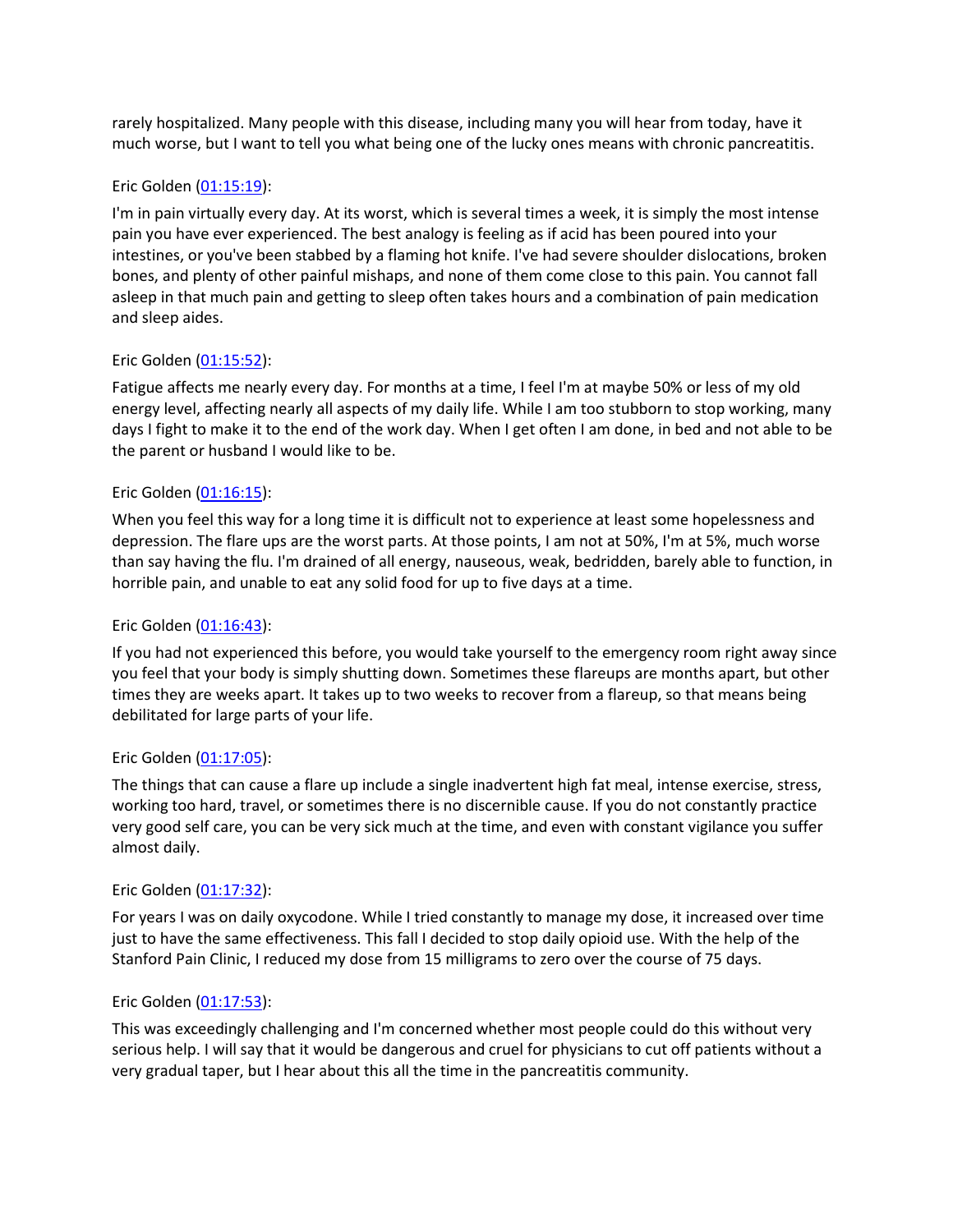#### Eric Golden [\(01:18:09\)](https://www.rev.com/transcript-editor/Edit?token=sREPCH3NlLbhmkPGCi4YOepgvXkcbIN_uxPBWPl5Vi6BtE9VILej9U4ikZGROEQm8FvNJJIFpt3-xUAhz6cBWlro1zQ&loadFrom=DocumentDeeplink&ts=4689.96):

In some ways I feel better without opioids. My energy level seems higher and I've had fewer flareups, though I cannot say whether this is causation or coincidence. But the medication I've been given as a substitute, including Gabapentin and Clonidine rarely comes close to stopping the pain and many nights I'm in too much pain to fall asleep without a sleep aid like Ambien.

#### Eric Golden [\(01:18:33\)](https://www.rev.com/transcript-editor/Edit?token=DK5d_qRZZuBtAeVc72fgaj72QFJvVzzG4djO491CHOUBb38CW5gdcfFipzZuf8IfKMaJxQ4i-wihuV_hy-ZX_o5Ovgw&loadFrom=DocumentDeeplink&ts=4713.03):

Because of this, opioids remain an essential daily need for many patients. Two things that have been effective for me, not to sound like a stereotypical Californian, have been meditation and cannabis. For cannabis I take equal parts CBD and THC. I've meditated seriously for two years, and while it does not reduce symptoms, it can allow you to approach your condition with equanimity rather than hopelessness.

#### Eric Golden [\(01:18:59\)](https://www.rev.com/transcript-editor/Edit?token=qq-0sU_T1AlDAeT7fOhcIEZS2boPIfrSUJ1gDkhoVdTo_hHa_OJvpYHuc6rHsaAhMAW6TjdL3pZwBy5wWCg8uISS_78&loadFrom=DocumentDeeplink&ts=4739.82):

Cannabis for me does not reduce the pain, but makes it much easier to bear. I would urge this body to take cannabis very seriously as a treatment for conditions like this and to give very serious consideration to newer treatments like psilocybin, which I know from clinical trials has helped patients with terminal cancer cope with depression and hopelessness.

#### Eric Golden [\(01:19:21\)](https://www.rev.com/transcript-editor/Edit?token=qBblMtk65RgGjPfjEdAqGNn_RGrS7tiucNzrHXoMpIizEDBh8WN97RKnH6xxXMnevevBOe4_v2WJxImolCcnnPsgvhQ&loadFrom=DocumentDeeplink&ts=4761.76):

But I want to stress that none of this is enough right now. This is a degenerative disease that will get worse with dangerous complications, not all of which are well understood. For example, a laparoscopic procedure found extensive adhesions in my abdomen and one of the nonprofits I work with, Mission: Cure, subsequently learned that a large proportion of patients receiving the TPIAT procedure also have adhesions, presumably from the constant inflammation.

#### Eric Golden [\(01:19:50\)](https://www.rev.com/transcript-editor/Edit?token=NJK_m89GgKFhznGnFpksIpgrnPIdNcxEzxp5rhuJ56fiY2JAZxwWAKaQoW32vyKuSFQBB7rWv38FYof1iwpLMyL4OZE&loadFrom=DocumentDeeplink&ts=4790.43):

I believe these adhesions exacerbate digestive problems for me since they can contort or constrict my intestines. And in terms of life impact, this disease can be devastating. I cannot imagine how patients with more severe pancreatitis are able to make it through the day. And I am heartbroken to think that any child should have to go through such intense pain and suffering.

#### Eric Golden [\(01:20:13\)](https://www.rev.com/transcript-editor/Edit?token=P3hk4oemenaSTNrQvElaESKjgzOBXIEmVW4cB0ZEooDVdWD23XO40uRmufMlFyNQyQ3PSsc0Zsh3n8VyuBhgSfG-Br4&loadFrom=DocumentDeeplink&ts=4813.5):

But as you will hear from the next panel, many of them do. It is essential an effective treatment be found for this debilitating, costly disease. I thank the FDA for its interest and attention, and am available to provide any additional information that would be helpful.

#### Hillary Mendelsohn [\(01:20:34\)](https://www.rev.com/transcript-editor/Edit?token=l9nQcUYy2Z8bvmUZzLXCXeNTooF4mEG-RsnfKtNBD6aW8G92QZ1e7VeLygFCJQFY_DwG9rKIBa5GlA5yjo4MhdNG-Jo&loadFrom=DocumentDeeplink&ts=4834.42):

Good morning, my name is Hillary Mendelsohn and I'm 54 years old. I'm a Los Angeles native. I have four kids, three in college and one recent graduate, and I'm a very happy newlywed.

#### Hillary Mendelsohn [\(01:20:47\)](https://www.rev.com/transcript-editor/Edit?token=RMt-iUMexp2v_oJ6teRxDqikOEuYbzJ81h5LlzT5304UwamFv1pfTSeiCT1L-t2tf5jmk7lFm6edkUYxHnjYA-CZ9Rk&loadFrom=DocumentDeeplink&ts=4847.21):

I was diagnosed with pancreatic cancer in February of 2002 at the age of 36. I had been experiencing a dull persistent ache in the middle of my back being caused by a large tumor on the head of my pancreas.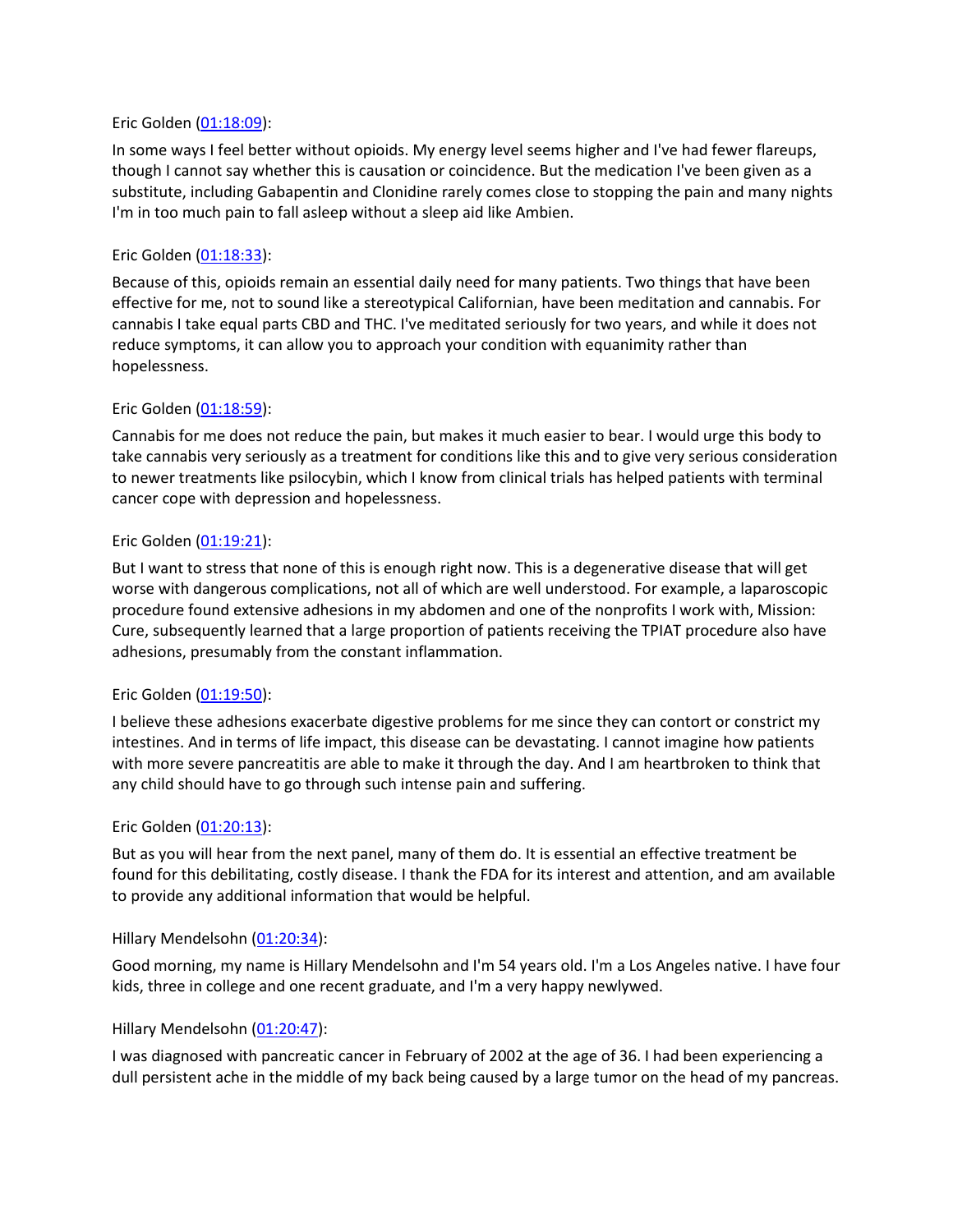I had a Whipple procedure 10 days after diagnosis. The surgery was difficult and only three of four margins were clear. One still showed cancer cells.

## Hillary Mendelsohn [\(01:21:12\)](https://www.rev.com/transcript-editor/Edit?token=DfKjnG4ctH52WQG6T9RJtf9t_2bol0NdfvcJ5Pc1MVRy4ydyKhF2LELur5K31USHi077mwh4Ek1V13icemWx2aIMvF4&loadFrom=DocumentDeeplink&ts=4872.44):

Post surgery, I had complications and infections which were supposed to take my life. After several months of hospitalization, home nursing, and the challenge of reintegrating solid food, I began to try and regain my strength. At 92 pounds, two small children and a marriage ending, I was a daughter, a single parent, a breadwinner, an entrepreneur, and a cancer survivor.

# Hillary Mendelsohn [\(01:21:40\)](https://www.rev.com/transcript-editor/Edit?token=FO59fu6VqEOOalz1KCRlxQ8LCyCri6WGa97CSPkKCvD9peXUcJmmYsXE-ScCi1k4LXIvQ6IZ9ac_L1K0QcEpLF0iWRM&loadFrom=DocumentDeeplink&ts=4900.9):

When I was diagnosed, my doctor gave me the odds, 60 to 90 days without surgery and best case 10 to 24 months with surgery, based upon the type of my cancer and the size of my tumor. No matter the odds or the facts, I was determined to be the one to survive. I had too much to live for.

# Hillary Mendelsohn [\(01:22:02\)](https://www.rev.com/transcript-editor/Edit?token=lpF8Mx57hlbbCllLFZ2duHaKK15wzseaLbIZwSMqzPAxZGK6MaDJA4kk1FKjr-C9sa6qdeqwVgFCgyNyXt1FMDmAljc&loadFrom=DocumentDeeplink&ts=4922.21):

But my journey wouldn't be an easy one. My motto became whatever it takes. I began to gain weight slowly, but I now had new adjustments. I had dietary restrictions due to my streamlined digestive system and as I would soon learn if I ate something that didn't work, it wasn't just a stomachache, but acute pancreatitis would ensue.

# Hillary Mendelsohn [\(01:22:25\)](https://www.rev.com/transcript-editor/Edit?token=2-a1WzvnL25yOxDwdqG2j8lU4VMhfRUu4J6ixa5IlBELIrb8kEDSBUSnlTJvSAGyNwldaW_Q8eyeyfjtJzpc8cblyhU&loadFrom=DocumentDeeplink&ts=4945.81):

Over the last 16 years, I've had eight surgeries related to my pancreas, seen doctors all over the country, as well as in Canada and Germany, and endured more pain than anyone should have to know.

# Hillary Mendelsohn [\(01:22:40\)](https://www.rev.com/transcript-editor/Edit?token=eqz1oP4CUpTvjetRSYREvA338dEQ_Ja4dHv_t3sYoo9Xqu8lftjhYlDf9tchT3v5mzxZhi5UcnhIrBDWaDPV4TLnwAs&loadFrom=DocumentDeeplink&ts=4960.05):

But I have lived each day to the fullest and made the most of my good days and figured out how to reduce my bad days. And even figured out how to better endure those bad days. When I would ask medical professionals about pancreatitis, they would always discuss it related to alcoholism, smoking, obesity, or diabetes. As a competitive gymnast from the age of seven through college, I was never a drinker, never smoked cigarettes or used drugs, never overweight, lived a clean, healthy life, and had no family history of pancreatic cancer or pancreatitis.

# Hillary Mendelsohn [\(01:23:17\)](https://www.rev.com/transcript-editor/Edit?token=FQyBHBCOvMIZyhszbgxs3DyBNImGWW4Nw8AvoK5GpeHP03Ws5t98ZAZbLU3d4JOfQxSIC5rzAbC_FMQWuuaIE6kRwB4&loadFrom=DocumentDeeplink&ts=4997.86):

The first attack of acute pancreatitis, I thought I was having a heart attack and went to the emergency room. No one had told me this was a potential side effect of pancreatic cancer. I was hospitalized and put on morphine drip and NPO for a week. After experiencing episodes of acute pancreatitis, most medical professionals I encountered assumed it was alcohol related before I told them about my medical history.

### Hillary Mendelsohn [\(01:23:47\)](https://www.rev.com/transcript-editor/Edit?token=13DOoSP8o_X8xm0eLXv73ziIm59ynK_VJhxFHjDzKLwP5ZlNsFzUCUou_uFGQ3g-h8FHLtSxbWpbyQiIGq-MprqYU0I&loadFrom=DocumentDeeplink&ts=5027.13):

It is so frustrating to be admitted a hospital and have most assume that I'm there with pancreatitis because of the consequence of my own hard living. And even when they do know the reason that I'm afflicted with this painful, disruptive, and destructive condition, many tell me there is very little I can do.

Hillary Mendelsohn [\(01:24:08\)](https://www.rev.com/transcript-editor/Edit?token=Lz_xyD_v3rBGzw3Cm_MMQYMA4Pru-rtSo2NvRYpmUup3GpT3ILsFpkKcWmnu0vEa_eCXqcaX2exTrlAHQYvfLE9tjSc&loadFrom=DocumentDeeplink&ts=5048.27):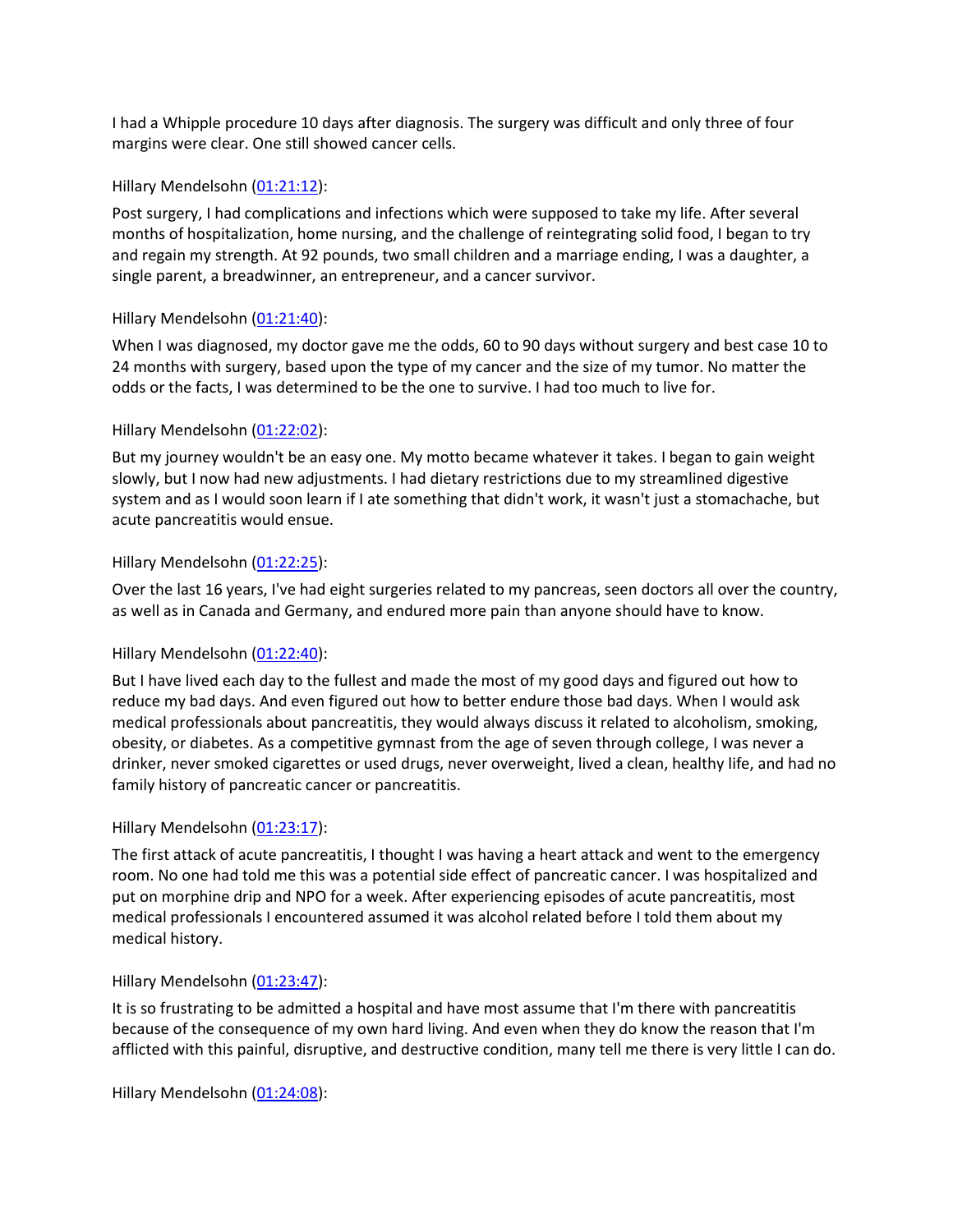I sometimes wish they could feel the pain just for a brief moment so at least empathy could enter the equation. Acute pancreatitis interrupts, makes you accommodate, and changes day to day life. It sets parameters on your life and affects those around you. When you combine that with being a pancreatic cancer survivor, things get even more complicated.

# Hillary Mendelsohn [\(01:24:34\)](https://www.rev.com/transcript-editor/Edit?token=aqrze_BwBUxeIR530wutPTu4onTOP4W1kXXWjcMU7Ane1RhUEWN11LpObmTPHhnZjknaVrfgCk0bHlM_lbYFtcIZtb8&loadFrom=DocumentDeeplink&ts=5074.47):

Travel is part of my work and I have to figure out how to have what I need when I'm on the road. A restrictive diet means I go to the market so I have things I know I can eat. The hotel room I stay in must have a bathtub. I need to make sure I have a surplus of medications that I need, which stay with me in my backpack at all times and never in check luggage. I'm traveling alone, driving hundreds of miles a day, so I must be self aware of how I'm feeling at all times so that I can be safe and sensible should I feel an episode of acute pancreatitis coming on.

### Hillary Mendelsohn [\(01:25:13\)](https://www.rev.com/transcript-editor/Edit?token=2RQbMW7nm0ieug1wX7I0KRZQudSTHw20qz440HNp6MraeCS0pLNapnOFuPEnjl9xdWGtBKTv2QIydGR31yBHiqy21Ag&loadFrom=DocumentDeeplink&ts=5113.87):

I've learned to deal with the last decade of acute pancreatitis episodes on my own without pain medication, IVs, or hospitals. Over the past few years, with my streamlined digestive system, my liver is now overworked and underpaid and has began to show signs of atrophy.

# Hillary Mendelsohn [\(01:25:33\)](https://www.rev.com/transcript-editor/Edit?token=FChncQ74EmDhIGWHO4TWo0CXiA_ngsyRDZ1USp0NJRlkZPwvMTdDbC-fxWd-IX7y57vzVjAJsphvpQhahPogj3LCUNo&loadFrom=DocumentDeeplink&ts=5133.86):

Since then, I've made further accommodations knowing that there isn't someone like me who's had a liver transplant and trying to protect what I have. I have had many doctors and medical professionals tell me variations of, I can't help you with your issues, but frankly, you're just lucky to have been alive this long.

# Hillary Mendelsohn [\(01:25:56\)](https://www.rev.com/transcript-editor/Edit?token=RHFM7EfwSwIk5YJvxuDupmKYzfRkJIwiQwy9dByamyLyeKy269xTRn7vrkF6qnoWj-Q_BNjRqG27teGY4qikZxalpsI&loadFrom=DocumentDeeplink&ts=5156.51):

Quality of life is the most important thing to me. Knowing I must accommodate to so many things others don't have to think about is challenging enough. Dealing with the pain of acute pancreatitis should be the most difficult part, not negotiating with doctors and medical professionals to help me and not dismiss me. Luck is the smallest factor of my existence in the face of difficult odds. I have fought to be here, endured much pain, and conquered fear. I have looked for answers where others said there were none. I have listened to my body, learned about physiology and come up with my own set of answers, truths, tricks, and methods.

### Hillary Mendelsohn [\(01:26:42\)](https://www.rev.com/transcript-editor/Edit?token=L3I8H56WcbP36YVMgZx6MJvqqGUSSnTJp2FcyiFoScnhQZPAA_CkvnqB3dr-x_8yj4h86d6s8kBe1b3MCh1ECc7LsxA&loadFrom=DocumentDeeplink&ts=5202.02):

Knowing quality of life is the most paramount issue, even with all of my struggle, I'm thankful to have a life to live. To that end, I am hopeful and prepared to work towards making sure that more is learned and more can be done.

### Hillary Mendelsohn [\(01:26:59\)](https://www.rev.com/transcript-editor/Edit?token=I6ZBCakuQ5fsYC8BhPEKcl5U7yKYOdbfBhvcYjDGWXJy4YiYc9kMXNMUo5ROk1PR4pjc9F28IqZ09jTwYGx6KTV0RJY&loadFrom=DocumentDeeplink&ts=5219.57):

Other than my beautiful family, I hope my legacy is to be part of the change, encouraging compassionate care and inspiring innovation in pancreatic studies and helping those afflicted find more daily quality of life.

James Valentine, JD, MHS [\(01:27:17\)](https://www.rev.com/transcript-editor/Edit?token=5cr086VFIuusUhjRWbpUk54jF4onO_23KW1BCXBlb3dg6kgBAbbDDy9Cju5Afh1lYRLaVPqHu8W_0bREcIZPODf56-A&loadFrom=DocumentDeeplink&ts=5237.76):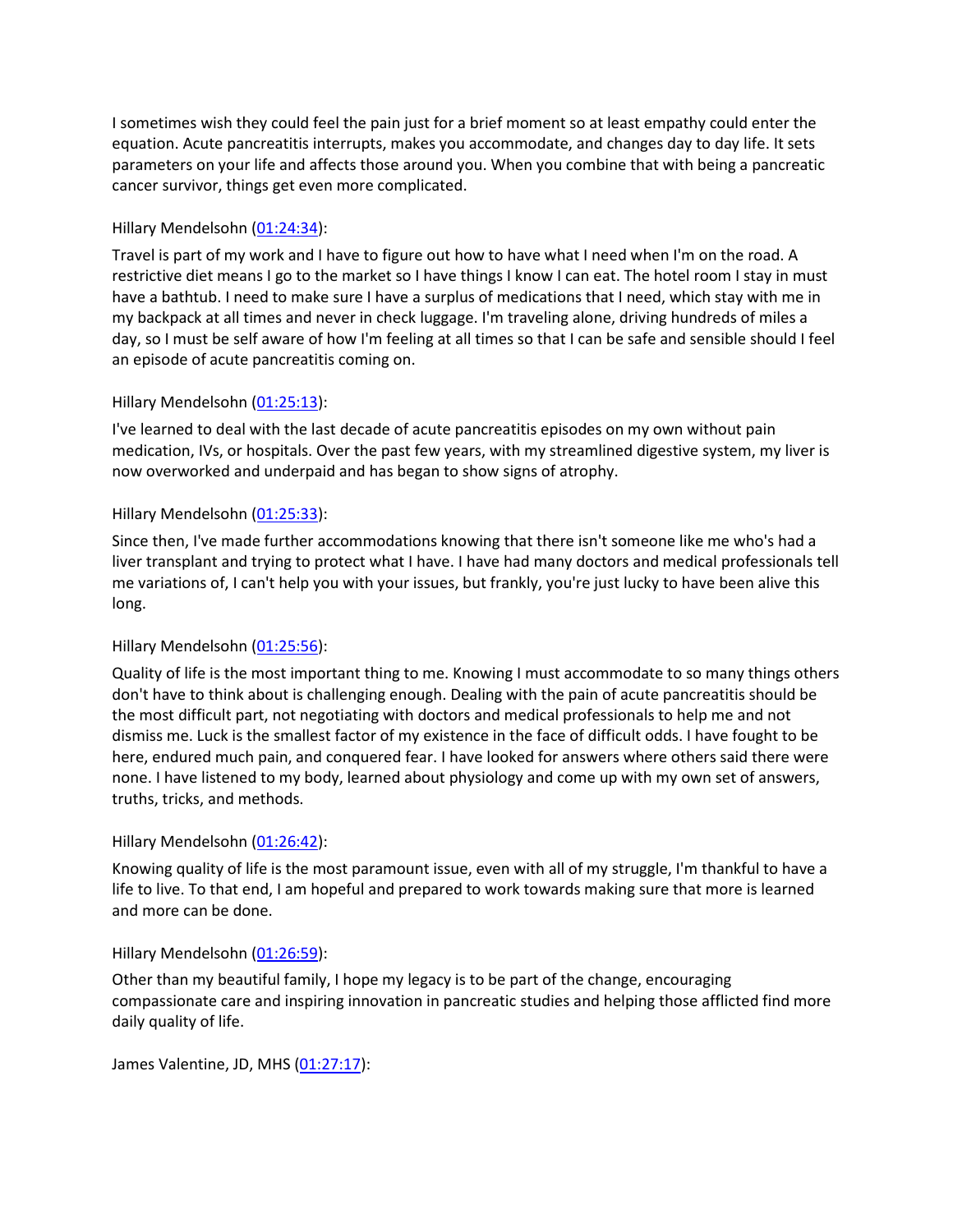Wow. It's a incredibly brave to get up and speak first in front of everyone. So I just would like to ask everyone to join me in another round of applause for the whole panel.

#### James Valentine, JD, MHS [\(01:27:40\)](https://www.rev.com/transcript-editor/Edit?token=vs23uoZdLA93vZ8hCZFWVN2IbvNSO2zxYMNeq9MBf-rL0rhlF6394GIbQhxHVZtO9FB8yHoZLHUhuysPmEEjg0ExuEQ&loadFrom=DocumentDeeplink&ts=5260.24):

So now we're going to build on what we just heard from the excellent panel through some intermixed polling questions with audience discussion. So you can go ahead and pull out your phones again, we're going to ask our patients and caregivers in the room to answer a few questions, and then we're going to dig a little deeper with some facilitated dialogue.

### James Valentine, JD, MHS [\(01:28:03\)](https://www.rev.com/transcript-editor/Edit?token=6K9S28UAILW943Gau6DiaEmVFzGbLIhr6eS9o-Yh1Z29-yQC-i7_3DzHlCVdL94zyK5VHV37A_kIOWEq159gQZqObs0&loadFrom=DocumentDeeplink&ts=5283.64):

So if we can have our first topic one question. So here we'd like to know which of the following pancreatitis related health concerns that you or your child recently have had and please check all that apply.

### James Valentine, JD, MHS [\(01:28:19\)](https://www.rev.com/transcript-editor/Edit?token=MwbLYbgS0RS9T_1JjJfkM9u4AIHSryE1PVTHbHLvf9zrw9YW0uo21FEfums19kuWfzWw1xzvd1SAxCgTWgSZTsDxfoE&loadFrom=DocumentDeeplink&ts=5299.42):

I should note that for this set of polling questions, even if you're here for to represent a pediatric patient, we would like you to respond to those at this time. These are going to be the polling questions that we'll use for the full group today.

#### James Valentine, JD, MHS [\(01:28:37\)](https://www.rev.com/transcript-editor/Edit?token=YlxIJdVly9r7lRsGxdsnDATRB1IOXvLVc9q1qkRsRqKb1qE2-LU3fRFSmbWcvJnS9-YsIjOZruWpw0lhO8drjRMonYY&loadFrom=DocumentDeeplink&ts=5317.23):

So which of the following health concerns do you or your child have or have recently had? The options are A, pain, B, nausea or lack of appetite, C, fatigue, D, abnormal bowel movements, E, weight loss or malabsorption, F, bloating, G, dizziness, H diet restriction, I, thirst or dehydration, J, irritability, K, worry for the future, L, anxiety or depression, or, M, some other health concern related to your pancreatitis that's not listed on this slide.

#### James Valentine, JD, MHS [\(01:29:18\)](https://www.rev.com/transcript-editor/Edit?token=iHGk84wq-Ayr0aB0WpbAGOvMjLgJL70H7_TNzqo1qpe01TERxPzlZZNKuVRV7lQJtz7sDZ0K9MA9aFfKIdN0moT1Cjs&loadFrom=DocumentDeeplink&ts=5358.1):

Again, please check all that apply. So I think there might be a question about the percentages. Is that what it is? Yes. So this is not a percentage of patients and caregivers that are responding. It's a percentage of the total responses. So what's important is to look at the relative weighting of the different responses. It's just the way that the polling system displays it. We're able to actually look at the total percentage of everybody for each on the backend. But that's a great question. So while final results are trickling in, it looks like the pancreatitis related health concern that has been experienced most by our participants today is pain closely followed, I would say, by a cluster of nausea and lack of appetite, fatigue, abnormal bowel movements, and worry for the future.

### James Valentine, JD, MHS [\(01:30:28\)](https://www.rev.com/transcript-editor/Edit?token=lJmpqZCr_taJEbwTmuF2qYDpkMGz3iWYfFyvja1MGDebzGmJNV3gwO6WAy2Ish7lNxaPOH4GlfxoVMBU-65111DWH4E&loadFrom=DocumentDeeplink&ts=5428.39):

However, there's quite a bit of experience across every single other health concern, perhaps dizziness being one of the ones that's less frequently experienced, and there's a good amount of experience with other health concerns. So we'll, as we go to the audience discussion, definitely want to hear about what those other health concerns are. Can we go to the second question?

#### James Valentine, JD, MHS [\(01:30:54\)](https://www.rev.com/transcript-editor/Edit?token=xNOnfNZBOw8p2xSdl9NaA-zRQKfSechHqxlDff5QTQW4761gpdBOmwn_K4qWVv5S6Cmg0m6tUbN_-BgZnXWzyOYcB-Y&loadFrom=DocumentDeeplink&ts=5454.77):

So here we want you to... The previous question we asked about all of the health concerns that you have and it was quite a great burden across many, almost every actually every single one of the ones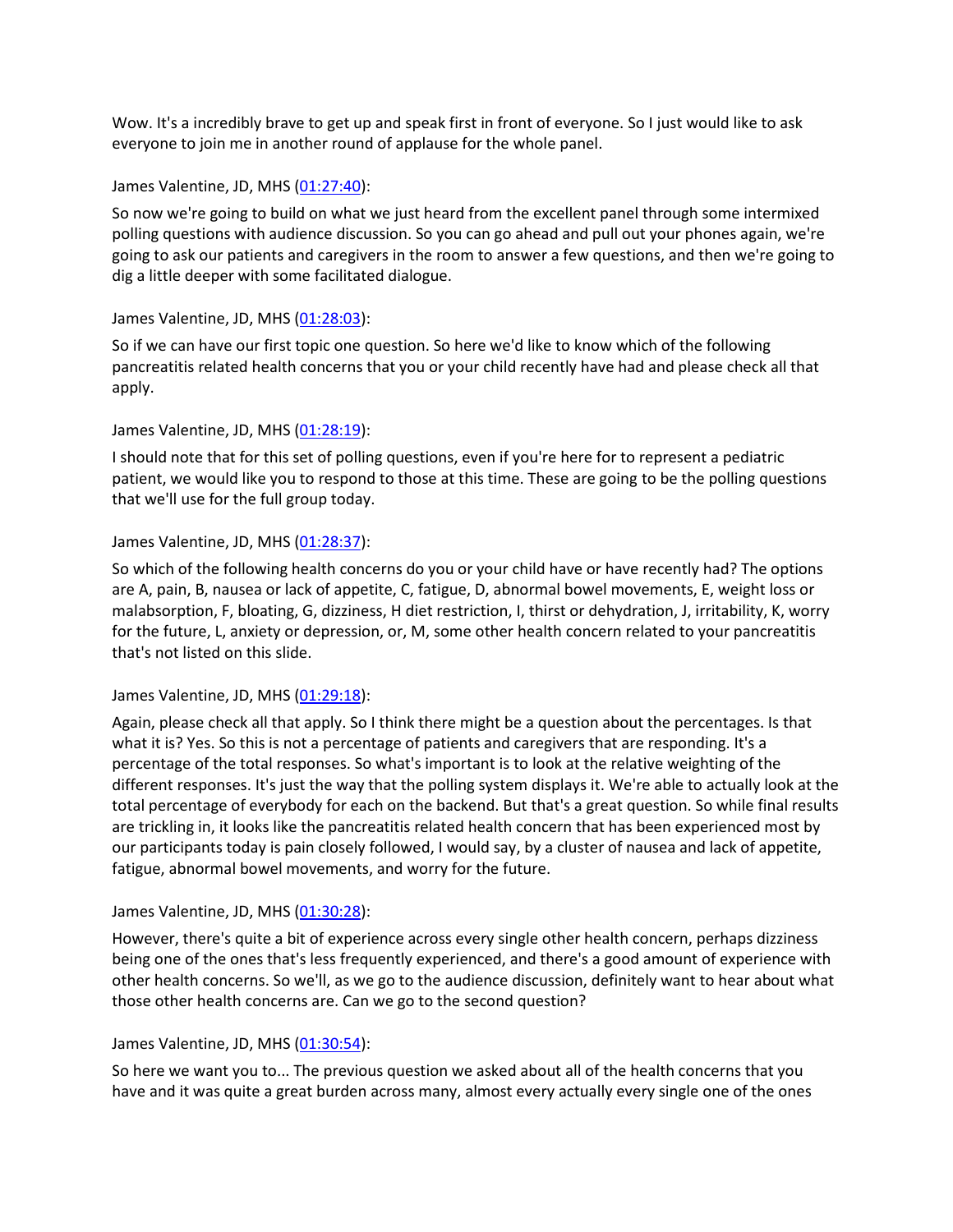listed here. We want you to pick the top three health concerns that you have. Your options are, A, pain, B, nausea or lack of appetite, C, fatigue, D, abnormal bowel movements, E, weight loss or malabsorption, F, bloating, G, dizziness, H, the diet restrictions, I, thirst or dehydration, J, irritability, K, worry for the future, L anxiety or depression, M, one of your top three pancreatitis health related concerns is something not listed on this slide. So please select your top three. So give you just a few more moments to get your responses in. It looks like pain is by and large the top, top three pancreatitis related health concern that those represented today have. A little bit distant behind that are nausea and lack of appetite. Worry for the future and fatigue. However, individuals did pick every other response option except for dizziness, not falling in anyone's top three,

# James Valentine, JD, MHS [\(01:32:42\)](https://www.rev.com/transcript-editor/Edit?token=RZgHfq8UtPTu9kFkwFxXL9Ix0kyowxIUs70THAeDw-skrOzkYKuRxf95VtUAWfNrHuUZoEFwbM77Rv7KfnhjoGtdSzI&loadFrom=DocumentDeeplink&ts=5562.67):

and a number of other health concerns that aren't listed on this slide being top three. So certainly we'll want to hear about those. And if we'll do one more polling question at this point.

# James Valentine, JD, MHS [\(01:32:58\)](https://www.rev.com/transcript-editor/Edit?token=HqA6SqJAG5goaMx7wJSVZX8ierzSE5dMNPBBL16Tk4ktmCBFG71HcXLsUGHSkASc5KJEZ33ApWX54v60Ghak8LKeW4A&loadFrom=DocumentDeeplink&ts=5578.79):

So here we've asked about the direct health concerns and now we want to get a sense of what the impacts are on activities in your daily life. So what specific activities of daily life are most important to you that you are not able to do when experiencing your pancreatitis? Please select your top three. Your options are walking, exercising, participation in sports and activities, social interaction and participation, attending school or having a job, or F some other activity in your daily life that's important to you that you're not able to do because of your pancreatitis. So it looks like the top two responses that have been flipping a little bit have been social interaction and participation, and attending school or having a job. So we'll definitely want to hear your experiences and what is made it so that you're not able to do those. Next together are exercising and participating in sports or activities, physical activities, more rigorous physical activities.

# James Valentine, JD, MHS [\(01:34:27\)](https://www.rev.com/transcript-editor/Edit?token=Y3e_s4WyOPJ5FmmMyTOyJMY-xs3-ggCK4UDM5-tmY7VL3Pd2emYzi-iKb8wSLs7AC39R9ciuPbZEH6A0zna4wINykFE&loadFrom=DocumentDeeplink&ts=5667.63):

But some of you noted a top three impact is an impact on not being able to even walk. And then there's other activities that were listed, or that were not listed, that you report not being able to do that are a top activity you're not able to do. So we'll want to hear about that so that let's turn it to you in the audience to talk about the direct health concerns related to your pancreatitis. And so let's maybe start, we heard that the top concern is pain following that, it was nausea, but there were others like fatigue. And then we heard, although not listed explicitly that you have attacks and flare ups that happen. We heard that from the panel.

### James Valentine, JD, MHS [\(01:35:16\)](https://www.rev.com/transcript-editor/Edit?token=x1kJsV0jMGpVqSzucGBzWzM7vPsI_4O08NIw6zlJVJoZFL_Eg3KHSgKHhM10X5MhfBD6_KKW9MM-UyWn_5kTTRU_b6A&loadFrom=DocumentDeeplink&ts=5716.51):

So we'd like to hear about what is maybe your top one or two health concerns and tell us why it is that you view that as a top health concern. Yes. And just remember, please say your name before you speak.

# Carolyn Bloom [\(01:35:29\)](https://www.rev.com/transcript-editor/Edit?token=4PAFp6y6YhXriNnUur3C4wdoiU988uq-0eP336M_v7593uV6htuKM8gDfrVVjegcz_2Ya0qgvIcDbY2dnINEjul7G6M&loadFrom=DocumentDeeplink&ts=5729.26):

Hello, my name is Carolyn Bloom and I am 72 years old, probably older than anyone up there in the panel. I was born, although I didn't know it, with pancreas divisum. So from the age of zero to 22 I was told I had the flu, I was nervous, I was put on Valium in college, I had an ulcer. But at 22 I was diagnosed in Boston as having pancreatitis. So from 22 to 50 I could do my job, but I was in the hospital seven times.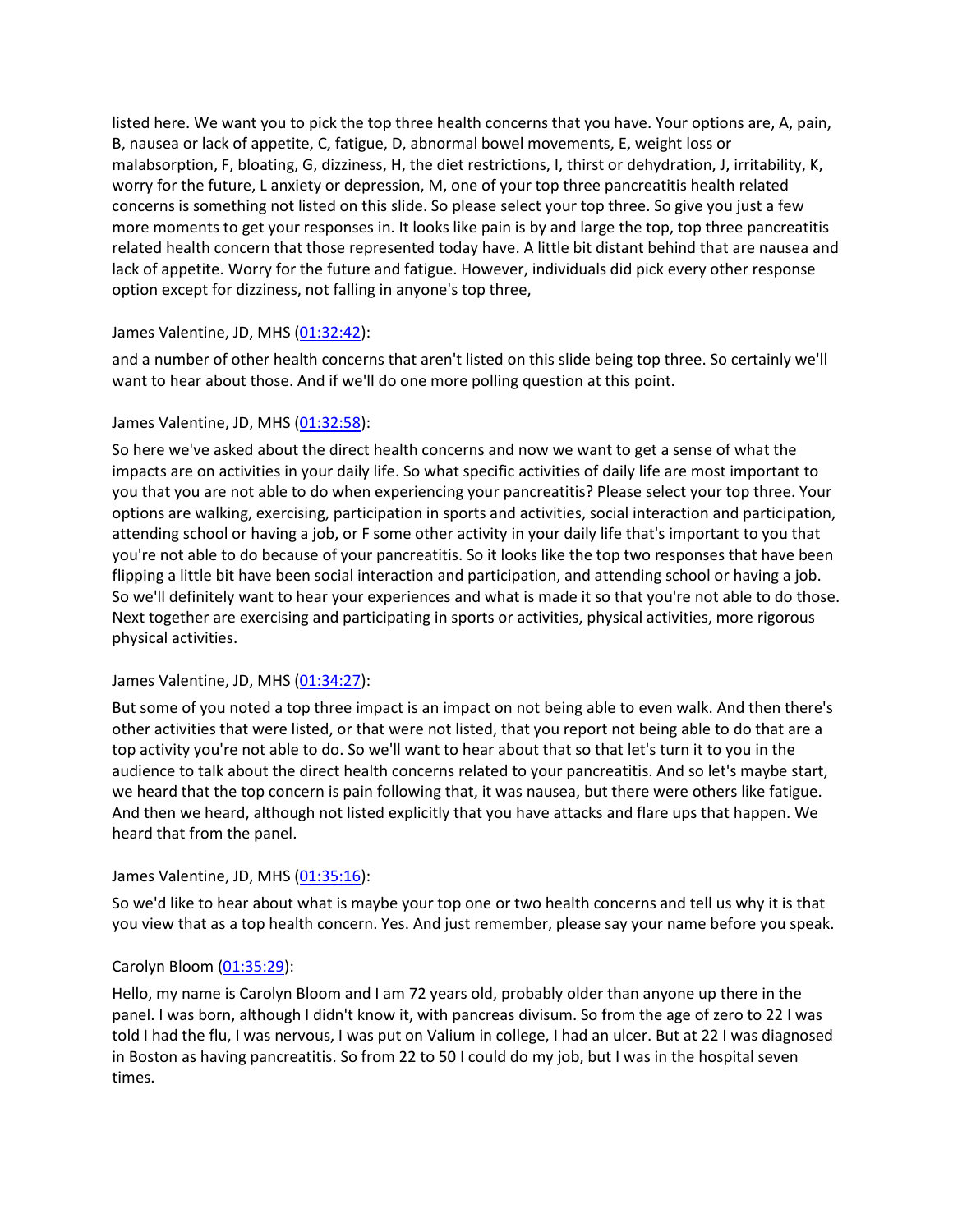#### Carolyn Bloom [\(01:36:14\)](https://www.rev.com/transcript-editor/Edit?token=99-LVl7-xgME31YPcpcR_yMth36hMeLl_MUpU3u7UEaPFrZw8y4fBsAbelibDXttG_4B4MYbDV00RtL1cgtq5MYErgA&loadFrom=DocumentDeeplink&ts=5774.39):

Then when I was a 47 I had a stent put in by a noted person and the day after the stent went in, I was in horrendous pain. The noted person had left town and they would not take the stent out. So I had to be in pain, like having a knife in me for two weeks. And after that it turned out that the stent, because we we're talking about quite a while ago, 1997, the stent had slipped and made my deformity even more deformed. So I became chronic.

#### Carolyn Bloom [\(01:36:52\)](https://www.rev.com/transcript-editor/Edit?token=kr9GKmNi5YPljkCmKcXMOZdhaRoU923SagmNvqaNEIJkaKBSIhTwR6pP1XMB0-MNO3dTRqBvatMdi-df5y7sP7hZhkg&loadFrom=DocumentDeeplink&ts=5812.67):

So from the time 1997 to, actually earlier, '96 to 2008, I was in the hospital 250 times. I had 62 ERCPs, which I have since found out was a horrible thing to do. You shouldn't have more than two or three. And I was in the hospital the average of about eight months out of 12 months a year for 13 years.

#### Carolyn Bloom [\(01:37:25\)](https://www.rev.com/transcript-editor/Edit?token=Fff8nUW_fOJgSaadmxSofvKzKpFnwnk4uZUkm5ZDnSMUVqoov5XSjLwJJob9APlSlNP0ZJlwIWxKm6Zi8mQodcdvA1M&loadFrom=DocumentDeeplink&ts=5845.03):

So I would say that I'm very knowledgeable on this topic. And then I was ready to kill myself actually. I was on Dilaudid, Fentanyl, Ketamine. They told me I couldn't have any more ERCPs and there was no more pain medicine. And so that's when I found the hotline, thank God. It used to be on yahoo.com it's now on Facebook, and I found out the... I went to every major medical center in this country, every single one, Mass General, Johns Hopkins, Mayo, I won't go into the rest. But then I heard about the one place in the country that did do this TPAIT. And so in 2008 I had it and it was my only choice, even though every institution poo pooed it, and now every one of the institutions, including the doctors in this room today, everyone poo-pooed it. They said, you shouldn't do it. It's experimental and you'll become a type one diabetic, which I am. Who cares? I am here now 12 years later. I was told that I and one other person, I was told about this, are the oldest living survivors of the TPAIT, and I am probably one of the oldest living survivors of pancreatitis, period, being that I'm 72 and was born with it. So all I can say is that I do, if your pain gets really horrible, the TPAIT does...

### PART 3 OF 8 ENDS [01:39:04]

### Carolyn Bloom [\(01:39:03\)](https://www.rev.com/transcript-editor/Edit?token=ce8llxz7dk-6lXm0oCdiowIyxQ5qt5-Ncqiy7ENIQoSUfI5EqbZrTDkHrtuFsUhnQy9XOwHyrQd3zJHEzD_-5d3HYtY&loadFrom=DocumentDeeplink&ts=5943.55):

Really horrible. The TPAIT does stop the pain. I have learned the Whipple doesn't stop the pain and some of the Whipple candidates are not candidates for the TPAIT but some are. And so all I can say is thank you to university of Minnesota, Dr. David Sutherland who created this and Dr. Bellan who was part of my team when I had this. And I've tried for years to be a spokesperson for this because I don't think anyone as old as I has gone through what I've gone to, but I have not been able to break through. But I am happy to talk to anyone because I really unfortunately know a lot.

#### James Valentine, JD, MHS [\(01:39:47\)](https://www.rev.com/transcript-editor/Edit?token=_DYMOyT0DRXInsAgReAUHqapz__l6lx0whmdQY08L-dFvmsWt2HTtyR-5H48NAPsgaSx3LpkU2J8pNhX5NY3nwmMBvE&loadFrom=DocumentDeeplink&ts=5987.05):

Yeah. So I have just a follow up question for you. So you talked about, I think it was age 47 where you had the stent in your pancreatitis became chronic. Could you kind of contrast for us a little bit, what was the driving symptoms and frequency of those symptoms before that time versus after?

#### Carolyn Bloom [\(01:40:11\)](https://www.rev.com/transcript-editor/Edit?token=UK1LaJwZoZ4Awnn-ODTrV0o9eyR588KUZ8ceBFgkTOdb22Snt5Y3sYsLosbmlyt6vFNbsHoYHKf_Rg39WuUAL6KFhWE&loadFrom=DocumentDeeplink&ts=6011.69):

The pain when you're acute is many people said you get a horrible attack, you're in the hospital for two weeks. You don't eat anything but you're lucky. An ice cube is a filling [inaudible 01:40:25] and then you live in a very bland fat-free diet. But once I became chronic at 47 after that, I am again stenting by the way, because of mine. And I've been told that... Well of course I had my stent in the olden days. Now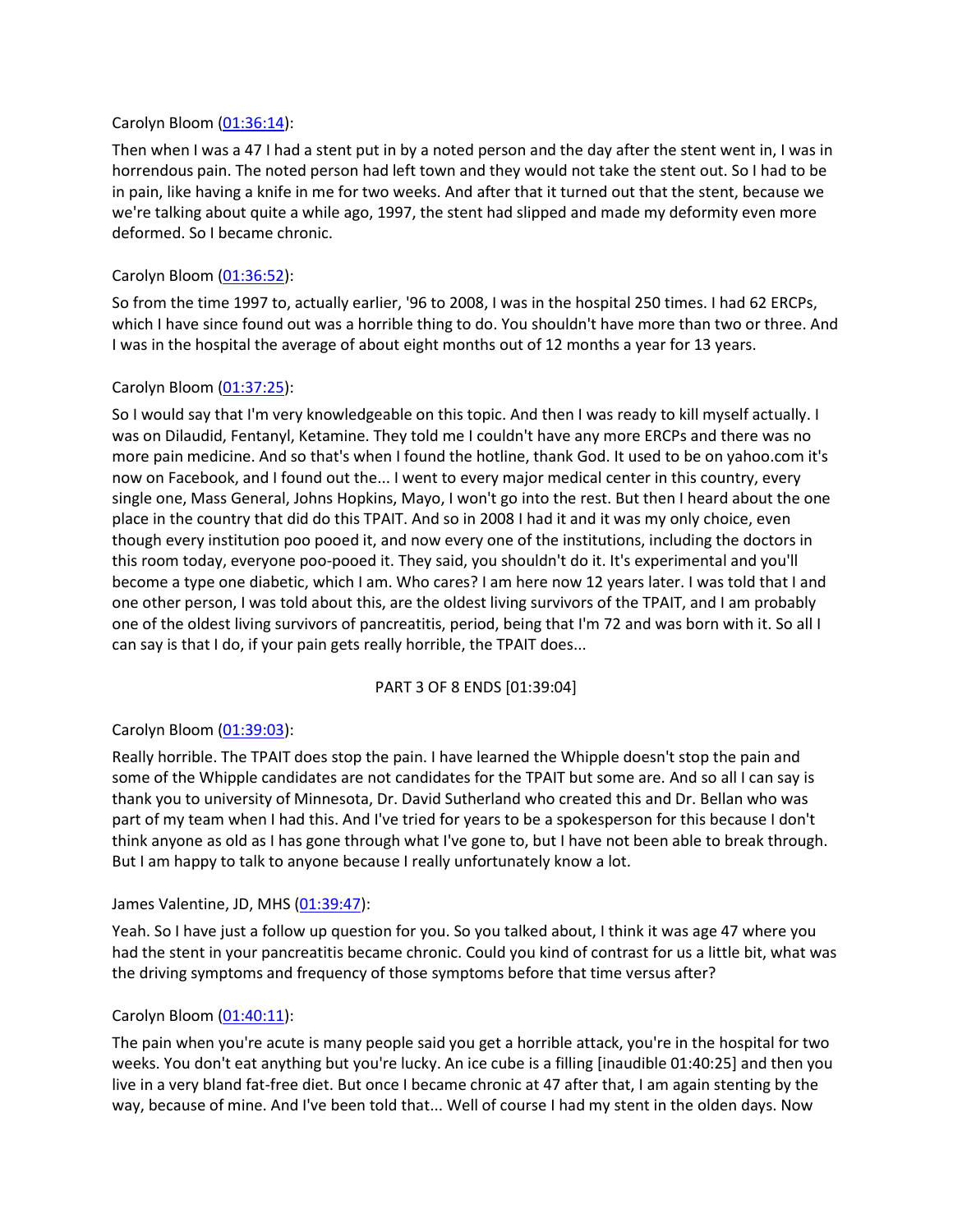that they have made the stenting more, probably better. But I'm anti stenting because I try to stand one other time and the same thing happened.

#### Carolyn Bloom [\(01:40:54\)](https://www.rev.com/transcript-editor/Edit?token=2jubDoYTtj7rFDKaypqFRXVVPJ0-mtfSmUYPJZHzVYjy-qKm3BGwzqigmb_gGVAv5qZGU1muLtgDzkmLWXXe8l-n-Ew&loadFrom=DocumentDeeplink&ts=6054.92):

But once you're chronic and become as chronic as I did, it's excruciating. Even when I was in the hospital eight months a year, I'd go home and I couldn't eat. I couldn't get out of bed. So then I'd end up back in the hospital eight months a year for 13 years, is a long time in the hospital. And I hope, I am so happy now that I hear that they are doing this surgery on people as young as five and if only I had been alive in the period, because I lived most of my life in excruciating pain. Anyone have a question or that's it? Okay.

#### James Valentine, JD, MHS [\(01:41:41\)](https://www.rev.com/transcript-editor/Edit?token=pzHxdGPfWlh10uTqpAirShGQA9e4LR99Ghygb-zpbv4e_2Ddn7mNBcI6Jgmzz344YI9YpIJZSFZjYJlSHPiS7oXuLcU&loadFrom=DocumentDeeplink&ts=6101.12):

Thank you so much. And you can just... yeah there. So who else would like to share about their top symptom or symptoms?

Holly Watson [\(01:41:50\)](https://www.rev.com/transcript-editor/Edit?token=znrKvbqIOvJK8xLvHyl2u1try7RCMs6lq5sqggRP2meGofI--cbaz9mDiV5I87dSYrjJO0z2ERQ27dxqpOpclXiS0X0&loadFrom=DocumentDeeplink&ts=6110.96):

Hi, my name is Holly Watson.

James Valentine, JD, MHS [\(01:41:52\)](https://www.rev.com/transcript-editor/Edit?token=IxpFlo_NkQuUPUm-qfMVlAtdNaGxBcF2iXCYdlnHiOcSAmRXmE1sywu4Q7xcrHODJAuQxjw5w7GWIF-R_pwrqvKExbk&loadFrom=DocumentDeeplink&ts=6112.78): Hi.

### Holly Watson [\(01:41:52\)](https://www.rev.com/transcript-editor/Edit?token=Gel1UBjtWYS-ctXBB_enkajOS9x6282WjWzyxTFr2QKLN9x_RB9Zju_EVsTw9qYWgsIPWUUXjvpF5osPUoWDKVSh8jM&loadFrom=DocumentDeeplink&ts=6112.86):

I'm 34 and I have hereditary chronic pancreatitis. I was diagnosed when I was 21 I think, I had my first attack that I remember that being what this was at about 19. And I was told when I was 21 at James Madison university in Harrisonburg, Virginia. They were like, "Wow." And I was like, "I know what it is. It's pancreatitis." And he's like, "How do you know that?" And I was like, "My whole family has this since they were three years old. My cousins, my aunts, my uncles, my sister, my mother, just I knew." And it to me at that moment was a death sentence because nobody knew what to do. They were, "We can't help you." And I was devastated. I mean, what do I do with that information? I'm 21. They tell you don't drink alcohol, don't eat large meals, don't get stressed out. I'm like, you just named my life in a nutshell. I don't have anyone to relate to. I have no one to talk to.

### Holly Watson [\(01:42:47\)](https://www.rev.com/transcript-editor/Edit?token=zy4uLMwcqG64IzdPjmBgBVg2v_Rjh0nKlv3uAnLjclv9_0o_-4I87eisE9PNQHUe_31g81LJ1AVjcp1-cBfn5HfNmNk&loadFrom=DocumentDeeplink&ts=6167.6):

The pain was ongoing for so long and it started in my back. I thought I had kidney problems, and I kept going for months and months trying to get him to no fix my kidneys and there was nothing there. And it came to a head and I drove myself to the hospital too. And now I'm 21 weeks pregnant with my third son and all I can think of is my future or lack thereof. It's to me still the only option I have is the TPAIT potentially, I mean if you're a candidate, which I would hope I am, but I haven't gone through that process and that just sounds overwhelming to me. So anybody who has done that as a warrior, in my opinion, good for you. It is terrifying, but it is lifesaving. I'm not there yet. I thank God, every second of every day, I'm not in pain, but like some of them have said a sip of water, will put you into the hospital.

### Holly Watson [\(01:43:37\)](https://www.rev.com/transcript-editor/Edit?token=KvRzsIqwCfSy7fkMYCmrQOuTXYI4vwjbXYtVb45gUm4Ah4DzsN3Bt9WvvLAI5Rycb_ltSn7hNlmNLTaXs0dc122r6vI&loadFrom=DocumentDeeplink&ts=6217.87):

How terrible is that? What am I supposed to do there? I went 36 weeks pregnant with my last pregnancy and the ER admitting doctor was like, "Oh, you have pancreatitis and you're pregnant. I don't know what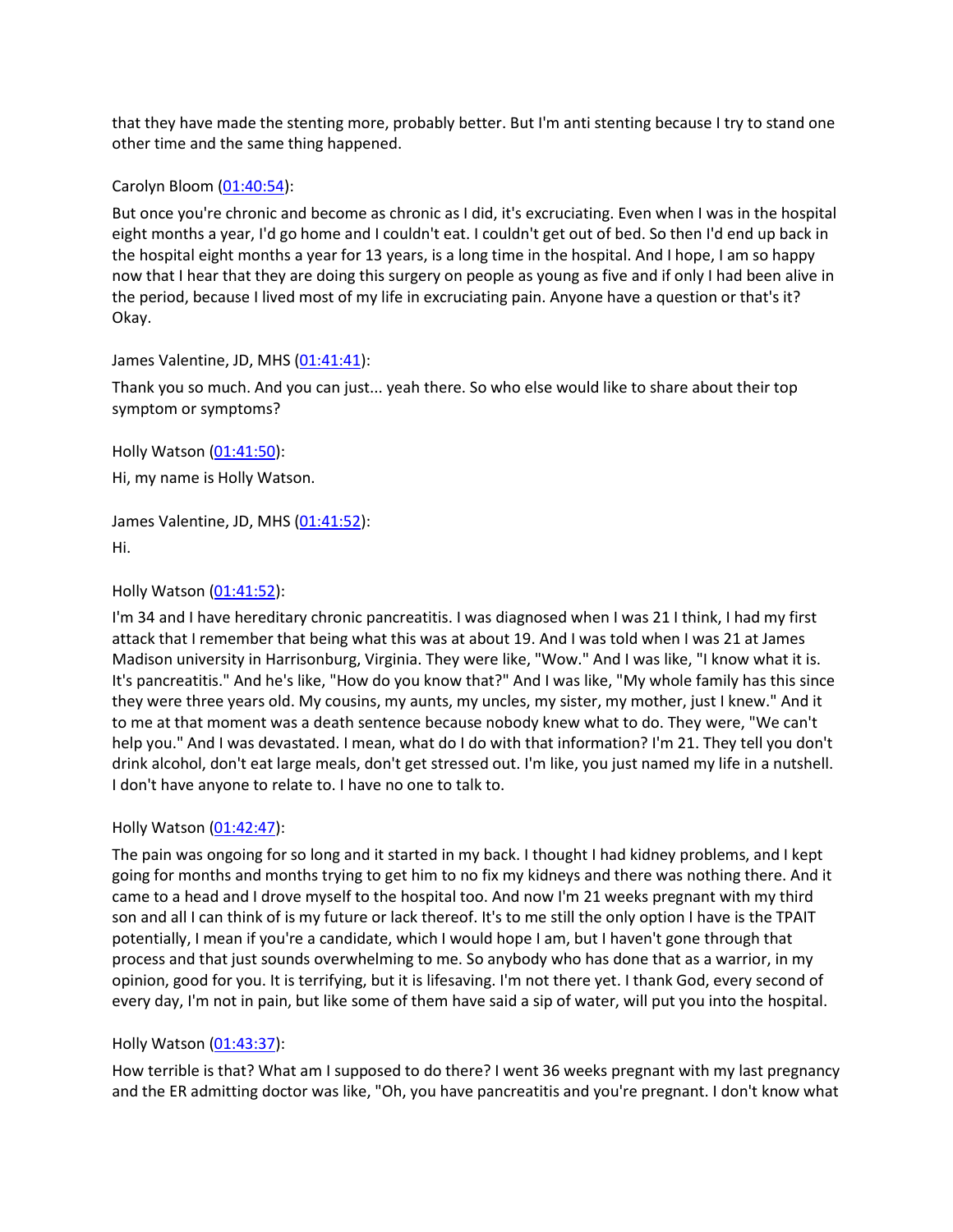to do with you. I won't touch you." And literally walked out of the room. Great, that hopelessness is one of my biggest symptoms. Pain, but everyone's pain is different. I bring it up to GI doctors, when I tell them dehydration is a big factor. If I get dehydrated, even the slightest bit it flares immediately and he was like, "Well that's interesting." I'm like, "You've never heard that before. That's so scary." I started going to Hopkins, I started seeing a specialist. My hope for that is somebody, I won't have to go to the ER where doctors don't understand it and I will have someone who has my back.

## Holly Watson [\(01:44:25\)](https://www.rev.com/transcript-editor/Edit?token=_9zkT_XVrArCovDkjSOfn7RSeK0L1CEZ4dojSg5StN0umXf5-6PdcfJWaWUK3M-odM-e5QRlGcknu62Hw4J6O68batg&loadFrom=DocumentDeeplink&ts=6265.27):

But that's a complicated relationship in and of itself. The pain is so scary to miss out on your kids' lives. They have three, four children up there and I'm on my third and now, do my kids have this gene? Am I going to be around for their birthday parties? Am I going to miss out on life? That's so scary to me. Quality of life. I want to be there for my kids. That's my number one goal. If I'm in pain in a hospital or in bed, I'm missing it. Then what's the point? So my future, I need to have hope for the future. Treating the symptoms is not enough. The symptoms have long gone. My chance for pancreatic cancer is so sky high. It's more of a chance of when will it happen not if, unless I get this radical surgery. It's radical.

# Holly Watson [\(01:45:11\)](https://www.rev.com/transcript-editor/Edit?token=GZ0OMW3RwI-xlTJhgcMaGbAsnzY4p0AdjJJe9a4KdK-AthHyfBnBDrxp6w97jrpYXCHTW6LHn-VuLX0nDoZIcNjnVSY&loadFrom=DocumentDeeplink&ts=6311.87):

I mean, you tell some doctors that you don't have a pancreas, they [inaudible 01:45:15] "You can't live without a pancreas." Well, that's scary too. Yes you can, I've seen it. But I can't work with you if that's what you think. Or type three diabetes is what they call it. Well that doesn't exist. Well then I don't know what to call it, but if I don't have a pancreas to counteract the blood sugar highs and the pendulum sling of the lows, what do you want to call it? Name it something else, but that's scary, especially in the middle of the night. Who's... I mean if you're sleeping, all of these things are so scary to me and it has been in my genes. Is it in my kid's DNA? I need hope for the future for them.

### Holly Watson [\(01:45:47\)](https://www.rev.com/transcript-editor/Edit?token=YW7vMwvJ7sDvJiug42yy3wFpxgmxaeEfTwYskFw63JBkY1Mh9MhBpwXjzgi6PpTGFlQTlA-9AygqSzjMFren0IOOk84&loadFrom=DocumentDeeplink&ts=6347.63):

My history is set. I'm going to get this TPAIT. I just don't know when someone can talk me into it or my pain is on a daily basis and it is worth it. You want to cut it out yourself at that point. So my hope is to be here and to do things like this that we can start to get a dialogue going of the future hope for the generations, for the kids, for the next panel, for my kids. Not necessarily for me, I don't care so much about myself as much as I care about the future. So thank you.

### James Valentine, JD, MHS [\(01:46:16\)](https://www.rev.com/transcript-editor/Edit?token=FKgHMV_AAF-_cmEPizS_apaSRl2Bem50ciH8GWFyqMuC8J7qs8NiUISxxgA0GPXy1hbQCJ4WovCwvG19507rz-qlAfM&loadFrom=DocumentDeeplink&ts=6376.95):

Yeah. Thank you. I do have a question for you. So I think you're so articulate about your worries for the future. Just to give us a little bit of grounding in your current experience. The one thing that you was note worthy was you kind of had the onset of symptoms to the degree you knew it was the pancreatitis at age 19, you talked about the thing that maybe is the most common experience is flaring due to dehydration. How often does that occur and how debilitating is that when you do experience it now?

### Holly Watson [\(01:46:51\)](https://www.rev.com/transcript-editor/Edit?token=H9H6AeHuQLq8V6WhdTwAnYAXGTBlrQk2CpX9jKRhg2INv1WvltP0UHvwLMfiMZ8oVbu-GVLMQ7Hjiseo7QGVNsBGPhM&loadFrom=DocumentDeeplink&ts=6411.85):

I haven't had, luckily a flare since I was 36 weeks pregnant about almost two years ago. And I'm one who luckily I kind of eat whatever I want. I take that, I'm going to eat all of the things that I can now before search hurting because a sip of water could do it or it could be a cheeseburger, I don't know. Or it could be the dehydration. But the symptoms... And I only knew this was what it was because my family members had, had it. I didn't know really the symptoms since mine started in my back and nobody else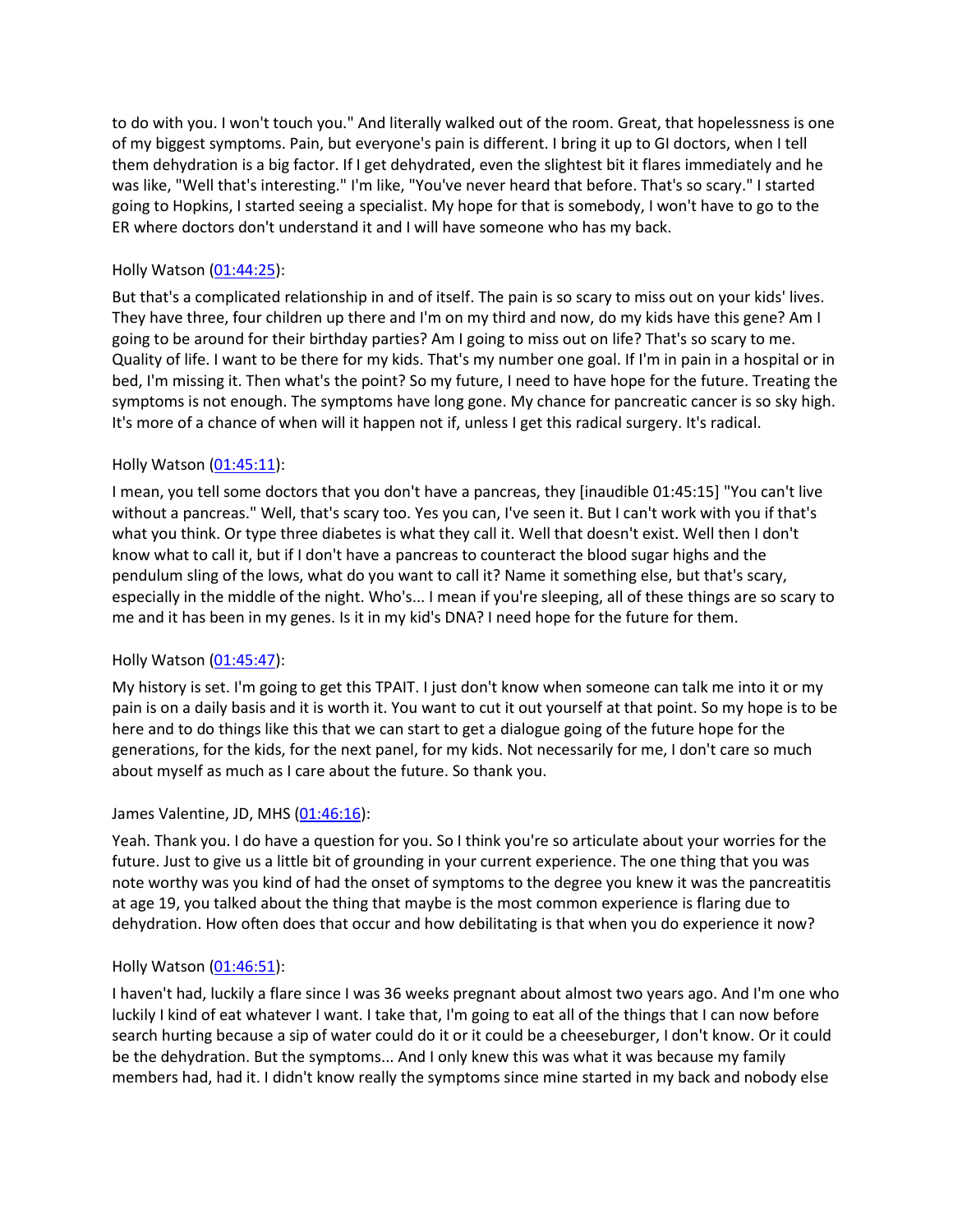had, had that. Can you repeat your question one more time, to make sure I'm going to answer it all the way?

James Valentine, JD, MHS [\(01:47:28\)](https://www.rev.com/transcript-editor/Edit?token=za35cjhYimmrBtjGLjdc4RxSEHyH0pyrVm9scT12yxNoAvQymjdAPQV6rnMFV4f_wqihR0HopecEDIwDIGqmlF7udvg&loadFrom=DocumentDeeplink&ts=6448.93):

Just how often since age 19 have you had those types of flares?

Holly Watson [\(01:47:33\)](https://www.rev.com/transcript-editor/Edit?token=4k6pibjE_qi3_rkUua84FhDAh3GWAg-6uoxwLI1CDiAD8ib7A421DYaARDylq8HR4qYhquljOrq4kaIDQhahEVxmyWE&loadFrom=DocumentDeeplink&ts=6453.75):

Oh I've been to the hospital over 20 times, but I've had more flares than that. But knowing what it is and then going to the hospital, it's kind of like, you've got to be so bad off to go to the hospital and try to explain yourself. I'm not an alcoholic, I'm not a drug seeker.

James Valentine, JD, MHS [\(01:47:48\)](https://www.rev.com/transcript-editor/Edit?token=BLJe4nSqrXy1QqDKID-tkwlpY5xpRZzqMApb931-FqmgNAQSluJptKLaM_Dnj47zQGwrSeDUAAYVXIT5zgsGLL--yWk&loadFrom=DocumentDeeplink&ts=6468.17): Sure.

Holly Watson [\(01:47:48\)](https://www.rev.com/transcript-editor/Edit?token=sJVXn3xQ_lxgTuQ9Ccp9iZP8SKrmPeKtdtB3ZCkVjrVV8Q0GJ_9xfUBExTX7Oy8rRllH4ETnTtTUZkCvaKTnWjsUo9A&loadFrom=DocumentDeeplink&ts=6468.4):

Is it really worth it? So I've probably, in all of those years probably had over 45 flares, but gone to the hospital about 20 times. You self-medicate Ibuprofen if you can, if you have something else. But Opioids caused me to have pancreatitis. A lot of the medications they give me in the hospital have... The warning sign, it's in the directions can cause pancreatitis, yet they give it to you. And so that's scary too. So part of me just wants to stay at home with all of that if I can, but it's more the dehydration, I need an IV. That's why I go.

James Valentine, JD, MHS [\(01:48:22\)](https://www.rev.com/transcript-editor/Edit?token=NqSDmlw48TxX9sOxeQOxa9uuCnSC-5UbPGHTCVezUhGgl7S9Zv6KWBwxk0AmnsAgWY6DzBYg9ypMrOdJGBaLtYpIVlg&loadFrom=DocumentDeeplink&ts=6502.22): Yeah. Thank you so much for sharing.

Holly Watson [\(01:48:23\)](https://www.rev.com/transcript-editor/Edit?token=WTaNEyvW_o7sy0GkaONhaRXzIo__VWQ0IMDbG2xuFr0ldedtHE0kHg0j9gCTKUX9YJsVPb8uSXXNMzcG179GM6hnks8&loadFrom=DocumentDeeplink&ts=6503.8): Thank you.

James Valentine, JD, MHS [\(01:48:28\)](https://www.rev.com/transcript-editor/Edit?token=1FCoX5Kk2_dL5_FWt68AP1OZXoW2bX-LZtQQ9ivyR_e7g922yZbJgpi1YcH60-U0lCHVgQoiUn43qzqrEsn3NLEEVJE&loadFrom=DocumentDeeplink&ts=6508.38): Others? Yeah.

Linda Martin [\(01:48:29\)](https://www.rev.com/transcript-editor/Edit?token=MA4QSp-bfqxoqtRvlcQrTwPagLWiaZ5_ELzKSaSqB9dgL0davVHZULrm448vHMJxOTQqWMYyHZVcT7Zjmq-Yk7MhQf8&loadFrom=DocumentDeeplink&ts=6509.54): I'll step over here in just a second.

James Valentine, JD, MHS [\(01:48:34\)](https://www.rev.com/transcript-editor/Edit?token=nWbtr1Bnt8hZBQaJ1m8FxgX8EL4gSsMdLq0yAvkcT0pcr1WZ2lG1yYdhDAsWe4qgpU8sF_VPmV8kMp0BSkvP8V89VMo&loadFrom=DocumentDeeplink&ts=6514.29): Sure.

Linda Martin [\(01:48:36\)](https://www.rev.com/transcript-editor/Edit?token=q7LQGKatnb6qV6SGjheCegMyAvQFgOCCt3d4xse0SjjDTshBW7j2PQQg6nKBmKEcnC3NzFmvCmV03E3I3PtETu0wNcI&loadFrom=DocumentDeeplink&ts=6516.25):

My name is Linda Martin and I'm the mother of an adult daughter with a chronic pancreatitis and I'm going to speak on behalf of her. She had hoped to be here, but was not feeling well and decided not to get on a plane and make the trip, so I'll tell her story best I can. It started really when she was diagnosed with chronic pancreatitis in 2015. She had a big job with an international company, had a whole team of software developers and engineers working for her around the world, was doing great in her career. Clients loved her and she loved her job. Was she sick more often than most people? Yes. In retrospect,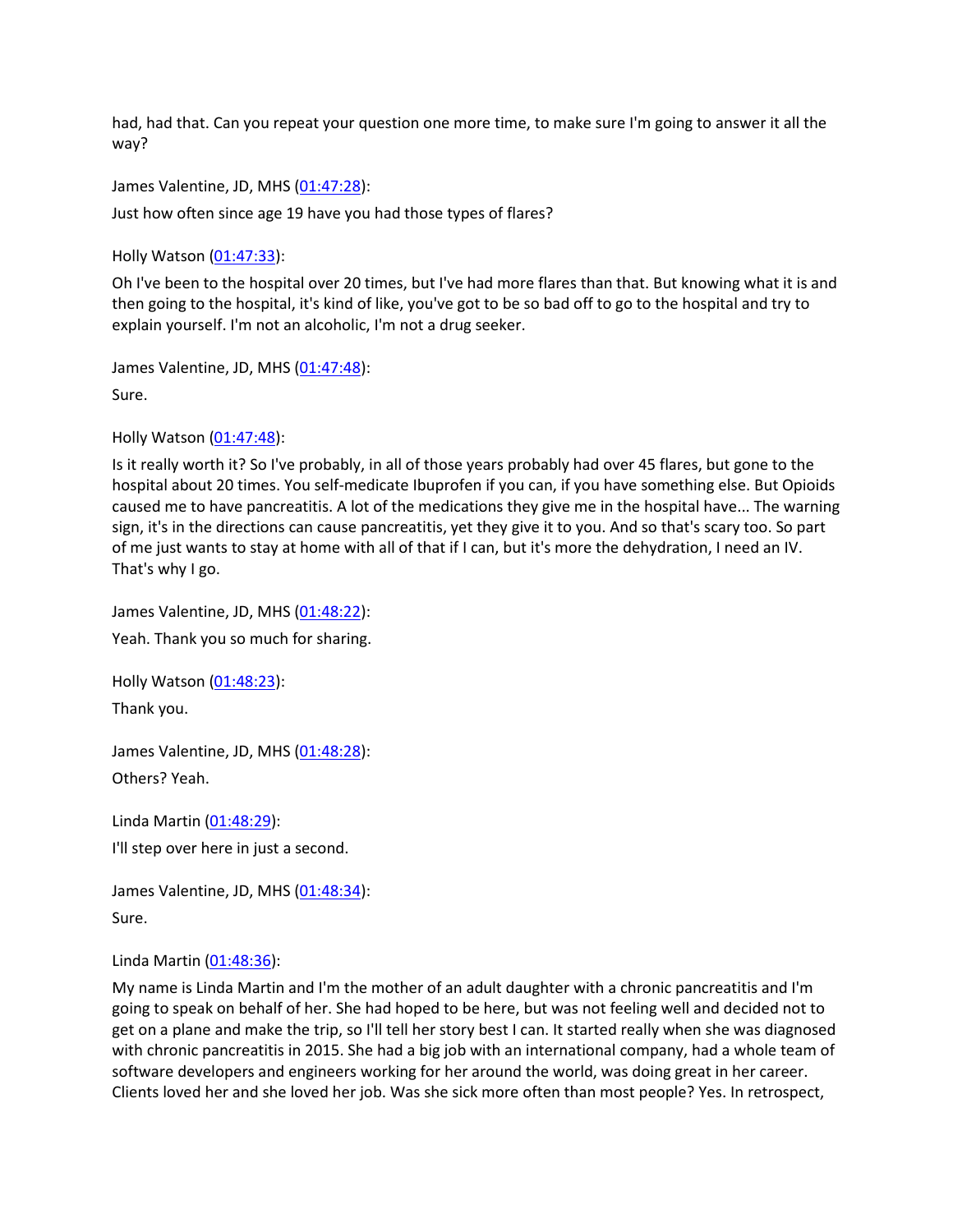she had had a lot of stomach issues. Amy had been six since a little girl. We just all in the family said, "Oh, that's just Amy being Amy."

### Linda Martin [\(01:49:32\)](https://www.rev.com/transcript-editor/Edit?token=DrPSdfcnFM11rzhgtPK350o8dDzXPtbPlbsHP2cCV7vMBDxAsk-m531ExGHXFqnmpVCyGxJSP3a42iIzgVUHd9YBxAU&loadFrom=DocumentDeeplink&ts=6572.54):

Every time there was a big event, every time there was a big school event, whether it was Christmas, some other big family event or holiday. Excitement, stress, change of routine, all brought on what we called Amy's sensitive stomach. And a little do we know till 2015 that there was actually a name for this sensitive stomach that was accompanied by pain. I took her to the doctor over and over again and it was constipation, acid, stomach sensitive stomach. She just didn't want to go to school, which was my favorite excuse and I would do the, "Oh, you don't have a fever, go to school." And I really underestimated the amount of pain and suffering that she was in as a child.

#### Linda Martin [\(01:50:20\)](https://www.rev.com/transcript-editor/Edit?token=Y_SXZ2YVh6MLc764gQHP_VYBTcDfC_jIRFTuxI31MJBwtNcTP3__K4C686mDskUDGg3_1GFE85ltklG4d_0P9WdJtfk&loadFrom=DocumentDeeplink&ts=6620.42):

So fast forward to 2015 and the symptoms got remarkably worse. Very quickly. She was sicker and sicker all the time. Started missing more and more work. She could cover up for it for a while because she worked remotely from her house and was on online with her team, but she was offered a big promotion to go to Toronto and head up, be a vice president of the company. She had to turn it down and eventually they said, "You know what, you seem to be missing a lot of work. We're going to move on without you." And from that day on, she has not been able to be gainfully employed. Continued to get sicker and sicker over the next few months, lost about 70 pounds. My older daughter went with her to a doctor's appointment and came back and called me and said, "Mom, you have to do something about Amy. She is dying before our very eyes." And from that point I dropped everything I was doing and we went from hospital to hospital doctor to doctor searching for somebody with answers.

### Linda Martin [\(01:51:22\)](https://www.rev.com/transcript-editor/Edit?token=zlyXPw93GTu-_6Cs9nVk56yoJ_ypLn-1Lb_xr1OBbVZ8-Lldv7zzMuYobaIYUsfwm0BvzwtztwSrfyebkB4Ydr6e4fY&loadFrom=DocumentDeeplink&ts=6682.31):

Eventually someone said it's pancreatitis. Never had heard of pancreatitis, like a lot of people didn't exactly know what the pancreas did, but we soon learned it was pancreatitis and one of the first visits after hearing the word pancreatitis, she was asked, "Have you ever had any alcohol?" She said, "Well, I'm 40 years old, so yes, I have had some alcohol. I've never been a big drinker. I don't drink a lot. In fact, for the last couple of years I haven't had a drink because when I drink it makes me really sick." And so nonetheless, her medical chart to this day does say alcoholic pancreatitis and so continued to search and search and search. In the meantime she was getting sicker and sicker and on top of everything else and in part because of the extreme and constant inflammation, she had numerous cancer biomarkers that were elevated.

### Linda Martin [\(01:52:23\)](https://www.rev.com/transcript-editor/Edit?token=0fWHr6wUH-lcgFC9S-psmrP_TiJv3zmTOompprBHQ0JfxgN78EZ0N9-aAoKNhcRtmyTgxPfcfgv2amO31JmmVCFNQpQ&loadFrom=DocumentDeeplink&ts=6743.82):

So there was also a search and a lot of fear over does she have liver cancer? Does she have colon cancer? Does she have pancreatic cancer? She had tested positive for chronic amyloid leukemia, so had to go through bone marrow biopsy to rule out that she didn't actually have leukemia. Eventually and her GI at a very well known institution said, "Don't worry, you're eating a low fat diet. You're doing everything you can do. There's nothing else we can do for you. Don't worry, your pancreas is actually healing itself. You just don't realize it." And so by that point, she had done enough research. We had done enough research to learn that chronic pancreatitis does not heal itself. It is impossible to heal itself. But little by little she was saying, "Mom, I'm not really vomiting very much anymore. I'm not vomiting food because I really can't eat food. I'm only vomiting bile." She goes, "I'm just vomiting stomach vile, that's no big deal." Like, "Amy, that is not normal."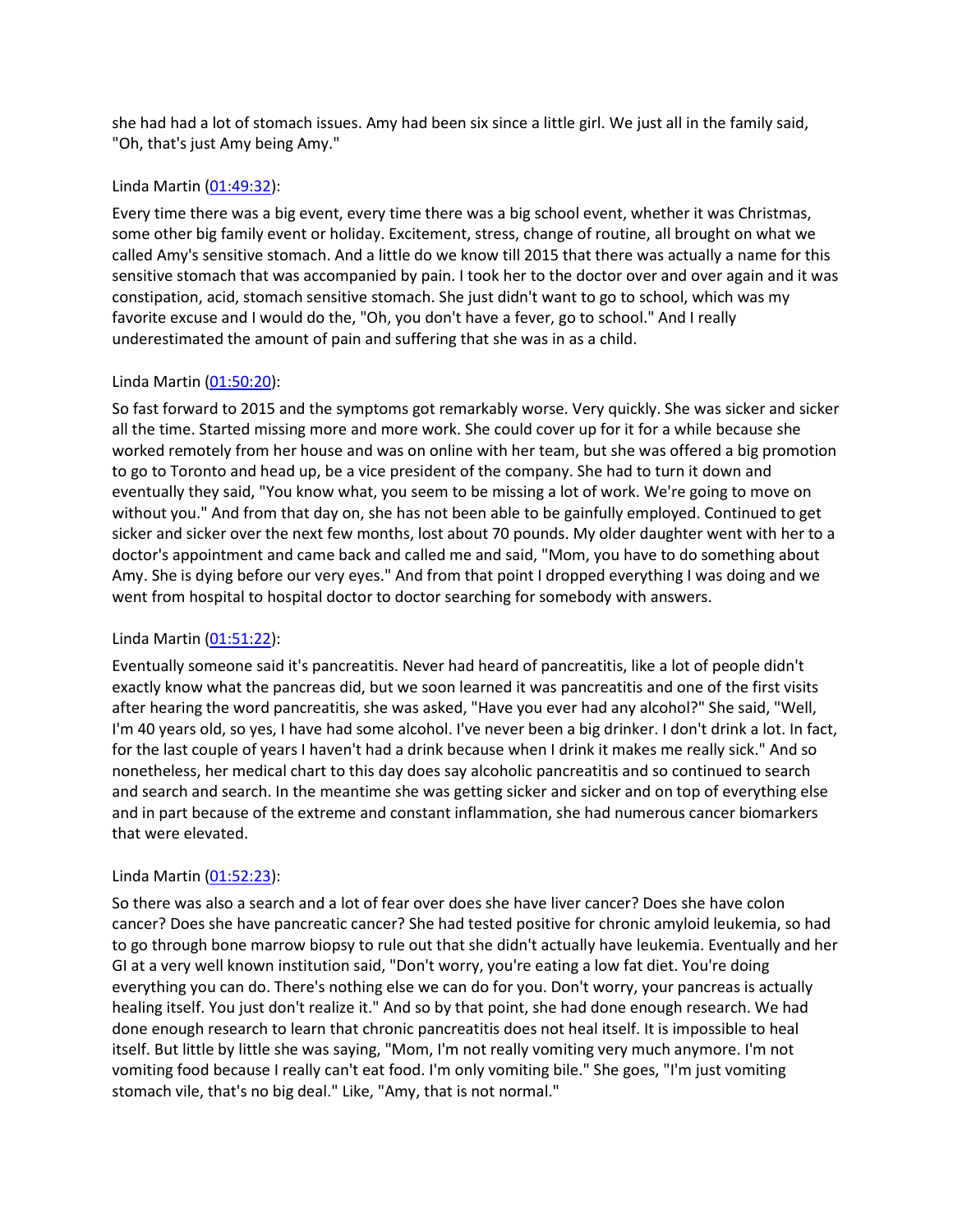#### Linda Martin [\(01:53:28\)](https://www.rev.com/transcript-editor/Edit?token=3hqtJi_FOyq2dIEty6wyAzWCwz5QYpGaff1ojRNpBqCXgFiKU-CISJqz4FwVpbndx6OeZqHTqgjTIOVj3wTD6SZA9Jw&loadFrom=DocumentDeeplink&ts=6808.99):

So continued our search and we were very frustrated about finding anyone who knew anything about this disease, let alone what to do about it. Quickly learn there was very little, no medications, no therapies. And about a year later we learned about TPAIT and at that point, even though numerous doctors, including the one that says she was somehow quietly healing herself, said it would be malpractice for anyone to do TPAIT she had only had three stents by that point and had not had chronic pancreatitis long enough to be qualified for TPAIT. She said, thank you very much. See you later. Referred herself to the university of Minnesota where she was evaluated and within six weeks had a TPAIT surgery, not before one more scare with possible pancreatic cancer with a mass in her pancreas that thankfully turned out to be benign and she went through with the TPAIT.

### Linda Martin [\(01:54:32\)](https://www.rev.com/transcript-editor/Edit?token=zCEVXKa3ROf4ZaHr6vKj3fZ8wOGCugq1xaBWroqE0M_lsCYTvcY0Nqma-BU-05Mu0ZEG48Ga29tuKxFF49cfGGOApJE&loadFrom=DocumentDeeplink&ts=6872.89):

However, not knowing that she had chronic pancreatitis for all those years and what we thought was just these Amy being Amy attacks, were actually acute pancreatitis attacks. Her pancreas was pretty well destroyed by the time she got to TPAIT and there weren't many healthy eyelids to transplant into the liver, although they did the very best they could. So Amy is a fully insulin dependent diabetic, similar to the woman who spoke a few minutes ago. She would say if she was here, that's no big deal. Being a diabetic is a fully manageable disease and a chronic pancreatitis is not.

James Valentine, JD, MHS [\(01:55:13\)](https://www.rev.com/transcript-editor/Edit?token=RT51uA5yO3HV11zY_GCSBz_RsC0hVzFZtOKjq-pz1TgJTxTIHf2g5ZyllqRZBesniXA4IvuBwc-Draz9D7DhA_r4Ngs&loadFrom=DocumentDeeplink&ts=6913.94):

Sure.

Linda Martin [\(01:55:14\)](https://www.rev.com/transcript-editor/Edit?token=wRri5e6jwMPIrwrXBjF3QxB7wLZYQxqOdIpaLVzxCLcpwQDRcJ5HaSGOhZ8GSJvckdvmaTt34pxbwmuHiSV7QNrY_Ck&loadFrom=DocumentDeeplink&ts=6914.67): So that's my daughter's story. Thank you for listening.

James Valentine, JD, MHS [\(01:55:17\)](https://www.rev.com/transcript-editor/Edit?token=9Xxhs3S9EN46SjoFM-Jjjb21NqzxlMp_yajqzGr96oDKZIR63_NH9_n1c6gipVnc_23tSD5uqlSj2ESbvOyFlS0A4og&loadFrom=DocumentDeeplink&ts=6917.49):

Thank you for sharing.

James Valentine, JD, MHS [\(01:55:24\)](https://www.rev.com/transcript-editor/Edit?token=4BtmLRIg3j-RMx-z9iQoMfpm2ztgpVASzmWsYkX_F_M9UUftMktEXU1y4UnNtckjvxD8_PvF4X1jraxaDbHaBShmgIw&loadFrom=DocumentDeeplink&ts=6924.29):

So Dr. Wassef had talked about first line treatment being enzymes and you know, we've heard about some of the more invasive kind of later surgical and other procedures. I wanted to get your experience with that enzyme treatment and you could describe how that might've helped or your views on the role that that played in your pancreatitis progression. So any views or experiences with enzymes? Yes right here.

Speaker 1 [\(01:56:05\)](https://www.rev.com/transcript-editor/Edit?token=x2lps4aHbdOF4JeO4WhZgErYidvCX67McAjimWcT8TNIIf7HYONYah07hqd-CjhTT5F_a9P6cMch5Jg-p25GtEmJgag&loadFrom=DocumentDeeplink&ts=6965.65): Sorry, getting there fast.

Michelle Canoy [\(01:56:10\)](https://www.rev.com/transcript-editor/Edit?token=EyuJsNdcCH47K-p_A57eSFijOmxZqW5_nUE0lH8pdpZ8mdDRSwQI-GHWVfKSpQW44N_903dPvnoYyvdg5BwrTMNSGfY&loadFrom=DocumentDeeplink&ts=6970.36):

My name's Michelle Canoy, I'm from Indiana. I had my first incident probably in first grade. And this is my daughter Hope.

James Valentine, JD, MHS [\(01:56:19\)](https://www.rev.com/transcript-editor/Edit?token=NXjEQNXA0ryPELGp2YqmlIyVISFafW4NlJf0HStxBHzigKeaWepF-rbBnwohHPXpAOmjQ5V5eAQStvtwnRBT3yIIYwU&loadFrom=DocumentDeeplink&ts=6979.43): Hi Hope.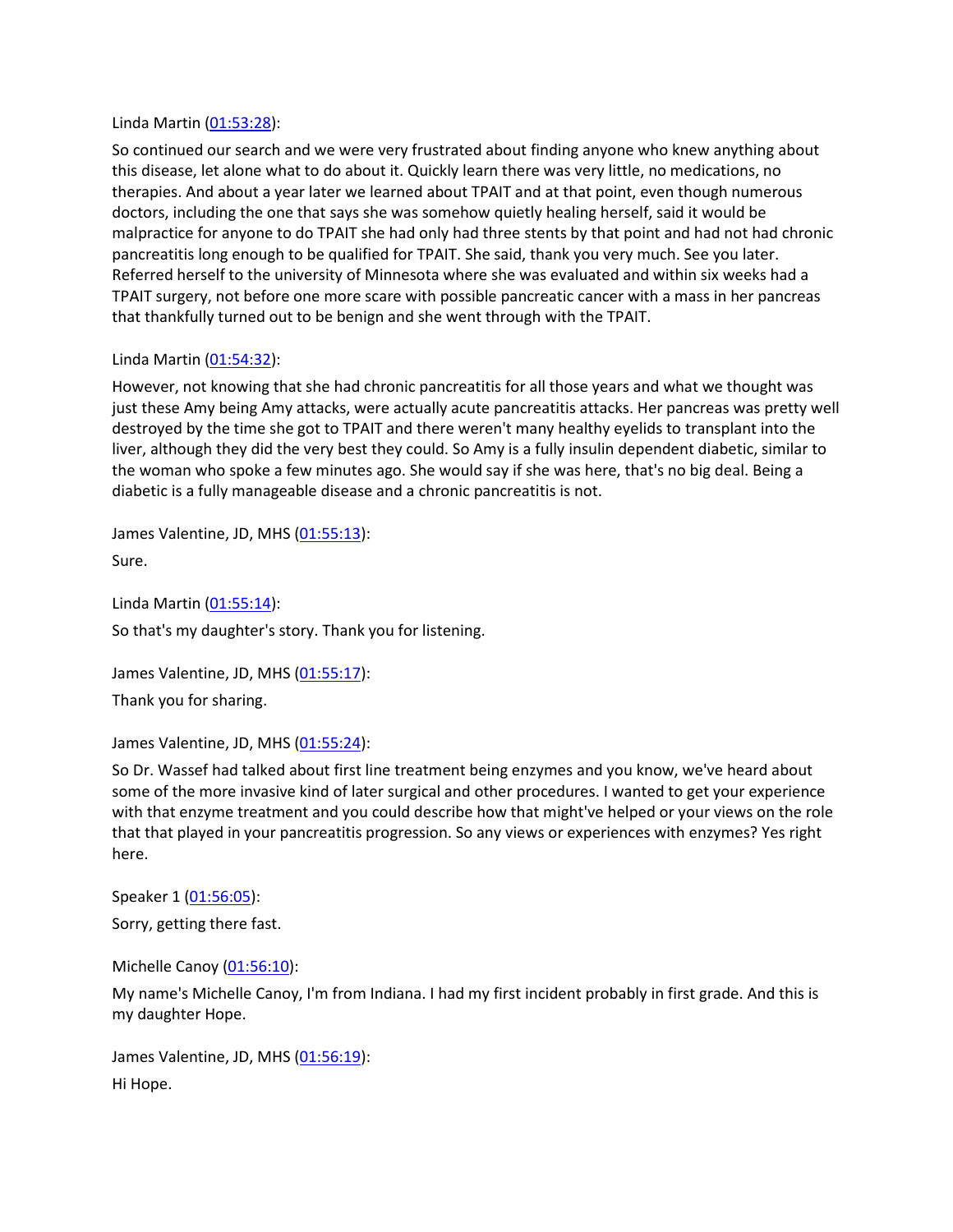Michelle Canoy [\(01:56:20\)](https://www.rev.com/transcript-editor/Edit?token=oIanZ7MfN_jrjzcTlbIV-jGMOLZrHmvLn37vccUDiuPQlBAr3eXuCyHWleRsgJbzvJbHDJp8HvMUPsy2NbeUNkAqSNY&loadFrom=DocumentDeeplink&ts=6980.16):

In first grade we didn't know what it was. Wasn't diagnosed actually until I was 30 after I'd had her with Creon, this was a lipase that I take. For three years, I was told we're not even going to try to prescribe it because it's too expensive, not even given a chance. When I was prescribed, the insurance I had, it was \$0. So physicians I think have a worry, a concern, and they just kind of write it off automatically due to the expense. However, if I'd had that opportunity, my chronic pancreatitis might not have gone to the progression that it has. They do help me eat, but I have to balance it out with a dehydration effect, so it's either be severely dehydrated and be able to eat or not be able to eat and then be very weak and malnourished.

James Valentine, JD, MHS [\(01:57:12\)](https://www.rev.com/transcript-editor/Edit?token=3_Q2CnNMTGwgF91rVWCrf-dSS-48pSQvSyG5zVOgR3gebhlckJkSrIZk3g0QhK8WYyG4QX8zTpITz6aplVlmo1JP8ok&loadFrom=DocumentDeeplink&ts=7032.84):

Okay. Thank you for sharing. Eric, did you have something to add on that?

#### Eric Golden [\(01:57:21\)](https://www.rev.com/transcript-editor/Edit?token=GcZZJGfqYToL7XPjq_UoyJQ3UZfBrw4OK6YF-QpkvifTH41RShflC03t1XB4pcFgUurmym-SWEqedACF-DHS0vqH6f4&loadFrom=DocumentDeeplink&ts=7041.79):

Yes. I'm not enzyme insufficient so I don't need enzymes for that purpose, but I have taken Creon for a number of years and I just wanted to comment that I have not seen any discernible effect on the level of pain. I know there was a comment in the talk earlier that it can, but it certainly does not help everybody in that respect.

James Valentine, JD, MHS [\(01:57:43\)](https://www.rev.com/transcript-editor/Edit?token=TRtcRtsYjLWO4vHxZglIpNPIJwwcZCVh1ZJiR8TeptATiecvHyXOmDpKdtUbzO_sAP6Vf1XT8Q1HVHiZlMZRYIfYWoo&loadFrom=DocumentDeeplink&ts=7063.12):

Sure. So, oh, yeah Hillary.

Hillary Mendelsohn [\(01:57:47\)](https://www.rev.com/transcript-editor/Edit?token=e2CO015xP9cj-E_yrZ2b4JKUx-wnIXnss__UTtguTRPnHXsuM25aS_a5aLMGbJoOdSeQvKLPftZB6kgI_PBCX_AoOO8&loadFrom=DocumentDeeplink&ts=7067.61):

I started taking the enzymes after the Whipple because I did not have pancreatitis prior to the pancreatic cancer prior to the Whipple. I didn't know that it was supposed to help with pancreatitis. Once I did start getting the acute pancreatitis, it didn't change anything.

#### James Valentine, JD, MHS [\(01:58:08\)](https://www.rev.com/transcript-editor/Edit?token=kPqQrLok7pPWDLdzbJklFAAvi7RCWHMbd0tQ9w2hHJtM1SuGlR3PTFJLYd-MfNfO6zf0e1zTfU2zyMfN2b-4WmEa8Js&loadFrom=DocumentDeeplink&ts=7088.97):

Okay, sure. Thank you. So we'll take another comment from Holly, but I'll also before you say that broaden it to other treatment approaches that maybe we haven't heard a lot about so far. Again, I know a number of come up repeatedly and some of the comments so far, but we'll go to Holly and then we'll take this comment over here.

### Holly Watson [\(01:58:31\)](https://www.rev.com/transcript-editor/Edit?token=4Jo7dSfUSaDeCbn5FIzxh5d52wi00PU0f5J0hfP1ismai6Et6rYOBxsJus_frR2iitEJrUfD_RfQCMI4vSwvFtnGWO4&loadFrom=DocumentDeeplink&ts=7111.48):

Sure. I don't personally take the enzymes. My mom just recently started and she was very against this, will not have the TPAIT. She was a smoker for all these years, has the gene and all of that, but she then was told she wasn't really a candidate because she has COPD and all lot of other issues she has going on, but she was dead set against taking the enzymes. Dead set, "It's not going to do anything for me. It's the reason that I'm that I'm doing it. She started taking it and has seen major progressions really. She has more energy. She can digest food, she can eat. It doesn't run right through her. She's seen a gain of... she's gained five pounds in a week almost. I mean it's been really been life changing for her. I personally don't take them. I'm not there yet, and I don't know if you can take them pregnant. That's probably something I should look into. But yeah, it's really helped her a lot.

James Valentine, JD, MHS [\(01:59:16\)](https://www.rev.com/transcript-editor/Edit?token=V_kMAgBImyZN6FJbCLcmHU3bkfe3t01-MKsaNJ_7uC9qqVCmH0MWy8czL8ztatd7kCqMWAt2onNJOBxjeajVnGk-z1Q&loadFrom=DocumentDeeplink&ts=7156.02):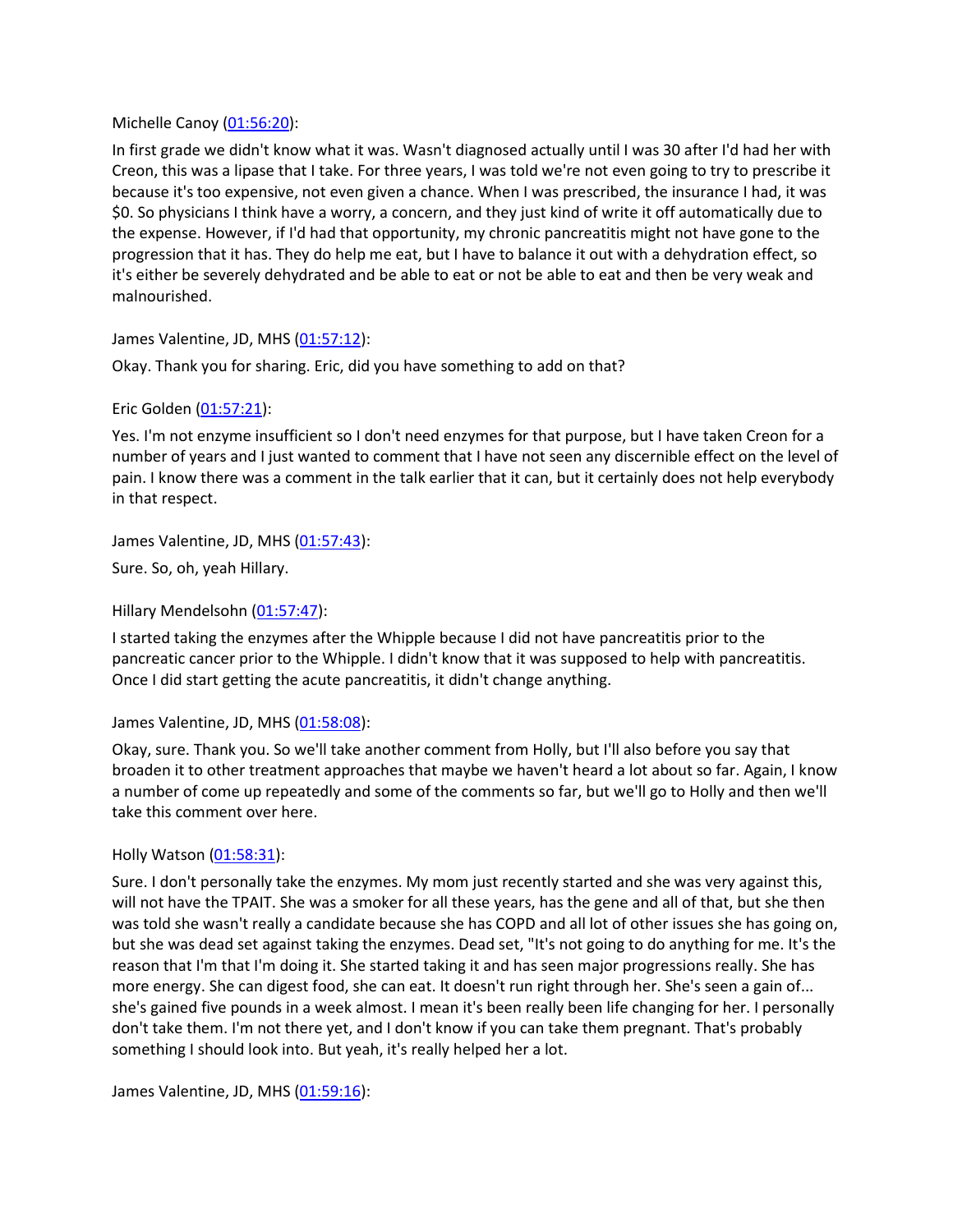Sure. Thank you Holly. Over here.

Martin Cole [\(01:59:25\)](https://www.rev.com/transcript-editor/Edit?token=0sVVM5pEU2Qg4EfynH6FbDzD0wpknGsJwpwLBbPdK86ugll_gyNRDhlNcVv5L2MHi31bnBmyo_y1ZhHrdHL_UV753lU&loadFrom=DocumentDeeplink&ts=7165.7):

Martin Cole. I'm a caregiver for an 18 year old. I think it's, Eric talked about good work with the cannabis, and my son has a more of a problem more recently with stones and he actually went through pain for nine months, Creon and everything else under the sun that they could think of to work. And for the most part, all it did was make him nauseous. So we went along and we got him a med mal card, med whatever card. And the cannabis has worked very well. Of course, that's brought along other potential issues as not a lot of parents in here probably say you want to go get some pot with your son? But that's the situation we're in. Thanks.

### James Valentine, JD, MHS [\(02:00:10\)](https://www.rev.com/transcript-editor/Edit?token=UfAFQtUXY_4D0t6FWoN-cqX80VQIspj14IGWOASZMqmPXdILw5QhB0XJm8UqEraerIVt8gMw7CIpzU9pZc9TlM-pee4&loadFrom=DocumentDeeplink&ts=7210.33):

Thank you. So while we're exploring now, treatment approaches, I'm going to ask you guys to pull out your phones again. We're going to do some questions to get an idea of the experience that we have in the room with different treatments. all right. So I know this is a long list, but this is a, because we know you guys have to juggle a lot of different treatment approaches. So here, please select all of the different things that you're currently doing to help manage the symptoms of pancreatitis. Note that the next question we'll be asking you about what you've done in the past, but here we're asking you about what you are currently doing.

Speaker 2 [\(02:00:57\)](https://www.rev.com/transcript-editor/Edit?token=m3IixR1iLUOO4Lu_gCPxAzyXIPzh6ml4HdBg7lFZrQnVzj7kPOtwTJsQ-NDMlr9Ed8OHUgs69_1muXMS9mS06IpXgPk&loadFrom=DocumentDeeplink&ts=7257.02): [inaudible 00:22: 03].

James Valentine, JD, MHS [\(02:01:05\)](https://www.rev.com/transcript-editor/Edit?token=XTvnnJqejwfJSftGHyQhREQmsIu7rlKCHWLtuwc5-o9V-loCcsltTZ_dwkZMg7AemDziVtvSNnad1TZ_P_rcXjpeiVU&loadFrom=DocumentDeeplink&ts=7265.53): These are-

Speaker 2 [\(02:01:06\)](https://www.rev.com/transcript-editor/Edit?token=NT4dksCgPcS3UVy7_vF74o6KEZzc8Qp9pPxlWVAK72LWRZJsAMd2cRIiOqYiWDrjwMp5YXJ1DRFGYOqdwBr43sikaJU&loadFrom=DocumentDeeplink&ts=7266.28): Percentages of the total responses.

James Valentine, JD, MHS [\(02:01:10\)](https://www.rev.com/transcript-editor/Edit?token=YYvrctGI0iaB2qDAW5O2daZuncz4s_sy8HN5DLZ6nVFpi03Escsl6RH6mrRtwM0C0FLEEosjOIvAAUWMpc47En3yT44&loadFrom=DocumentDeeplink&ts=7270.62):

Thank you for the clarifying question again. So anytime we have opportunity to have you provide more than one response, we're seeing the percentage of responses, not the percentage of individuals that have that experience. So not going to read the whole list here, but we have quite a few options of different things that you have done to help manage your symptoms of pancreatitis. Many that we've started to hear about, but some others that we haven't heard about quite yet.

James Valentine, JD, MHS [\(02:01:57\)](https://www.rev.com/transcript-editor/Edit?token=0yi-z7sPcYJtwQ1_MZFDLKemNLkjRBESJ28NcT-HjFvc9m9UcM0RNmudn73qtzTnq91vObIMeuqO55TTwtIdgsJWd34&loadFrom=DocumentDeeplink&ts=7317.3):

So it looks like the leading current approaches to treatment include non-opioid pain meds as well as diet and dietary changes. I think we've heard a little bit about those so far. We just talked about digestive enzymes, haven't heard much about nausea medication and whether that is at all helpful in managing day to day nausea of symptoms. After that we hear about opioids and narcotics and other common treatment approach that we've heard about, but there's quite a bit of experience in other areas, different lifestyle changes. We'd be very interested if you have one of those to share for you to think about raising your hand, as well as hydration and heating or cooling.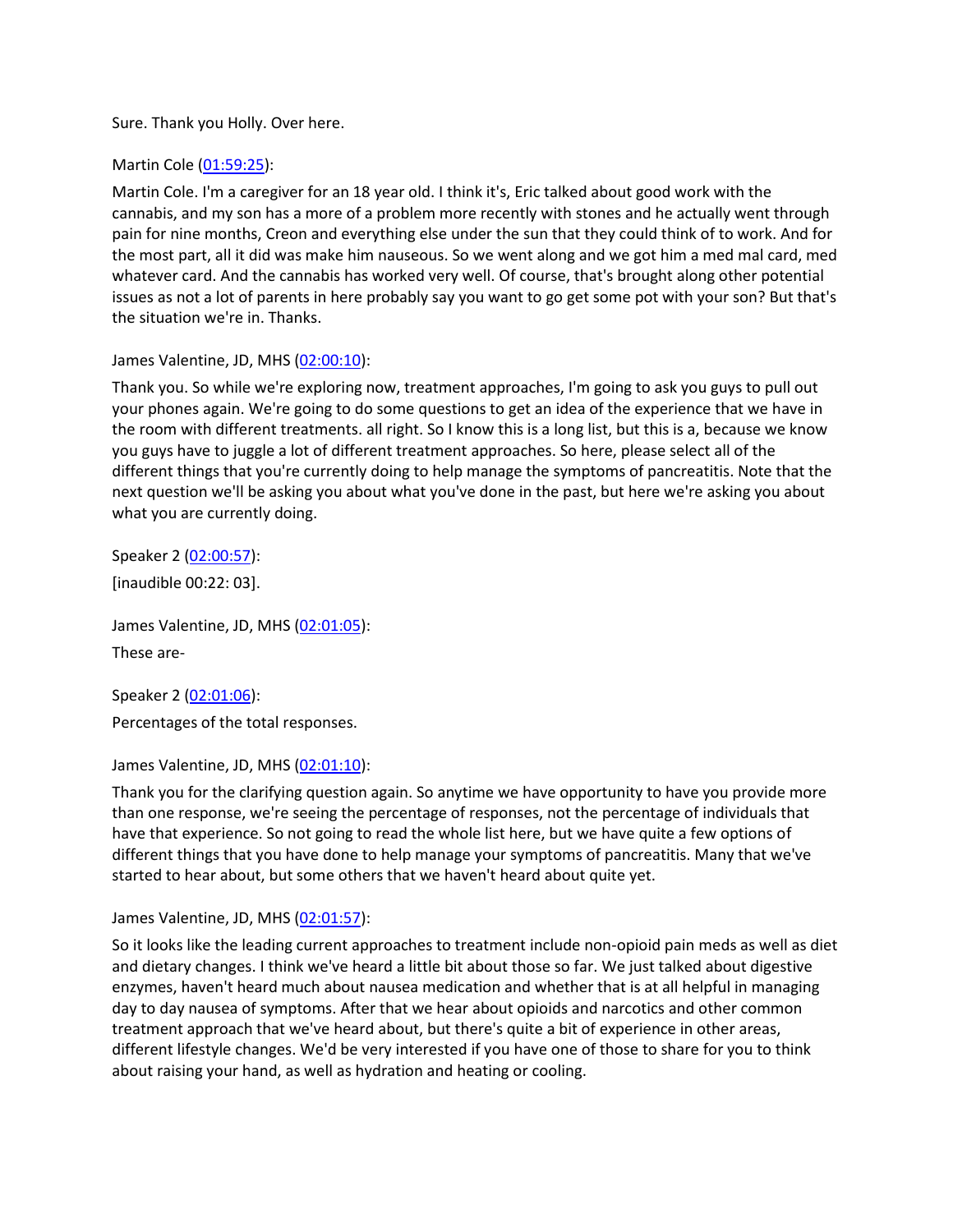#### James Valentine, JD, MHS [\(02:02:45\)](https://www.rev.com/transcript-editor/Edit?token=dYd34T7AZNGsVXsYLWypDurnUH9hr3Q0sBUiTcyRCp5-ySId3euVurPjZ8hp2zRetHKXghwtziBtmpwAU5Qpb8wF3T8&loadFrom=DocumentDeeplink&ts=7365.86):

I think maybe those are some good ones for us to talk about here in just a minute, but again, a lot of experience with almost every single one here as well as some others. So we wanted to put this up to get you thinking about sharing some of the maybe less common treatment approaches or maybe ones that just aren't as top of mind. Do we have a comment on hydration or heating and cooling? Let's just go down the line real quick. We'll start with Jane.

#### Jane M. Holt [\(02:03:09\)](https://www.rev.com/transcript-editor/Edit?token=cZQb7zePK4GBRjT-7dMTfhWLHJX2G2USYu87uZz04S0jY1H6MYqKV-p4gEwuxDVKeVWh9AGB9srLbOYi6NYosJjlkXw&loadFrom=DocumentDeeplink&ts=7389.94):

Oh real well. So I wanted to mention one thing that I did many years ago, which was part of a research project and it was a mind body program that was run by Dr. Benson up at BI Deaconess hospital and it was a six week program and we learned all sorts of things. We learned meditation, which is very helpful journaling. And I remember very clearly going through the whole program, we had to respond after each meeting, whether it helped or not, and saying, no, it didn't help me. I'm just saying as I always am. But the reality is it helped me tremendously because I realized right soon afterwards, which was after the time I was reporting that it really made a difference when I had a real flair, if I could, bring myself back to that really peaceful place. Or if I'm having an MRI or if I'm having a procedure, it helps me tremendously and I see other people doing journaling, which is very effective. It doesn't cure the problem, but it helps me deal with it better. And I thought it was very helpful.

#### Speaker 3 [\(02:04:09\)](https://www.rev.com/transcript-editor/Edit?token=VuwKwlz4MYZQRJYBu9_dUT0fsNpvdHCVYaaus_Q39L94Z5fd-Ep3BaesS5xPXrg66Y_6Yae6Vuh4dkFafWGdCnTdov4&loadFrom=DocumentDeeplink&ts=7449.69):

I just wanted to talk to a couple of different therapies around the nausea medications. I take composition three times a day and then I take a nausea medication that's for cancer patients called amend or app repentant. It's designed to be taken twice a month. I take it every day, so 30 times a month. So they don't really know the longterm effects of that. I don't know how great that is, but it works very well for me. And so if you struggle with nausea and the regular kind of Zofran, Finnegan's don't work for you, I would recommend talking about that. Around heating and cooling-

James Valentine, JD, MHS [\(02:04:43\)](https://www.rev.com/transcript-editor/Edit?token=ZUyP6wgX0PozJ1w-7RcqdPYgY4XLTKOoQMzRj3-KvkADH95hu_Y_Y63sGy0q6hRgWtz00pdNNmecsQKHAIIQmS4HYYU&loadFrom=DocumentDeeplink&ts=7483.32):

And just how well is that regimen of nausea meds working?

### Speaker 3 [\(02:04:48\)](https://www.rev.com/transcript-editor/Edit?token=a2kDXSZ_YiqmoSh9n8L2Uu089Nj2Q11i853bqpdDby2OVPcKa8NdMgACDaX8XGy_ASff1XHsnh160pDpLVqKJRyeznY&loadFrom=DocumentDeeplink&ts=7488.22):

It works great. So I live on that, that regimen of nausea medication, and we've tried to cut back the composition to twice a day, half to three times a day. We tried to go after the TPAIT, we tried to take me off of the amend and that did not work. So.

James Valentine, JD, MHS [\(02:05:04\)](https://www.rev.com/transcript-editor/Edit?token=yNW08kMf28rilCTFWk1J-2LZY4XJYF_vEYqTb51leMe_PJLXSZmAZkjXuuDyXoTx9ZFsizaBeGvQvjsGgLRth_LhOuc&loadFrom=DocumentDeeplink&ts=7504.22):

And when you say great, are you still experiencing nausea at all?

### Speaker 3 [\(02:05:08\)](https://www.rev.com/transcript-editor/Edit?token=1baE5B8kYrN7oSeCYJ6D_qHLqNs-dxHFmGHU24ze3US9DiwXu4LT-9iNC7_fSFFR0m6n_6opOz_UXnBnrjiRm6R2q1o&loadFrom=DocumentDeeplink&ts=7508.26):

No, I don't experience any nausea, no. And very rarely do I vomit anymore. Now without those medications, I would be back on a feeding tube.

James Valentine, JD, MHS [\(02:05:17\)](https://www.rev.com/transcript-editor/Edit?token=5U2vhNFI5gnYnSaIvs6CzU-zjPUfo2IG8Z7Jzk3QoXXByknplad9L_TZ6RJ5R9DMZA1CTUqTNH7UWdFaW0PGt9nQPlM&loadFrom=DocumentDeeplink&ts=7517.22): Sure.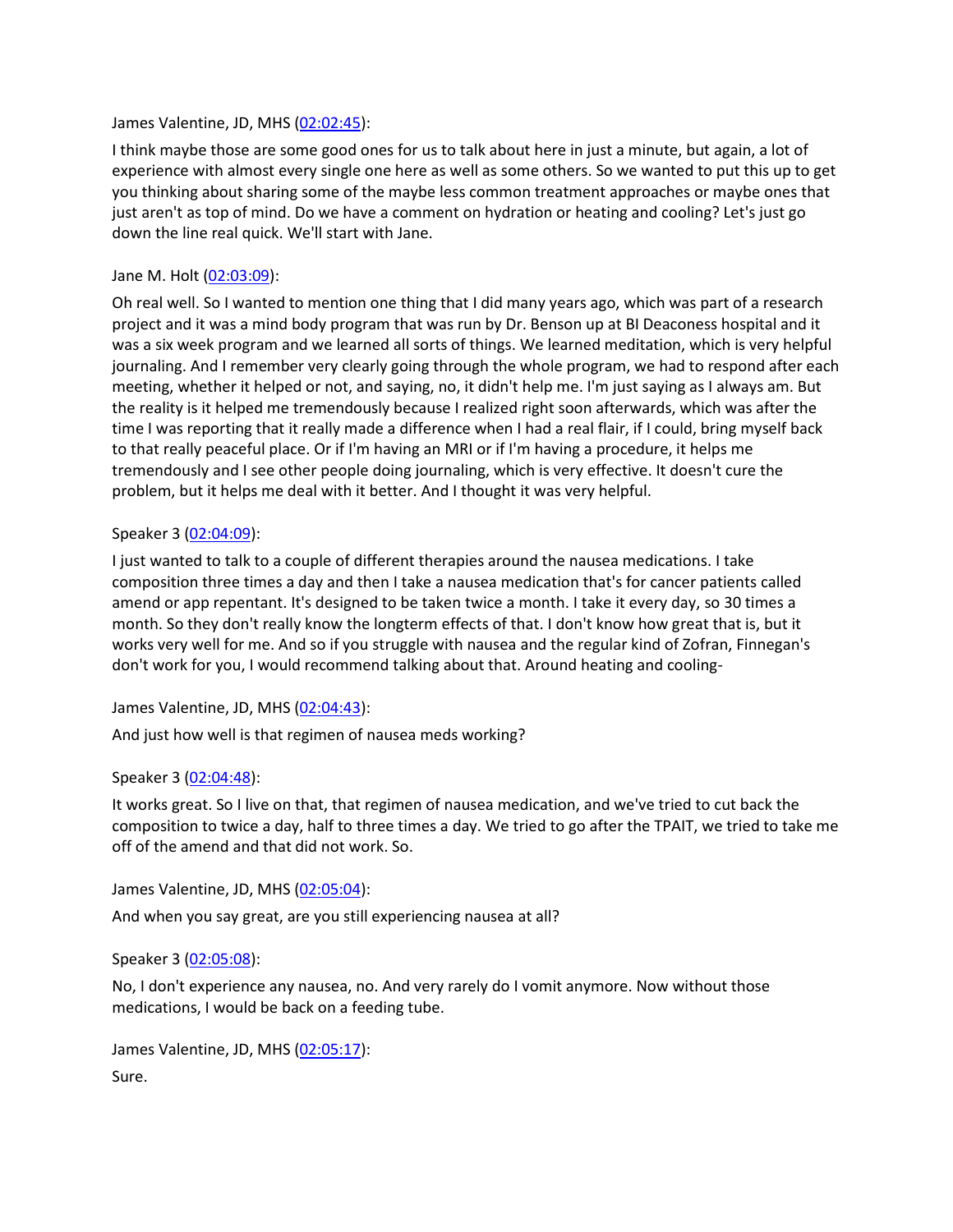Speaker 3 [\(02:05:17\)](https://www.rev.com/transcript-editor/Edit?token=_ugKOqET4FOgzQxKIhZBJgHlPMx-IIvifFpZUeNiF9s6hYZvnU8Cs3gW5ejRxIAxsKjZrOW_9Z4KPlGTvf-LTNcU-d8&loadFrom=DocumentDeeplink&ts=7517.61):

So with those medications I'm able to eat on my own without them I live on a feeding tube.

James Valentine, JD, MHS [\(02:05:22\)](https://www.rev.com/transcript-editor/Edit?token=pcWWyoR3K_jEBDvQ2ym9TqjeL02KEAPooKaAZHG_rNqytBB2FdGrIRZIa5_PGdLIr4t-xZnywXFNaZESX-_ilqyDJr4&loadFrom=DocumentDeeplink&ts=7522.87): Got you.

Speaker 3 [\(02:05:23\)](https://www.rev.com/transcript-editor/Edit?token=5VjKTqFMe3dZyvoZtdShEZUU6hv52KTceAUIUzHvSF7YGF1SVmkDChlChdUAZRDzeeD0VDgdCaHhl2JWBbORYZcdvMk&loadFrom=DocumentDeeplink&ts=7523.5): So they enable me to function and eat.

James Valentine, JD, MHS [\(02:05:27\)](https://www.rev.com/transcript-editor/Edit?token=_NMWbT_BQZ_kULs21hZWwJb1OnEbXKuTC2zxg2OeAa6lgDHMdfHHm20QSUX9isDDZuGHlcfsUZX_RZgrPJUBNZWQJZI&loadFrom=DocumentDeeplink&ts=7527.11):

Sure.

Speaker 3 [\(02:05:29\)](https://www.rev.com/transcript-editor/Edit?token=5MjZlVUcym0GUQfYuQtDi97gtLMGn5tR1abhls52mdVLk7FbiTfNwxVMFTcW3zNEY-bZ2wOUl68fmMd4RoO_GbczY94&loadFrom=DocumentDeeplink&ts=7529.38):

For heating and cooling, I travel with my heating pad. I mean it is my life blood because otherwise I'm just too cold to function and around anxiety, I do a lot of meditation also. Even that picture of like being in the MRI machine, I do a lot of meditation just to kind of get through things and get through pain. And I have a weighted blanket so it's a gravity blanket that really helps me stay calm when I'm having a flare or when I'm having pain or anything like that. I've noticed the weighted blanket is actually something that's come in real handy.

James Valentine, JD, MHS [\(02:06:05\)](https://www.rev.com/transcript-editor/Edit?token=r29_W5peB8WVaqiICxpCxlvAmHIDb_nHn5-xW4GehT2_p_cyFbkQzh9XdEwHSehh56VQVwjOtXEHcWTq6kYPCCqu2Cg&loadFrom=DocumentDeeplink&ts=7565.77):

Wow. Thank you Adriana. Hillary, did you have something to-

Hillary Mendelsohn [\(02:06:10\)](https://www.rev.com/transcript-editor/Edit?token=Wyv1K9qKFhCfRCoVnPTUg90PM6woaI3JjBifpP6bDUT7oJ7DtZUv6nnPVhGyWFaHa_1HGuGXdmaMcRzlrVj3kjBkcSM&loadFrom=DocumentDeeplink&ts=7570.95):

The bathtub is incredible for me. When I start to get a flare of pancreatitis, if I, there's things that I start have, I've started to do ritually when I start to feel that, and I have a product called Chelidonium Magis. It's a homeopathic medication used for indigestion, but somehow if I start to feel the pressure right in my sternum, I take that first. There's over the counter nausea medicine called Nauzene. You can get at any drug store rather than taking the prescription. I take that first. I take two of those with the Chelidonium Magis. I get in the bathtub. Sometimes I can stave off a full episode. If I do that, I can cut it.

Hillary Mendelsohn [\(02:07:04\)](https://www.rev.com/transcript-editor/Edit?token=9wJBz_cOy_BHBzkvOy9uD04hmRIoNh6IGZmcqgG0_VOJanhSeiEiTMzgTt4u2EDenkd4bGpldSK3uXxgaX-XFbqPC4w&loadFrom=DocumentDeeplink&ts=7624.08):

I want to say first for me the most important thing is how I choose to deal with all this mentally. If you decide that you're going to get through this, that you need to have a positive attitude to help heal yourself, to get through every day, to be with those around you and not have this become your life. You have to have a framework in your mind of how to deal with it. And that's been the most significant part of all of this for me, including the cancer. So.

James Valentine, JD, MHS [\(02:07:37\)](https://www.rev.com/transcript-editor/Edit?token=YP_wRLdKFCg6QMN0IHaGxCPXoy1jaQt2PYVFoNYmB3GKq1Rc_f2ZbNDW5i5RAgWKeQ4avjpZlFAEFDL-OLq0hqS5OGk&loadFrom=DocumentDeeplink&ts=7657.48):

Thank you. Eric, one more point and then we're going to go to... We'll take actually a comment here, then we'll go to the next polling question.

Eric Golden [\(02:07:44\)](https://www.rev.com/transcript-editor/Edit?token=9sVOwKAjMNFRtnamG1HFoSd9YvzdYgdNF3SpG4AMKBDuygfzFYFt7jg6E8MJhTUyPoYLZmtzBCGBT9pcrFjdmpHikzs&loadFrom=DocumentDeeplink&ts=7664.67):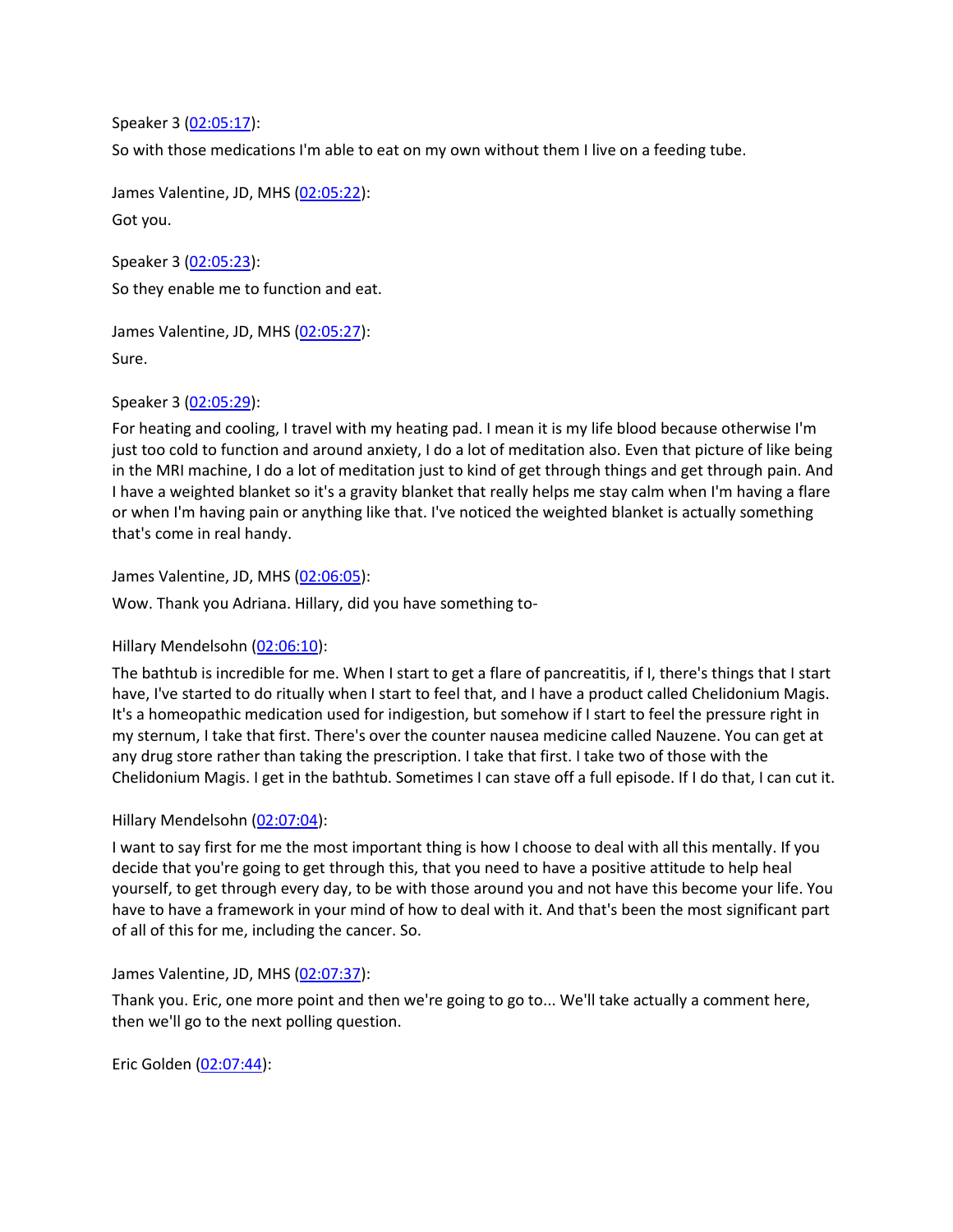I just want to make one more quick comment about cannabis. I live in California where it's fully legal, not federally, but on a state level and doctors and patients both accepted as a completely legitimate option. But I encounter people all the time around the country who kind of just get a little freaked out by it. And I want to say for me, it does not reduce the pain, but it can easily take me from being in bed feeling like absolute trash to be an up and walking around. And it just, as Hillary was saying, it kind of takes away the emotional response to your physical situation from the physical situation.

# Eric Golden [\(02:08:18\)](https://www.rev.com/transcript-editor/Edit?token=W2O9NGOlwN_AivnNqPNYO-cPdOuW4s706JdU9ATYiYdI9jbu291xBImPXqaGXMvjDV-_cPeRucY7V6ls3RehWZJnhgw&loadFrom=DocumentDeeplink&ts=7698.58):

So you may actually say to yourself, wow, I'm really in a just a notable amount of pain, but it's not taking you down on a daily basis. So I'm happy to talk to anybody who wants to, but I think it's something, especially compared to opioids, considering it's infinitely safer and has fewer side effects, I think it's something that deserves very serious consideration.

### Hillary Mendelsohn [\(02:08:41\)](https://www.rev.com/transcript-editor/Edit?token=g1gSw6-bBPYGQbHhF0HXanMOZAg3rryfvRrre0Ah8LQPBphVUmMM4n2E42ywFQA-94NsXPvk_DDWLr7heg1KHZ4r-Wg&loadFrom=DocumentDeeplink&ts=7721.36):

And in addition to that, just because of my liver now I can't take any pain medicine nor can I take Advil or any of that. So for me, I started using cannabis last year and that has helped as well.

James Valentine, JD, MHS [\(02:08:53\)](https://www.rev.com/transcript-editor/Edit?token=DgIgZU7bYEMz3o2PCArVLgoBuZuBDgSUepN0GNROgMimS9BaooB7KtLm5HKxP7vVqXwlEcyztXdv68-eghBNH4Sp9jI&loadFrom=DocumentDeeplink&ts=7733.87):

Thank you, Hillary.

# John Mahalchick [\(02:08:56\)](https://www.rev.com/transcript-editor/Edit?token=4VWhPIxyoY34TkuprQWKuomigN7_8o-vbkv9gf1ANKlxx8vJRyF7cnIt_LGK7rsDtsdFwwoYBhJI-tQUK-6kVrZDqdg&loadFrom=DocumentDeeplink&ts=7736.11):

My name's John Mahalchick. And just briefly from my history I had my first episode of acute pancreatitis in 2006 I was a freshman in college, a week before finals when I had my first debt attack in 2009 it switched over to chronic. And then in 2013 I had the total pancreatectomy with auto islet. And then just recently in the first week of December echoing the adhesions, I had a revision surgery to take care of adhesions and some other things. And I saw some improvement with that. But I was excited to hear about the focus on mental health from the folks in the panel. And that's kind of just what I wanted to echo as well throughout all of that.

### John Mahalchick [\(02:09:37\)](https://www.rev.com/transcript-editor/Edit?token=GeTziKVqPdRdRaf1K8qH2b0wVBAX-qV8GlvntgUp2ElwuY9Q9X3l4LVkln9206rCsSrKgs05MEfAu0NwLR0doOOYDDo&loadFrom=DocumentDeeplink&ts=7777.38):

I definitely, looking back at underlying depression and didn't realize it and that's something I was able to start working with a therapist about two years ago and that has made... Like I said, it doesn't help with the pain. It doesn't help with the nausea and those kinds of things. But it definitely helps with management and I'm just excited to hear more focused on the mental health aspects, because I feel like there's a stigma associated with that sometimes and patients are reluctant to talk about it. But I definitely think that that needs to be a priority for folks with any chronic illness. But definitely with this as well.

### James Valentine, JD, MHS [\(02:10:11\)](https://www.rev.com/transcript-editor/Edit?token=4GVAhEAXddSLG0LGUZcQpuv3Z4YWq-AzIWQOJ_M41rzKSgCY0n1Y_VmoWM0K7Joei7d5Bw_FwdbUPI7pEcD-ROmT5KQ&loadFrom=DocumentDeeplink&ts=7811.71):

Sure. And so for you, that type of talk therapy has been able to help a lot with that.

### John Mahalchick [\(02:10:18\)](https://www.rev.com/transcript-editor/Edit?token=EVrDk4iwL7AJuxlRDfvDeUcBEQO43RLC87cfOyHWRlZTXNLOYBW7agVXlVXlIMPlKWCx0qB9FoFb56bTGOs4IPBIDQw&loadFrom=DocumentDeeplink&ts=7818):

Yeah that and has low dose anti-depressant as well, but it definitely, looking back my therapist her favorite line is, someone going through all this stuff. If you don't have some underlying depression, there's probably something else wrong with you. So that's her line, she gives.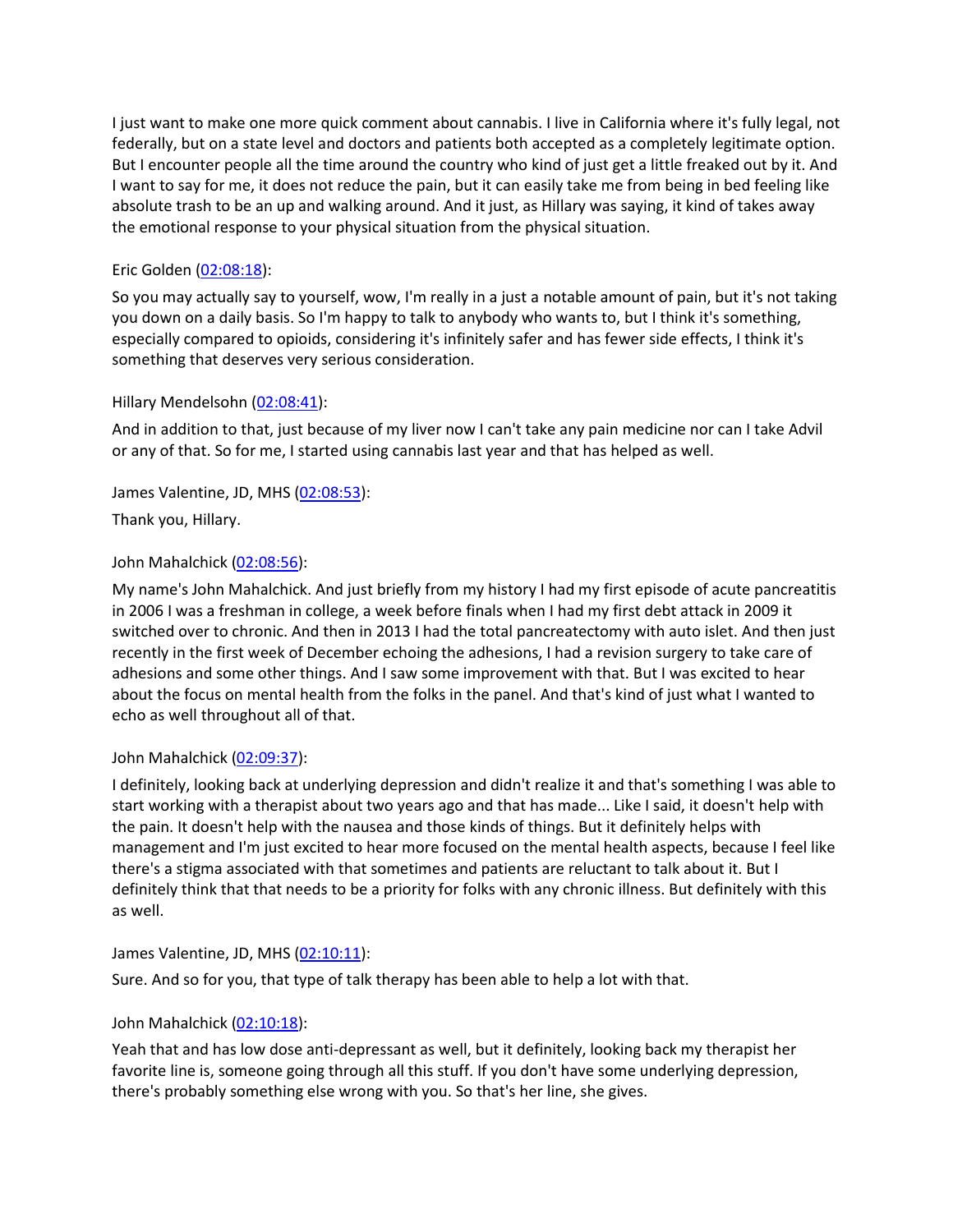James Valentine, JD, MHS [\(02:10:34\)](https://www.rev.com/transcript-editor/Edit?token=tW8mAaRZ0pAPik-iAWFRjVcNJVuMCKNQOhXuKIjY4SISlMNsOoMgqNRQVKr7bqXynKDFcyfGETCgj6EkA6P9nfVoyUk&loadFrom=DocumentDeeplink&ts=7834.3): Thank you so much for sharing.

John Mahalchick [\(02:10:35\)](https://www.rev.com/transcript-editor/Edit?token=J91dmuRXiltligT9VAmQ-xKXRgwDsRTwZTCoCPJfSrOGKsdnd-vv6KSQAoYukrELEvF-FpyuE5sQsk3LKytGrEd9DOU&loadFrom=DocumentDeeplink&ts=7835.36): Thank you.

James Valentine, JD, MHS [\(02:10:35\)](https://www.rev.com/transcript-editor/Edit?token=eYxhy9vt53KgZiXtHrrWTFadEObKESg1HMy_VLeoNDzrB5qruO5XyP5bFIl_NXtANOmeSfVH25mZ7lYdkFuK-7ZUK-M&loadFrom=DocumentDeeplink&ts=7835.92):

All right, if we can go to the next polling question. So here we want to understand a little bit about how your treatment regimen has changed over time. So you just told us about what you currently use, but we'd like to get a sense of what you've used in the past but no longer use. And again, please select anything that you've used before but no longer. So all results are trickling in. It looks like the top medication or treatment that you've used in the past, but no longer are non-opioid pain medicines. Following that, it looks like endoscopic procedures and digestive enzymes followed by opioids or narco...

#### PART 4 OF 8 ENDS [02:12:04]

James Valentine, JD, MHS [\(02:12:03\)](https://www.rev.com/transcript-editor/Edit?token=3cd4Un9BGpVM-74WDXjx44BwArjypz9bGsyk7QqF8w6UGuvLpA1Yrr3_chl1Jz3gpqQREqFbkDsZBeT0pw0VA_UB-g8&loadFrom=DocumentDeeplink&ts=7923.541):

... list of enzymes, followed by opioids or narcotics, surgeries and nausea medication, although pretty much every other... Well, every other category has been used in the past, but not currently.

James Valentine, JD, MHS [\(02:12:16\)](https://www.rev.com/transcript-editor/Edit?token=HxL45PXZNr3nPrSLbHC7EEyqcmLbu9iqR7i_jh-R7PWnCowTIoQAtJxqvcrek0PIJEKbuK7SdlJ_B7Oxha9fz8Q-XXs&loadFrom=DocumentDeeplink&ts=7936.93):

Like to hear from anyone that has had an experience where you've stopped using one of these medications or treatments because it just wasn't working for you, and that's why you stopped using that.

James Valentine, JD, MHS [\(02:12:31\)](https://www.rev.com/transcript-editor/Edit?token=GTvJnWuLRJpp1JUZuXJCSyZk4Dwb0Hx6YL_SwHiBEgDCt7iujKQI6uP0bI6u4RQSUumW_VqqO27SU6QXSvJ8GgzphVA&loadFrom=DocumentDeeplink&ts=7951.83):

It can be anything on this list. It may not be, or maybe it was because you weren't sure it was working for you, even if it wasn't certain. Yes, come right here.

Speaker 4 [\(02:12:43\)](https://www.rev.com/transcript-editor/Edit?token=AyZy-XgDFl10s7SWTOsmDIxvstUfLrc15YOSIo181dbq-cTFRhsW0aci-m25htlyFgW3Ih2s9aYBqFIk5KgnIo--T00&loadFrom=DocumentDeeplink&ts=7963.15):

Who wants a microphone?

James Valentine, JD, MHS [\(02:12:44\)](https://www.rev.com/transcript-editor/Edit?token=VJp49HAk33iddbc_UjzS-KVaFfVvdK8Zr_0yED49dt7i5At2FmP9b4V9uadBbFxJqUuS2mHKjfeN3nNrlb-KAVoEquM&loadFrom=DocumentDeeplink&ts=7964.24):

Can we get a microphone, just for the webcast?

Speaker 5 [\(02:12:48\)](https://www.rev.com/transcript-editor/Edit?token=zoXfWFdJvBpA2nczEH6N7BIy_jWWMtrurxBnIAAqwmzfE2hIm6wpsPcgMFEHuUun-cskUk5Em7IIRNxjjpIen7uR91U&loadFrom=DocumentDeeplink&ts=7968.81):

Sure. So my son was on the gabapentin for... seemed like somewhere between four and seven months, and all it was getting him was nauseous and it wasn't relieving the pain. So that's how we came upon the medical marijuana suggestion, and we switched that out, and it obviously worked much better.

James Valentine, JD, MHS [\(02:13:06\)](https://www.rev.com/transcript-editor/Edit?token=os1tzm54ZFKwDUr3VL3b8HtgE0_BfdZSte-pivYQjfI-4VBlcUBZ__jBtuRCqICfbkfja2h3aGKqteaoP3oR093Jixw&loadFrom=DocumentDeeplink&ts=7986.89):

So you're saying that, in that case, it was a side effect? It was nausea from the medicine, from the gabapentin?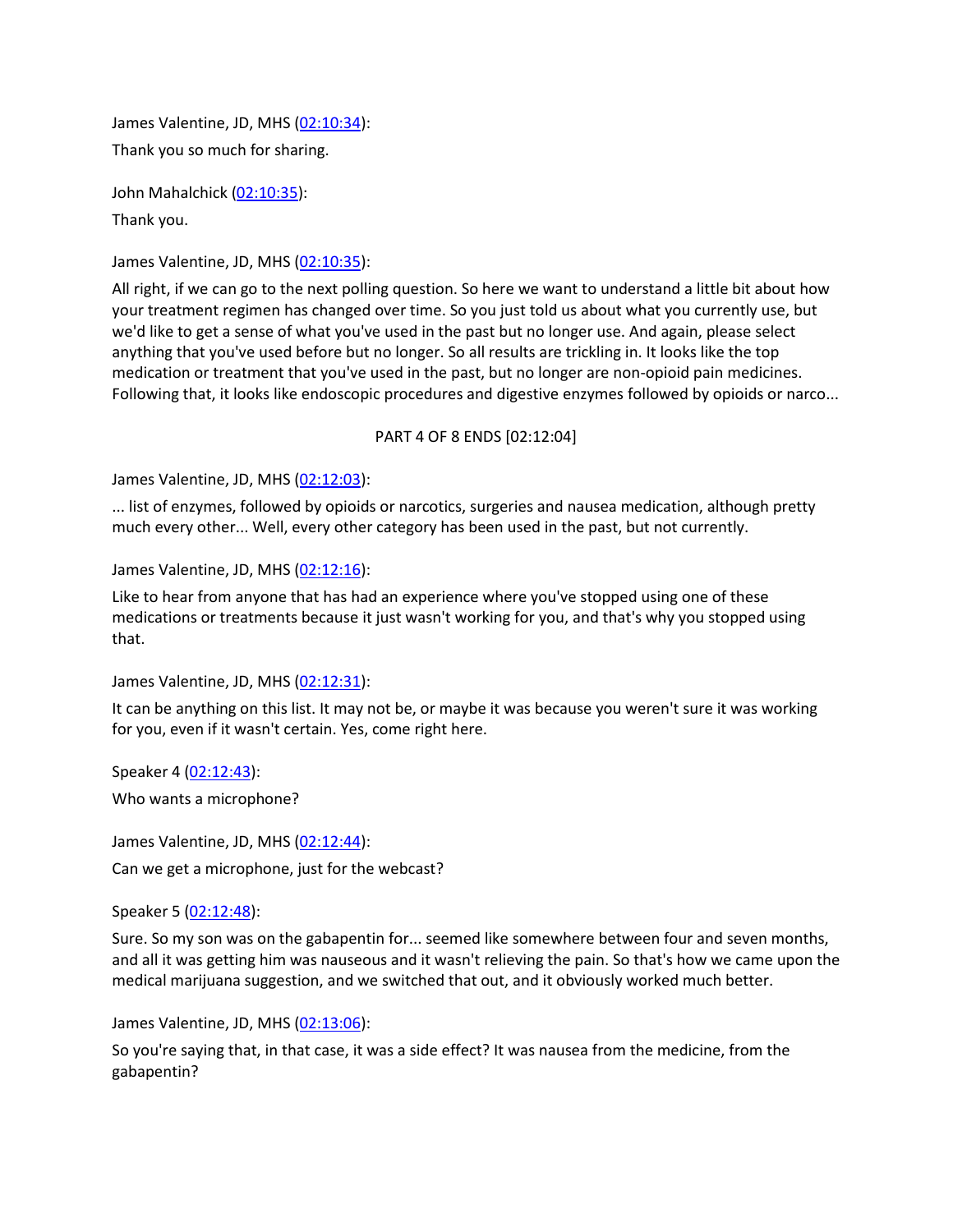Speaker 5 [\(02:13:15\)](https://www.rev.com/transcript-editor/Edit?token=-yX-1A8DWFzI0PzWwnLoE_YHk88oTxULlX_M-M2WRFaI5paRrYsvu4uVP9OWFTRIBr2hAjzfv1L2yHl8nT5kWg1cELo&loadFrom=DocumentDeeplink&ts=7995.55):

It wasn't working to relieve the pain either, so there was no upside to it for him.

James Valentine, JD, MHS [\(02:13:20\)](https://www.rev.com/transcript-editor/Edit?token=sgfN1Rlw1zrYbTEFhT1FaxgR7M-r_6GCwF13unIAEJPIaxfi23JLLhlSrqlKbF3C5k9w9Y7gjyHX8qaXL2ZgWHZiG4U&loadFrom=DocumentDeeplink&ts=8000.41):

Sure, thank you. Any other experiences where... Yes, I see a hand in the back.

#### Tara [\(02:13:31\)](https://www.rev.com/transcript-editor/Edit?token=IuSDuNGsWdqIWn2x__Esid6oVoO55sNW1rkEvD3B6KB-pquwFYxqm_BlaAy5pVkcnePCUow92fnxyQz3xMD0QO0mHQo&loadFrom=DocumentDeeplink&ts=8011.11):

Hi, I'm Tara. I have acute pancreatitis and I used to live in Portland, Oregon. So I was smoking a lot of cannabis, and then my doctor told me that smoking might affect the pancreas as well.

Tara [\(02:13:44\)](https://www.rev.com/transcript-editor/Edit?token=fvTMgt45uwOW6GyBTepaTgvbHPDTp3QO9G5AZyzRFtOXkIksHCFfcTYmjilcMcR5VEEOydhQQfZfRcczI8HSBsmnJWk&loadFrom=DocumentDeeplink&ts=8024.61):

So I'm just kind of wondering how you guys use treatment if it's in the form of edible or smoking, because I was nervous and I removed it from my diet, kind of.

James Valentine, JD, MHS [\(02:13:55\)](https://www.rev.com/transcript-editor/Edit?token=zVDCmwFk0fR830yHO-fkw1yR9FJ7IChJyCuH-zjMNBK2V1JZWWbEArZZCFMyHx15p2QuVoOIZGV2hoEEwBEw2Ozi90s&loadFrom=DocumentDeeplink&ts=8035.52):

Sure. Are you now taking anything? What are you taking for pain management now?

Tara [\(02:14:01\)](https://www.rev.com/transcript-editor/Edit?token=0vxS1RhWEx2S-fVCjZ_JMlTEjV3yiMI1DPfWsV2bVbnxvFEbJEB9wiyq-AlU8vjfCD53F_-s8LolhtGdjHH8gu8yl6A&loadFrom=DocumentDeeplink&ts=8041.97):

I'm a yoga teacher. I was doing yoga before I had pancreatitis, and I kind of fully grasped on to yoga and more natural ways of healing after I got my first spout of acute pancreatitis.

Tara [\(02:14:19\)](https://www.rev.com/transcript-editor/Edit?token=OlsAxrK_R0zBG2vtj2j4RMwHXlMJc8_d4sv0FdTcUs2li-uKdLBMupFWklDrgHbLIpee9ObZhHjOBHVBypfvNzpomI8&loadFrom=DocumentDeeplink&ts=8059.45):

It's happened twice now, and it was been about four years since my first hospitalization. So it's kind of a treatment process, but it's mostly digestive enzymes, meditation, diet restrictions. I haven't had a drink in four years.

James Valentine, JD, MHS [\(02:14:36\)](https://www.rev.com/transcript-editor/Edit?token=-z2aul7gxBVfNSuvmaI-dww2ISqq4P7_MjuQoJn1Ws0gdiYz0_fuXPYIWNj7ayMLPEwt2mP_lL0f2RB_P6E9zUVLGn0&loadFrom=DocumentDeeplink&ts=8076.69): And how frequent are your acute attacks?

Tara [\(02:14:39\)](https://www.rev.com/transcript-editor/Edit?token=0pF1AajOCihktHcYsLmxosnpk6gIjdkyRb3w-V0cxntKMLCw6gg13pljsdu2oRR2BqwL4U-MStfYvLYgaJVGBYm-LoA&loadFrom=DocumentDeeplink&ts=8079.57):

I've only been hospitalized twice, but I do have pain outside of going to the hospital. The times I was hospitalized was full-blown. I was in there for a week or two on just fluids. Severe case, yeah.

James Valentine, JD, MHS [\(02:14:56\)](https://www.rev.com/transcript-editor/Edit?token=6Jju52VOTwqtP6kXmtcFnVpKZGOsIlbbD_U5CIkYZRRjexJIi0iQgNqrtd4lnrxZEBY8wvZaVbPOHyVMy6ZBELA3HD8&loadFrom=DocumentDeeplink&ts=8096.56):

Sure. Thank you so much for... Oh, did you have something else to-

Tara [\(02:14:59\)](https://www.rev.com/transcript-editor/Edit?token=BOImFRBel3odPs1XbGyPI-wFS-z2RxWRay9tjilU4jKW80sKR7iXx-0sD28flCqOZT15MwtjHp8zQz22Osc719k8i_o&loadFrom=DocumentDeeplink&ts=8099.92):

Yeah, but I don't know if anyone had an answer to the-

James Valentine, JD, MHS [\(02:15:03\)](https://www.rev.com/transcript-editor/Edit?token=768ApiGmBGwfQmvCgA3bh7Uv1VKWr69kIz-T7pBMe-lJ-4l75c_uyYw10u-ZYQ9eV6BfKmyYFfWyDgTnWMNmHQ9Ky6Q&loadFrom=DocumentDeeplink&ts=8103.24):

Sure, just-

Tara [\(02:15:03\)](https://www.rev.com/transcript-editor/Edit?token=FvbMCltIYACkM3J_Ri-YHN3Z_jqRMDCnxewJlY2c2vWANsWVJq7ZSFIfSKoteSI5sYRDEL-AMthpaq5i3wUgIv1BJh4&loadFrom=DocumentDeeplink&ts=8103.88):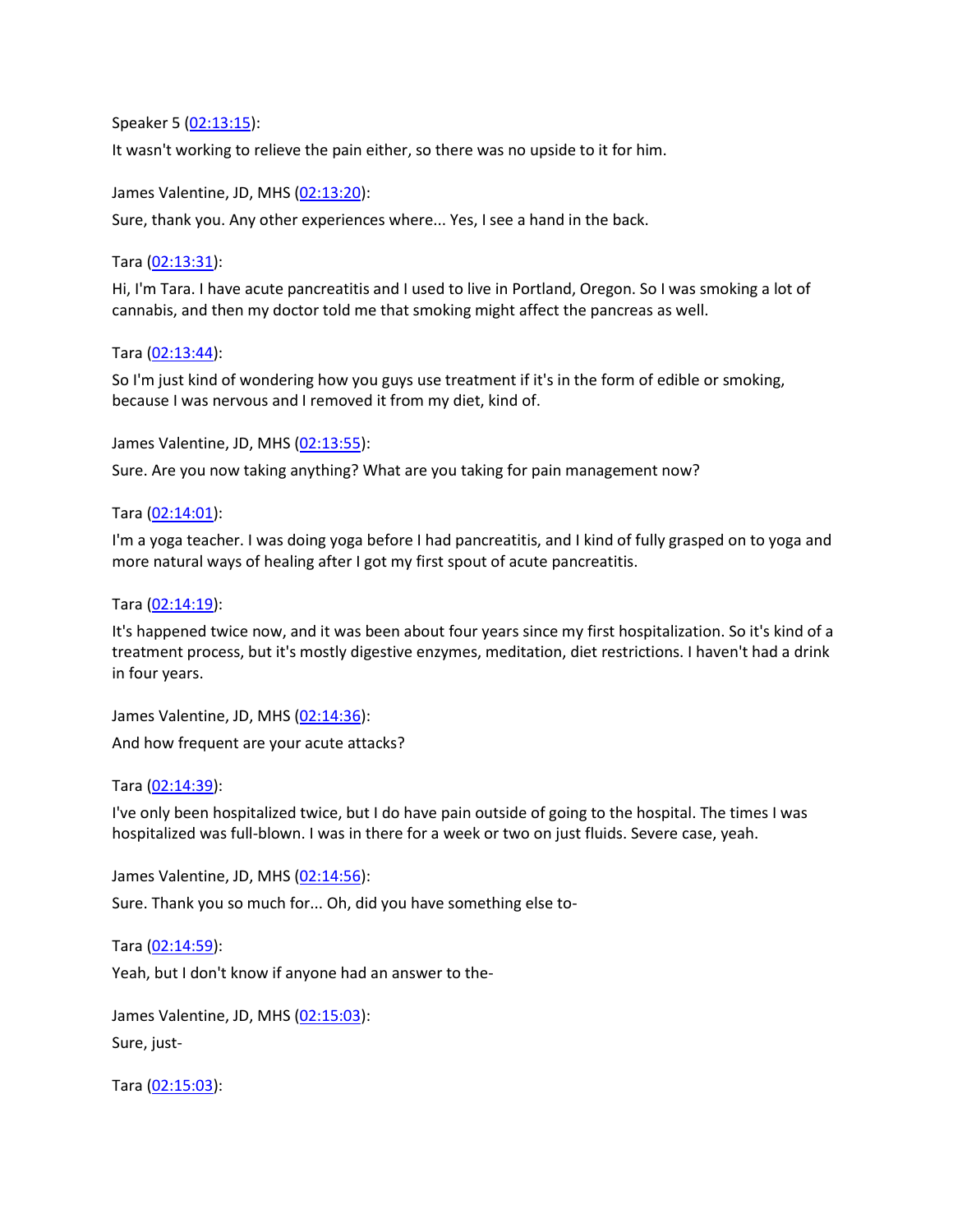... edible, slash, smoking question.

James Valentine, JD, MHS [\(02:15:05\)](https://www.rev.com/transcript-editor/Edit?token=xfWz6od6-Is6vbfycemiNh06pPQusFCSsGuB4odXFE5a9x2wqCWcAkgZoZd_jTYGWJJGGMkGDh5TL39uGmtRtv8rdPo&loadFrom=DocumentDeeplink&ts=8105.06):

... really quick if Eric and Hillary can say what forms they're on.

Hillary Mendelsohn [\(02:15:07\)](https://www.rev.com/transcript-editor/Edit?token=TrL95uCNOUikc33DdYgr5hGiRgqB8LdUatZcT_-00UJHsYvU_M2DR78dsqHkdkFAZ3_5CQlHntVadIpf_G2CCcSLRNI&loadFrom=DocumentDeeplink&ts=8107.5):

I was using the oils and a vape pen. I've since slowed down on that because there's no regulation, and I don't want to cause secondary problems until we know more about that.

Hillary Mendelsohn [\(02:15:22\)](https://www.rev.com/transcript-editor/Edit?token=CQ24-ekzgiA__y2fTjvqNZoLwr2AHLnzrkrJj2hl4xvHg1-udsRszP8r5daw0GTukCSxDyLYqGqgWpHy711bkgwbnK8&loadFrom=DocumentDeeplink&ts=8122.9):

I use a Pax. Technologically, it's more advanced than most of the devices and uses flower. And edibles is a problem for me because of my digestive system.

James Valentine, JD, MHS [\(02:15:44\)](https://www.rev.com/transcript-editor/Edit?token=G_b5UIpvnPObST64KFNGlfRREzRE9zIZFmdiLUr3jp5K4zrNbnfUd-X66A1Fm-rgUnwoh7qOUsNZ7T0kRBOwX7Y7m9A&loadFrom=DocumentDeeplink&ts=8144.73):

Eric?

Eric Golden [\(02:15:45\)](https://www.rev.com/transcript-editor/Edit?token=BtMml6N8gXvkJxNYrkAcUf5brJyvXd7V-QbIqHnU5uXvzmwSL-8ZUf5rEEIpzsjvC_Jj1T1tvyACZK8MVscAQ8CX0P4&loadFrom=DocumentDeeplink&ts=8145.95):

I thought that vapes was the healthy way to do it, but turns out it's not true.

Eric Golden [\(02:15:49\)](https://www.rev.com/transcript-editor/Edit?token=rmPwRGkegPygjvX3j5nWP8Ybh4KdC5lba6oTtIfou57Y8fvVD_n-f_g11fn-QdLgpBwjL_wbT6F7QQ1DvNODJZLnYCY&loadFrom=DocumentDeeplink&ts=8149.39):

There are tinctures, and the only thing you have to be careful of is, some of them are alcohol-based, which I think folks like us want to avoid, even any risk of.

Eric Golden [\(02:15:59\)](https://www.rev.com/transcript-editor/Edit?token=k3U8D_swPE157zsaMxAIFBDZ_lHPZSsxVhC6OhUY8AoHdf9BIWKAl0Hyr_YZilIbwFYqnIGsQOaF28JO9XWAuSvU2Hc&loadFrom=DocumentDeeplink&ts=8159.4):

But there are ones that are suspended in oil with medium-chain triglycerides, which are supposed to not be as bad for you.

James Valentine, JD, MHS [\(02:16:09\)](https://www.rev.com/transcript-editor/Edit?token=syVSA5vJQa4SrVAQ2VyTIr9HxUOUyK-YPsREZ9MqSYNKpyRbNrTaTmCH--Eyg4ML4ldOq5cB9B9XzcwNueA6JjBVoWA&loadFrom=DocumentDeeplink&ts=8169.83): [inaudible 00:04:06].

Tara [\(02:16:09\)](https://www.rev.com/transcript-editor/Edit?token=nX2jHSHCDl2dLlpLJgrZbheADT-EwaOTPy5NzA91ufAs7hIb7UKVZPX9dGTU42Rr_K30-HIBsJQtL3VzOLY-x43ZFp8&loadFrom=DocumentDeeplink&ts=8169.85):

Thank you.

James Valentine, JD, MHS [\(02:16:09\)](https://www.rev.com/transcript-editor/Edit?token=Dhzx0cOAZfY75auBi9ZLwDwCXQx2LxckoIkkyXlVF2Awdx_VmkeBPOoKuNmKKTsF3vObDlp_ha9gYZqvYBs8uFwnfvY&loadFrom=DocumentDeeplink&ts=8169.92): Welcome. Do you have a comment?

Male [\(02:16:09\)](https://www.rev.com/transcript-editor/Edit?token=uPzqe5KtxPJV4L28ykPZC41KN448BlwXk0CSHqVMfv1fUU7Ro9kD6N7uhFybRsEIc8znespJ_9HRc7_p8G0J-wbawWc&loadFrom=DocumentDeeplink&ts=8169.98): [inaudible 02:16:10].

Dana K. Andersen, MD [\(02:16:18\)](https://www.rev.com/transcript-editor/Edit?token=2oZI8aYAhOD497mmOlyxsh-stu6IMprvU0fU9q3z-2-uuEDZOy2xP8DUnsIp6r7R7drgpTWt8dGBuBj4zY3XAl0wr1Q&loadFrom=DocumentDeeplink&ts=8178.24):

Just to provide a point of information for everybody, because I know this is a frequently discussed and poorly understood topic. A lot of folks with pancreatic disease and chronic pancreatitis in particular, are wondering whether and how and when to use cannabis as a therapeutic aid, or to add to the treatment that they're receiving.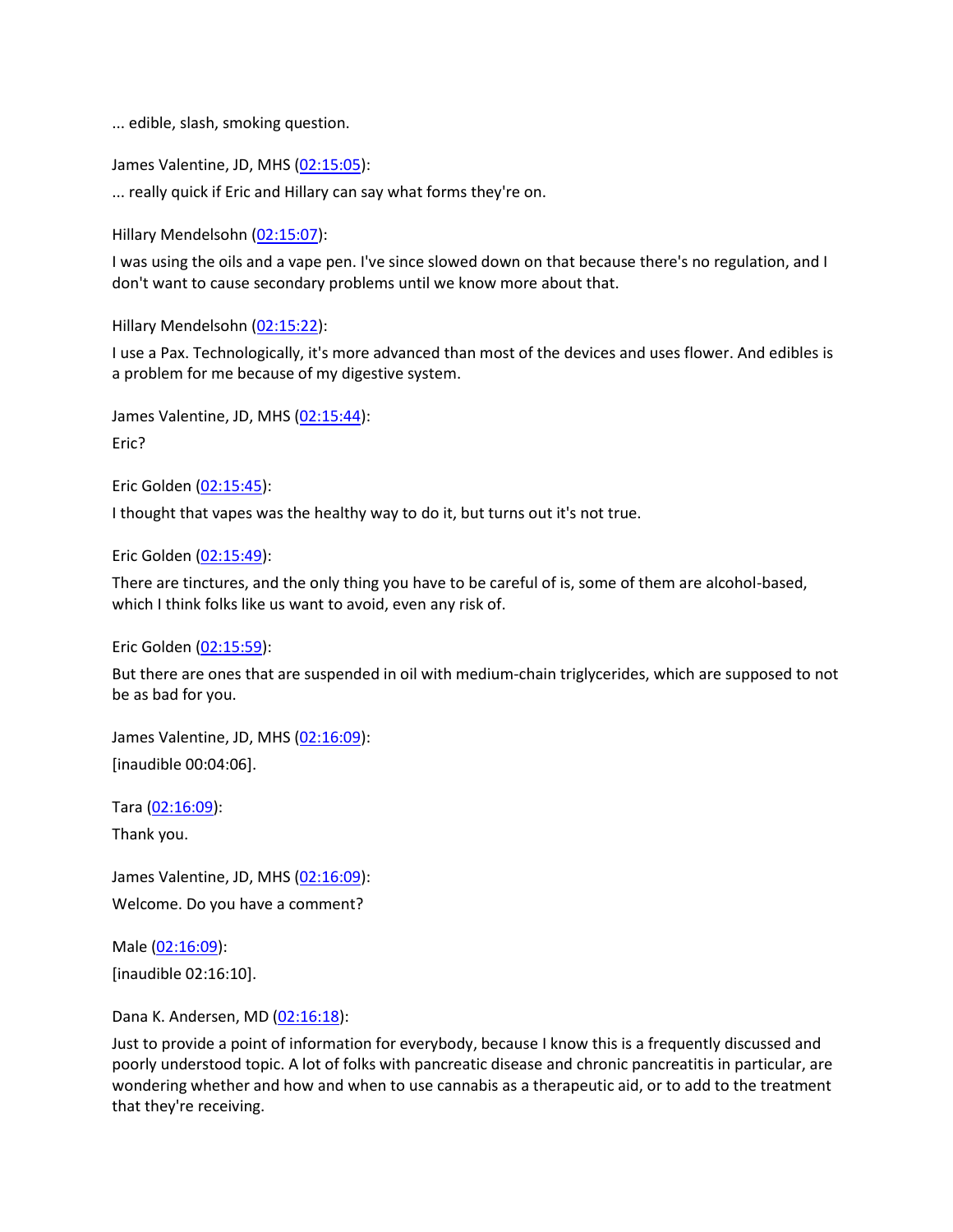#### Dana K. Andersen, MD [\(02:16:44\)](https://www.rev.com/transcript-editor/Edit?token=jMsgr2MwOmIy2JLvgegm4ELok3nKEZoJgAjIeFgObWQSJ90NLYotvNEB9U4yhFoao-1UMC3LJ3ij1RVf_zMR6GTka-Q&loadFrom=DocumentDeeplink&ts=8204.25):

NIDDK, our institute, is also interested in this. We happen to be sponsoring a workshop this July in Pittsburgh, which is entitled, Pancreatic Pain.

#### Dana K. Andersen, MD [\(02:16:55\)](https://www.rev.com/transcript-editor/Edit?token=UMJOPELOw71PghBXKhrkCKKcDMU1lLrb5anCKg_io6WrnBzue1DIdYWKlAn__0hvy9TROLXsoic3B5-z3YBcxuIfIZE&loadFrom=DocumentDeeplink&ts=8215.24):

One of our faculty speakers in that workshop is a neurophysiologist from the University of California at Irvine who, in fact, has studied the mechanisms of cannabis and how they affect pain responses and pain transmission.

### Dana K. Andersen, MD [\(02:17:12\)](https://www.rev.com/transcript-editor/Edit?token=-mHg8pZhuUwtPW5JXdhhtROisUWjsM9_oR59LLuHlx46ff5J20kBYCXrjbsDxGNkiyEeiyT_yqNvo9KmLGXOf0jiySo&loadFrom=DocumentDeeplink&ts=8232.48):

The difficulty, as you realize, is just, as Eric mentioned, the use of cannabis is legal in some states and not legal in other states. And that has complicated the scientist's ability to gather data about the use of cannabis and the effectiveness of cannabis.

#### Dana K. Andersen, MD [\(02:17:28\)](https://www.rev.com/transcript-editor/Edit?token=_CzzDJW4pI7ardVrW09u8PH9s5W8h7Qagux5_FDfIX9oe2MMh5TxkzAStV8MtCPsXxLlDxsSdmRzVW5UAtwijdQHDwc&loadFrom=DocumentDeeplink&ts=8248.22):

And we hope that by virtue of holding workshops, like the one that's planned in July and other activities, that we can actually expand the research into this drug.

#### Dana K. Andersen, MD [\(02:17:39\)](https://www.rev.com/transcript-editor/Edit?token=7NIIunyidciwGTBKUs2IIRvH11LFAHpkf3NL75II7IOc9Wl2p3wf5uLAUFZ1SOWl5uby-PnYk7PXzP_pUe_QhOK9onc&loadFrom=DocumentDeeplink&ts=8259.24):

Currently, only the National Institute on Drug Abuse, NIDA, is able to sponsor clinical trials or studies that involve cannabis use.

#### Dana K. Andersen, MD [\(02:17:50\)](https://www.rev.com/transcript-editor/Edit?token=6829CuTHOPjdzn08Jswn6FwSJnnEGi4H_flq0_bwByYl1fAiKWZgMDir3j9AfK6f561ijl4MLXw34vFpwHH11UaNHj8&loadFrom=DocumentDeeplink&ts=8270.14):

But others of us, particularly those of us in the digestive disease division of NIDDK, are obviously very interested in this topic because we realize this may be very important for patients that we're concerned about.

#### Dana K. Andersen, MD [\(02:18:02\)](https://www.rev.com/transcript-editor/Edit?token=0Um7T7pDld8BExzwCOnGeeHBKaxwYxsBL3f2DPzlx0VMa0JVovGD_P2WZ5P6nmE9BvGLVSkIvKIiGUpdOIZwHSlkRag&loadFrom=DocumentDeeplink&ts=8282.64):

So we're pushing the ball down the field, so to speak, from our end, and we're trying to learn more about this through programs, such as the workshop that we're going to put on this summer.

#### James Valentine, JD, MHS [\(02:18:13\)](https://www.rev.com/transcript-editor/Edit?token=xNIK74k37DwTxnU72LhxMjRAVEBBWS3MnFGLEwRm49L56IaK9CInmmauBFZbv8mUysKm1iSCiGgEK6hnlNUxdb4CUKE&loadFrom=DocumentDeeplink&ts=8293.05):

Great. Thank you, Dr. Andersen. So I want to put it out there. We have just one more minute for our first session here today. Of course, we'll have time to pick up the discussion. And really, the pediatric adult experience, I think is, in some ways, a spectrum, so we'll be able to continue to have this discussion when we come back from break.

James Valentine, JD, MHS [\(02:18:35\)](https://www.rev.com/transcript-editor/Edit?token=_5Lao8h2EIrNk6Da1dP0DUKCq_-4QOhkpmdDrAaQbo0JYrEdlmTQ3RpN5FmXGTeLmwdnOMlPX2KvHgS85NaDsOA96yc&loadFrom=DocumentDeeplink&ts=8315.48):

But any other final experiences with treatments that you've had, whether you've stopped them or are using them currently? Yes, our final comment.

#### Melinda Mahalik-Fry [\(02:18:48\)](https://www.rev.com/transcript-editor/Edit?token=M-IgGBhL1Gtg3SsyZYNrvu2SG8ymPeLVXGB_37s2sPdPUeRxwP6c5WiZhOOFIE4y8LbIn-yoRwesI7ddW9TNNTKKuOE&loadFrom=DocumentDeeplink&ts=8328.8):

My name is [Melinda Mahalik-Fry 00:02:18:48], and I've had chronic pancreatitis for at least five years with acute flareups. My story is like everybody else's here.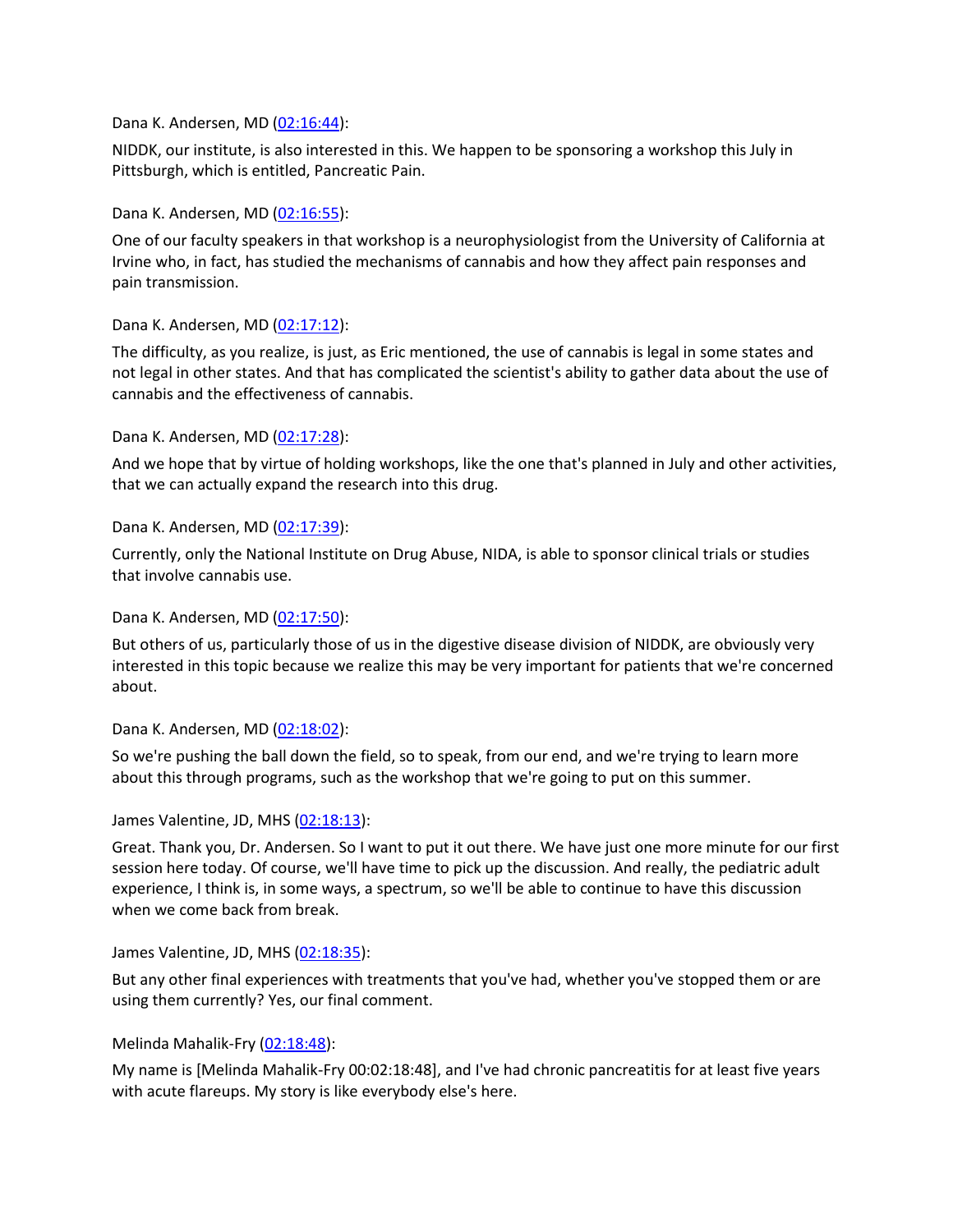Melinda Mahalik-Fry [\(02:18:57\)](https://www.rev.com/transcript-editor/Edit?token=H0-3QcJ7VoliMss59osv2Rm9031QLDZzQgk5tcRKCUHUFC4pGhqAJwGJhh3jQOaij1b86s3rcEt6lrL9veIOUiWhTy0&loadFrom=DocumentDeeplink&ts=8337.91):

So some of the things that my doctors have put me on are amitriptyline, pantoprazole, what else is it, Zofran, hyoscyamine and those sorts of things. So they put me on digestive enzymes as well. None of those have been effective for me. So when I have an acute bout, I mean, you're on the floor, you can't get up.

Melinda Mahalik-Fry [\(02:19:22\)](https://www.rev.com/transcript-editor/Edit?token=m35-3GLG1UVbjJpzNnhTDO0UdzZJ7RwMYYy7a4Jvha-iBDfvhk3xUR5nWeS3ATMQ-2CrjqSfGTFI4nc6SkbkZ43UgbY&loadFrom=DocumentDeeplink&ts=8362.55):

So the other thing that I'm kind of curious of is, there's no medication that seems to keep our pancreas intact. You have calcifications and atrophy that occurs over time, and so I don't know if there's ever a possibility of anything like that being developed, but...

James Valentine, JD, MHS [\(02:19:39\)](https://www.rev.com/transcript-editor/Edit?token=kpAXW-q2HJuN8L5T2C3wd8uVmtnsjQdtI2EfUwhhe7YstcUufpFK3yvtoP9b5gOeg28P2xuu9o4LSWGyYpRLdiG0Big&loadFrom=DocumentDeeplink&ts=8379.2): But that would be a priority for you?

Melinda Mahalik-Fry [\(02:19:40\)](https://www.rev.com/transcript-editor/Edit?token=hym7bdg_ksI2ZdLhDFqzoi7Jsgl19PKkqc5bmeybelorfEdY7pw_v5ag1K4nAZcSWJ1mBFcLHlI0NhXgsgGs8e5vDno&loadFrom=DocumentDeeplink&ts=8380.81): It would be. Thank you.

James Valentine, JD, MHS [\(02:19:41\)](https://www.rev.com/transcript-editor/Edit?token=WiJ2_O18iJAtKTOL_Vqrl3U11DDoVMHH60Fis-DkaGiHCbHhFlZrNzRHp--Do7oDefo_uAPI8lhJuodHCYtxeP8Prv8&loadFrom=DocumentDeeplink&ts=8381.37):

That's a great comment, thank you. All right. Well, with that, we're going to take a 15 minute break. We're going to come back at 10:50 and dive into our pediatric pancreatitis session. Thank you all.

Dana K. Andersen, MD [\(02:35:34\)](https://www.rev.com/transcript-editor/Edit?token=mqhlbE6Jk8qBMrdvDPyKjbX7SvkgNQGm4Ei_a2vUymeGByaenDvct4cJeac5yYyt6qeYq2j1E7dEHCGnLIkeSE_S5Dk&loadFrom=DocumentDeeplink&ts=9334.38):

Welcome back to our next session of this patient-focused drug development meeting. It's my honor to introduce our next speaker, Dr. Melena Bellin from the University of Minnesota.

Dana K. Andersen, MD [\(02:35:47\)](https://www.rev.com/transcript-editor/Edit?token=xydHdYGs0beh5RF_d-DjGBfLMFTJPxbKCt-mpyoLXUNorNXNFAMdSwJBhlf-GZsgJKJM7HVQHWeBk1BCSdT4dSdv7Ys&loadFrom=DocumentDeeplink&ts=9347.49):

Melena is neither a gastroenterologist nor a surgeon, but she's become absolutely expert in the treatment of pancreatic disease, and particularly, pancreatic diseases in children.

Dana K. Andersen, MD [\(02:35:59\)](https://www.rev.com/transcript-editor/Edit?token=LBDSpW2YpBzhn6CZsP2ljmPLk2lCnn_M69McAx5JjUWaqOoqWnk8tkToiXKi6fIzTx_hF3btRes3krEpnnm1GpkhD6U&loadFrom=DocumentDeeplink&ts=9359.13):

She's a pediatric endocrinologist, who also happens to have a joint appointment in the Department of Surgery because she leads the research program in total pancreatectomy and islet autotransplantation.

Dana K. Andersen, MD [\(02:36:11\)](https://www.rev.com/transcript-editor/Edit?token=dWaw3e6JC-Cw6JULEOHr_2II_SB1Zpj4QadIpLrhvphTsa0efOc-6Evj2TnTotCk58h7YkUTOSR10jwO57B9Zj1pejQ&loadFrom=DocumentDeeplink&ts=9371.47):

You've already heard about this from many of the patients who've spoken already today, but Melena's going to give you her perspective, as she sees many, many patients, only a few of which are candidates for this surgery. Dr Bellin.

Melena D. Bellin, MD [\(02:36:32\)](https://www.rev.com/transcript-editor/Edit?token=xJI_N6uaR1mQgrkz02MyR_5Wxyjp_3UFeyKCsS-wkz85rdqtzSQA_pTLEj9Crrwh3uEUL1s6lkNuvlGUktxJgvozfZs&loadFrom=DocumentDeeplink&ts=9392.65):

Thank you. Well, it's really an honor to be here today. I have had about 14 years of opportunity to work with patients who have recurrent acute or chronic pancreatitis, and I think they're a very inspiring group, so I'm really honored to be able to present with them today.

Melena D. Bellin, MD [\(02:36:48\)](https://www.rev.com/transcript-editor/Edit?token=pjSY2WeC-tsBHq35q7K99MMyjfXNOCQFKqz5FxgCmNqkzCHYBbsEyATMzNka15kgmzwuKwGblm3q9UTIE37O-iEVWj0&loadFrom=DocumentDeeplink&ts=9408.13):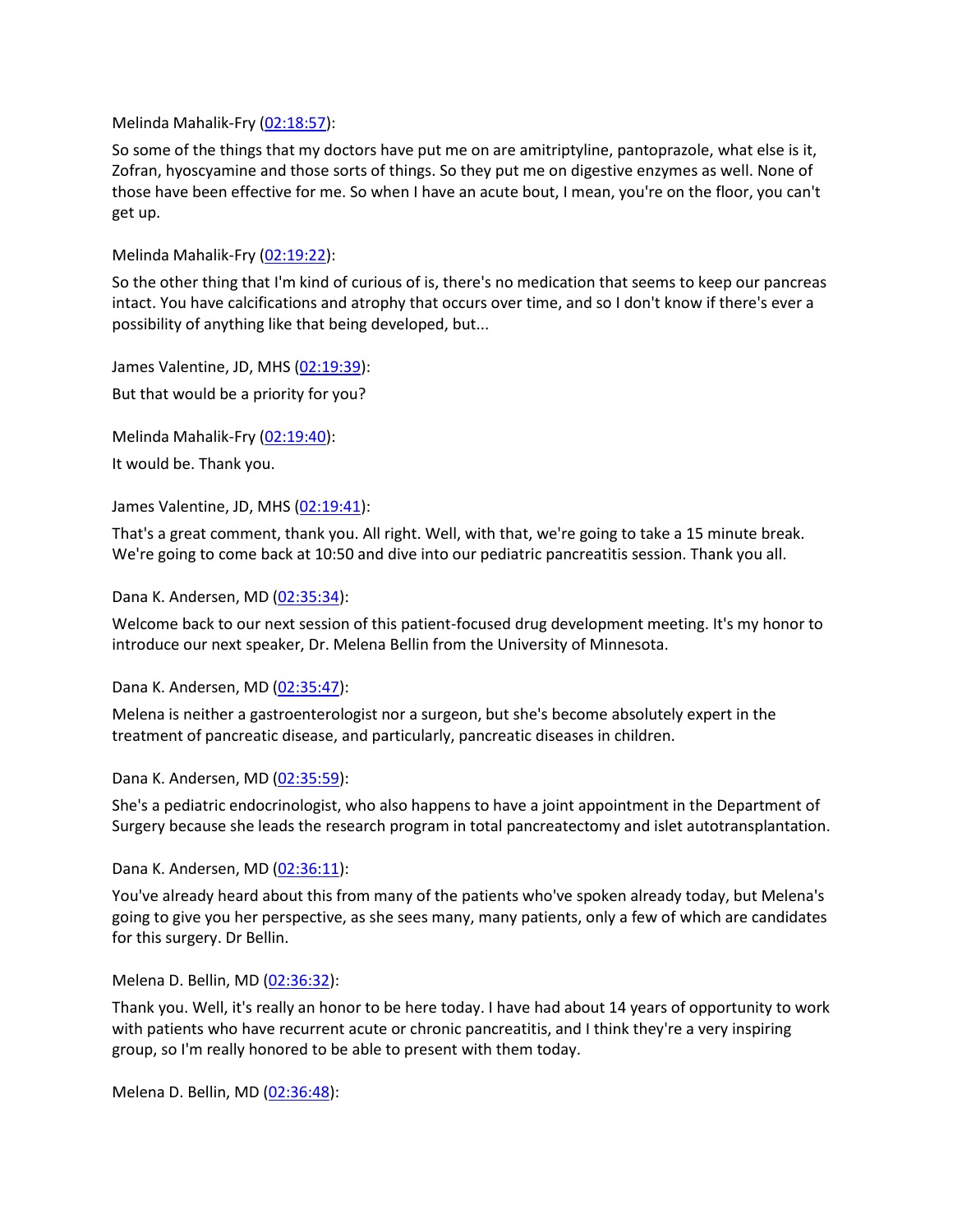So I'm going to focus on pancreatitis, as it pertains to children. I think what we heard, statistically, earlier this morning, is about 40% of the attendees at this conference had onset of symptoms in childhood. So obviously, this is an important pediatric disease, as well as an adult disease.

### Melena D. Bellin, MD [\(02:37:03\)](https://www.rev.com/transcript-editor/Edit?token=eaQ5GFxTKdlGRbeGYfbuNTOhowp3APjfc6OBwizkH8Hn0xP8-pC2If0heoRFKNN_Hbpg_f8UTnm0DZ1FKhQBsdtXLps&loadFrom=DocumentDeeplink&ts=9423.96):

So when we're talking about pancreatitis in children, it's really a long spectrum of what we see in adult disease. But there are some unique features in children.

#### Melena D. Bellin, MD [\(02:37:12\)](https://www.rev.com/transcript-editor/Edit?token=JglXVO8IlRRycHZVBfhy5moywOT_2FYZUyuBcVQrb3GmXEn6yaxpA7_PbIgEdVZuOj6jbO9kMXqsSfu0ZA7-w8p2I8s&loadFrom=DocumentDeeplink&ts=9432.75):

So first of all, what causes pancreatitis in children? Well, most of the data I'm going to talk to you about today comes from, what we call, Inspire. It's a study group for pediatric pancreatitis that was started by Dr. [Alia Uche 00:02:37:22] and Dr. Mark Lowe about a decade ago.

#### Melena D. Bellin, MD [\(02:37:26\)](https://www.rev.com/transcript-editor/Edit?token=7gUOpnisQmEIzhs_l2GmzPl74aPRanSUzffnPHE7ceahcTLmRNIQv5CtLPK6w_xycE2drWGFjdhyqCSBGEkcHKzHFP8&loadFrom=DocumentDeeplink&ts=9446.08):

And so we know from now studying kids across the U.S. and internationally who have pancreatitis, that about 50 to 75% of them, depending on whether you're talking about recurrent acute or chronic pancreatitis, will actually have a genetic risk factor. I don't have all the genetic risk factors listed on this slide.

#### Melena D. Bellin, MD [\(02:37:43\)](https://www.rev.com/transcript-editor/Edit?token=cCTwrRdDRWJjPKrK7SzJYvrU7xQjHznRmNBs5NZ98OiuiW_ohiyVpnOg2Rqe8r3tIE32GSEqmdxRuK9a5a_LMx1ICtQ&loadFrom=DocumentDeeplink&ts=9463.44):

But the main ones have to do with either a problem in the trypsinogen trypsin pathway, in which trypsin becomes abnormally activated within the pancreas and causes inflammation, or a ductal problem, like a problem with the cystic fibrosis gene or the CFTR gene, that prevents... or abnormally mediates bicarb secretion from the pancreatic duct, so you get some sludging obstruction.

### Melena D. Bellin, MD [\(02:38:08\)](https://www.rev.com/transcript-editor/Edit?token=WlXREBzAwqMYvfqoa7zkjmKHeuXNmOr7pkQNSYPtZX1BeL5Rhr5ba6MVNqFGgMrEs05NaxP3m6x412fIijuvClQ4AHg&loadFrom=DocumentDeeplink&ts=9488.89):

Now, I should say that genetic risk factors aren't mutually exclusive to other risk factors, so we actually see a number of kids who have more than one risk factor for disease.

### Melena D. Bellin, MD [\(02:38:17\)](https://www.rev.com/transcript-editor/Edit?token=OvUnNq-2UonekhDSuFqj0dd3aP5H_IYR2G1E8Tws3LHblFVcf5yoaac-U18wpZYnXRaTa0dt0PjziwFbA0Pd86buu-I&loadFrom=DocumentDeeplink&ts=9497.37):

But about a third of the kids we see in Inspire have some sort of obstruction, usually a congenital malformation of the pancreatic duct, like pancreas divisum, either alone or in combination with genetic risk factors. And sometimes, in this population, we see toxic exposures like medications that precipitated acute pancreatitis, hypertriglyceridemia, not typically things like alcohol that you might think of with some adult patients with pancreatitis.

#### Melena D. Bellin, MD [\(02:38:44\)](https://www.rev.com/transcript-editor/Edit?token=vSD08bJgcpSqtfMbnSiFYynv5TyD3YrVwMApk9GbfeTQ8RL7aNYro3ziE6MQ728PF9qQeKuTFhnmdJjckRky5zv-6u4&loadFrom=DocumentDeeplink&ts=9524.4):

But really, primarily, you're talking about genetic disease and congenital anatomic disease in this population. For a few, we never find a cause, and we call them idiopathic chronic pancreatitis.

### Melena D. Bellin, MD [\(02:38:57\)](https://www.rev.com/transcript-editor/Edit?token=2MMW1yffZi7K26OJknIeFOigNMrWmRdZQpqWyMoyvMX4d402Sr3ZdNgTdS4gCGh_D_x_5CN_8YuJBE5OpD9GfvVd51M&loadFrom=DocumentDeeplink&ts=9537.35):

So these patients, these children who have chronic pancreatitis or recurrent acute pancreatitis, have both acute symptoms and complications of disease, and long-term risks from the disease.

Melena D. Bellin, MD [\(02:39:08\)](https://www.rev.com/transcript-editor/Edit?token=ooIa95EeAbSasVF4XwNMZlWUXNom7JluXOkwzn8Q7xVXU-BDvcUzhQCZa04C8hX9G5WJqv6xqGp_4fYLm0JUqnC10Pc&loadFrom=DocumentDeeplink&ts=9548.81):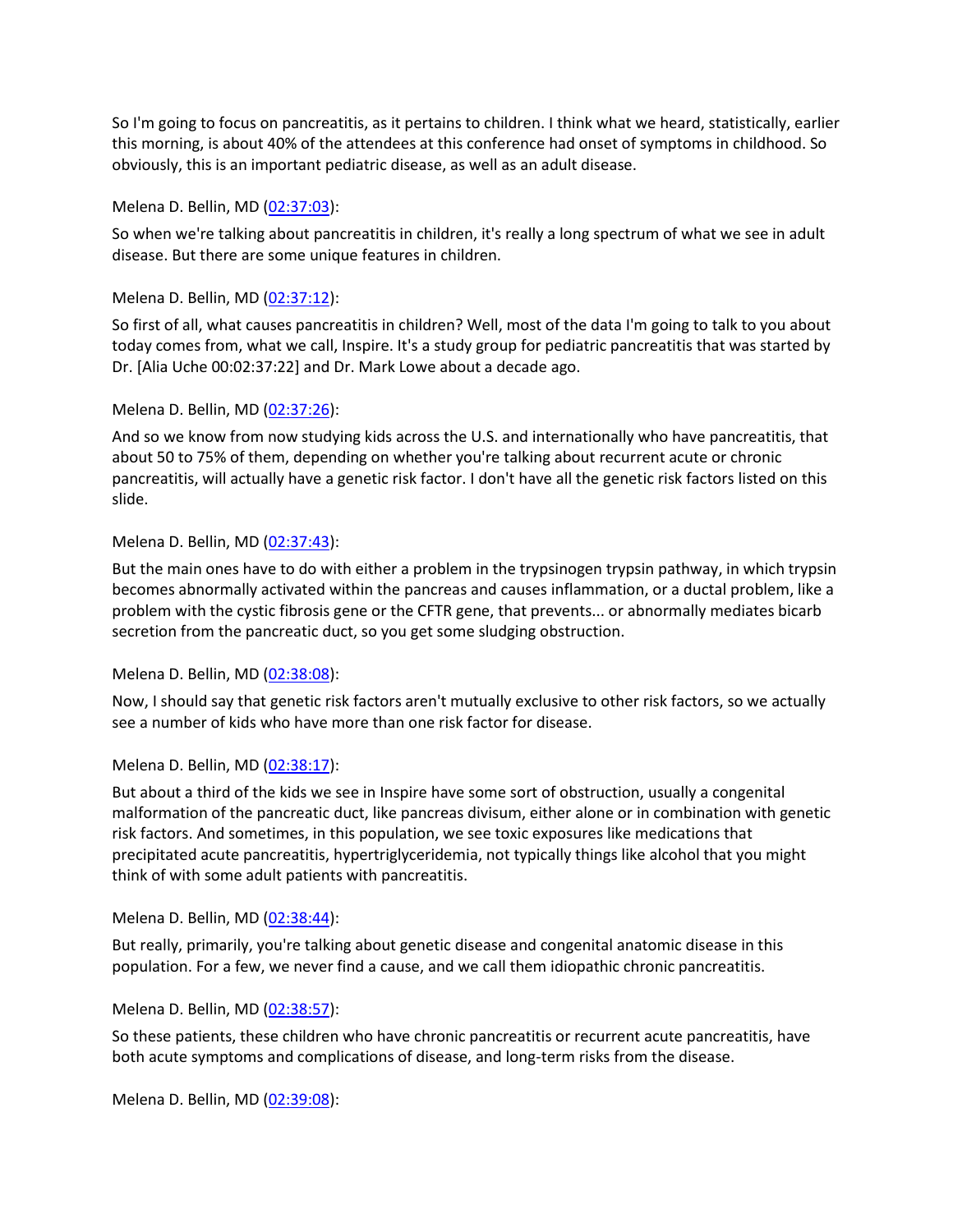And I think the feature that comes out most often when patients come to clinic is complaints of abdominal pain. This can be episodic, it can be constant, it can be both, some constant pain with episodic flares, and it is very severe pain. I think that was reflected very well in the adult panel this morning.

#### Melena D. Bellin, MD [\(02:39:26\)](https://www.rev.com/transcript-editor/Edit?token=YaY7AW0GeedLea7mZ2-oHVm_KWI1-zoE9obPtrdn8iZcAs_o_1Xi7s00o7eucP4wbNAC_DOluZeg5kPWuW2lYaIgsUw&loadFrom=DocumentDeeplink&ts=9566.51):

Oftentimes, this pain may need opioid medications for treatment when it's very severe. Unfortunately, pain may go undertreated because, particularly in today's culture, with worry about opioid abuse and now you're talking about children, there can be some reluctance of pediatric providers to prescribe opioid pain medications, even when the pain is severe.

#### Melena D. Bellin, MD [\(02:39:48\)](https://www.rev.com/transcript-editor/Edit?token=JfceD_zlsTDnHMMnQPJCqPbPDqkbD1yJUI8_MODIiyRUSEkxdhis50rtlFnqQrNuy3_ANSAHqQTErxxqhHlcREPOYLI&loadFrom=DocumentDeeplink&ts=9588.98):

And then this is all in the studying of also nausea, vomiting, that I think you heard a little bit about earlier this morning.

#### Melena D. Bellin, MD [\(02:39:55\)](https://www.rev.com/transcript-editor/Edit?token=4HXgR-cQAoACEX5LLpcbvEWEh1zR2xaGsSijlPPI3VVzqNUM-ADP_Y8LTQ2sG3SZv9_N2fVpWDTerozDMiQK1HPgG6M&loadFrom=DocumentDeeplink&ts=9595.64):

The symptoms of recurrent pain certainly interfere with normal life. I think you'll hear that better from the panel than from me.

#### Melena D. Bellin, MD [\(02:40:03\)](https://www.rev.com/transcript-editor/Edit?token=MOp3c5TdXTj_S0hxhS5l0IyEhtQhABTISH8_fWVa83qMjxMeAfzrZSU47LAcjU9lldWRk7uuTeiJLi9HPRrfVyHBOII&loadFrom=DocumentDeeplink&ts=9603.78):

But statistically, when we look at patients at Inspire, they're frequently hospitalized. If we look at patients who have recurrent acute or chronic pancreatitis, they have an average of about two ED visits per year and one hospitalization per year.

#### Melena D. Bellin, MD [\(02:40:15\)](https://www.rev.com/transcript-editor/Edit?token=SEXFJW8dQQdaiyo4-1GwJ8qFx13l-BXnh64-5gZMJXGWuZpIkq5UatSKI2bi6DLbZ4iZ-vKbyqgaCtAn0NBfsuN271o&loadFrom=DocumentDeeplink&ts=9615.62):

But some patients are really, severely affected and have dozens of hospitalizations. As you might imagine, that can interfere with normal childhood and going to school.

### Melena D. Bellin, MD [\(02:40:25\)](https://www.rev.com/transcript-editor/Edit?token=L1PiXAxMDf3mKT8i52R5-eD2HmGX0uP6dntHNJe_y1z3KZ_39gB4UfXdTHG_ry0_Ut82Iqa7bqs0jnLAOkg5dxjhfZI&loadFrom=DocumentDeeplink&ts=9625.54):

So on average, children who have recurrent acute or chronic pancreatitis miss two or three days of school per month, but some patients are unable to even attend regular school. They miss so many days that the school says, "You have to do homebound school because you're not able to attend often enough."

#### Melena D. Bellin, MD [\(02:40:42\)](https://www.rev.com/transcript-editor/Edit?token=XRYNnGKTB7jAbWfbpdZE6PQCxRJZFBMpxiahrr2D-_Djr-cpa0i-7dG0Ppszn3jtUxKZ9S6JSJqYM4ZwZObyJjGenNg&loadFrom=DocumentDeeplink&ts=9642.57):

I hear families say very often to me... I think this is hard data, objective data to collect, but they will say, "We can't plan a vacation. We're afraid of planning... for this child to go off to college because we just don't know what the future is going to hold, when they're going to have an attack of acute pancreatitis."

### Melena D. Bellin, MD [\(02:40:59\)](https://www.rev.com/transcript-editor/Edit?token=oYAES1Hs0n8rOrcKB5Zxd5OPWumtmL5etOkK7B1EZWDDXeIf6S54HgitJQCy8bIlLrccbebOJNStK7iL1XkIIzf0-nI&loadFrom=DocumentDeeplink&ts=9659.73):

And I think we heard a lot about psychological impact of this kind of chronic disease state. Naturally, if you're having pain, you're being hospitalized, you're missing school. This can also be associated with depression, anxiety, because you don't know when this severe pain is going to come up.

Melena D. Bellin, MD [\(02:41:15\)](https://www.rev.com/transcript-editor/Edit?token=tpxUrbe-I8rY09r0a4Ccf0pXp7LNpQdtH87mzHRMy0nTB-hgVlSHZ0m-EN3Y9c0MXeDBzOhLXJwcQmo4EzpuL20TSiU&loadFrom=DocumentDeeplink&ts=9675.47):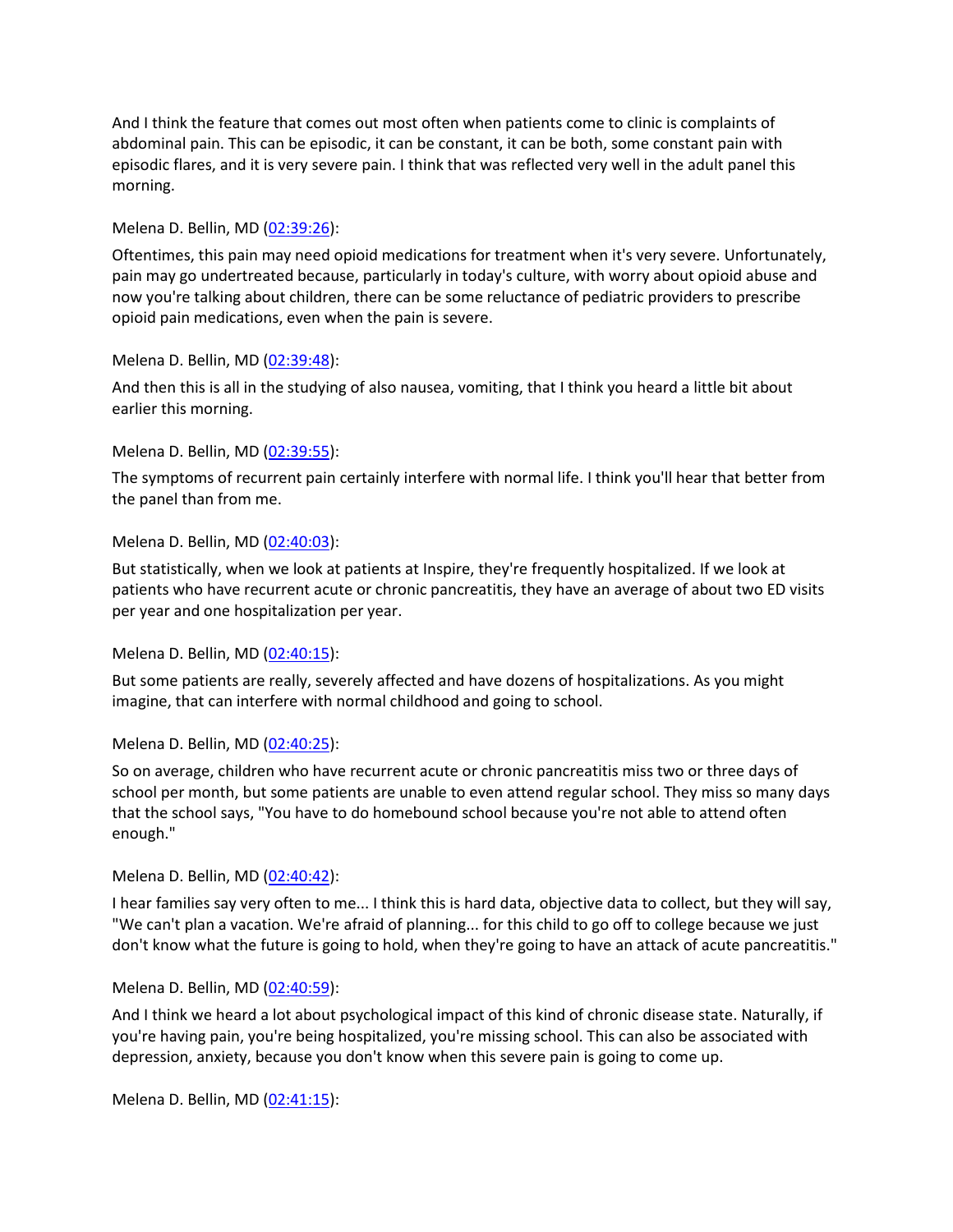That can lead to social isolation because you're not at school. And then, that just makes depression worse, so you have this whole psychological impact of the disease state.

Melena D. Bellin, MD [\(02:41:24\)](https://www.rev.com/transcript-editor/Edit?token=ZyyHJ5ViAwPPkCIFN98iqSCqDxagPsEhuTPGm5MCEzBD_KbnNC1-OstDNNptN9y8gtTCO5O46oRsReriy1nZax01j74&loadFrom=DocumentDeeplink&ts=9684.83):

Now, long-term, these patients, because they get progressive fibrosis through the pancreas with chronic pancreatitis, so in other words, scarring through the pancreas, are at risk for losing the functionality of the pancreas.

Melena D. Bellin, MD [\(02:41:37\)](https://www.rev.com/transcript-editor/Edit?token=n0KudXi6Qf4JR1PZuU9UPAh5e_qbgw9nvFU8w2vSy8ncvwl7vXSvJC2m6IMvDy5W10VLppEapjdAuuCgfYMGBQlUN_I&loadFrom=DocumentDeeplink&ts=9697.51):

And if we look at kids during childhood in Inspire, about a third of them have digestive problems, with exocrine pancreatic insufficiency, and 6% have diabetes.

Melena D. Bellin, MD [\(02:41:47\)](https://www.rev.com/transcript-editor/Edit?token=VYlS-VU_pG1Kn37ihrFbe4gsVFS92uVLnCWjM0iw4KZo8DM3rN5s6a0_8VfnZzoYDKS4c3aHHq6Vxa2Jp49J_OfUpT0&loadFrom=DocumentDeeplink&ts=9707.48):

But of course, those risks increase lifelong. So those kids with chronic pancreatitis are invariably going to become adults with chronic pancreatitis, who are going to have more and more increased risk of diabetes and exocrine insufficiency as adults.

Melena D. Bellin, MD [\(02:42:03\)](https://www.rev.com/transcript-editor/Edit?token=rqxrEb-pHh1SIdJk3TFwbjtsKdjyzxDUj5ab3jI1dB9gMcVA-vXCJwm4Diyw8w0RKoxmZjwNtjXfet-fUlaSYWtQ2BU&loadFrom=DocumentDeeplink&ts=9723.56):

So what can we do right now to treat kids with chronic pancreatitis or recurrent acute pancreatitis? I think the reason that we're here is that our treatments... Although we can offer treatments, none of them are that great, and none of them stop or just cure the disease.

Melena D. Bellin, MD [\(02:42:19\)](https://www.rev.com/transcript-editor/Edit?token=mDH0KRxJagLUXPcZ24HAQLih6oa9ynwPdSaKp_JolSZrL8AzbkficzIlmEzQq1p08UUHAi433rqtuTlqpza0EAsChBo&loadFrom=DocumentDeeplink&ts=9739.74):

So we can offer a number of medical treatments, but they're really directed at symptom management more than anything else. So when these patients have episodes of pain, we can give them pain medications, non-opioid pain medications, opioid pain medications.

Melena D. Bellin, MD [\(02:42:32\)](https://www.rev.com/transcript-editor/Edit?token=epL56pRLL5lY3K6fLFVMLmKnpF4KCzyEmroChui9s53WuN2qmN2qXpFHRvaf4Ve8D2ltEnmVpWHk3HdhP5aPYQD2mpQ&loadFrom=DocumentDeeplink&ts=9752.89):

For the complications like dehydration, you can treat them with IV fluids. For chronic pain, we really encourage a comprehensive pain management program that can be geographically challenging to find.

Melena D. Bellin, MD [\(02:42:45\)](https://www.rev.com/transcript-editor/Edit?token=pzX_CjGUYnD0FK9w44Ze9muzgMuvC9ZaowCB60RFiILHxeEeazX1JOx48PiXqzgG6GcnmRqQyWCy-dSqODkID3ojOi8&loadFrom=DocumentDeeplink&ts=9765.77):

But a good pain management program has ongoing care with both pharmacologic and nonpharmacologic aspects to pain management, health psychology, physical therapy, and then there's some treatments that might or might not decrease pancreatic stimulation, and reduce attacks.

Melena D. Bellin, MD [\(02:43:04\)](https://www.rev.com/transcript-editor/Edit?token=c8ELz0Qx77XXrahIREwUqoemeOR8MxG7R03NvRXgQqEobwTdfzgNxLC5FZuslXcpidnC2R6OVLpwwvMeWAYQqXPzQxI&loadFrom=DocumentDeeplink&ts=9784.42):

We hear a little bit about diet restriction in adults and fat restriction. There's a lot of controversy about that, I would say, in children, and many providers would advocate not to restrict fat too heavily in children because they need that. They're growing, so they need their nutrients, including their essential fatty acids.

Melena D. Bellin, MD [\(02:43:22\)](https://www.rev.com/transcript-editor/Edit?token=6DuJDn2c0IuLiglI946QuTV_gZnwlvZDTjNIzce117zhwyUtmTDXEgX3mHfZvglvXOTlUNpslV9Cq9YBjaxMp8rznOo&loadFrom=DocumentDeeplink&ts=9802.06):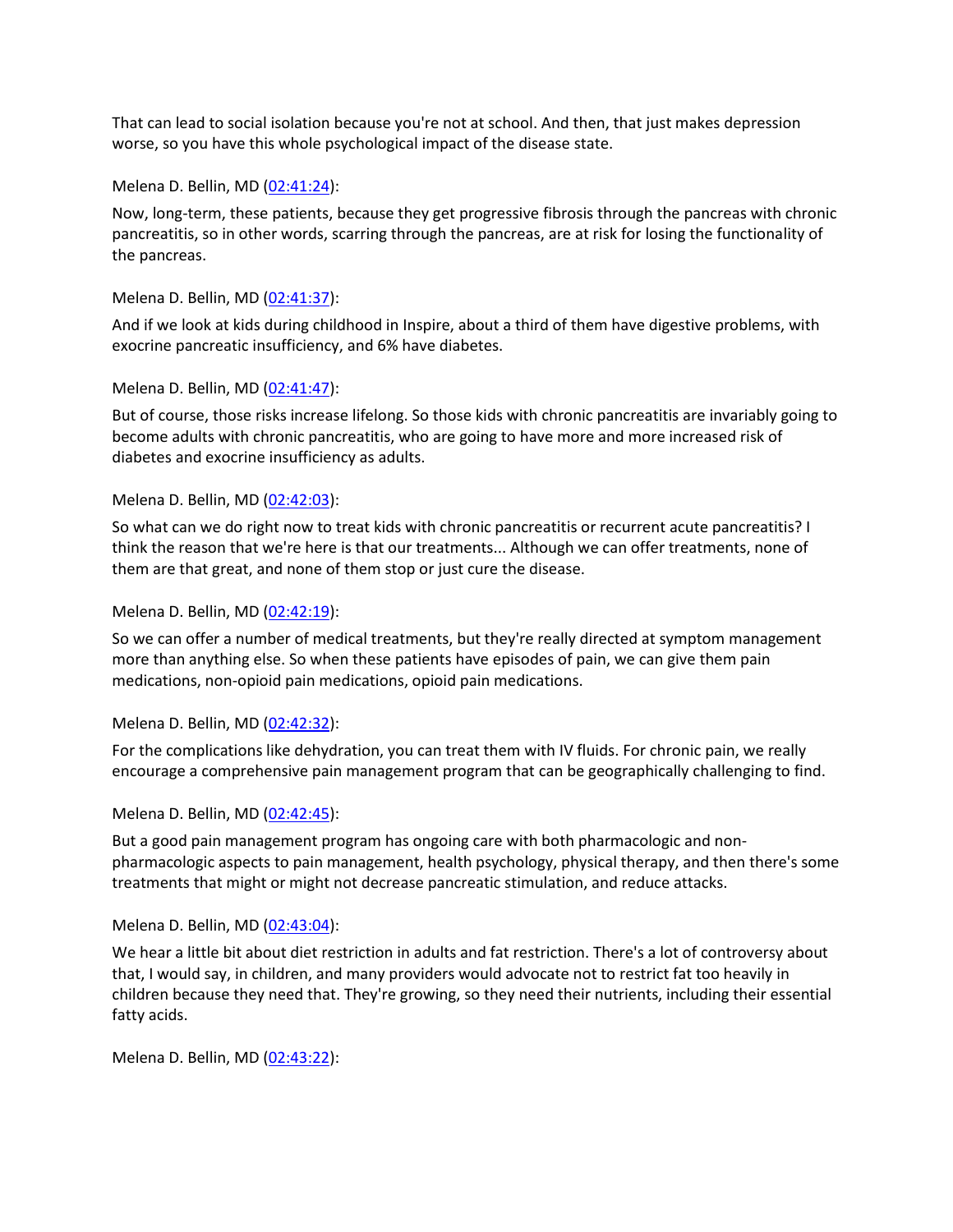You can give feeds and kind of bypass the pancreas by doing entral feeds or jejunal tube feeds, where the food is actually going past the point where the pancreas is, to try to decrease that theoretic pancreatic stimulation.

#### Melena D. Bellin, MD [\(02:43:34\)](https://www.rev.com/transcript-editor/Edit?token=pudKzA944YD2UoL-zvIIYRV9iXKqZmIFmb_k55MRcIHbhRa6dZHAhVUzDups3Q0BHI5m0RiX6Lkgpmr0kf11_Wl18HU&loadFrom=DocumentDeeplink&ts=9814.56):

And pancreatic enzymes might be used for malabsorption, but they might also be used to try to calm down or suppress the pancreas. They're definitely effective for malabsorption. Whether or not they're effective to actually suppress the pancreas, I think is debatable.

#### Melena D. Bellin, MD [\(02:43:48\)](https://www.rev.com/transcript-editor/Edit?token=RqGIBqg-gOSYiYp6OV5OecVYver3aW3j6v-gjuBn82QCSdzW95QW0Zc_aCSmHUSlyolbJw9hgKXob58P7X_vp4Bu0jE&loadFrom=DocumentDeeplink&ts=9828.61):

And there are some trials with antioxidants in adults, just a calm pancreatic inflammation. There are mixed results and they haven't been tried in children.

#### Melena D. Bellin, MD [\(02:43:57\)](https://www.rev.com/transcript-editor/Edit?token=CISivsoPeHR4P5AjG5ZMW11XcMXUPWXQhbBH5nKngYoHmVMDI1TxNkgH_RsSanxWoJ8Z8hrhlod79hfXRhWHtULan9k&loadFrom=DocumentDeeplink&ts=9837.48):

So we have a lot of medical treatments we can offer to treat symptoms of disease, but not so clear that any of them actually prevent disease or reduce episodes of disease.

### Melena D. Bellin, MD [\(02:44:07\)](https://www.rev.com/transcript-editor/Edit?token=Su80zp8QBgrODKTX3CxkDgHRUoDInKSm__vsRXZ_c3_crswOHj3oZeMP6SYcdHqweHtS3dCKnAI8_76z6WmyK8JfErw&loadFrom=DocumentDeeplink&ts=9847.58):

So for kids who really are having a lot of symptoms on medical treatment, we might consider stepping up to something that is a procedure or a surgery. And really, the main procedure, non-surgical procedure, that would be done in pediatrics is an ERCP, endoscopic retrograde cholangiopancreatography, as a treatment to try to remove any pancreatic duct stones or treat any strictures.

#### Melena D. Bellin, MD [\(02:44:32\)](https://www.rev.com/transcript-editor/Edit?token=Ne6Qtamc7q9dX4e38NDM2mPA74i6FtwBUO7DUapfHpMYS_Jyt74-IAoBIImd3kYo-_bM8kHwNGGjb1wxjPzAI5Mu3ZA&loadFrom=DocumentDeeplink&ts=9872.02):

Unfortunately, if a patient has strictures all the way through the pancreas duct, this starts to become ineffective. And some patients have recurrent acute pancreatitis with no stones, no strictures, and an ERCP probably isn't going to be very effective in that circumstance. So while it may help some people, it doesn't necessarily halt the disease, and recurrence may still be a frequent complication.

#### Melena D. Bellin, MD [\(02:44:54\)](https://www.rev.com/transcript-editor/Edit?token=w5usxVUOijKN9uyPsZFZh9VNJ2bJLE3LMztrlSk0ChFZ3477FX2sq9Uga3kBSFM8_Kl8caKT9qM_z6Kc0QOWMzLnP4g&loadFrom=DocumentDeeplink&ts=9894.01):

So the other thing we can do is pancreas surgery. There are different ways you can do pancreas surgery. You can do a Whipple, which we heard about, you can do a procedure like a Puestow.

#### PART 5 OF 8 ENDS [02:45:04]

### Melena D. Bellin, MD [\(02:45:03\)](https://www.rev.com/transcript-editor/Edit?token=HMdBHOxfJPZbgzWZ1EHxKifMjeA9mZyW4PRyy8yaGbi51M-xswPRsrSzxtS1ba_IYZoN6EbPHNl5Y-vD-4T1AMGc24Q&loadFrom=DocumentDeeplink&ts=9903.07):

Heard about, you can do a procedure like a Puestow or a Frey that basically open up the pancreatic duct, but we don't really do a lot of those in children these days mainly because children usually have genetic forms of disease and we think there's a high rate of recurrence with those sort of what we might call lesser type of surgeries. Usually the surgical approach for these kids, if they get to the point of severe disease where they need surgery is to do that total pancreatectomy with islet auto transplant that you heard about. And that is a really extreme procedure. It can be very effective at treating pain, yes, but it involves a lot both in terms of the surgery and the longterm complications. The surgery itself involves removing the pancreas and because of the blood supply, removing the duodenum, a little piece of the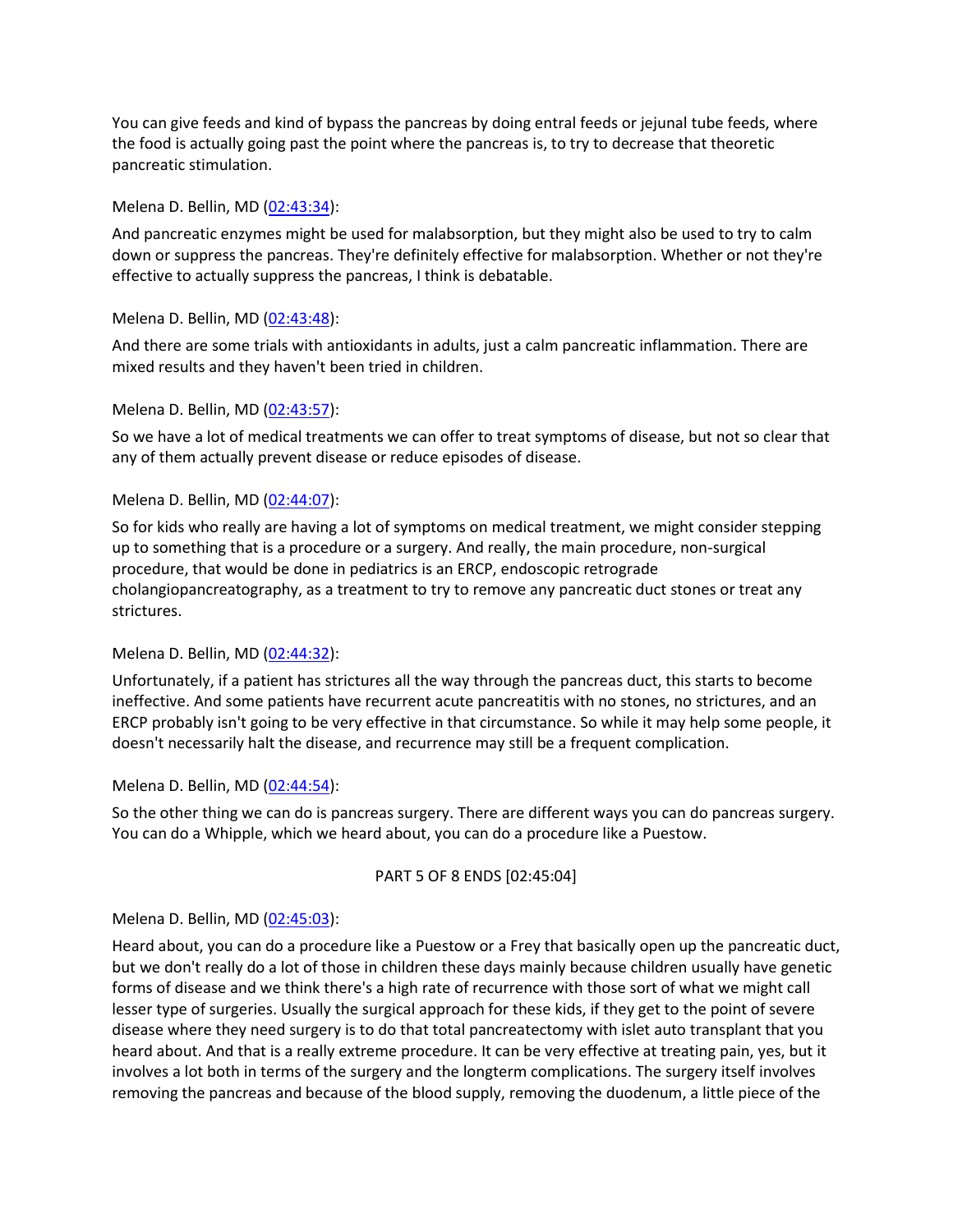small intestine, putting the intestine back together and usually removing the spleen. You're talking about quite a significant and involved surgery process and you have exocrine insufficiency always after that procedure and usually some form of diabetes. What are the barriers that I see to treatment and children other than having few treatment options? The other thing that I see patients complain about in patients probably can speak to this much better than I can, but pediatric pancreatitis is not a common thing to show up, say in the community ER. If you're at a place where there aren't providers, so they're primarily adult providers, they haven't seen pancreatitis in children, even with a family history of disease, I've seen parents bring their kids in saying, "I think this is pancreatitis." And are told, "Well, children don't get pancreatitis. We don't need to test for that because children don't get pancreatitis." It can lead to some delays in diagnosis. And especially if you have no family history and no one's thinking of pancreatitis.

### Melena D. Bellin, MD [\(02:46:43\)](https://www.rev.com/transcript-editor/Edit?token=8ZAUsJwNLyAZsePM8i-RRhbLdZvhW6L_ecM-VnmPtwGFcDTe1pLbtHd5x3dm1SbzRe9EkCv_79l251rmy_6Cw0NJvoc&loadFrom=DocumentDeeplink&ts=10003.34):

When kids get to the stage of chronic pancreatitis, they can have chronic pain without enzymes going up. Another thing that people will do is they'll come into the ER and they'll be told, "Well we checked your labs, your lipase is fine. This isn't pancreatitis pain." And that's not necessarily true, of course. There is kind of the stigma that we've heard about in adults. If you have a teenager that goes in, well are you sure they weren't drinking alcohol or he or she, your child, probably just wants pain medications. They're probably just drug seeking. And there is the, especially if you have chronic disease and you're in the clinic, well you look really good, you don't look like a sick person so you don't look like you're in pain.

# Melena D. Bellin, MD [\(02:47:25\)](https://www.rev.com/transcript-editor/Edit?token=pjxlfVVkDGdxju4_1xEvuKmUOAl4MWghxYHEEgehBPsVQGdj2gtI_2GZR-w3vIBsd-YV7oZiVZAwiA_W2j0N5dX2QyQ&loadFrom=DocumentDeeplink&ts=10045.08):

I think all of those are hurdles that I hear my patients saying. This is where it's really tough sometimes for us to get care, unless it's a provider who knows me and they've sent me up with the infusion center and I'm not going to the ED, but going to a new provider can be really challenging. And for pediatric pancreatitis, I think really since I started in this field, I've seen so many gastroenterologists who have developed, pediatric gastroenterologists, develop an interest in pancreatitis, but they're still at academic medical centers. They're still geographically sparse. If you are a patient who lives in, it doesn't live by a center that cares for children with chronic pancreatitis, it can be a really a financial and geographic burden to get to a place that can provide appropriate care.

### Melena D. Bellin, MD [\(02:48:05\)](https://www.rev.com/transcript-editor/Edit?token=1C-QKi5-yDG4xmqgoL1ab9A-uRtm_PBYSEjUMxb0VvyveDVERMCJBm_zax4FAC18Djn2fC8tR-zeYSRfIf2-mFgt8Tc&loadFrom=DocumentDeeplink&ts=10085.97):

And finally, I just to set the session of treatments with for pancreatitis for recurrent acute or chronic pancreatitis, just want to summarize by saying that the options I talked about are really to either treat the symptoms or remove the pancreas to treat the pain. Neither of these, I hope, are the end all of pancreatitis treatment because all of these treatments are associated with lifelong morbidities. Either you're treating symptoms and the disease persists and progresses or you're talking about removing the pancreas, which might treat the pancreatitis pain, but obviously still carries some lifelong implications in terms of exocrine insufficiency and diabetes. At that I will turn it over to our panel.

### James Valentine, JD, MHS [\(02:48:45\)](https://www.rev.com/transcript-editor/Edit?token=Rl59gtR5gq3i0d9nsCLMA_JtT4zc4PVC1tH88bF7hrghaJ55E8O1AEkWUOtqN8aRRzwpLDsRsgmHtU6hReb9zZTy0Bk&loadFrom=DocumentDeeplink&ts=10125.87):

Thank you for that wonderful clinical overview of pediatric pancreatitis. Now I'll invite our pediatric panel to the stage. They are going to be, come on right on up everybody. They're going to be sharing their experiences and perspectives on the same topics that we were discussing earlier today, but of course from the pediatric patient experience, both covering their experiences with the disease symptoms and health concerns as well as their experiences with current treatments, current treatment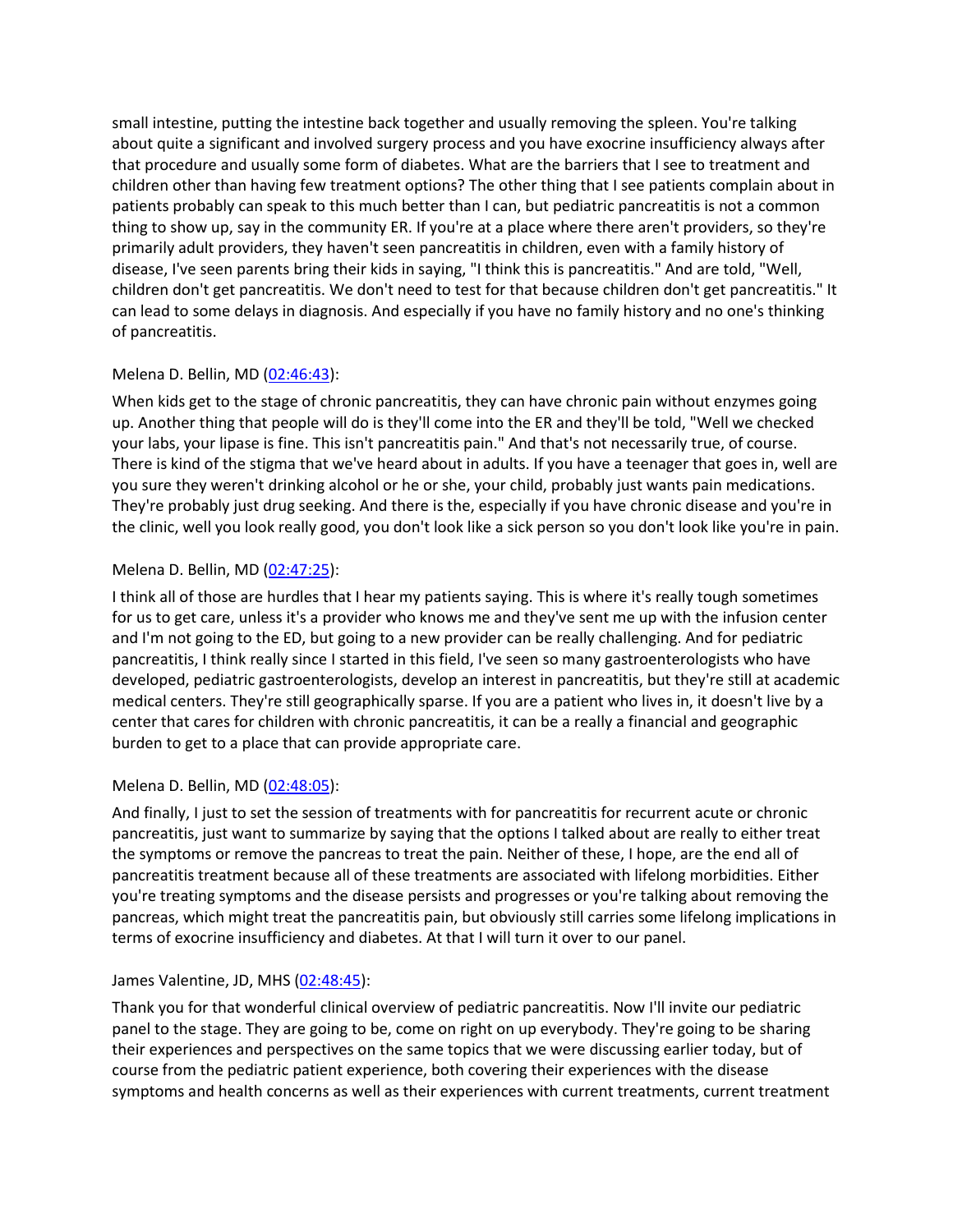approaches, how well those are working and what they'd like to see from future therapy from their perspectives. Here today we have Rebecca, we have Logan and Logan's mom, Erica, Gracie and Addie. I'll ask Rebecca to go ahead and take it away.

## Rebecca Taylor [\(02:49:50\)](https://www.rev.com/transcript-editor/Edit?token=el3o5buX7sspEggmckiim--o-pmTtm2Rm-rY_iOvchjWy0YDFIufH-DhZ3g_hBSKC4L8p16u6b4kkRABmyr6OdF8rKM&loadFrom=DocumentDeeplink&ts=10190.07):

My name is Rebecca Taylor. I'm a 17 year old high school junior from San Antonio, Texas. Learning is everything to me and I pour all of my time, even my free time, into school. You learn to love it when you had it taken away from you as I did when I was seven. I was diagnosed with chronic pancreatitis, caused from an unknown immunologic disorder that is still being studied today. I have since spent over 1,300 nights in a hospital bed, have had over 85 anesthetic procedures, 22 of which were ER CPs. My search for a cure led me to eight of the major hospitals across the United States, none of which provided an answer. When I was 12 I had to have the total pancreatectomy and auto islet cell transplant to save my life from the pancreatitis, but the transplant left behind many problems of its own.

# Rebecca Taylor [\(02:50:39\)](https://www.rev.com/transcript-editor/Edit?token=yNXaYz6huWLmb_JjNuo9dadU_oH6rOUYsojQoJBQ1AN1yMax3qQSKR9t0W0UlK2uvLqMZx40se5sQ_KPRV0HLtKG4wE&loadFrom=DocumentDeeplink&ts=10239.39):

I have not experienced the pain of pancreatitis in over five years since my pancreas was removed, yet it still has a firm grasp on the way that I have to live life today. The pain of pancreatitis is unparalleled. None of my other 18 plus afflictions even come close to the level on which pancreatitis tormented me. The pain was similar to a knife actively stabbing in my abdomen, but that's not where it ended. The extent of the pain reached to ripple across my entire body until I couldn't help but shake. Every square centimeter ached and nothing alleviated it, not even high dosage narcotics. This kind of pain is debilitating and meant that I had to miss out on everyday activities such as school and seeing family members and friends. It kept me constrained to a bedside where my new life revolved around pain. Pain that is not only physical but mental.

### Rebecca Taylor [\(02:51:27\)](https://www.rev.com/transcript-editor/Edit?token=N54WyRxZ_nf4mLV7XiA6fJFXzBMuk7v32KHGT3uH3kj9cA_EUvqOOEMVtjshIETXX-GS1By0xOYwqBaSa4czWvrsUH8&loadFrom=DocumentDeeplink&ts=10287.75):

Each day I discover a new scar, a mental scar that pancreatitis has created and left behind. Certain moments of PTSD affect my everyday life, such as hearing certain words in a hospital setting that brings tears to my eyes where I have to clutch my stomach in an attempt to protect it. The worst procedure I've ever endured once kept me up for 72 hours straight screaming from the pain. I was 10 when I received this procedure and it still wakes me up in the middle of the night from a deep sleep with phantom pain. Even my dreams to this day are still filled with pain. To have pain so bad that five years later the phantom pain impacts you should not be allowed and needs to be fixed. It's difficult to deal with both PTSD and medical depression as a high schooler because as of yet, the emotional aspect of pancreatitis is not fully comprehended.

### Rebecca Taylor [\(02:52:15\)](https://www.rev.com/transcript-editor/Edit?token=PatuGxV6f2udaEbmhyRqSV810RXA-f6YVf0SVdBMIbNgtIO5c1JwTp1-86IokaNa65oK6hbqEKtne4XY2SIpQOrHJ1c&loadFrom=DocumentDeeplink&ts=10335.44):

The options for treatment for this are limited and scarce and finding someone who knows how to help is nearly impossible. The transplant was not an option for me but was necessary. It is not a cure. Instead, it is an exchange of one set of problems for the next. I now have a failed colon in massive amounts of scar tissue that are wrapped around my intestines. I have to take three to nine cups of MiraLAX every single day just to keep me out of a hospital bed and the pain attached to it leads to narcotic usage. Narcotic usage, which in turn leads to the slowing down of the intestines, which leads to an endless cycle of stop and go with the GI system. But the narcotics are the only option to alleviate even a fraction of the pain. And so they have to be used and the cycle continues.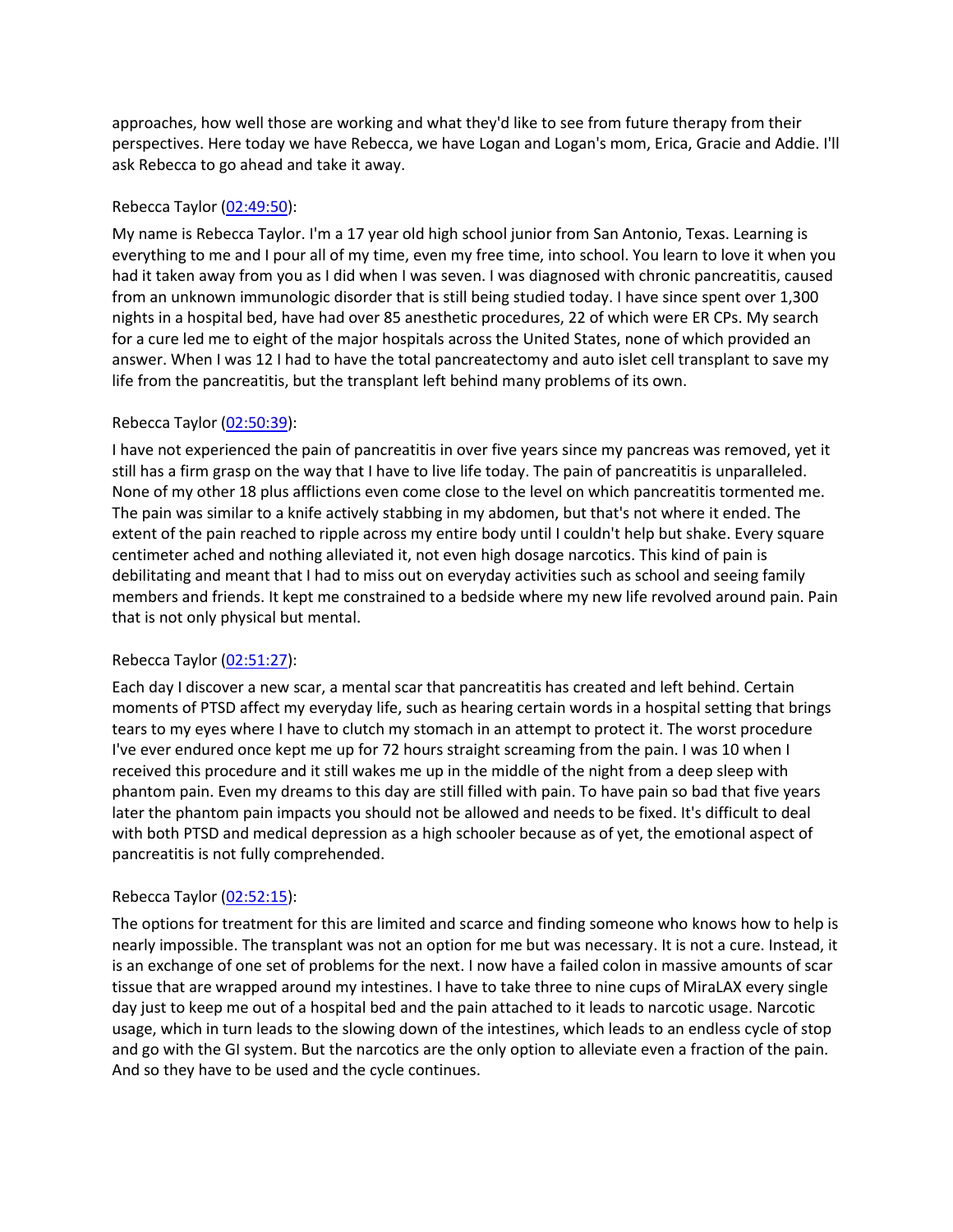#### Rebecca Taylor [\(02:52:59\)](https://www.rev.com/transcript-editor/Edit?token=pnCL20PqLKv6p4008aCVsyTaDgIHtQt_lSPDF1FQZVHDLP8YFWlupUb-3LwSQ-0RQJRpJoEwjn0jhihVdB6PRINFKKs&loadFrom=DocumentDeeplink&ts=10379.66):

Scar tissue provides issues of its own that creates incredibly severe pain that halt nearly every aspect of my life during its pain spells. Yet it is very difficult to remove considering the lack of surgeons willing to attempt such a procedure on a unique anatomy that the transplant leaves behind. The transplant is a time buyer. Islet cells don't live forever. After my islet cells have all died at the 10 to 15 year mark, I will become a brittle diabetic and we'll have to carefully monitor sugar highs and lows. I will have to navigate life completely without the use of a pancreas, which is considered a vital organ. Even the missing spleen takes a toll and requires extra precautions to be taken by those around me such as all of my friends and family members now have to get vaccinated early and have to avoid everyone around them who is sick.

# Rebecca Taylor [\(02:53:49\)](https://www.rev.com/transcript-editor/Edit?token=uCGCWpvPA7qR0Yza16-DDG5z9dYQm77dDcguG-pZkLXiERnO2ITsgD4dMn9yl8_41BX7HX-FJ7nSNiy-v1q11Eh3Tt8&loadFrom=DocumentDeeplink&ts=10429.29):

The school won't allow me to attend when certain number of students are absent due to sickness and which means more missed school on my behalf and even a slight temperature that I contract leads to yet another hospital stay and the days of missed school piles up. This disease is not a disease that anyone should have to endure, but especially not children. No child needs to be in debilitating pain that is this bad and they don't need to have their life taken away from them too soon. For this, we need a cure so that we can have a better option than the transplant that is just an exchange of problems, so that we can finally have a cure that will treat pancreatitis as a whole instead of just trying to remove the pancreas.

### Erica Williams [\(02:54:38\)](https://www.rev.com/transcript-editor/Edit?token=WQlOHOH_D_V6yZE8KggeppiFxxWwwUbffsliwXnP2x-JnbPkws2SrGpW2pk-YhwVudhoJUR8u0MjsYyaV7CVuQvxOds&loadFrom=DocumentDeeplink&ts=10478.72):

Good morning. Logan is an amazing and resilient seven year old boy in the second grade. Logan was first diagnosed with acute pancreatitis in March 27, 17 at the age of four. At that time, it was also discovered that he had a choledochal cyst. This was surgically removed in April of 2017 and deemed the cause of his pancreatitis. We were told it was an event and it was over. Logan was again admitted in October of 2017. The attending stated this wasn't supposed to happen. They placed him on a low fat diet and started him on CREON, digestive enzymes. At that time, the process of genetic testing began. He was again hospitalized in February of 2018 and at that time it became known that he had a SPINK1 mutation. It was homozygotic on two variants. Once the genetic mutation was discovered, they stopped the CREON and stated low fat diet would not make a difference.

### Erica Williams [\(02:55:38\)](https://www.rev.com/transcript-editor/Edit?token=7Nq_52WF1yLLBwxdRDZcffMGo_70IUxellPkvUZlgCZyqCaikTKYB5Dfk-suDg8E2FophHlcYi0bfY58lATpwhcFt58&loadFrom=DocumentDeeplink&ts=10538.15):

We had spent months learning and measuring fat grams, teaching him his new food rules, consoling him through the changes and adjustment and supporting him in taking a medication with every meal. Then just like that, the rules changed. It was a whiplash for us, but even more so for him. He had learned eating a certain way kept him well. Now he learned that is not the case. It creates doubt in the mind of a child and impacts their buy in into the next set of rules that we have to teach him. Logan is hospitalized two to three times a year with acute recurrent pancreatitis. They are clear there is no treatment for him, only management of symptoms. When this journey first started, hospital management included nothing by mouth for days. Then all of a sudden a few stays in, they decided food as soon as possible was better. Again, we taught him one thing and then changed it. It is confusing to a child. It is confusing to adults.

### Erica Williams [\(02:56:35\)](https://www.rev.com/transcript-editor/Edit?token=aYM_qeTtKNmFxrMxA29K33gczoVbRoMWlnwWj73-_WbqtTHwFmzAs7uALaC5WvnM0guOnTZZRW4ZXlrFaxWDVXzR0Uo&loadFrom=DocumentDeeplink&ts=10595.61):

This past summer 2019, Logan was evaluated by the TPAIT team of University of Minnesota. We are instantly comfortable with their role as leading experts. We left informed and impressed. After completion of the evaluation, the team recommended him to have the pancreectomy and islet auto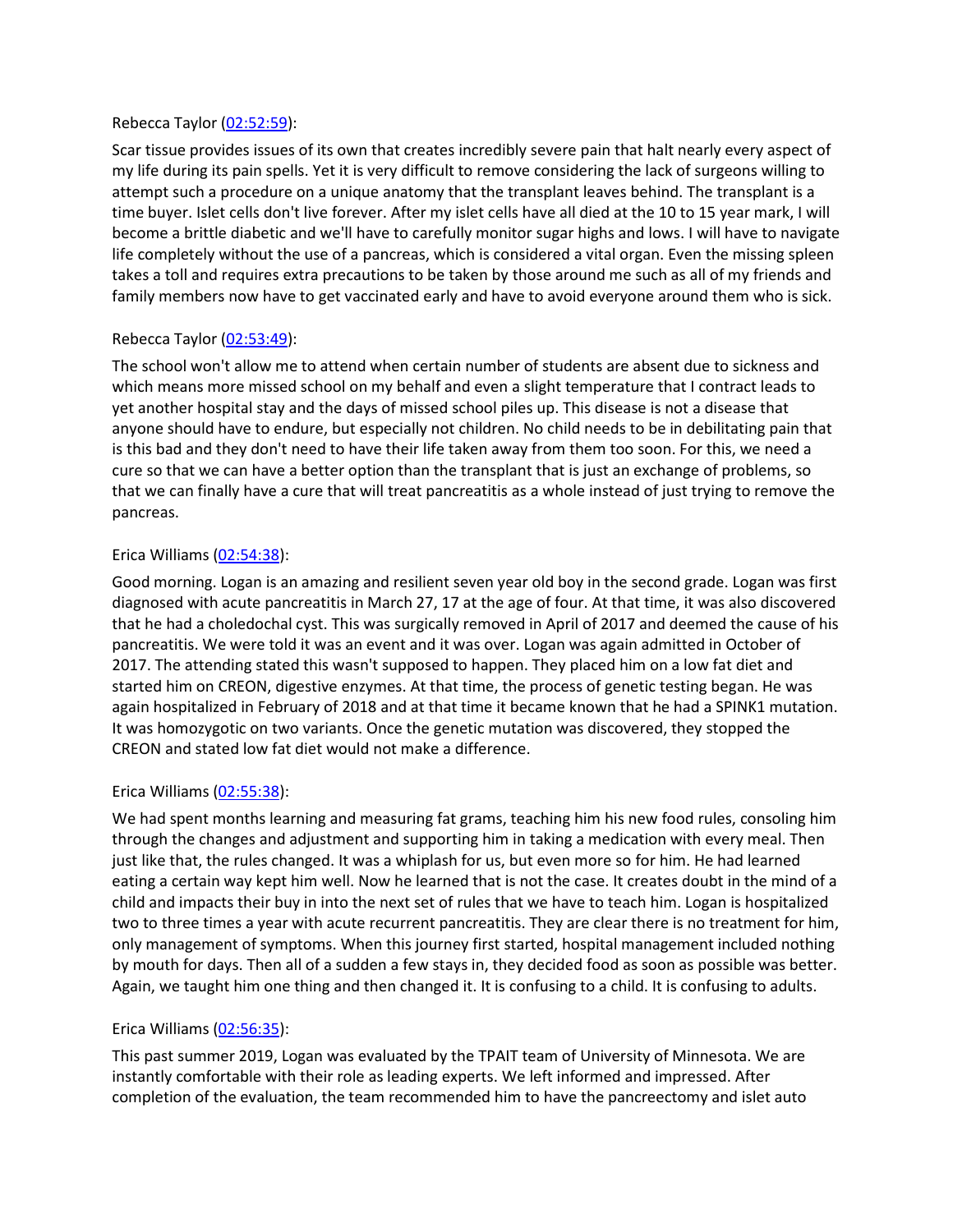transplant. Logan is treated at a children's hospital that vies for the number one spot every year and never drops below the number two. We have access to the best and what we were told is, "Your son has a progressive disease and there is no treatment." As we begin down the path of progression, the symptoms increase in severity and frequency. He identifies struggling most with the intensity of the pain, nausea and fatigue. We will have to abruptly leave activities. We have carried him off the soccer field and after a morning of activity he has to rest and recover.

## Erica Williams [\(02:57:31\)](https://www.rev.com/transcript-editor/Edit?token=Ohv_orj3u3WLnfbcGWIpkXt2AoemCsnInzBcvgVz8yEt8EouRC5eMI5tp4JL1-Eavw17UqCPdsVEq_AZLqf9TMBQYVo&loadFrom=DocumentDeeplink&ts=10651.44):

When he's in a subacute flare, he is couch bound and not able or willing to engage in activity. When it becomes an acute flare, he stops being able to walk upright. He will tell us every step his punches to my pancreas. He stops eating, stops drinking and the pain creates a desperation for him. He is hunched when he walks and it is a telltale sign that we are on our way to an admission. Providers explain that they can manage his pancreatitis but there is no prevention or prediction. There are many theories as to what may precipitate an acute attack for him. However, he's had attacks with no precipitator identified. Logan wakes up, goes through his day and goes to bed with the potential of the extraordinary pain coming at any moment. Since his last acute pancreatitis diagnosis, his recovery has been slow and stagnant. Prior he would rebound. This time he faces daily nausea, fatigue, pain and difficulty after meals.

### Erica Williams [\(02:58:33\)](https://www.rev.com/transcript-editor/Edit?token=XkvM0b43TPDsIfgLw3qVl-RJu4dilZW5aLcfZfo0N6WuppLFUIZobptoN43DCV74-LjC9q3ZJzM-ec0di5plXVXYzU0&loadFrom=DocumentDeeplink&ts=10713.21):

As a family. We are constantly shuffling in our brains how to manage an inpatient stay when a flare of symptoms begins. He has a younger brother now four, who senses the preparation and needs consistent reassurance that he will not be left at school. Never have we done this, but this is the fear created in him. Our only option is a drastic and invasive operation. It is terrifying and comes with substantial risks. Unlike his first major surgery, everything moved fast and we were not given a choice. We're left to determine the timing for this surgery. We are stuck in a game of guessing when he is sick enough but not too sick. It is a terrifying place to be. We're beginning to see the compounding toll this is taking on Logan. It is affecting his soul and his light. He's beginning to have times of defeat and the only option we have is to move our family out of state and for him to undergo an invasive complicated surgery. So many aspects of the surgery terrify us. Sometimes it's details that really impact you. In order for Logan to have his islets transplanted, his pancreas will be brought to a lab. This lab is in a different city than the surgery will happen in. Our child will lay in the operating room while his pancreas is driven to another city, islets harvested and then returned. There is no other option on the horizon. We are acutely aware that there are other families that would trade with us in a moment. We have an identified problem and an identified solution. We may not like the solution but we understand how lucky we are to have one.

### Erica Williams [\(03:00:10\)](https://www.rev.com/transcript-editor/Edit?token=d8QcUFJnDdGk1aZUnNpgPSLQFyXfg4VOyD6214YY30W35DAcnw83CFXOU8P5zffSY0yLJhXgqv1FBlggEItFZI0KEDY&loadFrom=DocumentDeeplink&ts=10810.12):

We are also certain there are solutions or at least treatments already in existence. The cure could be sitting on a shelf waiting to be labeled for this fight. Inflammation is a trigger for Logan's pancreatitis. Medications can target this, raise the threshold or at least minimize it once it begins. This may limit damage if we can find those medications. If we limit damage, we limit progression. Slowing this down creates a wealth of time and opportunity to find the next step towards a cure. A cure much less invasive and risky than the one that we are offered now. Great job.

Gracie Jamison [\(03:00:54\)](https://www.rev.com/transcript-editor/Edit?token=UOHlquVye3FP7CSC7JO49p8ANDtAXmKggaOi8QrbtY4_MNL-CR23kp0lyMcTqL6z53MaYAuTXCD-Ijyln4w4i6iaX9g&loadFrom=DocumentDeeplink&ts=10854.36):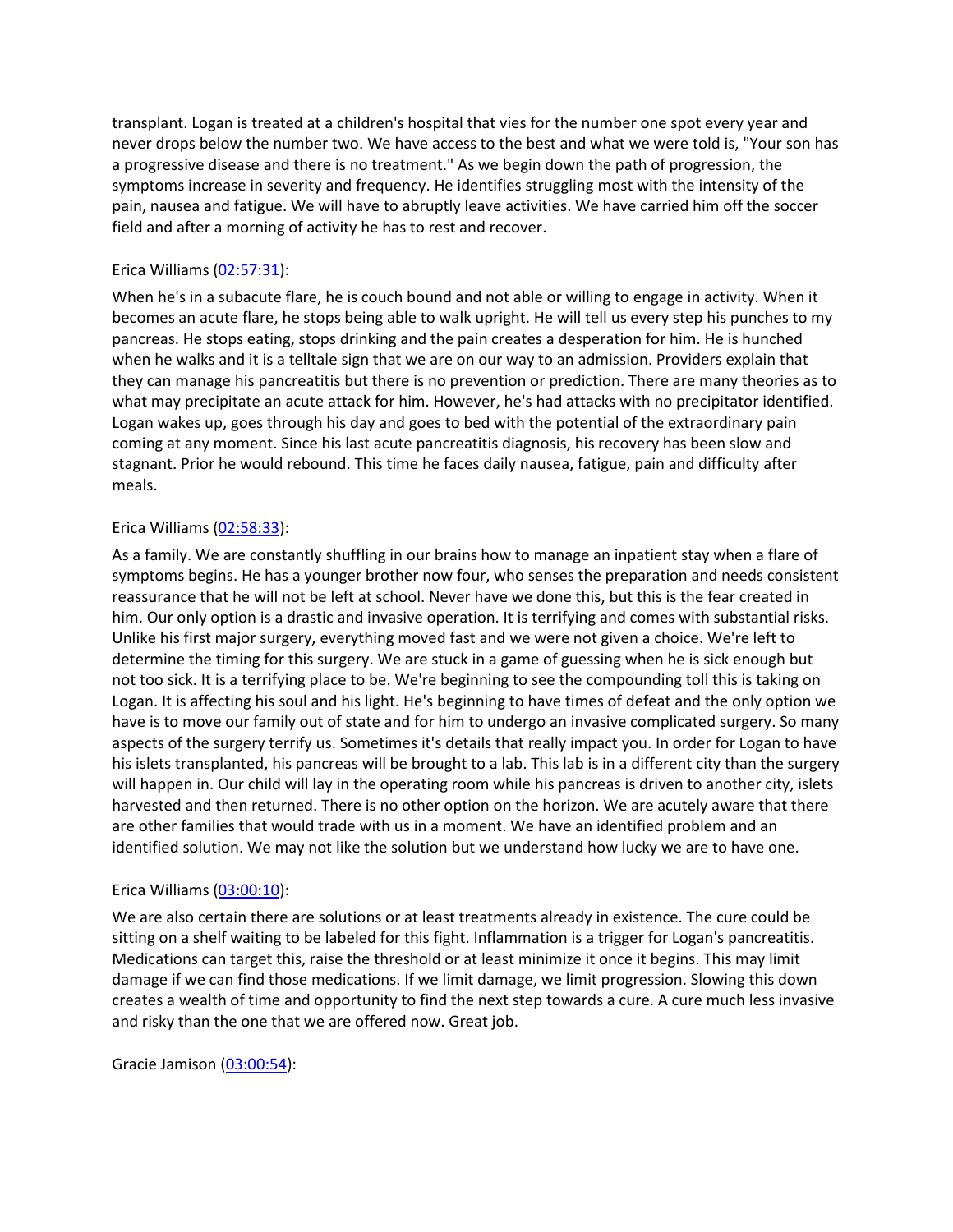My name is Gracie Jamison. I'm 16 years old from Muskogee, Oklahoma. My sister Addie, my dad and my grandmother all have hereditary pancreatitis. On my 16th birthday, I was practicing for my driver's test, I told my parents that my chest was hurting, but we thought it may be due to nerves about parallel parking. I started crying from the intense pain, which is not normal for me at all. My parents took me to the emergency room and because of the family history with hereditary pancreatitis, they requested the hospital run lipase an amylase counts. They started an IV with morphine and did blood work right away. My lipase was over 900 and I had to be admitted into the hospital two hours from home. I spent three days in the hospital. At first I couldn't eat. Then I went on a clear diet to try to ease the pancreas back to functioning pain free. Soon after the diagnosis of hereditary pancreatitis, in April of 2019, I went to OU Children's in Oklahoma City to have an MRCP. They collaborated with my sister's team of doctors from Cincinnati Children's to make certain the scan was able to show the doctors the best results. Looking back, I'm certain I was having attacks earlier in life, but we attributed the pain to lactose intolerance or food allergies. Each time I feel pain, I get blood work done at the lab. Doctors want me to track my lipase amylase counts. This has mandated many trips to the hospital lab forcing us to leave whatever activity we're doing.

### Gracie Jamison [\(03:02:25\)](https://www.rev.com/transcript-editor/Edit?token=ZSozA4VsC6DhUDE_4DdOme54sw9BpHwYSaLywXp-YKab2Nknnq46bDXbOzimv6Ttb05RCuaRJltuoqhRkR_1n6E48UM&loadFrom=DocumentDeeplink&ts=10945.62):

Occasionally, ER doctors have made me feel stupid, telling me that I couldn't have pancreatitis because that's an alcoholic's disease, though I've never had a sip of alcohol or any other substance. It's even more discouraging when the counts would come back low, even though the pain had been high. I know the difference between a stomach ache and pancreas pain. Stomach pain is uncomfortable and eases within minutes, pancreas pain is like a knife stabbing in my chest and I can't breathe with the sharpness of it. It is intense and relentless. It makes it hard to ask for help when it is so severe. I've even spent time in the school office crying, seeking a quiet place so my peers didn't see me in pain. It's hard to tell others what is happening and what I need when the pain is. When the pain is the most intense, it is debilitating to the point of crying.

#### Gracie Jamison [\(03:03:14\)](https://www.rev.com/transcript-editor/Edit?token=G6QzhRb9SOC9YKI969fMtgzWnkKiuZXHSSRtyNU0em-ZSKsLbZpxCBYpPjNEnew_sCcxkXCTFk_ORMy9AVz1F02DEuE&loadFrom=DocumentDeeplink&ts=10994.05):

The severe pain generally lasts for 30 minutes or until the narcotics begin to take effect. In October of 2019, I had an ERCP done at Cincinnati Children's Hospital. A stent was placed into the duct to widen it since it was a little narrow. I had begun to notice a pattern with the pancreatitis attacks coming about one to two days before my menstrual cycle would start. I kept track on my phone calendar. When we were in Cincinnati for the ERCP, we mentioned the connection to Dr. Harsha who told us of a study she recently heard presented on this very condition. At this time, genetic testing was administered and it was determined that I had the PRSS1 gene mutation. In December 2019, I had a full TPIAT evaluation. It was determined we would review and re-examine in six months. We opted to start birth control in an attempt to regulate periods and determine if pancreatitis attacks are directly related.

#### Gracie Jamison [\(03:04:12\)](https://www.rev.com/transcript-editor/Edit?token=47y5d0KF8chaP7wB3ersYvSFHymDhpRIkXOW4BJV-MiGm0P5yic_grT8lrgkyNuaJ7Adk-fLUH6SejP-xZJGg2M4beo&loadFrom=DocumentDeeplink&ts=11052.42):

Since starting birth controls, I've still had attacks with my periods. The main downside of this treatment is more frequent and heavier periods and I feel more emotional, discouraged and mad when experiencing pain. The pain requires me to leave school or work in order to take medications that allow it to subside. I try not to let the disease stop me from doing the things I enjoy, but sometimes it is inevitable. Besides hormones through the birth control, I do not take daily medications. I rely on ibuprofen for pain until it isn't effective. Then I take oxycodone. After taking the strong medicine, my day is spent in bed because it makes me exhausted. I stopped eating for a while because of the pain that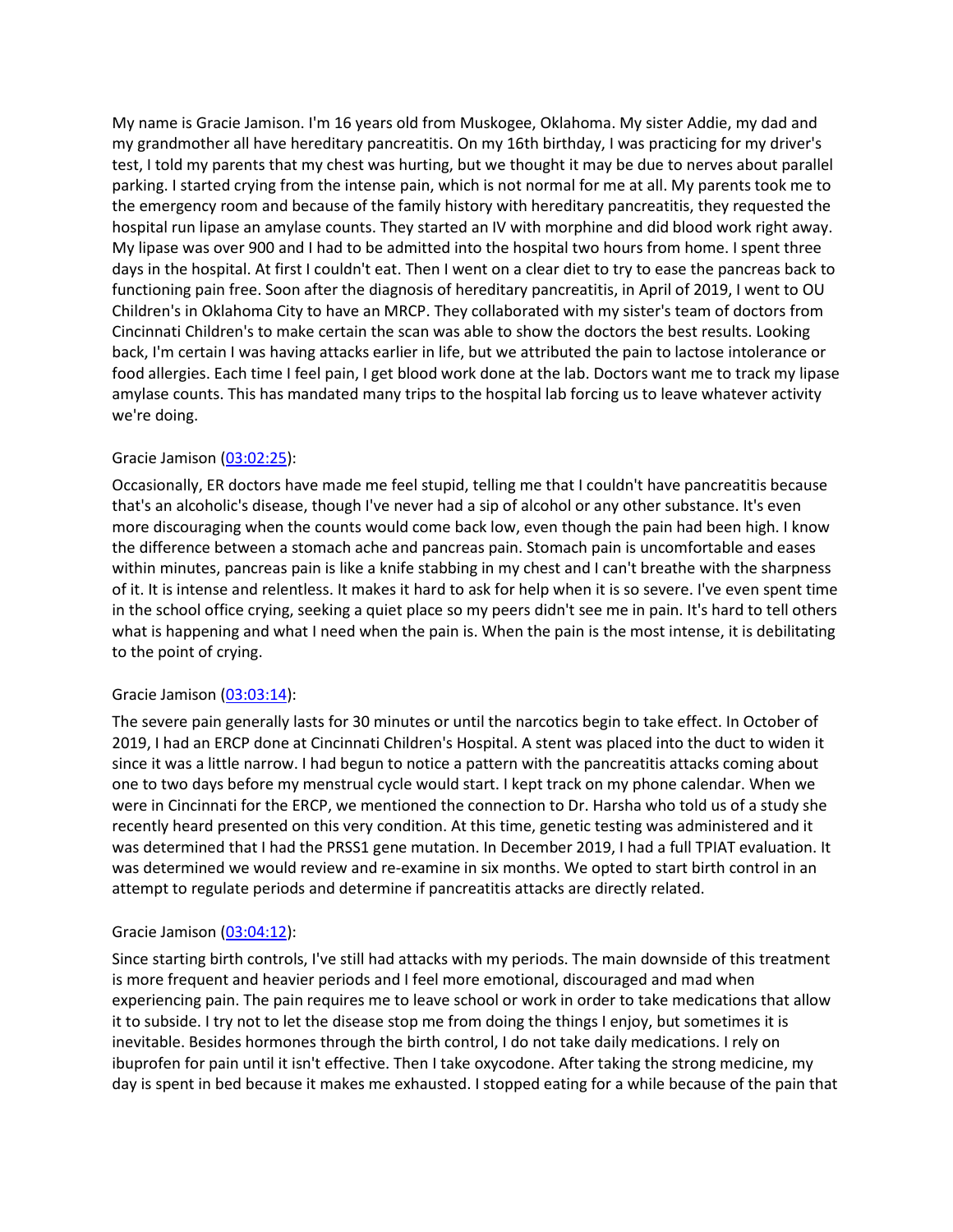comes right after eating to allow my pancreas time to rest. I increase fluids for nutrients and hydration. The doctors have described to me as an science experiment.

#### Gracie Jamison [\(03:05:06\)](https://www.rev.com/transcript-editor/Edit?token=BiTi0muZyExVWFupMUvNiuav0g6CjZKsQv2mbNzF0CygOqiwp2KSZEIqATNHi8BqOGqyKZzfScN4gipGn3pnylUNjlA&loadFrom=DocumentDeeplink&ts=11106.24):

I'm figuring out when I must take the narcotics versus ibuprofen, learning how to make myself comfortable when I hurt, what the protocol is at school in order to be excused from class, tracking periods and pancreas pain, learning how to determine whether I should drive myself or have someone come get me, learning when and what I should or should not eat. Even though I have watched my sister deal with this disease my whole life, I now have to learn the effects of this disease on my body and determine how I can best deal with the pain and life changes.

### Attie Jamison [\(03:05:47\)](https://www.rev.com/transcript-editor/Edit?token=Za0bDuokNgK7SH8fJJoZzcWQ1IlTUUiZJtgmr3WsjHq23eMwljBfUlnd0fdtBxp8o_mVQ-JmyIpyC-8lyJuibvu12aw&loadFrom=DocumentDeeplink&ts=11147.32):

Good morning. I'm Attie Jamison. You all just heard from my sister Gracie. I'm 15 years old from northeast Oklahoma. At four years old, I complained to my pre-K teacher that my chest was hurting. She called my dad who also has chronic hereditary pancreatitis. The way I had shivered from pain looked all too familiar to him, and then he took me to the doctor requesting they run a lipase and amylase count. My numbers were so high, the test couldn't accurately count them. They confirmed I had pancreatitis. I was the youngest pancreatitis patient our doctor had ever seen. We then drove two hours to see a pediatric GI doctor. She sent us to the Mayo Clinic in Minnesota where they did an ERCP IH6. As I grew older, the attacks became more frequent and more painful. Being sick would mean missing out on dance, school and church.

#### Attie Jamison [\(03:06:37\)](https://www.rev.com/transcript-editor/Edit?token=fyXL5SKsP9tM5GtuoUPW2aQkFhNMoNWgvp9v0YtxCNkTVDuRfbFtm8eZb4RNUNT0QJsr9gBCPvdLsRjKuGn18SD44Go&loadFrom=DocumentDeeplink&ts=11197.08):

The pain, hospital stays, and narcotics made school very challenging. Each attack brought with it nausea, excruciating pain, dehydration, and sometimes a hospital visit. I would lay on the floor and move all around trying to get the pain to ease. The nausea was so bad that I couldn't function. I was given phenergan pills and gels for it. The gels didn't do much and the pills put me straight to sleep, but I would wake up just as sick. On top of that was the pain. The agonizing pain. I would first feel like I had pressure on my chest. I would stop eating, taking ibuprofen, and warm up the corn bag. My kindergarten teacher sewed a bag filled with dried corn or rice for me that could be placed in the microwave and heated. The heat and pressure of these bags was a comfort for me throughout the years of my illness.

### Attie Jamison [\(03:07:26\)](https://www.rev.com/transcript-editor/Edit?token=84jfV52z24FDevTey8XwDA-CK3hp_ZenetSZoqgDJxUu2XbbQMW4ZXYYaojwLDILDvjxyrZz_2N84Ub_kG8CtMjAeMY&loadFrom=DocumentDeeplink&ts=11246.52):

The pain would subside, then come back, but worse. It felt like I was being stabbed in the abdomen repeatedly. At that point, I would take hydrocodone. The hydrocodone first made me feel groggy and absent. If I began throwing up, we would go to the hospital for IV fluids and morphine to offset the dehydration and try to get control of the pain. I remember begging nurses to start the IV one time so I could just get some relief. Over time, the symptoms became worse and the treatment became less effective. I built up a tolerance to hydrocodone and oxycodone and the morphine would give me awful headaches. My liver began shutting down due to pancreatic stones and blockages in the duct and because of strange insert issues and God's plan, I was admitted to St. Francis Children's Hospital. There, they referred me to a GI specialist in Oklahoma City who had just learned of a surgery that corrected pancreatitis.

Attie Jamison [\(03:08:24\)](https://www.rev.com/transcript-editor/Edit?token=SqB3FK5r-p_7HnJM-HqPzYLFnGSz4Z4Y4OoEyhPZ3i-hTd--aG7nJtpSuigmxBBMF-MoxpHn929LVXF8dqKx15qLKqw&loadFrom=DocumentDeeplink&ts=11304.94):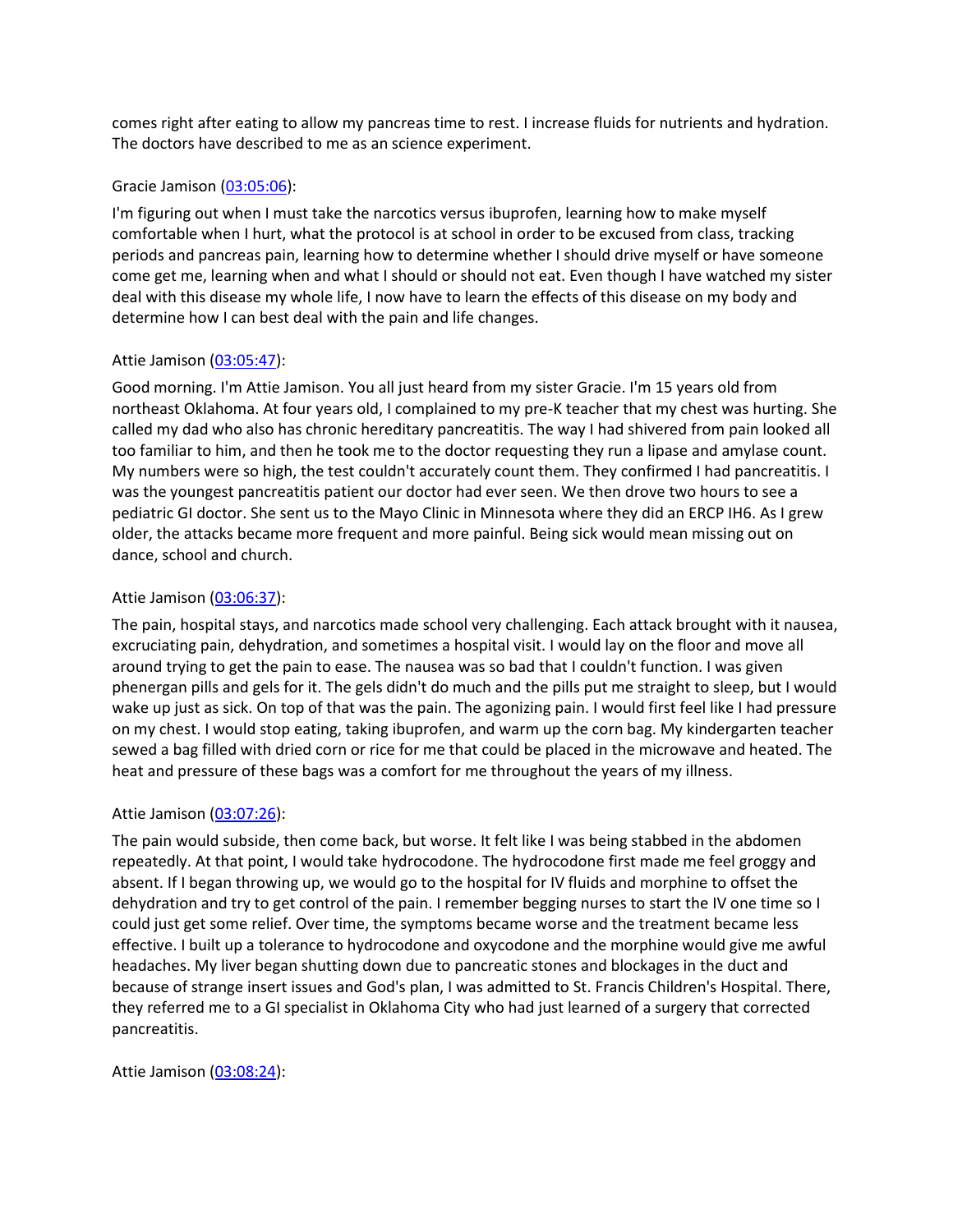The surgery involved the removal of the pancreas, spleen, gallbladder, and appendix. The insulin producing islet cells would then be translated into the liver to control blood sugars. After a bit of a fight, my parents temporarily moved us to Cincinnati where I had a total pancreatectomy with islet cell auto transplantation in December of 2017. I woke up from the surgery not only in pain but scared. I was on about 25 IV drips, but there was still the pain and the nausea. For days I laid in bed and sat in a chair, hardly moving because of the nausea. The trauma to my body or the drugs were causing violent nightmares, which lasted about six months after the surgery and still happen sometimes. I took Seroquel, neurontin, antibiotics, and CREON because my liver clotted after the transplant of the islet cells. I required a second surgery to break up the clotting, which resulted in heparin and lovenox for weeks after the surgery. Because my blood sugars were so unstable, I went through hourly finger sticks for days.

# Attie Jamison [\(03:09:33\)](https://www.rev.com/transcript-editor/Edit?token=i6OdxOmTWKmAzn67JNV_8Uemv0yVsLH1F3Fu-m3WP1LvxsKm-ovMvn7Wsa29M3by4bANr534cBbv2X_sUQACeoA7Dro&loadFrom=DocumentDeeplink&ts=11373.4):

The biggest thing that I can remember is the nausea. I was vomiting frequently, which was not good given that my abdomen had just been sliced open. Nothing helped the nausea. Eventually I was given medication for patients on chemo. It made me feel better, but only for a short time. Didn't return, but I couldn't have any more medicine, days of nausea were finally cured by a tiny pink pill, phenadryl. At one point I was taking around 30 pills per day as well as managing an insulin pump and a Dexcom, but miraculously, within 12 weeks of the surgery, my islet cells begin to fully function and today I take no insulin to control blood sugars.

# Attie Jamison [\(03:10:16\)](https://www.rev.com/transcript-editor/Edit?token=3jLKO00PHLXtQChS-Os6RODgzXko6-SuQ4IRPaa6de2EOaBfn_HrWGtgZ8mWsQHWF7Q5OTVSL1HYYuOkCSjSAxFJmaE&loadFrom=DocumentDeeplink&ts=11416.47):

I was on an antibiotic for the first year after surgery as well as aspirin and blood thinners to help control my platelet counts. Since the surgery, I've been hospitalized one time for fever because I am asplenic. the TPIAT was intense. The recovery was harder than anything I could have ever imagined. The second surgery was the worst case scenario, the nausea and night terrors were long lasting and hard on my entire family. However, the absence of pancreatitis and chronic pain is worth it. After the surgery, I have grown six to seven inches and gained around 40 pounds because I don't have a faulty pancreas draining every nutrient out of me. Hopefully I can be a small part of the changes I wish to see in the development of a cure for pediatric pancreatitis.

### James Valentine, JD, MHS [\(03:11:10\)](https://www.rev.com/transcript-editor/Edit?token=aMe1p_5dn_v1PmnqULf-Bs2gh5j-AEGiU7dyH0yS8cYedG3pIIb8HX_G-apLvQVbZ_C2PQPCMBG-km44OEIQN9P8GxI&loadFrom=DocumentDeeplink&ts=11470.22):

Rebecca, Logan, Gracie and Attie. Thank you for your courage of sharing your stories today. Join me in thanking the whole panel again.

### James Valentine, JD, MHS [\(03:11:24\)](https://www.rev.com/transcript-editor/Edit?token=MG1iC-FhPzjf3sarY8JEDCCvzPBo0Q_K5RYlSQThBO_NAg1nZMS-pedJbPlQP3xSsrQijaKM8m60a5PFvlMNqATW5ts&loadFrom=DocumentDeeplink&ts=11484.49):

Now we have the opportunity to broaden the discussion as we did in the earlier session to hear about the pediatric patient experience with pancreatitis. Like before, we'll be asking, I'll be asking some questions and asking you to raise your hand to please share. We know that pancreatitis as was mentioned, is quite a spectrum of a disease. And so even some of you that may have been sharing your experiences during the adult session, we know from the polling that 40% of you had your first symptoms in childhood. We welcome you to also share your pediatric specific experiences as well.

### James Valentine, JD, MHS [\(03:12:07\)](https://www.rev.com/transcript-editor/Edit?token=lqymhoMj9NwX9g6-bSDns0DG5yqrAeaInKgI1jcTMaW7h24iXnFIK-FXtpOucChMTn-s1XJ2DLatDyq1h2PILORbmXc&loadFrom=DocumentDeeplink&ts=11527.41):

I'll start us off with one question. We heard from a number of our panelists that they had different frequencies of kind of what I would call worst days and that there might be certain things that they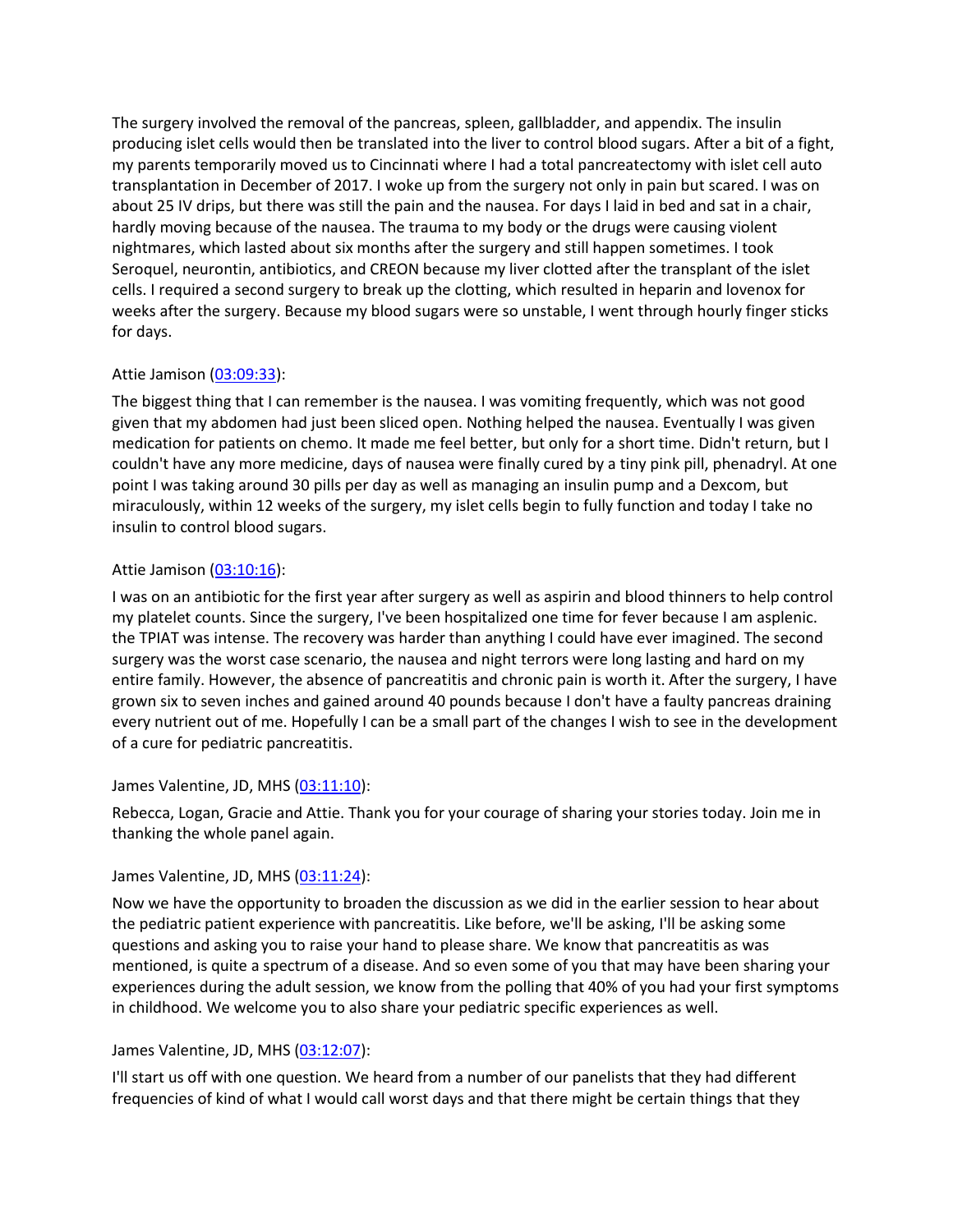noticed preceding those worst days, something that might trigger those severe symptoms, perhaps even an acute attack. And so I was just curious for those in our audience, if you'd be able to share, if you're able to notice either in your child or in yourself, those kind of either triggering events or some way of knowing that you might be having the onset of a worse day. Just raise your hand and we'll have a mike to you.

# Speaker 6 [\(03:13:01\)](https://www.rev.com/transcript-editor/Edit?token=Ofh-i3OcKTqFcX12Mk_MvRUlUXrORCOHOOeZaSwibriE55lizw1sZumC5UtoWjsXmTyp-5wXSlMbkBwDF129bF-hTH0&loadFrom=DocumentDeeplink&ts=11581.62):

Well as I said, I'm quite old right now, but I do remember being in elementary school and having stabbing pains and bending over and they would call my mother and she would come get me. And this went on from elementary school right through, forever. But anyway, I was told I had the stomach flu then they would give me, they didn't have endoscopy's in those days for pancreases, but they would do GI tract x-rays and colonoscopies and they would give me Valium and then they'd say I had an ulcer and they'd give me ice cream and cream. The worst possible thing for pancreatitis. I have to say until I was diagnosed at 22, I was in camp, I was in high school, I was in college. I spent a lot of time in college in the hospital at college. And it just lasted from the time I can practically remember, five or six. It was torture.

# James Valentine, JD, MHS [\(03:14:29\)](https://www.rev.com/transcript-editor/Edit?token=qKHpAYOLjnYpWxQG67Fa8GgBk3ETLV6LgLZhAZr0lFQWnTog91EFFsm8LZtZz1SFR0xlpWVxU_7kRMWtiraCNvowcc8&loadFrom=DocumentDeeplink&ts=11669.56):

Did you ever notice anything that would trigger those events? Or is it just pretty random?

# Speaker 6 [\(03:14:34\)](https://www.rev.com/transcript-editor/Edit?token=DNw8hyJ26Lx1M8UA2CDWQ5NNYQlndY6iWN-v3I66fk0GodcAgHjoeSm7z3ypEeKj6L7TVZ8wg_S9RJS8okqLlFCX11k&loadFrom=DocumentDeeplink&ts=11674.29):

No, it would just sort of happen. And I'd go to the nurse at school and I'd sit there for a while and then they'd call my mother and say, "Oh, she has stomach flu." I remember being in camp one summer and they taught for two weeks, I was in the infirmary. They said I had stomach flow and then in college that was the worst. They told me I had an ulcer and they gave me everything you shouldn't have for pancreatitis. And as I said before, I was finally diagnosed at 22, which is when I sort of knew how to control low fat and all that. But it was, this was a different time and I'm so glad these young people, even though they've suffered, have better, there's better understanding of it because it was pretty bad.

James Valentine, JD, MHS [\(03:15:28\)](https://www.rev.com/transcript-editor/Edit?token=nSkrU9JN8HNEE5BYUBmTQjrH7Xeil2CF4Rm5meCza_2EMh2_DuHXk94sb9mZGmCJn-FVS9vW1lBMa3zxNMMVeHxMoA4&loadFrom=DocumentDeeplink&ts=11728.02):

Thank you so much. Other experiences on this? Yes. Jane. You all can raise your hand at any time too.

# Jane M. Holt [\(03:15:41\)](https://www.rev.com/transcript-editor/Edit?token=lFFR5-AAaTGi5nVR69tHuGxmltOryXSnPtq3rcvzofbH5BluDeV9hkXgGXafV_A2rpk7qD2RRXgrLRMiyxkzbCPz9AI&loadFrom=DocumentDeeplink&ts=11741.41):

I just want to say I've spent 32 years trying to figure out what triggers my pancreatitis and I can't figure out anything. It just happens. I think I said, I try to be very careful of what I eat. I do what I'm supposed to do. It doesn't make any difference. I just get the pancreatitis and nothing I can do to change it.

James Valentine, JD, MHS [\(03:16:01\)](https://www.rev.com/transcript-editor/Edit?token=VgQUEexVKubIc3T_OkoJppe8jzc0W_QGDvalBkqJSveH_fCx8TIW01vYT20IBX5TXnxY_WuUrY2h9q9TE2-NUiDwUtA&loadFrom=DocumentDeeplink&ts=11761.35):

Sure. Thank you so much. Just pass that right there. Yes, Attie?

# Attie Jamison [\(03:16:07\)](https://www.rev.com/transcript-editor/Edit?token=5-gav9jAfdTl9eonsbxf8hrwNKQZEom4GV1iKeVEoNjfS3M0rvCt9vhvwrzvKo-s8HW8MPwSAbkm8Fc0y9rSQkSTzzQ&loadFrom=DocumentDeeplink&ts=11767.45):

Yeah I know for me specifically, nothing really triggered it. I could be fine one minute and the next minute in excruciating pain, but once an attack would be over, and even after the surgery, we could sit back and kind of look. The more dehydrated I was, the worst the attack would be. We finally noticed a pattern after several years that the attacks became worse in the summer whenever I was outside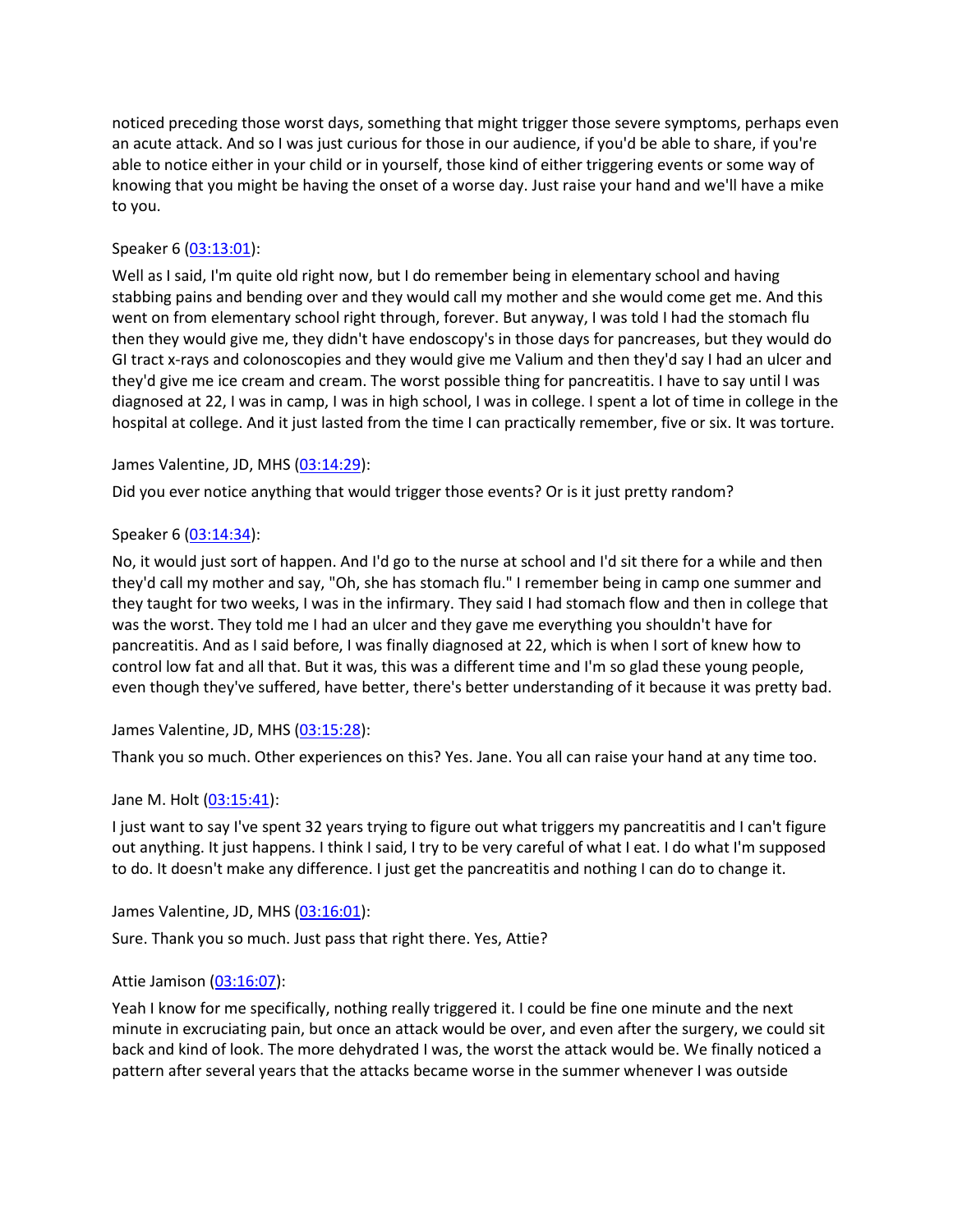playing, going, going, going, not drinking water. For me, I would say one of the things that, not necessarily triggered it, but probably was a factor was the dehydration.

James Valentine, JD, MHS [\(03:16:46\)](https://www.rev.com/transcript-editor/Edit?token=3Ni8M9Xn2sU4L63Wn2-I-BBRamDnVw8IY5QYN1ipFHTSs7jB109BX_fqNoMznd1bEFUu1yhw4lYEqCoRMqHJxF4AwP8&loadFrom=DocumentDeeplink&ts=11806.37):

Thank you so much. I know earlier in the day we heard a little bit about food. Does anyone have experience where specific foods might trigger or even just eating, obviously eating is a common thing, but any patterns noticed there? Hilary did you want to? Right here.

Hillary Mendelsohn [\(03:17:11\)](https://www.rev.com/transcript-editor/Edit?token=4Ju4S9XWc9UL4eyt7LiUdeqVfadLLSH8c4QxA2Di089S-5s9jGTyEUZx8epwFt6QBtjUtkGfnqNLG1kIV4WgqTvaRus&loadFrom=DocumentDeeplink&ts=11831.91):

It can happen at any time, but there are certainly triggers that when I look back, I know what triggered it. The first time I had acute pancreatitis, I had been eating granola and nuts, like a trail mix and had no idea I wasn't supposed to eat nuts. Stress is also, when I am under severe stress, I try whatever I can do to calm myself down because I know that that can lead to an attack as well.

James Valentine, JD, MHS [\(03:17:40\)](https://www.rev.com/transcript-editor/Edit?token=D4HfC69MawgdfS9Pn33c8a0fSvSae82b3WROstZ1hlhWfcNDDkBXUvM82TnMZvc9Qe3gRAsBp9qp_4__RIMPtP-hHws&loadFrom=DocumentDeeplink&ts=11860.12):

Absolutely. Thank you, Hillary. You also heard, so we've heard about stress, dehydration and we heard a little bit about food. Anybody else have a experience where hormone changes triggered pancreatitis attacks? We have a couple of hands we'll come here and then we'll go to Holly.

Speaker 7 [\(03:18:02\)](https://www.rev.com/transcript-editor/Edit?token=69gTMSFwJoN1Ymn-o0612zGddjPsNT_-Xujk_byHm2fpPGwYacqtDfdvNLr_rVJVmMyvMDTE_6hIQBXZw_36mFT7aY4&loadFrom=DocumentDeeplink&ts=11882.89): Yeah, I can relate to...

#### PART 6 OF 8 ENDS [03:18:04]

James Valentine, JD, MHS [\(03:18:03\)](https://www.rev.com/transcript-editor/Edit?token=8c2s3dM2ieDCjlfgrxOwi5zu8OrPHqcMgerE5yMoDXasaaNUoDV8uz6X1IAdlb5BuQWq9RjOOYkPWimSlNdvOJFaLZ0&loadFrom=DocumentDeeplink&ts=11883.781): [inaudible 03:18:00] Holly.

Adriana Llames Cowdin [\(03:18:03\)](https://www.rev.com/transcript-editor/Edit?token=41gD6NG_2tg13XYyXbP5G47cvSoCVZdirWSwHzb376v4nLbcRZAFZI8ID-N3vCxRTC6zJwbPlb58mL30BuMqTdPQ-TE&loadFrom=DocumentDeeplink&ts=11883.781):

Yeah, I can relate to Gracie every month that I would get my menstrual cycle, I would end up hospitalized. The attacks would be so bad. And so I'd be in the hospital for about a week, every single month. And so they ended up putting me on an IUD to stop the menstrual cycle from happening just so that they could stop that cycle from recurring every single month.

James Valentine, JD, MHS [\(03:18:23\)](https://www.rev.com/transcript-editor/Edit?token=EW2QDCTAQnYebMZe4sf0mrWycAgZkFQDiyMnBb8k6wwy6DX-bm12jcMau4ZFxgfCfKD6hHU5eZHyyyKgeLOAB4bu1lo&loadFrom=DocumentDeeplink&ts=11903.81):

Sure. Thank you Adriana. Holly?

Holly Watson [\(03:18:30\)](https://www.rev.com/transcript-editor/Edit?token=mNIQ0C9hJxhGVl5m5EqoU5zZTWGJ79h6LJxtOTXHuzwSNtoFNnnsQ7AqBelM3BhOs5cQTqr_nId6iQBi7dsTFWazVGo&loadFrom=DocumentDeeplink&ts=11910.33):

I have noticed with being pregnant now for the third time that it's gotten, it didn't happen in my first pregnancy, but the second one at 36 weeks, it was like the more the hormone surge, the worse it got. And it could have also been the smashing all of your organs inside, the pancreas does not like to be crushed. Don't touch it, don't put pressure on it. But now this time around, I feel like I'm just waiting for the inevitable. It's going to happen and I can kind of feel it almost now.

Holly Watson [\(03:18:59\)](https://www.rev.com/transcript-editor/Edit?token=e431mXGQ46ksx9t2CLX8gWc-9_Q9I4PvMPRnG-1YnC5FjnS-vgd55gm2oP1t5i_NUCIIdrRt4efmYdCaJ1HWvh9DukE&loadFrom=DocumentDeeplink&ts=11939.05):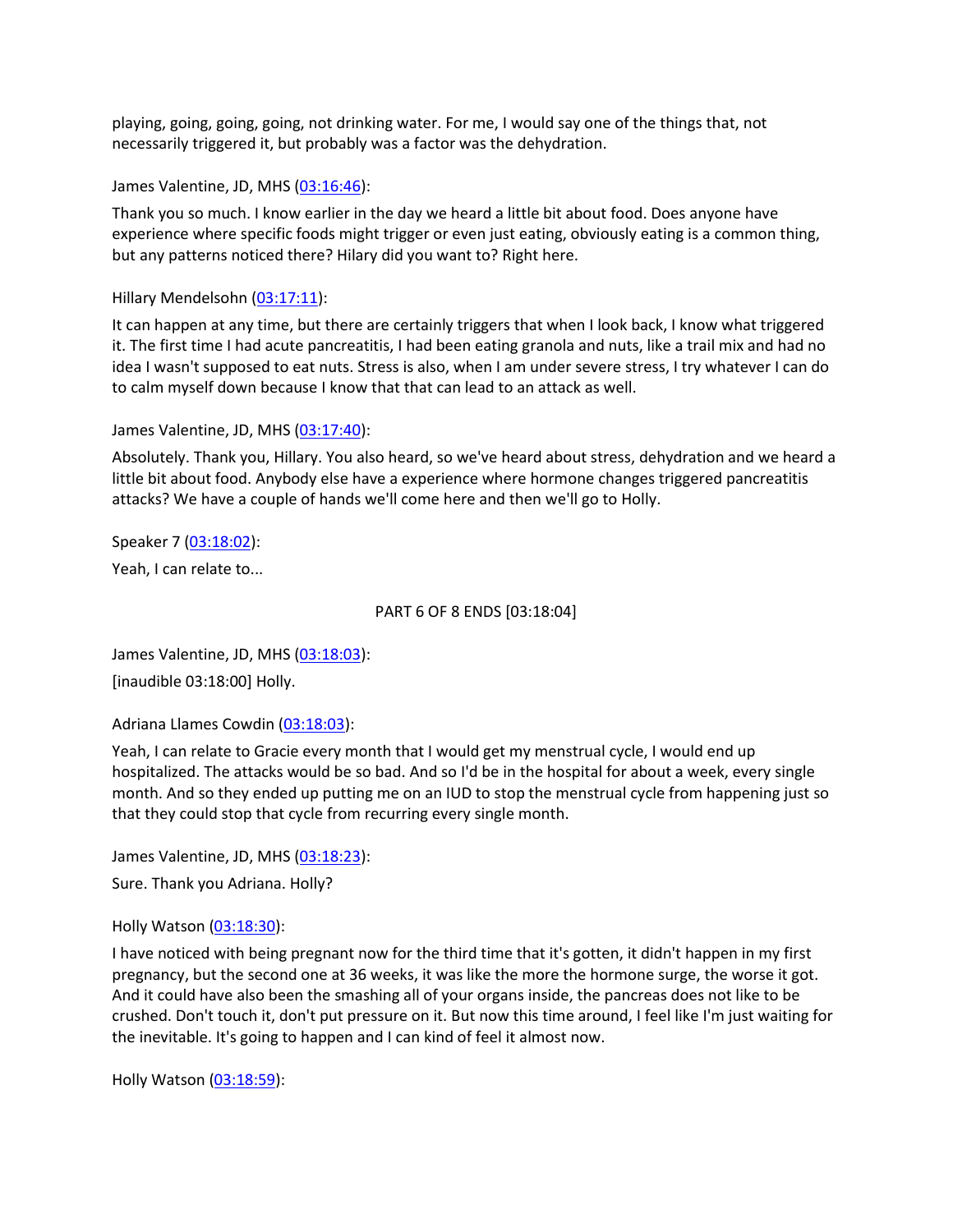And I don't know if it's a stress, sometimes speaking in public makes you nervous or hearing these things being emotional and crying, which I can't seem to stop doing right now, really, it's like it tenses up almost like a cramp in a muscle and I just, I know the hormones with being pregnant is something to take into consideration when you think about it, just to kind of try to relax as much as possible because the stress and the hormones altogether and with your menstrual cycle is just, I have noticed it more in women in my family than I have in men, and I'm wondering if that's playing a factor. I don't know. I've heard it's not gender specific but it just seems to affect in my family specifically more women than men. And I'm wondering if it's hormone related.

# James Valentine, JD, MHS [\(03:19:41\)](https://www.rev.com/transcript-editor/Edit?token=jSSMRrSegZhmipG310CzW0Qaa2Ods2xHD3kvQdllAWCBWVpNgA6gF2FA3IFRNa9MoJg8HxMnL4VDl0gVfFfxVJCkR2w&loadFrom=DocumentDeeplink&ts=11981.1):

Interesting. And did you in your past pregnancies have kind of increased frequency of that feeling or even the onset of the symptoms themselves?

# Holly Watson [\(03:19:54\)](https://www.rev.com/transcript-editor/Edit?token=KTbUzGScU64hrMgypXVgApAJh6rgKJ0YKn2FmncYhlOuaAoLe6cO1JbiJqptYJ8h6UExKz1FvxBNCvQNyhWmSOPaGLc&loadFrom=DocumentDeeplink&ts=11994.37):

It did. The bigger that I seem to get and the less room to pancreas had, I would notice it more. And then with breastfeeding, that's when I had the worst pancreatitis attack that lasted for the longest, probably it lasted for nine months, it never went away. And I want to say it was Jane who had said that you noticed you have a pancreas. It's weird to notice that you have a pancreas and to feel it working. And I do, I notice my pancreas is actively working, that's not something that is normal, you shouldn't notice that. Kind of like your liver, you shouldn't know it's working or your kidneys, but with your pancreas I had noticed that as well, and yip the bigger you get the more you feel it and the frequency is more intense.

## James Valentine, JD, MHS [\(03:20:34\)](https://www.rev.com/transcript-editor/Edit?token=0HDZ3ChTpjyQU4pZuyTeuAHHotYOnHp2GqBYm9bZGxJ1Qpzspjjx1nOO592DBeexoQuh2wXDMc-couNbALRwKLSnkNU&loadFrom=DocumentDeeplink&ts=12034.38):

Absolutely. Thank you. Any other noticeable patterns? Do you want to? Yep.

### Speaker [\(03:20:46\)](https://www.rev.com/transcript-editor/Edit?token=6i2hy4gJcWXfXwN1Q9-oaeWZRwLR0Jc0SS9se3yxq0DyOFNdjjKHppcryzZSahqmiWe-omqkEmYT1HVSMJ6zR0p-1nE&loadFrom=DocumentDeeplink&ts=12046.46):

Okay. I'll talk about the noticeable patterns and then I'm going to give another few words on behalf of children that I see on a regular basis. We happen to have the privilege of starting a charity for children with pancreatitis, but we see dozens and dozens and dozens and dozens of children that come in with this disease path. So we've done so many studies now on the children and their diseases. The triggers are one into the next.

### Speaker [\(03:21:10\)](https://www.rev.com/transcript-editor/Edit?token=RxOCvrqFOqHs5BpS2Ud6JOqyyxDRHjXNzuiBTMM20X4GNDTz9bSoQyfHStg44Uty1pd8Xe3bYhzw2qkoLm0N1E_sE9k&loadFrom=DocumentDeeplink&ts=12070.35):

We do have a lot of children that are triggered by fat still, and I know there's a lot of research that say no, no fat or not, but a tremendous amount of children including my daughter Rebecca, who was the first to speak there that are triggered by fat. So I get a little nervous when everybody's like, oh, don't worry about the fat, it's not a big deal because we have so many children that are coming in with that. Again, that doesn't mean that that's always the case, but we do have a lot of the fat triggers. There's a lot of the stress triggers, especially for children who have a lot of stress from school and from academics or things that are coming. So that runs the gamut.

### Speaker [\(03:21:44\)](https://www.rev.com/transcript-editor/Edit?token=2sJJozORJJsEbRRxWSMubtMrqtQADuoHQg8lAv1KosLVFHTVL6dghzPed8LWU4CZbCnj69dBNMDLEg_AWFluqAH0wuo&loadFrom=DocumentDeeplink&ts=12104.53):

But I also want to just speak to the broader issue of thank you for hosting this meeting because I think it is paramount in the world of pancreatitis, but especially in the world I see with children. Because again, adults get it, they get effected and that's just horrific, but to see a young child who has their entire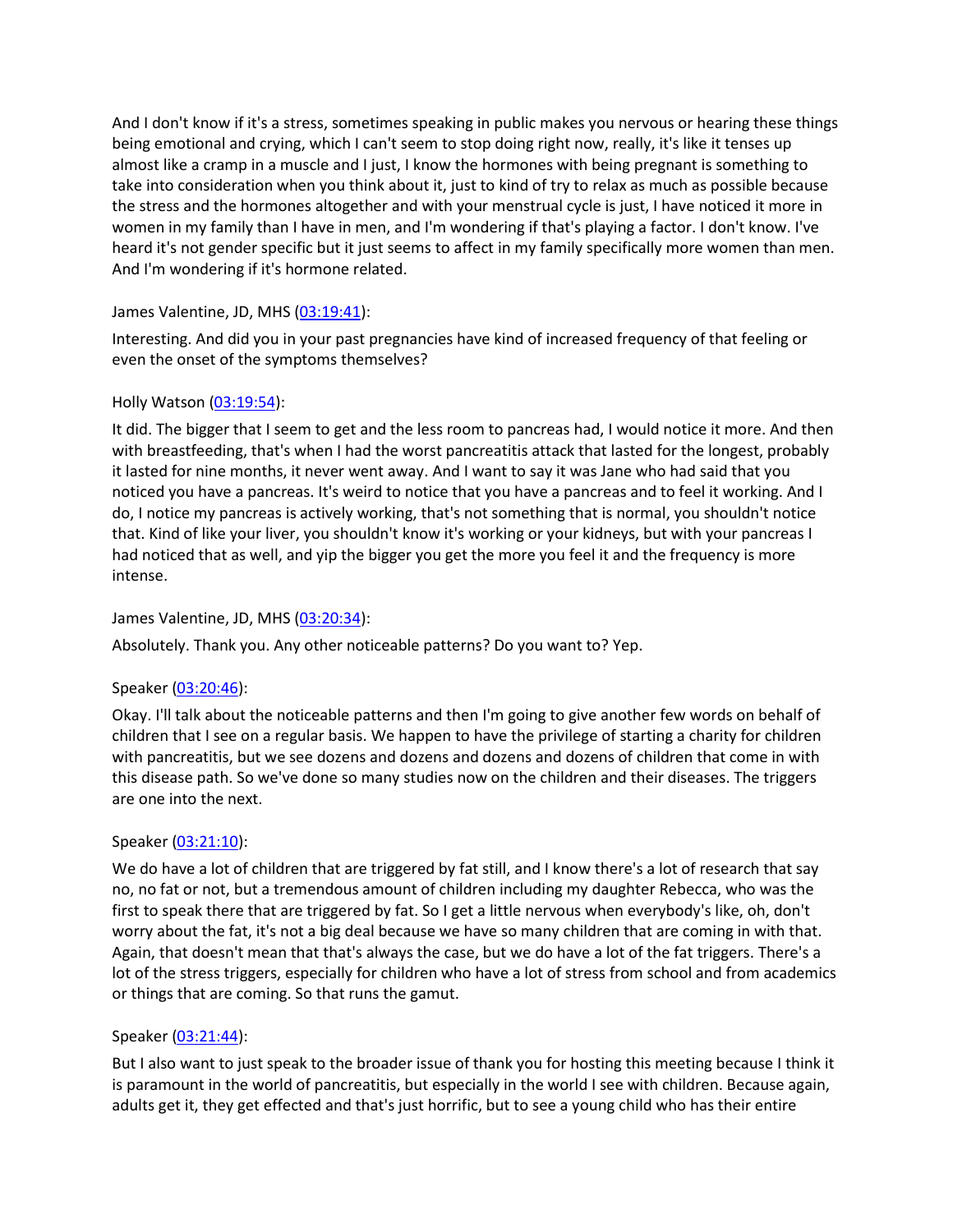childhood taken away from them because of this disease path is something that's excruciating, and I see that all the time. A huge portion of our children don't even attend school, they have all had to drop out and have some form of homeschool because they cannot keep up with the rigorous education, and the education portion itself does not understand why they're missing so many days because it's not a known disease path.

## Speaker [\(03:22:29\)](https://www.rev.com/transcript-editor/Edit?token=GK5Q_BAF0FqqG5IFKi96_KJwLTpuEnIkJfVoetL3tGQ8YMhPdjjaA-gTdKaBnn9_Nu63vbju7MerHYQCBjbFcU-m8fg&loadFrom=DocumentDeeplink&ts=12149.15):

The second I wanted to be able to bring up is the lack of education that we have about this disease path means that children, again, as Dr. Bellin attested to go to the hospital and we get children all the time. One example, two weeks ago we had a patient of ours that went to the ER, had already been diagnosed with pancreatitis, went to a major hospital in Dallas, Texas, and the ER doctor looked at her and said, that's impossible, that was a fluke on the test, pulled the child's feeding tube out and told her it was all in her head.

# Speaker [\(03:22:58\)](https://www.rev.com/transcript-editor/Edit?token=GxPvX-n_y28D3pPCin5GOM8j_6bLG8pi8xYMqWpo8lArGdbU6bCI8swrZV9sXWPlm4rZE3z8Sa68MgaoxWM7lKczgw8&loadFrom=DocumentDeeplink&ts=12178.16):

So the psychological ramifications that are coming with a developing child's mind to not be able to understand that this doctor's telling them something that's wrong, we are seeing it magnified to the point where these children not only don't get a proper childhood but they don't understand the emotional and mental and cognitive ramifications of what they're going through and we don't address that at all. And so it's not just as you had mentioned the pain factors and so forth, but it's also the emotional side. We have children, many that have attempted suicide, some that have committed suicide, and a lot of that is actually based upon the pain factor.

# Speaker [\(03:23:32\)](https://www.rev.com/transcript-editor/Edit?token=KkvfnmM8k2AVjPcCTIq4tWZeDKWqncEPXtqLlAcq1QkGFH-7wU46nmzUVbZSeSutFuOQbMUSq0VXmAo1m39ZclHUG1k&loadFrom=DocumentDeeplink&ts=12212.66):

And because you have doctors that say, I'm not going to give you opioids ... Rebecca is a 10 year old child, I'll never forget a doctor calling me outside the room, her amylase and lipase had not risen, it was lagging because she had had so many attacks by that point, he pulled me outside the room and said, your child is just drug seeking. 10 years old. My child had not had a drug in her system and nine months and yet she was a 10 year old that's drug seeking. And you're being told that as a parent and the child's being told that what they're is not right and that their pain is wrong. We had a nurse that would say, what's your pain factor, and we have this happen all the time, and Rebecca would say seven eight and then all of a sudden the nurse would say, eh, you don't look like it's seven eight so I'm going to put a two down. So after a few days, Rebecca just stopped saying her pain factor. Why did she stop saying her pain factor, because she wasn't being listened to. And the doctors were fearful a lot of giving the opioids because of the new opioid crisis that we're having. We are from Texas, which there is no cannabis or any of those options, so the child is not getting pain medicine to manage the pain, they have no other alternatives and they do want to die.

### Speaker [\(03:24:36\)](https://www.rev.com/transcript-editor/Edit?token=tuMkmOEgekO2QBbkN5jOYcnVZqbUJv5QuccBwN_K70B2Vokixi23fCuv4KD6vxSKbvzJtXL08-oJngeae2fX1eqtaBE&loadFrom=DocumentDeeplink&ts=12276.24):

So to have something that's an alternative outside of removing multiple organs, again, we're thankful for the TPIT, it saved my child's life, but the ramifications we're having in a lot of other children we're seeing it's about 50/50, 50 have terrible repercussions after the TPIT, from scar tissue and other posts splenectomies and so forth, the others do really well, but if you're in that 50% as a child that's growing, it's very difficult. The fact that we could actually start conversations for the first time about addressing the pancreas and healing from itself without something radical will be not just life changing from a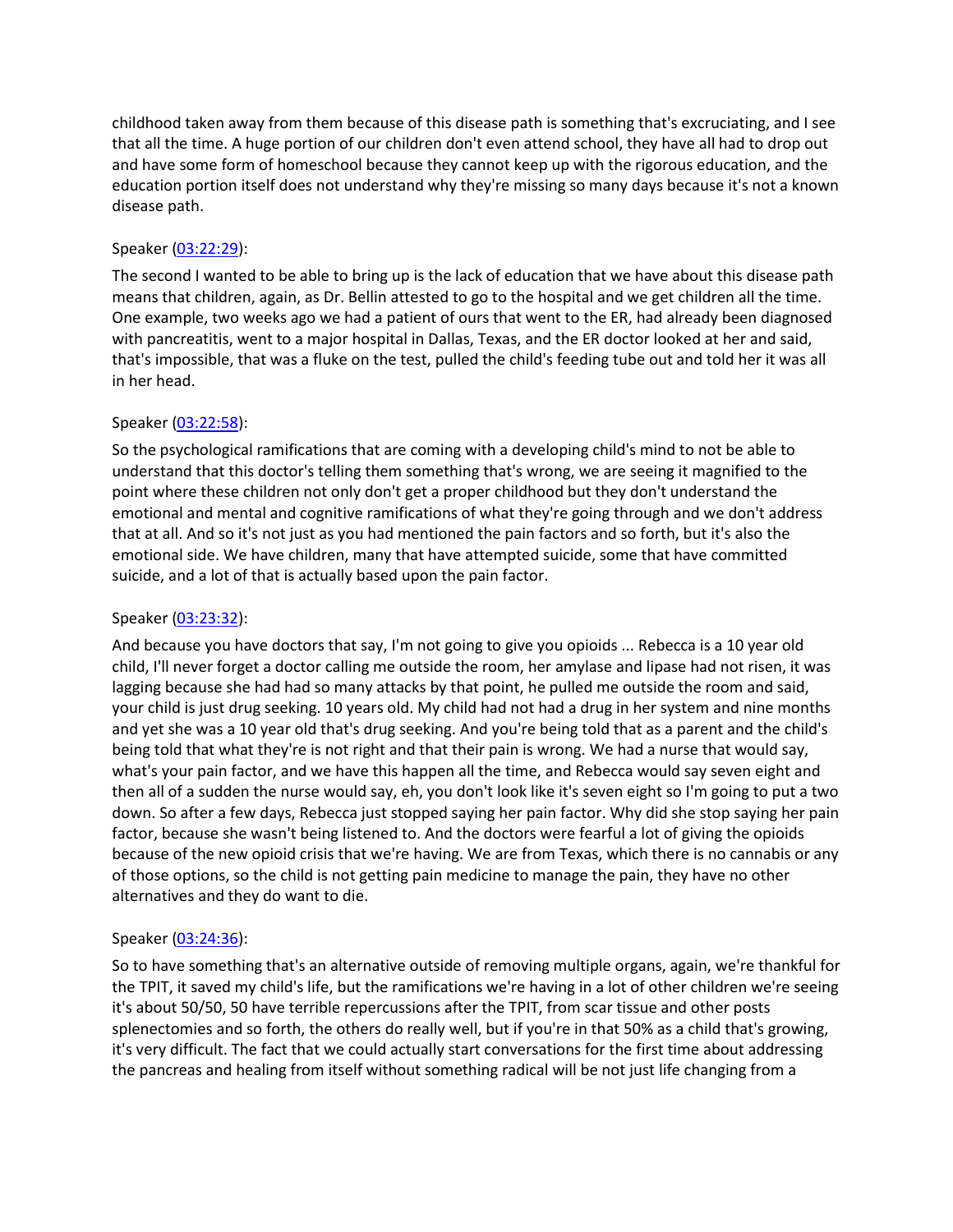physical perspective but will be life changing from an emotional, mental, and cognitive standpoint too. And I'm very thankful to be actually opening up conversations about that. Thank you.

### James Valentine, JD, MHS [\(03:25:20\)](https://www.rev.com/transcript-editor/Edit?token=MdEFX653PojGwT2Xf2S_l7BSF55kOYqRSmZZuhdr8jwT17yQkDVbUQYBUxOcn_gvZpuXlCG56Z4Tb1i9f41GPvhy3WQ&loadFrom=DocumentDeeplink&ts=12320.25):

Yeah, thank you for those comments. A lot to unpack there and actually would like to explore some of those exact issues with the audience and hope to draw out some more of the experiences of those we have in the room today. So, kind of getting maybe first to the point of stealing the childhood, these people living with pancreatitis in these early years, childhood, teenage years, and the impact that these symptoms, these health effects, even the health care treatment and the burden related to that that we've heard about, the long hospital stays, what have the impacts of that been on the pediatric patient, so the child or the teenagers activities in daily life. What are the things that are most important to our pediatric patients that have been limited or maybe impossible, because of having to live with pancreatitis. So I'd like to hear any examples, stories that you might have that might exemplify those losses. Yes.

### Michelle Canoy [\(03:26:49\)](https://www.rev.com/transcript-editor/Edit?token=x2bkE0rCuXBuxM_724lplMtb4AGDSKwsgQi9fg7PjeQ338f8trWmoOXp3c1p7xE8_XP5n0BhzUCjo3o0iW6biKM-75I&loadFrom=DocumentDeeplink&ts=12409.01):

Again, my name is Michelle. I did not have a diagnosis. I mentioned earlier, my first round was at seven years old. We had no idea of what it was. I had no idea. I was just told it was in my head. I was just sick all the time. Didn't get to do anything enjoyable, didn't go to summer camps, couldn't go anything like that. It actually even changed my track in life. I always wanted to be in public safety. Actually I wanted to go into the armed forces and follow my family's footsteps. Couldn't even do that, couldn't do public safety. Went a safe route, started as a teacher, it just wasn't it. So then got into business and that just wasn't it.

### Michelle Canoy [\(03:27:27\)](https://www.rev.com/transcript-editor/Edit?token=oTKKKCITijq9dN8wprbC96MGigMp68or1qzCV1z8FZrFzamJw6RaK1qDr64hW7TW7GIzvVbZUPV-obD2CfnI_QOOlpk&loadFrom=DocumentDeeplink&ts=12447.36):

Finally when I was 30 I got my diagnosis, had a laparotomy, was told things were going to be fixed. If anything, it did help my psychological factor because then I did go into firefighting. I did firefighter one and two, am now a basic EMT as well. Was on a truck, found out I wasn't fixed and was having increased problems. So I've had to come off of a truck and now I actually work as a fire marshal, so I'm still on fire prevention, still doing something, and it has fulfilled a part of me to be able to do something that I wanted to do all those years ago.

### Michelle Canoy [\(03:28:00\)](https://www.rev.com/transcript-editor/Edit?token=hgnjTnSu64j1IlGCCJQQso5DaNbK2QFE2Vd_qzmpU5iUP8DtCP3bt0hyJE6a1AuGghaOai8Bs6l9Rx-GdkrGXfOr0eE&loadFrom=DocumentDeeplink&ts=12480.96):

I joke and I say I'm going through my second childhood because for so long I was so worried about what was going to happen. You couldn't eat it, didn't know, couldn't eat too much, but I'd eat too little, couldn't hydrate, would be dehydrated, did not know that balance till I finally stopped and I listened to my body and now I know what's right for me. And to have people here and the FDA and other doctors to listen to the patients say what's right for them, there's no cookie cutter for any patient and [inaudible 03:28:35] you're going to have a whole gamut of things, but to have a quality of life is priceless. I mean it is just, there's nothing that can replace being able to smile, being able to be happy, being able to do something that fulfills something in you, which I'm 39 years old and I'm just getting.

### James Valentine, JD, MHS [\(03:28:55\)](https://www.rev.com/transcript-editor/Edit?token=p9D_9fWlPOzqazQSYBpz8VdlkLSrmuse_ZZtWUP1hmK78J61891CluXQMiwzv4KDKBeqkSK2IDNwtsm00lqSX-fFKh8&loadFrom=DocumentDeeplink&ts=12535.72):

Wonderful. If you don't mind me just asking a question. You gave as an example not being able to go to summer camp and so that's something that clearly was a decision that had to be made well in advance,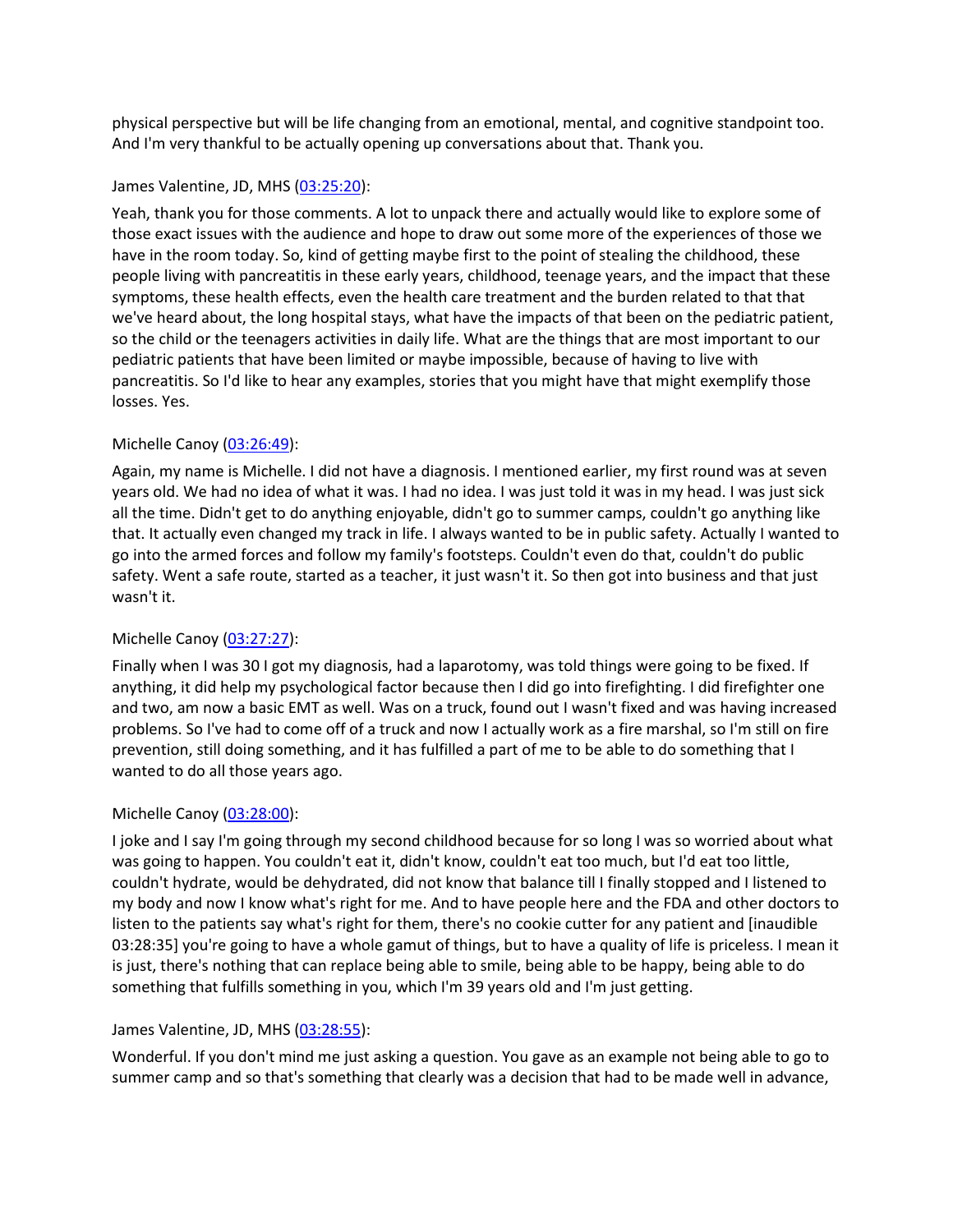you didn't sign up, was there certain fears of certain symptoms on setting or was there, you just knew you had a chronic level of symptoms that wouldn't allow that? What kind of-

#### Michelle Canoy [\(03:29:22\)](https://www.rev.com/transcript-editor/Edit?token=t0_px0B8DtI2Xafg_XMIqnQEUlDPulcy49QhclpNmokLEKfl7Nke8wihx-YiFRQ2dZfhOkAN3nfHM_NWQBfdInlwg4c&loadFrom=DocumentDeeplink&ts=12562.72):

Pretty much. A lot of it just being lethargic, tired all the time. I always wanted to be active, but then there's a lot of GI issues and again, did not have a diagnosis with it. This is 30 some years ago. So it was the fear of, and then what would happen if, I mean we have the one extreme to the other with bowel movements and that sort of thing. What am I going to do when we're out on a hike and something like that happens.

#### Michelle Canoy [\(03:29:47\)](https://www.rev.com/transcript-editor/Edit?token=__ule6qzqTwy9LqFP5kwLwYGq4EmVK9eknyPiZad8lUtMU13pihIZQnhyn_YV6vaOKEPVO_g9FKswLwdYZ-iEyW1zrA&loadFrom=DocumentDeeplink&ts=12587.01):

So even now I have to deal with that. Do I eat before I go to work? Do I try to snack? Do I just wait until the end of the day? What do I need to do? Now as an adult I have more choices and I have more freedom, but the children don't have that, especially when they don't know what's going on.

#### James Valentine, JD, MHS [\(03:30:03\)](https://www.rev.com/transcript-editor/Edit?token=0HGT6dsIQMxvEzWTNImqLFiIhnJ7Mglm5cPfjHOxt9V9wq8WXq5A07yrTQDbSIDYWA81Ni05jAFOy7gzcsqUFEfKt04&loadFrom=DocumentDeeplink&ts=12603.23):

Sure. Thank you so much for sharing. Other experiences? Yes. Right here.

#### John Mahalchick [\(03:30:14\)](https://www.rev.com/transcript-editor/Edit?token=q4Ztq73HtqL9KJ0kJ6DN_mlog7pUwtIhVdaaI88JXJtEYt-A2BDsPd878RQALEKV9548BjgnP42E4qpHSUkVbGwgq_s&loadFrom=DocumentDeeplink&ts=12614.55):

Just to echo something that I've heard a couple of times, I was 18 when I had my first attack, so I was already in college, but being told it's all in your head. I'm sure most of us have heard that many times before. And I think part of the issue with that is, you have these symptoms that are going on. You see doctors, that doctor probably send you to another doctor, to another specialist or something like that. After you get a nice six month workup, they say, okay, well now we're going to send you to a mental health professional because we can't find anything wrong physically. And it's just, I think that the effect that those kinds of comments have can be pretty tough on somebody, especially children. So, I just think, again, that's probably one of the reasons that mental health professionals could be involved from the very beginning of the process and not kind of as an afterthought thrown in at the end.

#### James Valentine, JD, MHS [\(03:31:06\)](https://www.rev.com/transcript-editor/Edit?token=XxH23oDlaFZpngb3QRi2UYnn4kx8q-7UeuQbgzBL1PmP9aFEenjSgxEVzYGaHY0FPIRuRPjKx6WxUa1OBna7ab5Bm44&loadFrom=DocumentDeeplink&ts=12666.27):

Yeah. And kind of that mental psychological burden, have you noticed that in your own life, having downstream effects in daily life?

#### John Mahalchick [\(03:31:16\)](https://www.rev.com/transcript-editor/Edit?token=RLC_WgiTxY7DmFOLK_g4b5ZkgcBGlaXgBQ51KcAxfNjY_lk6RomTLMFvxrrG_GeF-pmpaUhvV8WNhJjkeMmG5folp0w&loadFrom=DocumentDeeplink&ts=12676.23):

I think initially so, but then I was able to get connected with some resources two and a half, three years ago and it's been life changing.

#### James Valentine, JD, MHS [\(03:31:24\)](https://www.rev.com/transcript-editor/Edit?token=1VeKQrz5mOt5QN0970vhp82J3B8V2nAv2pdAh72LLtWWGpD-SnkrYt9c8pCD1N62EQQK4duzdp6kOFBYVfA6kEDxC5U&loadFrom=DocumentDeeplink&ts=12684.52):

Sure. Thank you so much Jean. Other experiences in life, impacts on activities, Rebecca?

### Rebecca Taylor [\(03:31:39\)](https://www.rev.com/transcript-editor/Edit?token=WHvn1Wj8VKtI73jXVUpEIbb0BE1aAQiAnciINXhf6FYuWujmTmCFJN-y_W49nMP2OXe7a5dNrCMjPOElpnyaJ5Vp7-8&loadFrom=DocumentDeeplink&ts=12699.57):

Because I'm a high schooler you want to be normal in high school and be able to go to school, but when I'm at home I can only attend school for an average of three days a week. Sometimes three and a half if I'm lucky. And it's very difficult to be separated by that barrier from everybody else while you're attending school to only be able to go certain times when you're feeling well or to have to leave school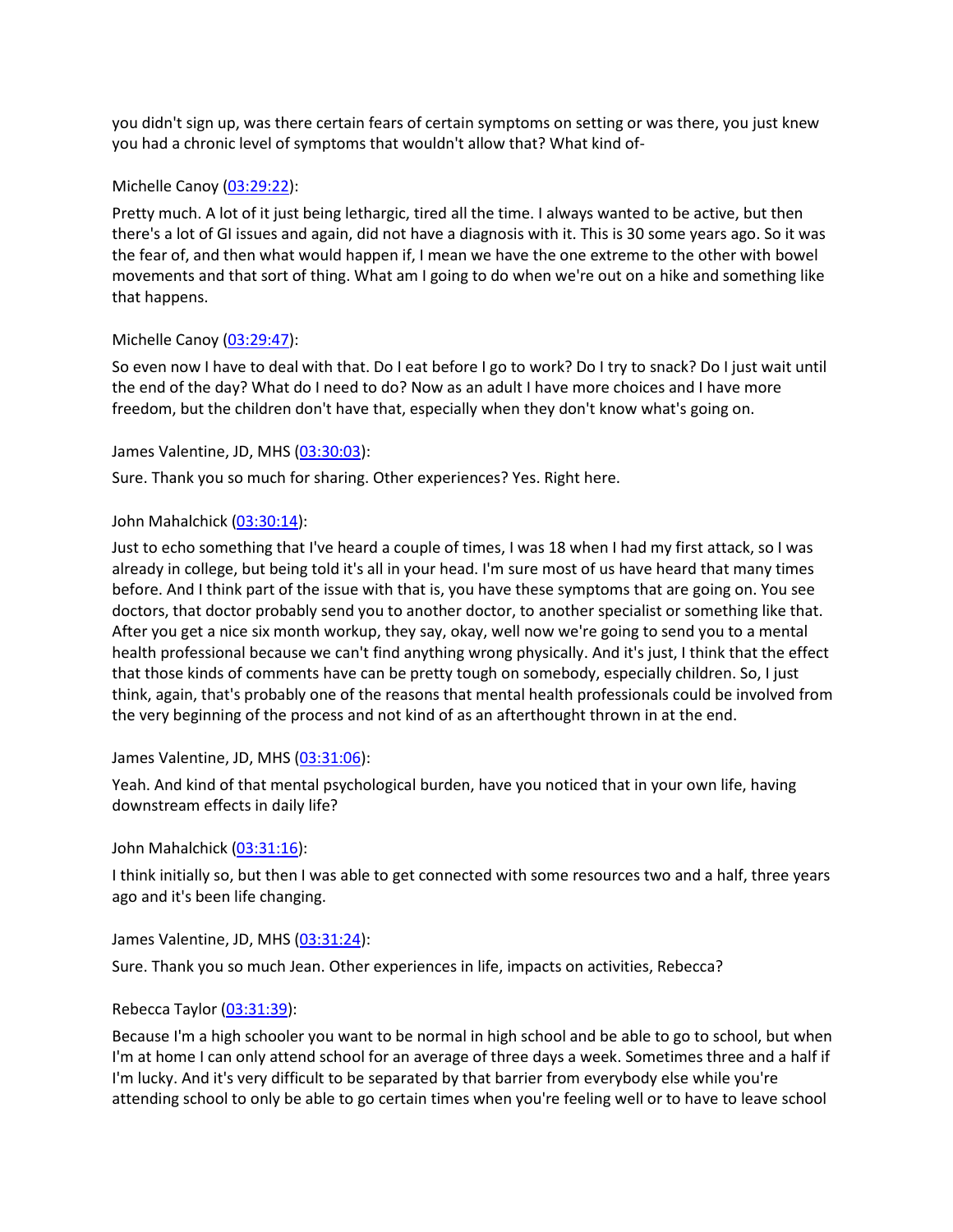so often from pain and to have people who are telling you who think you're just seeking attention. So you try to hide it all so that other people don't see that.

### Rebecca Taylor [\(03:32:10\)](https://www.rev.com/transcript-editor/Edit?token=R5fTzbe1zyN9sTo62-fBlYlh_MHdWfYRunjW9uEKLASVEI8gpYCXhua8l3NcObtRXJ-2hB0oU1Qa1XtQTq3c2ZgkvUQ&loadFrom=DocumentDeeplink&ts=12730.39):

And for example, last August I went to a summer camp and I had very bad stomach pain that just kept piling up, but I wanted to be normal for once so I didn't tell anybody. And I stopped eating so that it wouldn't cause pain and eventually halfway through the camp I ended up passing out one night in front of everybody and had to be taken by an ambulance to the emergency department. So you have to try to maintain this balance to be seen as normal by everybody else when clearly everything is wrong and it's not.

# James Valentine, JD, MHS [\(03:32:42\)](https://www.rev.com/transcript-editor/Edit?token=FbBKFIfETjAt0mryavqvFtcjUrjKYugPrk718nlafDGRFN-yzmxUrCUYcqYiFaRGbZwngkkIOa6kKdiUzbkPRpg_dbI&loadFrom=DocumentDeeplink&ts=12762.23):

Sure. Thank you so much Rebecca. Okay, so I'm going to maybe transition the conversation a little bit to talking about treatment approaches, something that's come up a number of times on our panel and throughout the discussion. Maybe to start that off, we'll go to our second to last polling question and I encourage everybody, all our patients and caregivers to respond to this both here in the room and online. So here earlier in the day we asked you about the different treatment approaches that you've used.

# James Valentine, JD, MHS [\(03:33:19\)](https://www.rev.com/transcript-editor/Edit?token=2RjKjq4CsF_4Nu0my0Lkc3QsF2t-kmlQFRkQP06-4FN-SrC8bZtcws2qNl9JyMZup4Znh6hmkWIXvPxhudMUCaJJVP4&loadFrom=DocumentDeeplink&ts=12799.16):

Here we want to get a sense of, in general, how much have those medications and other treatment approaches helped to improve your quality of life. Options are A, you've had no benefit at all. B, they've helped somewhat. C, they've helped a lot. D, they've had a very significant benefit. Or E, you're not sure the benefit that they've provided. Please select the one that most closely reflects your experience with medications and treatments and how much they've helped improve your quality of life.

# James Valentine, JD, MHS [\(03:33:50\)](https://www.rev.com/transcript-editor/Edit?token=gKbAD7dRXhztJpdtZt5SPY2kwZpDdRo-8mQ7Q66CgB3kFXuyGBigFJv8eqVUHpgsiRbFLP21uH9jyjW0x5oy0LDlA7k&loadFrom=DocumentDeeplink&ts=12830.41):

We'll give you just another moment to get in your response here. As it stands, I would say a vast majority of people, around just under two thirds, have said that those treatments and medications that they do have available have helped somewhat. We have about a quarter of people saying that they've helped a lot, just under 10% saying no benefit at all. And a small proportion of people saying they've had a very significant benefit. No one reported that they were unsure. And so of course this all depends on what treatments that you've had and we want to explore those treatments that you've experienced and how well they've worked. Which of these categories essentially it's fallen into.

### James Valentine, JD, MHS [\(03:35:06\)](https://www.rev.com/transcript-editor/Edit?token=tpSY8WiFlNl_cQPntEDUo-UmnWatgNGnnhDDOhWDcdDDh8ByehPdANDzWDEiNQb7dh9AfYgO7HWr8T10yKdjFhU6D0k&loadFrom=DocumentDeeplink&ts=12906.22):

So maybe a place to start in that category, because we heard that there, Erica shared a little bit about this, there could be some unique considerations for a disease management in childhood and maybe perhaps more so in early childhood, but maybe also into teenage high school years.

# James Valentine, JD, MHS [\(03:35:27\)](https://www.rev.com/transcript-editor/Edit?token=tcT-4CSLR7knj_TbRsYXqt7B2V_uIbnMjIDqvtIQZtQbtzRqD2tlaRQATtkJP386sLMVmv27WszxsvYoXz1maOlRgqs&loadFrom=DocumentDeeplink&ts=12927.9):

So I was wondering if anyone had any examples where maybe some of the treatment approaches we talked about in the adult section have had either you've had difficulty in implementing them during childhood years, maybe they weren't available to you for some reason because of being in childhood years or maybe there's just some issues with even being able to comply given the nature of childhood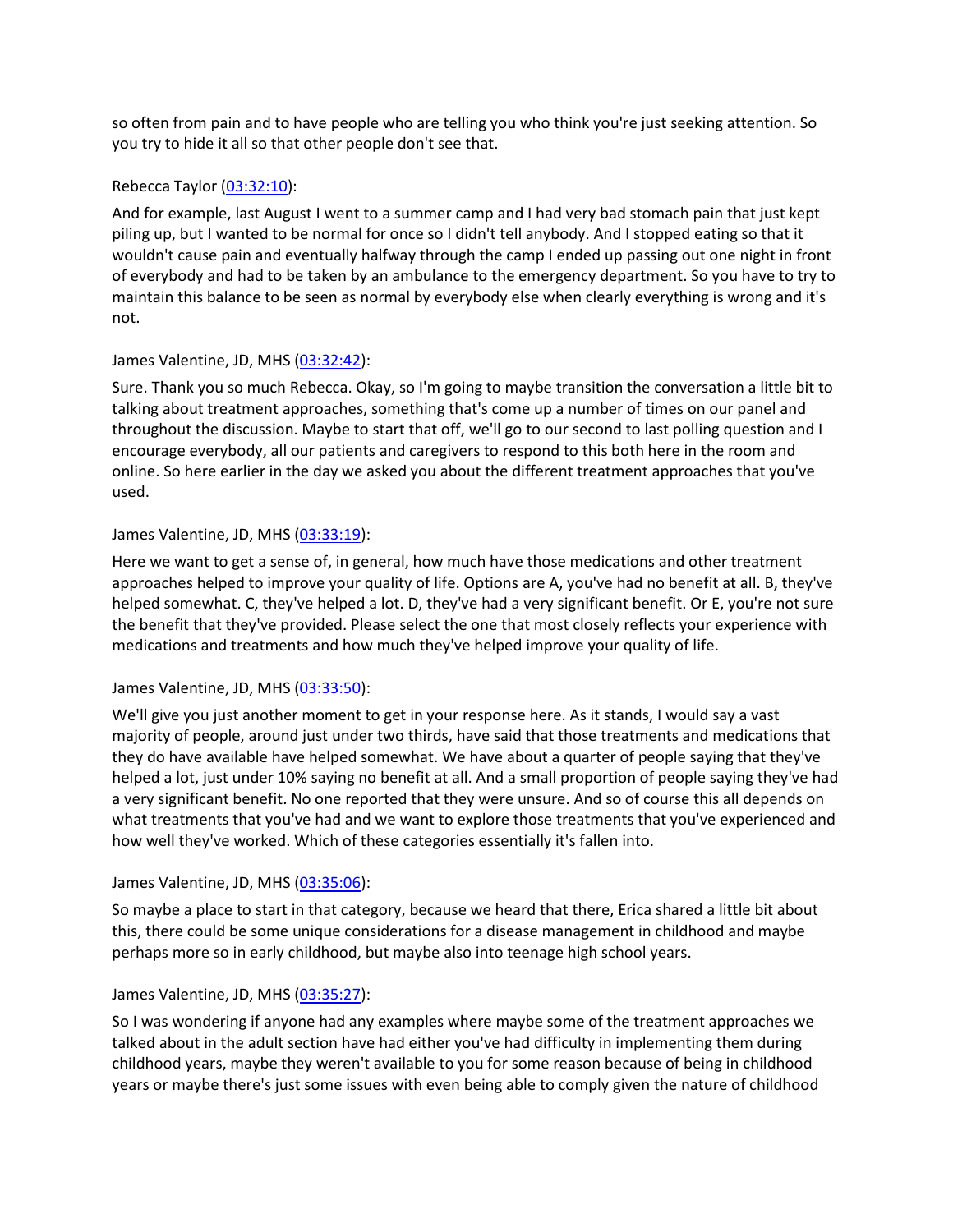years. So any experiences, unique experiences with difficulty in managing the condition because of childhood. Any thoughts on that. Yes.

#### Speaker [\(03:36:14\)](https://www.rev.com/transcript-editor/Edit?token=JtUKvE3iIFKF7_f4P7lwSR8pwcW9WQA_iN8WZMAB4EVKfMCWjzlxnCuGyK0iL08SimtJExkJm9wsa3QAnWyYJc5Ckfc&loadFrom=DocumentDeeplink&ts=12974.09):

We found in the pediatric world it's really difficult getting doctors to take pediatric patients with this disease path. So that's one of our biggest problems that we're having. There'll be probably 10 to one adult doctors that will take on pancreatitis patients versus the one child and a lot of adult doctors don't want to delve into the field of pediatrics. I'm sorry, I'm blocking half your view.

#### Speaker [\(03:36:36\)](https://www.rev.com/transcript-editor/Edit?token=A_sjlLWVPxjHGRWmdGSEF_iHiRs4UqWle7ZtFJWrl3Jqe8JW--SnSfCGsCRjorJbxsKrIYgQSVoHdTrLBHtgyWiKJik&loadFrom=DocumentDeeplink&ts=12996.81):

Some of the doctors don't want to dive into the world of pediatrics, which is understandable, but we're having a hard time with children coming from all different portions of the US actually even pinpointing a hospital that will take children with this disease path and not just outside of the NPO, stick an IV in, give them some opioids and let them rest. What happens beyond that next step? We have one patient in particular that spent six years, went to four major university hospitals, hospital to hospital to hospital, large hospitals and would never take her as a child patient outside of sitting in the hospital with IVs.

#### Speaker [\(03:37:10\)](https://www.rev.com/transcript-editor/Edit?token=msQne29MehVtMN-a6xPbgkOfnfOW-_t5o20iESHrqs1ZqjtIq7NeEAVE-rXkNhA3SKott1YmCIMM9Hvz78JfYIU8-nE&loadFrom=DocumentDeeplink&ts=13030.89):

So I think an awareness, of course, of this disease path that trickles down is helpful, but also educating and training pediatric doctors themselves or adult doctors to take on the pediatrics is something that needs to be addressed for the welfare of these children.

#### James Valentine, JD, MHS [\(03:37:25\)](https://www.rev.com/transcript-editor/Edit?token=sUm9cI5tA4-eNZ3ZuSS64PdvAfYRi2gNtZBX5zuWsC34qFEZ3kJoGv0Z0eKGjPma5cnM2Qd87ttAef0ekO47Cz4SmgA&loadFrom=DocumentDeeplink&ts=13045.19):

Yeah. So to help me maybe understand the impact of that lack of access to kind of care is there ... Are people not getting on the right diets, are they not getting on the right medicines?

#### Speaker [\(03:37:37\)](https://www.rev.com/transcript-editor/Edit?token=U1cW4V7590nNSsajz8pQ02tTBVto2auTpmya7Uh8LA9C0cZDUX4C015afv8MSl4VzjJfs2PLSk0A6TRpgLUUd68-qFs&loadFrom=DocumentDeeplink&ts=13057.23):

Oh, they are having severe damage by the time we actually see a lot of our children in San Antonio or at other institutions where that will take them, they're already at a severe chronic pancreatitis state because they've spent years traveling from place to place to place and have had no help. What would have happened, and there's no way to have a crystal ball to look, but if they had had intervention that was appropriate from either medication, and again, that's assuming that we get medication that can help that, I'm not just discussing opioids, from medication intervention or even an ERCP.

### Speaker [\(03:38:07\)](https://www.rev.com/transcript-editor/Edit?token=qxnIKCwgYM6Y-M9KRtH16TiJXTJv5BRwla2kRwlWelz4PTW1Y-jN-n-aVHsx2wI7FzcFtQbO5iPx3b6hlxazLj2cV8g&loadFrom=DocumentDeeplink&ts=13087.98):

We have some of our patients that needed one ERCP, a very simple fix. Not that you would say ERCP if you don't need it, but a simple fix and they're in remission for nine, 10 years, but because they didn't get that and their inflammation continued year after year after year, by the time that we get them at kind of a last stop resort, these children already have so much damage it's irreversible. And when you have a young child with growing organs and irreversible damage that's affecting their health, it's affecting their physicality, it's affecting their growth rates, it's affecting their liver, it's really a severe process.

#### James Valentine, JD, MHS [\(03:38:41\)](https://www.rev.com/transcript-editor/Edit?token=3KeeJZYCwkMwn89oKftqtqSDJ9cvGKrNrCPxgTw-LKYncKCeoBx9q9_YcseIKqkX8feZoUQksd6tagBPpAlXgw21Fwk&loadFrom=DocumentDeeplink&ts=13121.25):

Sure. Thank you very much. Other unique challenges or barriers to treating pediatric pancreatitis?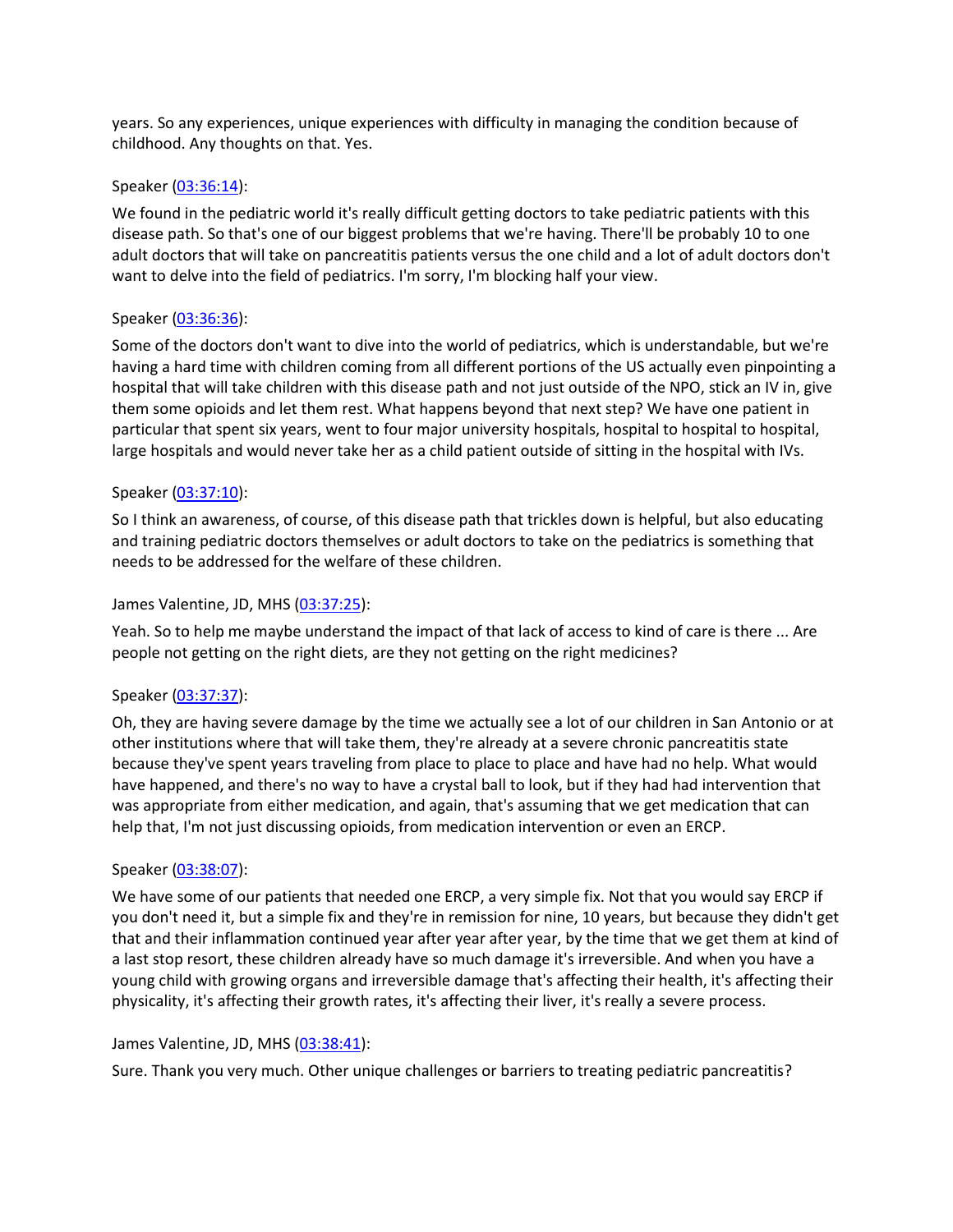#### Speaker 8 [\(03:38:50\)](https://www.rev.com/transcript-editor/Edit?token=EVJhPG9mosKyt5t4rhb9Eu44lRpyg-5Nc3heCFdKTRv--_MxwtXk02C891z7RNKDgURsVBM97ViBvyY0fuT2wUO-B1Q&loadFrom=DocumentDeeplink&ts=13130.63):

Yes, so one success story we had from Dr Lowe was, my son's first three attacks were time regulated for some reason, every hundred days give or take, and Dr Lowe suggested that the combination of Centrum silver and methionine, I know I said that wrong, you have to excuse me, but I have absolutely no doubt at his earlier ages that completely expanded the time between attacks as well as the duration of, and as it started to wear down, we figured out that because he was a growing boy, we needed to increase the dosage and I still believe that that contributes in some factor to those well periods, although they are a little bit shorter in between now.

#### James Valentine, JD, MHS [\(03:39:36\)](https://www.rev.com/transcript-editor/Edit?token=kfgitOSoHEHYExhs2uBCyVlxHOMgDDpsjK8mdPT9wbPLO2IYuewh5t0_u7ZLIkZEt2bdzZ4l9ZrsRyKRLQVEQkYn7ss&loadFrom=DocumentDeeplink&ts=13176.23):

Sure. Thank you. Any other, kind of broadening it, unique treatment experiences? Maybe not ... This isn't a manifestation of being a kid, making it harder to comply with learning a diet, staying on a diet, same with changing medical or medicine regiments, but anything in terms of treatments that you might have tried in childhood that really haven't been talked about yet. And again, treatments being thought of broadly, not necessarily just medicines, medical procedures, but anything, maybe management within the school system or special categories of care, like physical therapy that might be leveraged in childhood. Yes.

#### Jenny [\(03:40:37\)](https://www.rev.com/transcript-editor/Edit?token=xO7DbHcbaOzapAN5pELWujWFmrH_BhrQlhoFVDH1A2T4kkvxjlvtKe8eFA2Bcxk2KI3Y5Mv_It4mLhNFYuALTjYHgXo&loadFrom=DocumentDeeplink&ts=13237.5):

My name is Jenny and I am Attie and Gracie's mom, and I would just say that some of the things that we've dealt with in that, well a few things actually. One, we've, when you put your teenage daughter on birth control, that's a conversation that you have to have. She wears a patch and so people see it, and so that, it just brings it up. But it's also we can use it however we want to and we choose to just use it to educate. So that is one factor.

#### Jenny [\(03:41:04\)](https://www.rev.com/transcript-editor/Edit?token=nXR0-rcY3N485OXP6zFzy6xzQcf1JrXJ0x0-lC0by38SCvBUxhHGRiytuI4Ey64j-wgcWw0lLX2u1o8nDfF_utUlmBY&loadFrom=DocumentDeeplink&ts=13264.43):

The other thing that I would say too, we worked with Attie. So Attie was diagnosed at four and I was a teacher so she actually would just rather than her missing school, she came to my classroom. So we spent a lot of time with her in my classroom trying to get her to feel better and if we could push her through then we would send her back to class.

#### Jenny [\(03:41:25\)](https://www.rev.com/transcript-editor/Edit?token=_sJer8ExMcYDl9yznN7hOG1ZP3TgtcPvivhJQpaC9HE7nQ-iLrLSJbKwFUCEVpV6nlrxb9iOwnUKbfDHmzcJmU4VP0U&loadFrom=DocumentDeeplink&ts=13285.4):

So those were my friends who were her teachers. But that's just one thing that I would say definitely is as much as you can communicate with the people that you have in your school, if you've got children with pancreatitis, is as much communication as you can give upfront, that is best. Attie now has had the TPIT and she does take the enzymes, but the bathroom is a situation for her. They're loving, I'm talking menstrual cycle and diarrhea. So they've never been more proud for me to be their mom. But she is ... So we have to have that conversation with teachers that the bathroom is a situation, she is in high school, she does not want to be embarrassed.

#### Jenny [\(03:42:11\)](https://www.rev.com/transcript-editor/Edit?token=qxHUtzNb7XFaHftOztJINKdC-SzxAzAqZ_LeBPFjRRpnAeSIcv6GtmpDBHwwRS8WyaOrryBJVlOApjgAQHCYbOk39ek&loadFrom=DocumentDeeplink&ts=13331.73):

And so we have education plans for both girls in place, 504s, and we have not done an IEP just yet for the girls, but it is something that I would definitely recommend you do if you have a child that's facing this because of the absences and things like that. And so that plan can follow them even into college so that they would be taken care of so that they don't have to be dismissed because they have an illness. And so I would say that that's definitely something for children that you need to advocate for.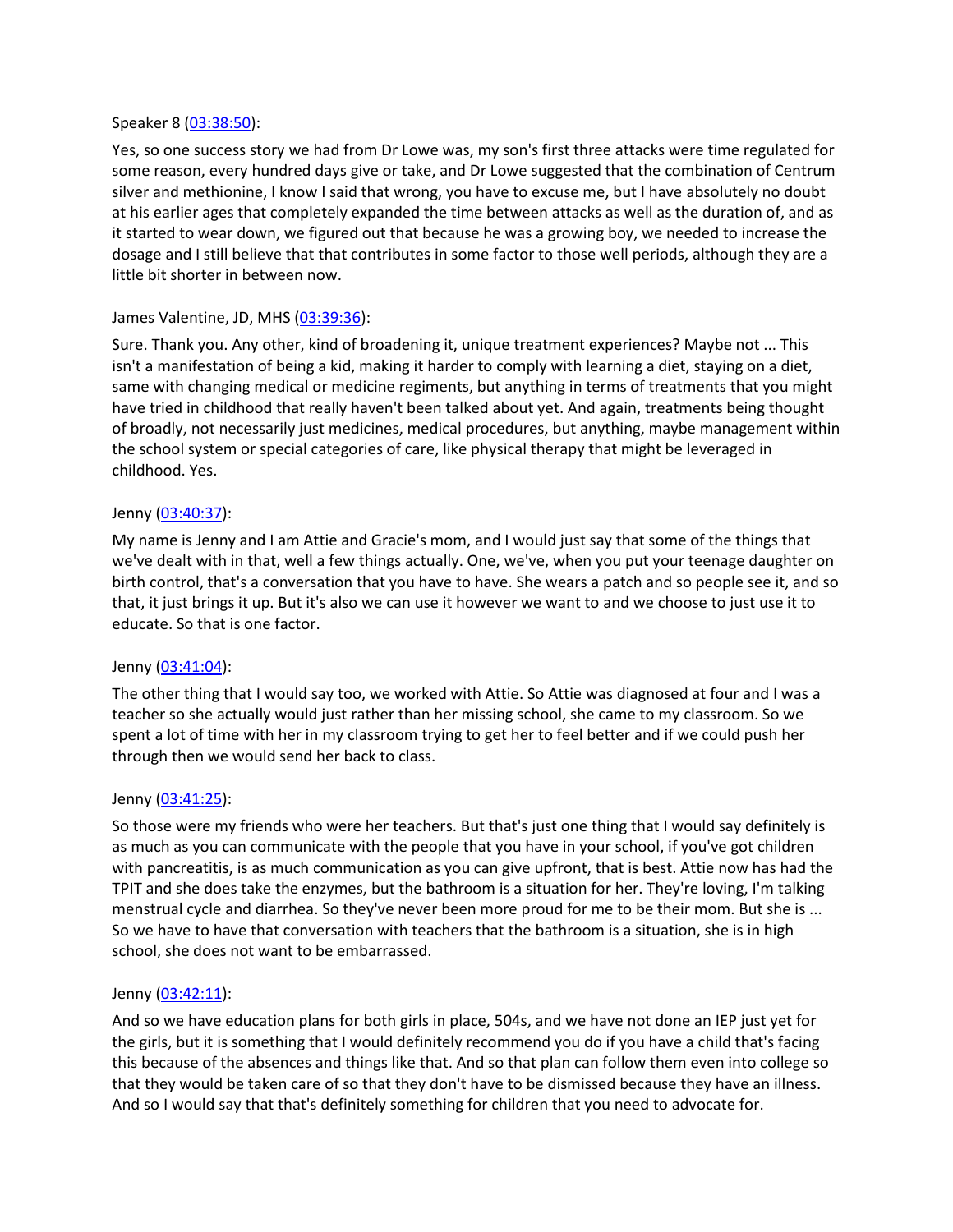#### Jenny [\(03:42:41\)](https://www.rev.com/transcript-editor/Edit?token=n24lYEGDBTHsnqr9cQrQ3hIRVABa1J3_u4xvCtlJgCBlRDLlyINI1Xo4n_N21rb7RE4nUfXEs0e5sjJ2Unj-0Ntp2v8&loadFrom=DocumentDeeplink&ts=13361.34):

And then again, just as much communication as you can give to the teachers, as much education as you can give to them as well, things like this, if they could watch ... If you could get the teachers to just have a short little ... I know there are so many things out there, but any little session that you could give them will really help them to help your children. And you just have to advocate for them, but the way that you go about it too.

#### Jenny [\(03:43:01\)](https://www.rev.com/transcript-editor/Edit?token=iQRmx_d7x7uQT3m1O3aB-852zcmyvmijISrXzYs0jFCyOwkmT0AjDXIo3IFClydRUl1EiWdaDex09lH0qZZ3z1wX2eI&loadFrom=DocumentDeeplink&ts=13381.68):

We tried to not pull Attie from as many things as possible. We tried to keep her active in dance because that was what she loved and that was what kept her going. And so there were times that we would ... She was trying out for a competitive team, she ended up missing the tryout. She was hospitalized, but as soon as she was out of the hospital, that team allowed her a special try out. And so we didn't have to really pull her from all the things. There were times [inaudible 03:43:31]. There were times that she would go from the hospital to the stage or from the stage to the hospital, one way or the other. But we tried to just sort of keep her involved and active as much as possible, as well as, you're sick, but we have choices that we have to make. And so those were just ways that we tried to deal with it as well.

James Valentine, JD, MHS [\(03:43:52\)](https://www.rev.com/transcript-editor/Edit?token=MpGsCUf9jyQkSedSSJM_iwW5cRRejmOHTw7HfzwcgtmV2of_RYKiOhU5qCKEIsSh9wH_j0P0zc5G3IHfLFZbRme-WJY&loadFrom=DocumentDeeplink&ts=13432.24):

Sure. Thank you. Yeah. In the back.

#### Patrick [\(03:44:01\)](https://www.rev.com/transcript-editor/Edit?token=xgArJQswJ-9kdneJBUjVlRjg0GSub0WRwD9Q1PvBbrIVb6RHLr_HwVM4BGT21JYRdgvQ4pE0sqV2vnZGhBuFf7tReEw&loadFrom=DocumentDeeplink&ts=13441.79):

I'm Patrick Salami from the foundation. We've had a number of schools approach us with questions about how they support children with chronic pancreatitis in school. So over the last nine months we've started developing a toolkit based on conversations with some children. Once we have something we can work with, we're going to put it out for consultation with parents and students and then hopefully have it on our website to support schools and to support parents and students as well. But it's going to help them when they're going into school so the teachers are prepared to understand the needs and how to support the child with chronic pancreatitis. Thank you.

James Valentine, JD, MHS [\(03:44:42\)](https://www.rev.com/transcript-editor/Edit?token=aOGZ1LQ8dtBq0av6tKfKIjUahZfpInjFuzrUOvA0HOpo3cmjupmt6Kek-WXkoQQTQV1sgDXDPlCGsZewXZU2k-e8zUo&loadFrom=DocumentDeeplink&ts=13482.69): Yeah, thank you.

Speaker 9 [\(03:44:43\)](https://www.rev.com/transcript-editor/Edit?token=k5CqaPjPMXDTpD8jVuRFyJyhNzd3oN48TUEkNusPm7UCIiOYhtDMFEEu58mN-8BtpUFRuL6leU1-xTeJ04i3pDQPjgk&loadFrom=DocumentDeeplink&ts=13483.32): [inaudible 00:26:45].

### Speaker 6 [\(03:44:46\)](https://www.rev.com/transcript-editor/Edit?token=_Q80UrQnbqMIDcEVDLdmbXFIPokwRPPTUwxCVodXb9LE_p031ubiN0FfsHEy78yg7EXScQrp6_-UBbPlsp4y6axu0Jw&loadFrom=DocumentDeeplink&ts=13486.49):

Yes, there is one topic that whether it's adults or pediatrics that we haven't really addressed, is that when of course when I was young, no doctor wanted to discuss pain medication and then as an adult, as the years went by, your internist, your GI, they didn't really want to discuss that because they were afraid of ramifications. They didn't want to discuss pain management other than maybe Percocet. And then a number of years ago, maybe eight years ago, it became law that if you want pain management, you go to a pain management doctor. And I think this applies whether you're an adult or a kid because there are times when you need adequate pain management and your doctor and your surgeon are just not going to deal with it.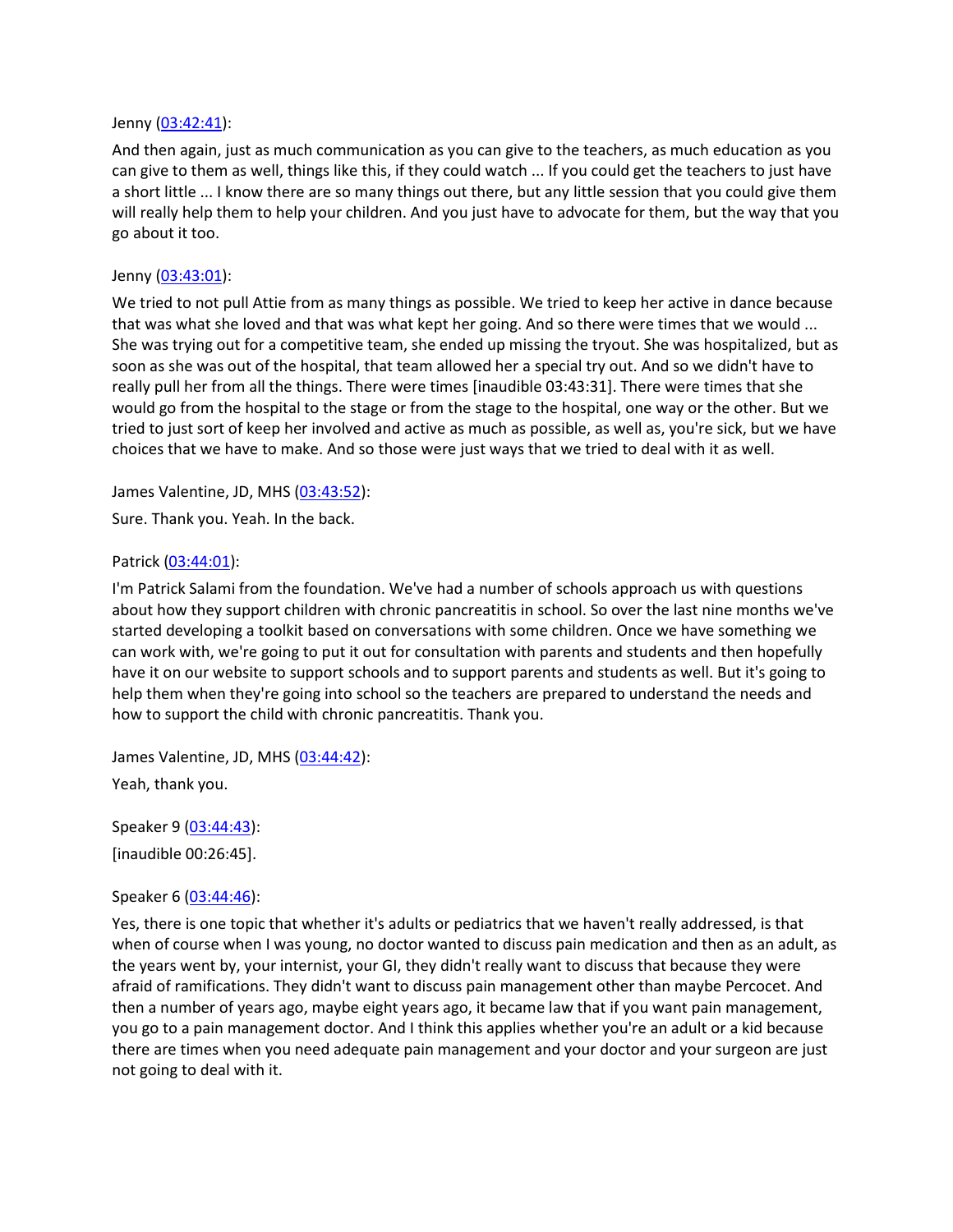#### Speaker 6 [\(03:45:48\)](https://www.rev.com/transcript-editor/Edit?token=8ZWMkRz_SfHL3NFfs9dza2IgkPBIKpiCDbaS0QutmPCq-jG2aKYNl_0nA-bkO8gc4sZ2WlZLVSVcHZu_Frq6Va9eSd0&loadFrom=DocumentDeeplink&ts=13548.29):

And so my advise would be if you had a kid or you were an adult like me, because what happened is when I had my surgery, I had been doing pain management in San Francisco. The fellow that treated me wouldn't give me pain management and I was in agony. I was in the hospital for a month because I got [inaudible 03:46:10] and pneumonia. I had to call San Francisco to the pain management doctor and have him call the hospital so I could get pain management. So I think that this is for people of all age is a major topic and that if you're suffering, you go to a pain management doctor. That's it.

#### James Valentine, JD, MHS [\(03:46:34\)](https://www.rev.com/transcript-editor/Edit?token=_FCEVsPWRZCQK6EqEo0BeZnT4RCU6DCKR7RO2N0UM2yj-xNJ9Ui-eBq1mHUMVrH3IKhKu1UiRUsht4kla2aClMVyjis&loadFrom=DocumentDeeplink&ts=13594.99):

Thank you. So one topic that while we're talking about treatments, I saw that a quarter of people said that their treatments have helped a lot. And just from hearing the different testimonies of people from throughout today, probably a lot of that response is driven by TPIT procedure. And so what we also heard though is that there are trade offs that come after having that procedure, kind of lasting effects. And they were varied in what we've heard.

#### James Valentine, JD, MHS [\(03:47:14\)](https://www.rev.com/transcript-editor/Edit?token=LTKM7Y4j3fQQxbH_1imE0DLg41Ug-Y5_WzbaBOZTQtfuWw_qZpYOrFtGOG0tuu6qCql6bIbITxZhfCh0eO16cUjMo7E&loadFrom=DocumentDeeplink&ts=13634.78):

So I wanted to see, of those that have had that procedure, how has that ... Has that helped a lot in fact. And then also, what have been those lasting perhaps trade offs that have had the greatest impact on you specifically. So any experiences with that procedure. And it's okay if it's, we've heard it come up a number of times, we want to both understand kind of common experiences as well as unique experiences, but your personal take on those. So yes, Attie?

#### Attie Jamison [\(03:47:57\)](https://www.rev.com/transcript-editor/Edit?token=qeB_vQ2QlmCZIEpuTCLKrvYNThfIY3jH_h-g1UDCuzLZ_fxH9tbmXE43zUE4IybIEmpTmUpqjXtCsOe8VvKv1Z8QQlI&loadFrom=DocumentDeeplink&ts=13677):

I would definitely say I feel very lucky that I can say I'm one of the success stories in which I know pancreatitis is never a good thing and it's a horrible thing to have to say that you feel good, that you feel that it's better about having something so terrible. But the lack of pancreatitis I would say is worth it even though there is other things you're facing. And for me it's not as severe as some people, which I know and I thank God for, I have friends that I've met through the surgery that have different issues and we're all, I was telling Rebecca last night, we're all the same, but we're also different.

### Attie Jamison [\(03:48:39\)](https://www.rev.com/transcript-editor/Edit?token=JslauSnuYNqwVHowzvzwvvA2iH7WscY-oPzhnhKwuKedkRIsni1A9bQB8caR6r2wZwwkR8l-SvceVVNb16I5slbWU5Y&loadFrom=DocumentDeeplink&ts=13719.33):

So for me some of the things that have been more impactful are mainly the uncontrollable bowel movements. That's big for me. And one of the things was specifically right after the surgery, the getting tired so easily and I lost so much weight after the surgery and things like that. Just things that as a kid, I don't want to slow it down. I don't want to. And that's, it was kind of an argument between me and my parents, I was like, well I'm not doing it if I'm not going to get to do dance competitions and things like that. So more the, I don't know the word for it, but psychological I guess impact of it, I would say, is one of the greater things of the, I don't want to get slowed down but my body won't allow that.

#### James Valentine, JD, MHS [\(03:49:25\)](https://www.rev.com/transcript-editor/Edit?token=0LjQtYfZ1D4CckpYsu1zLbgPLJfAZHYOEa1641RfKwf8yq0lIXlqzuzQ5NdnObU4yOZsM5ciAPxNOfR459tuJ8gLg4Y&loadFrom=DocumentDeeplink&ts=13765.01):

Sure. And was that slowing down something that was kind of temporary even if it lasted a little while or have you bounced back from that or is it still kind of [inaudible 03:49:34].

Attie Jamison [\(03:49:35\)](https://www.rev.com/transcript-editor/Edit?token=P8Pz00EgqRAAacAGZExnBkf7j-IukQ0t1USCKP8mbDCLAYKL-xbMRMQv0TBMZMB8ec90TKfvc3O2QVyq-jHtQj87foA&loadFrom=DocumentDeeplink&ts=13775.73):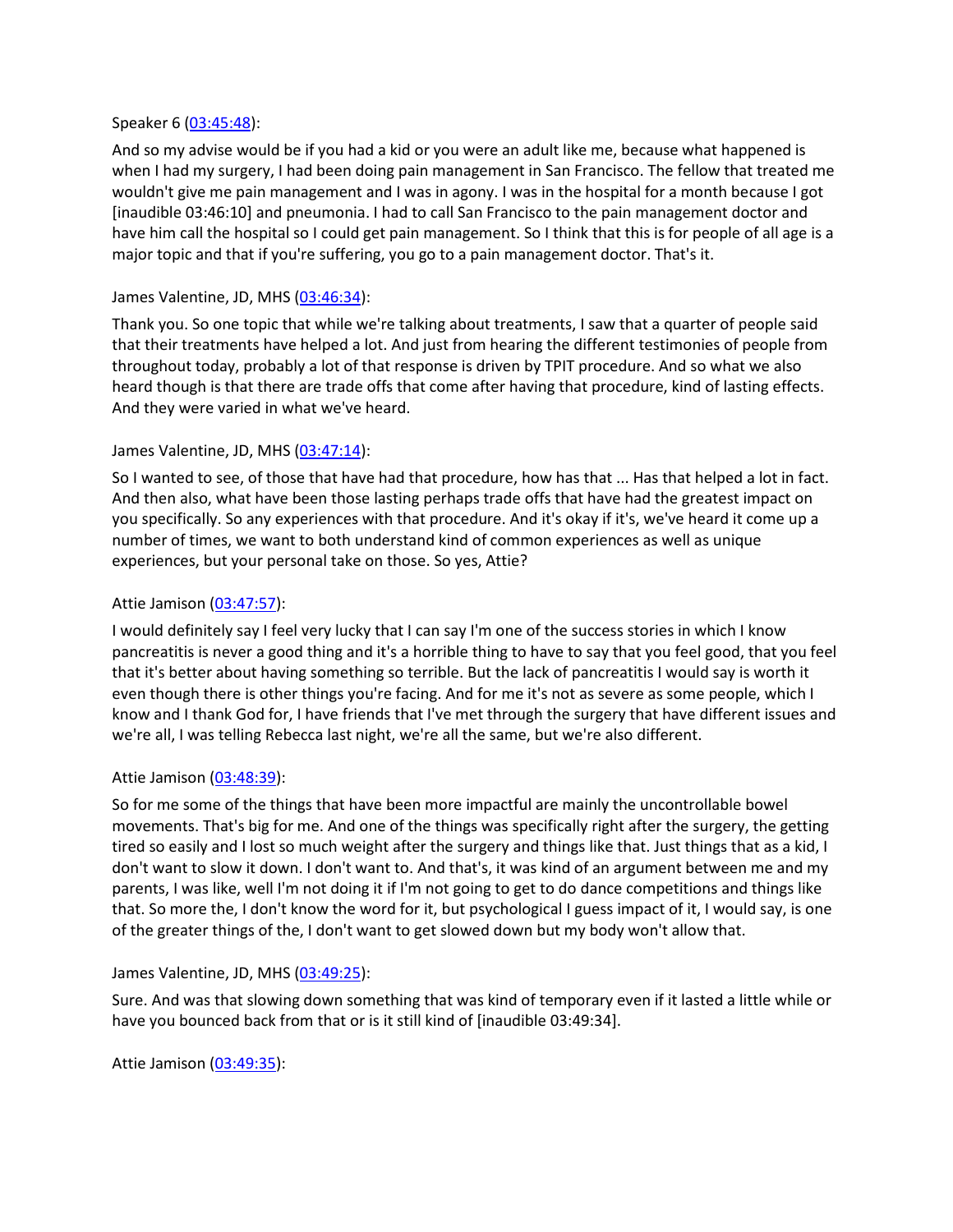I would say it is temporary, the severe part, but there is still times that I might have to leave an event or can't go as long as other people, or can't do this because of the surgery, even though it's not as bad as it was, maybe three months, two- ... After the surgery, it's still there.

James Valentine, JD, MHS [\(03:49:57\)](https://www.rev.com/transcript-editor/Edit?token=GMBdqrUWzANSWJwVp3OuJmL7Dt1MiV8kF6tcUdx7r9owi_c8TAV4JdS7Hucxwv_Iw0cav2uz-6YHfT6hhtVu5w0TgAc&loadFrom=DocumentDeeplink&ts=13797.64):

Sure. Thank you so much. Other experiences in the room? Go ahead. Yeah. Okay.

Linda Martin [\(03:50:08\)](https://www.rev.com/transcript-editor/Edit?token=aRc2T_dzBPNQ9ltnXfV5u7a8m6hf90EFUD-5ru0NSaYjqYiiIh0CRvsHpdaVO_uUTrJ5DD1Hxm2Thks4H8a6L0Lw57Q&loadFrom=DocumentDeeplink&ts=13808.18):

So, as I said before, my daughter had TPIT about 15 months ago. It's been a complete life changer. It's completely saved her life. She has no pain. She can eat anything she wants without any digestive issues or pain. Yes, there are some lingering complications. She is fully diabetic. She takes pancreatic enzymes with every morsel of food. She does get more fatigue, and there is the, who knows if it'll ever go away PTSD aspect and the mental aspects and the challenges of completely changing your life from a mental, emotional perspective, but she's getting on with her life. She calls having TPIT her midlife crisis and everything is changing and she's on her way. So complete success story.

James Valentine, JD, MHS [\(03:51:00\)](https://www.rev.com/transcript-editor/Edit?token=ADguvB7RBRzdhmEpv8F_dSDNQIwvRx_yAJZXX-I8FOf91-3WoaeT93cKEXXVcLBKA4E8oiSy1b4IFWDRMvR7IAuckSU&loadFrom=DocumentDeeplink&ts=13860.51):

Sure. Thank you.

PART 7 OF 8 ENDS [03:51:04]

Jane M. Holt [\(03:51:01\)](https://www.rev.com/transcript-editor/Edit?token=bG_u95rbCVqjiOCQO9ac2WMox52k2aA4y-vvKgZAcpA5FUwBVFpRiA1N64L6NYPSEmUypnpJYfBGqQW0zEq8WHLdYbY&loadFrom=DocumentDeeplink&ts=13861.55): Sure.

James Valentine, JD, MHS [\(03:51:01\)](https://www.rev.com/transcript-editor/Edit?token=lbT0Opcij-8Auxn_msUhyqnsh5aXBlPNV5_bUJufRFjgXJv6f1olk6eKJffJ-OQ9ar2OtZSUYXQYg2XPZRrin1QnvBQ&loadFrom=DocumentDeeplink&ts=13861.55): Thank you. Yeah?

Speaker [\(03:51:05\)](https://www.rev.com/transcript-editor/Edit?token=T5r6Gaa68qu1Ny-520DcIl5Z2xHP86upbaDIgtDuHMaorwiHQ9w-sYtTrk_xAxrLaZwPc2cq_HX3kw3HotrgTOj-gIk&loadFrom=DocumentDeeplink&ts=13865.93):

Sorry, I feel like I'm talking too much. I'll just give a brief something.

### Speaker [\(03:51:10\)](https://www.rev.com/transcript-editor/Edit?token=3pcgei-LIFFLbk4JVtu0FkaKvQugfB3m_Bj2DRPsKOy6DQma247JjD1B1TMnlWLE4QlSBd5adPnPAKerrHOr-gNpqcI&loadFrom=DocumentDeeplink&ts=13870.35):

I see both sides because we've sent a lot of children through for the TPIAT and of course I have Rebecca. Rebecca has not been the most great, wonderful story, but she's alive, so we're thankful. So I think a lot of that comes with two fold. A lot of patients go into TPIAT thinking this is going to be an end all, be all, fix it. And so when their mindset is set on that and it's not, they become even more depressed and more upset afterward because they feel like they've gone through this huge, enormous surgery... I see a lot of nods of understanding... This huge, enormous surgery and yet they still have a lot of complications.

#### Speaker [\(03:51:45\)](https://www.rev.com/transcript-editor/Edit?token=pVuPEveKHM1saYEige5E6Vmf_XlSjX9b4YvIyekh_EQsDTMbtRaW6o57eA0ozXFIajTCNpWLKiXsz41yFn2Y5faJQ0c&loadFrom=DocumentDeeplink&ts=13905.94):

And so I do think what Hillary was saying, it's a big mindset. Know that you're going to have complications and if you have that set, but a lot of parents have the thought process in patients that I'm going to do the surgery and everything's going to be great, and for 80-90% their life is irreversibly changed one way or another. And that's a big step that they're embarking on.

Speaker [\(03:52:06\)](https://www.rev.com/transcript-editor/Edit?token=A4b_lTyyP4yPx1ACOG9rcytVKJk7E-YIW0MU1aHsziVJD5pupp3J1c2340PLHx0i3iBSD50wuh7Gp3PzdtLVh2S-W2o&loadFrom=DocumentDeeplink&ts=13926.94):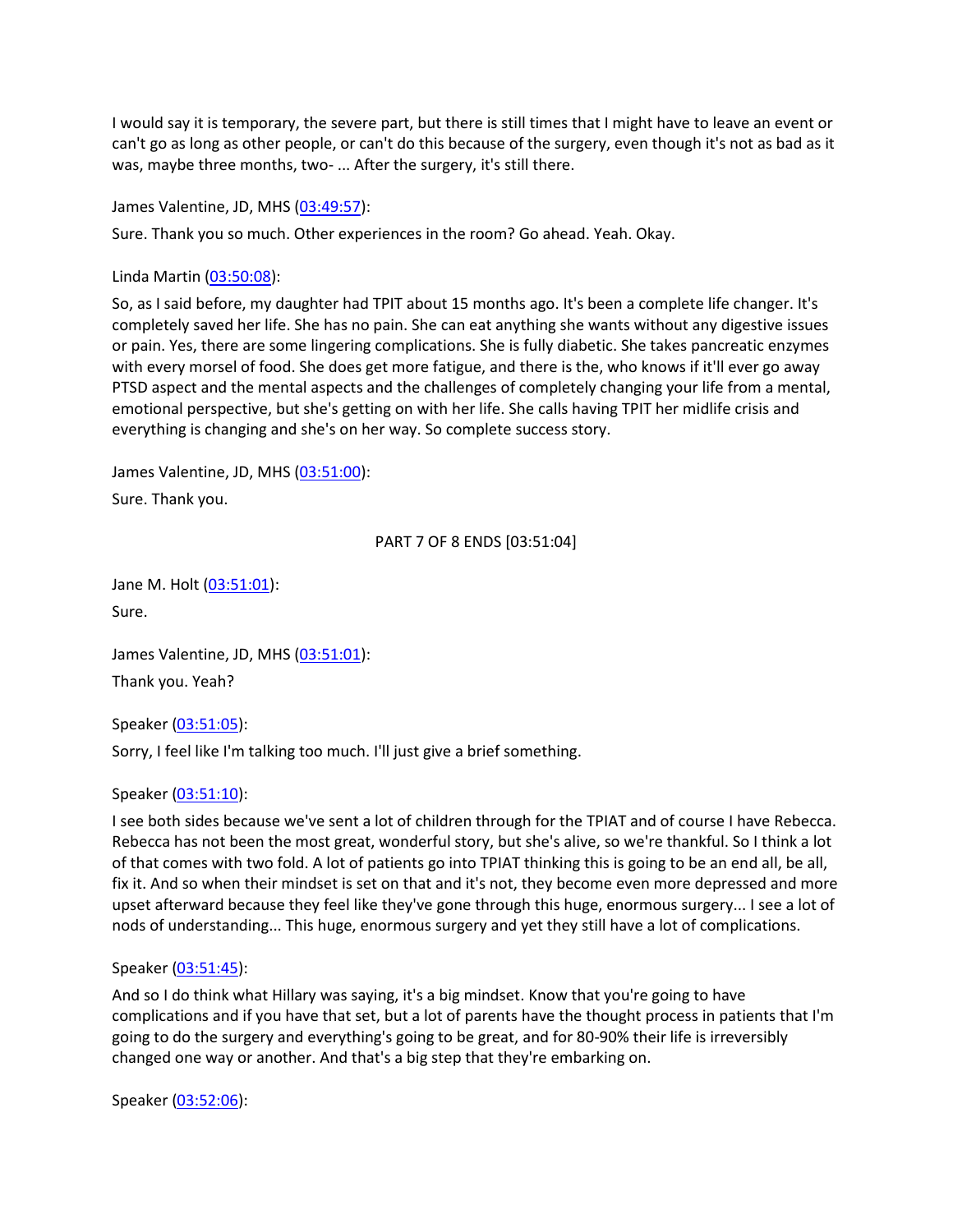I do also think with the TPIAT, one of the negative sides of it, there's so many positive sides and we've addressed that is the scar tissues and other things that are happening on growing children's bodies. And again, that's something that seems to be a little more unique with children than it is in the adult population that we've found, because the growing children's bodies with 40-some odd staples in their body, as it's growing and it's ripping and tearing, and we're having lots of repercussions and lots of children hospitalized afterward for that.

### Speaker [\(03:52:34\)](https://www.rev.com/transcript-editor/Edit?token=FADUkah8fawHQWBzrCVAcVGDaoF_QrIXtrl0EvGrhmjLypHnzDjzB_Fd6qjVDpbG-iR2E6B21T0G4axEgAn-sc4xR2o&loadFrom=DocumentDeeplink&ts=13954.35):

There's not a really good answer on what to do because a prime example, for Rebecca's situation, there's no surgeon in Texas as of right now that will take her to go and clean up the scar tissue. So she just lives in this constant state of pain. A lot of nods, again. This is not a problem that's uncommon, we're finding, especially in children.

#### Speaker [\(03:52:53\)](https://www.rev.com/transcript-editor/Edit?token=wHBG9U1kTuhEorQq2u_CBz2UHU45V_kmf8EACUzA0kBSsSL5MONeTA1zUxk10oro3wkz8kt0chg0sCYTB7GnzH37ghg&loadFrom=DocumentDeeplink&ts=13973.58):

So you know when you're at the same size and you're not growing and you're not having those issues as an adult, it's a very different story. But you've got a five-year-old, six-year-old body, 12-year-old body and they're still continually growing and we are having a lack of post TPIAT care. That's our biggest issue we're having right now for the pediatric population.

#### Speaker [\(03:53:14\)](https://www.rev.com/transcript-editor/Edit?token=U0IKoomoWHb1_5RdyZgFgvKa299qUO0y6M3gixmPx-qpZNvBeR_SLqgmAT60lG7XT6own1PKBn5YlDCPnJeTOqaVDdI&loadFrom=DocumentDeeplink&ts=13994.81):

Again, adults are different, but we're having a lack of post TPIAT care. It's like we've done the TPIAT... Now the endocrinology side has it down to a science. Dr Bellin is one of the most brilliant doctors I have ever been around, hands down. The endocrinology we have down to a science.

#### Speaker [\(03:53:28\)](https://www.rev.com/transcript-editor/Edit?token=25_kwuIqJCIwc04wAirqxOOZKPMhmZUGRsU2E071rY5jkn4yEvAeBUwyLiPpHChKgAeIzPtNr3dZEtYS8rkLB5OTPBo&loadFrom=DocumentDeeplink&ts=14008.96):

The other repercussions, because we're kind of entering into new territory... We're really struggling with what to do for any complications and we don't even know where to send these children, or my daughter prime example, to be able to get the help that they need after that. So a big word of caution for both sides.

James Valentine, JD, MHS [\(03:53:45\)](https://www.rev.com/transcript-editor/Edit?token=pzu7EaJTHFWnop7pFpcxyc1nkeMEdCVJJcJ_21lPTYVoHadiKwdTe0BI77W4d5ARfMqRAgB3-wu4YrVXkLshUv2VtK8&loadFrom=DocumentDeeplink&ts=14025.91):

Sure. Thank you. Comment here with John.

### John Mahalchick [\(03:53:57\)](https://www.rev.com/transcript-editor/Edit?token=kxnRN6dJv1-egPf_Az4Qr8wXfIe1FjSFO-_GX5NOzyY4Gg73U3FViXxUHQxs9dZKK3sDHHn47AmJtyGZwzWcvkD0tGE&loadFrom=DocumentDeeplink&ts=14037.76):

I know we've discussed all the pros for the total pancreatectomy so I'll skip over that. But I had my surgery in 2013 and did really, really well for a period of time afterwards, but then I started to get some gastroparesis type symptoms. I was getting constant nausea and vomiting, lots of pain again, and it was like, "What's going on?"

#### John Mahalchick [\(03:54:17\)](https://www.rev.com/transcript-editor/Edit?token=NIhuqwDSuJqZm3SkBCQpB-T7xpSqCWNKOQCwJf50SWpqMGmXnpKbGlUs78Zv887rB5lUek-QoRm988B8_eTi_u1PXgs&loadFrom=DocumentDeeplink&ts=14057.81):

I'll preface this by saying I absolutely love my doctors. I wouldn't trade them for anything in the world and they take great care of me. But throughout this, I've been able to travel to different medical conferences around the country and one of these conferences I ended up at, I was talking to a physician afterwards and he's was like hearing similar stories from other patients. He actually is not a total pancreatectomy surgeon.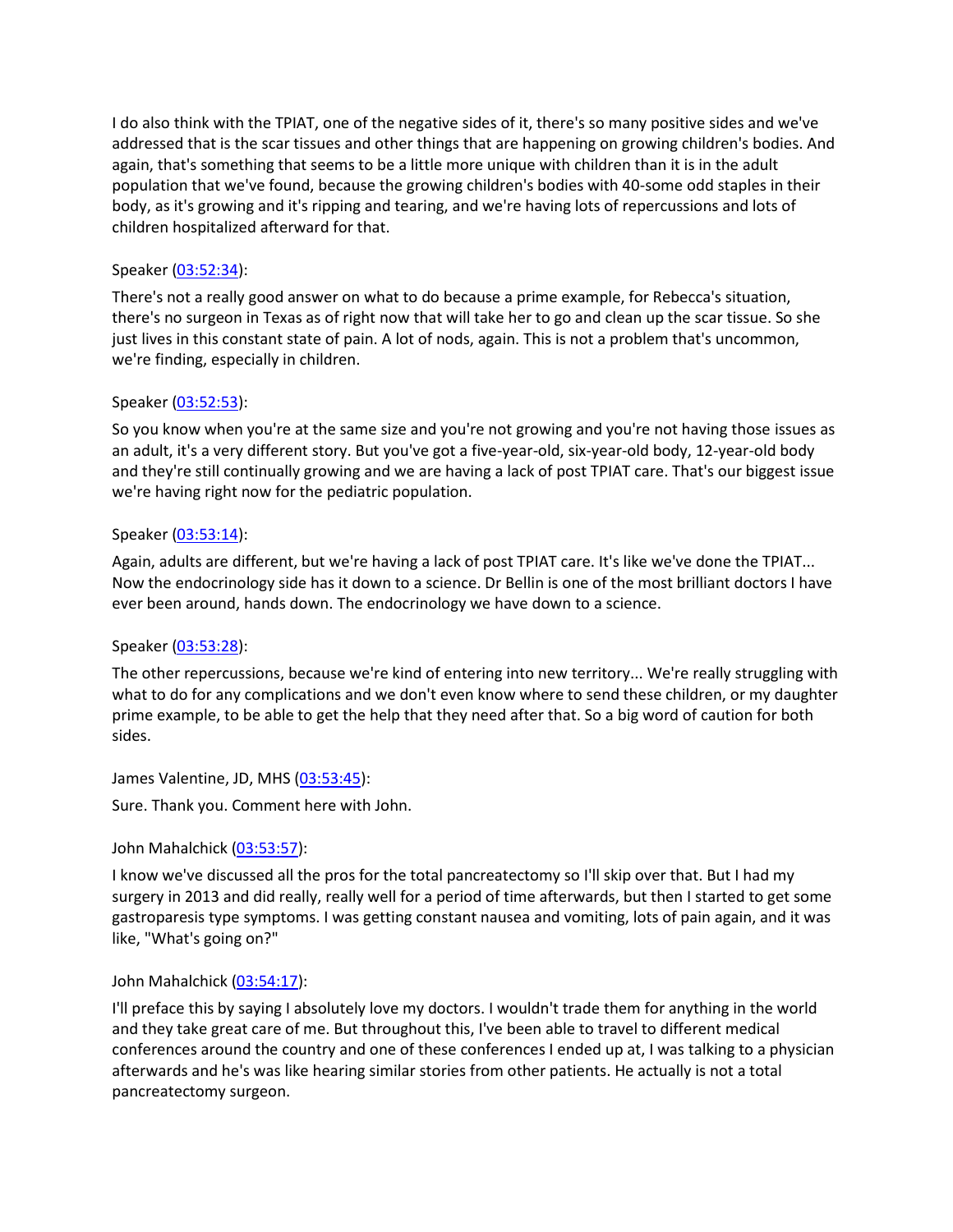John Mahalchick [\(03:54:41\)](https://www.rev.com/transcript-editor/Edit?token=MEt6dUBPvMnCpRbzwWxvQLbyM_Eku0NZi2Py14nmJ60FA2dZKz3fRnq1imhXFIAVgM4dQl7-YmM1-pa-RXq6n-lzTRE&loadFrom=DocumentDeeplink&ts=14081.02):

So I was able to travel to their facility to get kind of checked out again. And that's when they found that I had issues with adhesions and scar tissue and issues with the anastomosis sites for when they put my intestines back together. So because of that situation, I was able to find a surgeon back in my hometown. Just the first week of December, I had another revision surgery.

John Mahalchick [\(03:55:05\)](https://www.rev.com/transcript-editor/Edit?token=wlVCzPRtEjk-NCtmYyKo-TVwGXhkQXC6X3hF17FMoIt_JRy4TOynatSXQ5UG3ezdRp0KD8lymuDjqdLGgGMxCi7rMH4&loadFrom=DocumentDeeplink&ts=14105.51):

I'm still on my enteral feeds, but everything's looking a lot better than it was beforehand. So there is a lot of adhesion type issues that do come up and I agree completely that there's not a whole lot of what do we do afterwards kind of thing. So...

James Valentine, JD, MHS [\(03:55:19\)](https://www.rev.com/transcript-editor/Edit?token=yS13WhppUPmQz8EybZgsgAg--N6wTu0Wvk6M18TxpkUxatoI0LhyRlcxzsj-4PelRkfZ7if04JJuyuWOJVE2ce7AvKU&loadFrom=DocumentDeeplink&ts=14119.29):

Great. Thank you. So I want to move to a question and I'm going to broaden this to both the pediatric and adult perspectives. I'm going to start it off with our final polling question.

James Valentine, JD, MHS [\(03:55:35\)](https://www.rev.com/transcript-editor/Edit?token=-QDNI5ib8U0Arg5dxOjx5ayC7y00ARSDIE_D0EuWMyV89Ragyb9N05SSqHpQ7SIQENt8TG14zKbgFPry-SmObpZQDnA&loadFrom=DocumentDeeplink&ts=14135.22):

So here we're going to kind of spend the last time we have together talking about your preferences, your priorities for a future treatment. And so we're going to start that with this polling question, which is asking you which ability or symptom would you rank as most important for a possible drug treatment today? And you can select your top three.

James Valentine, JD, MHS [\(03:55:57\)](https://www.rev.com/transcript-editor/Edit?token=buE1kZS779A7MKm2xPl6xXcxrEVzPcie8nlv2L8NZYWlVrVFHujHSiOXFuV5-Bg-MQwkj3xe2MqgYJx1BCZI6-mKxt8&loadFrom=DocumentDeeplink&ts=14157.94):

The options here are: A) Decreased pain.

James Valentine, JD, MHS [\(03:56:01\)](https://www.rev.com/transcript-editor/Edit?token=Wyne03u7kvgQoQdJdjintCMZkSscKJnAwfifpQt-jEYkLLx6Kip-0x80Dy5jLNHyUil41vjduIuqJLhJWkmV3f-bS70&loadFrom=DocumentDeeplink&ts=14161.41):

B) Improved digestion.

James Valentine, JD, MHS [\(03:56:03\)](https://www.rev.com/transcript-editor/Edit?token=FKqSK3dPh12MewKqH-R_pJVdAreEc4oytzQfie2CuTYUB-BkI0vLvNalAUBcp3zfOgj8XHFacIZY15uT0NYAlUE-Thc&loadFrom=DocumentDeeplink&ts=14163.44):

C) Improve the ability to participate in sports or activities.

James Valentine, JD, MHS [\(03:56:07\)](https://www.rev.com/transcript-editor/Edit?token=I8zW--DvaMDEiNIn0sFiRe5OGK-WBMP34_6uNX9-9VJwMZte_EZZAYIt3MDhHrYM2beAqCJn9irIHAzbTZrOxqc-ztk&loadFrom=DocumentDeeplink&ts=14167.44):

D) Improve the ability to work and engage in social activities.

James Valentine, JD, MHS [\(03:56:12\)](https://www.rev.com/transcript-editor/Edit?token=7zbWe71c20zgHNZucK95O2DKzehHcgpgOi-nww3ZCYPBS4wyD7_3cbjv_aMcwoiQxa2yM2G6skLYSMZnUzlZyeuX0mY&loadFrom=DocumentDeeplink&ts=14172.76): E) Fatigue.

James Valentine, JD, MHS [\(03:56:14\)](https://www.rev.com/transcript-editor/Edit?token=BONQg3fi33aJ13sIBhgp-4R_VDK8pt4lg0-699zoizie4kGXRHfutNwafzFywwO6zj_q2_xwF34jv2nA70SCNQGygco&loadFrom=DocumentDeeplink&ts=14174.34):

F) Anxiety/depression.

James Valentine, JD, MHS [\(03:56:16\)](https://www.rev.com/transcript-editor/Edit?token=KEXH7t8vw9aLVn4iDW7feei6Kcf5duPt9iSJWylrIZBbyYdOUAoXFW_C8_O4GaK54UFUp7n4s5L6xyQ_kuTbkCpcxrA&loadFrom=DocumentDeeplink&ts=14176.73):

G) Some other ability or symptom that would be most important for a possible drug treatment to treat.

James Valentine, JD, MHS [\(03:56:26\)](https://www.rev.com/transcript-editor/Edit?token=WOOzit1o8hsBBv1pwpFJCkbK32Uk5jVHgnor3Cm-fMhHwVw6-K_KR1OT3fEir0tR3igIjJfLYRb2j5pumlIZG6QmZX8&loadFrom=DocumentDeeplink&ts=14186.13):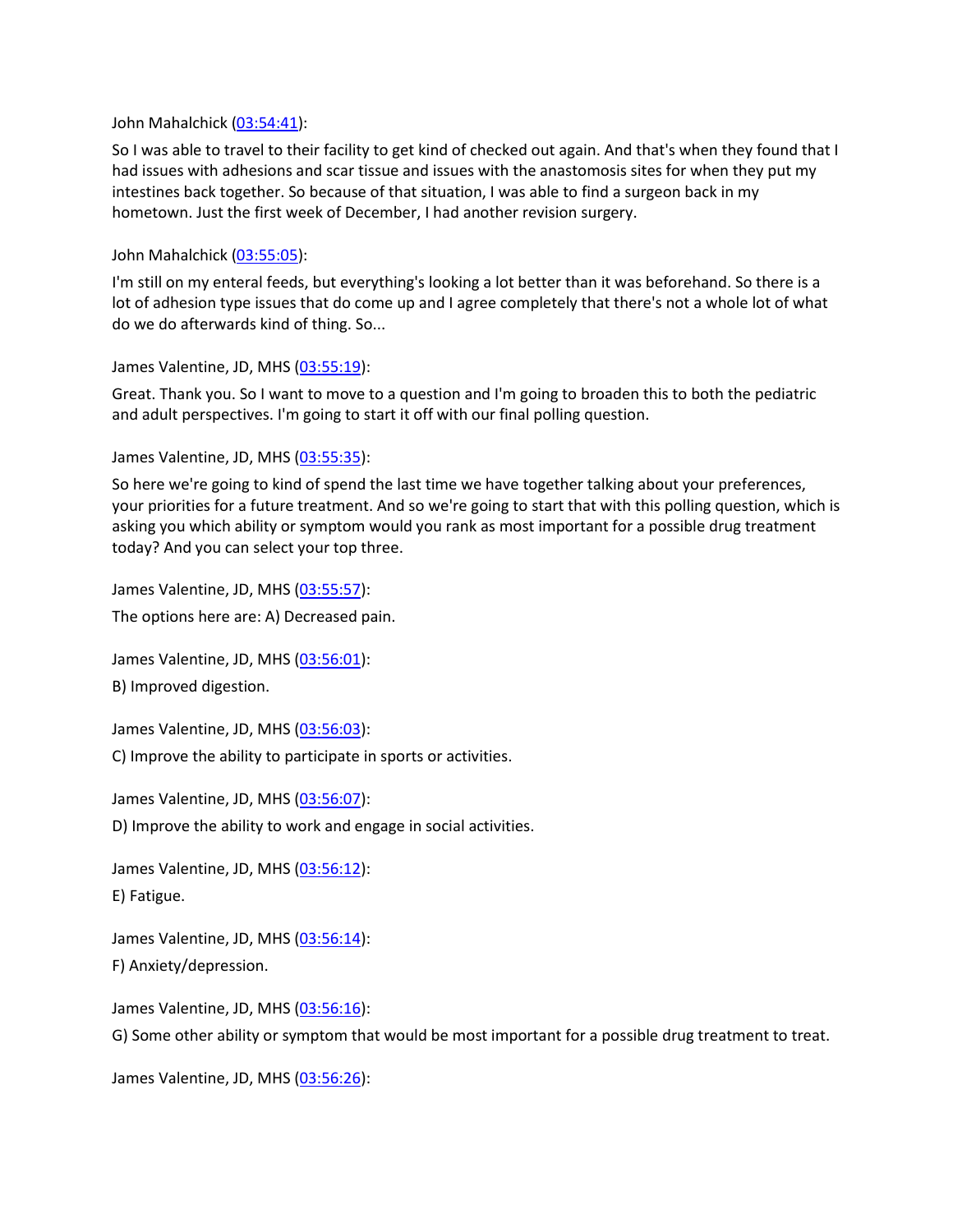I'll give you a moment to think about this. Pick up to three responses. All right. I'll give you another moment. Pick your top three symptoms or abilities that you would rank as most important for possible drug treatment today.

### James Valentine, JD, MHS [\(03:57:02\)](https://www.rev.com/transcript-editor/Edit?token=4aul9VZ6J9YppjrONIdez9eWUsLz_PB1XyWTrupeDa0FtZh3lyrZbLTZ45GjSWGmJreVmOvq5sWLxMl75xD1cSOLbEw&loadFrom=DocumentDeeplink&ts=14222.93):

As it stands, it looks like the top... And again these are percentages of responses, not total of people answering. The top ability or symptom that you would rank as most important to treat is the pain. After that, next most important would be an improved ability to work and engage in social activities. Number three would be improved digestion, though fatigue, anxiety/depression and other were all rated by a number of you as being a top three priority. It looks like maybe a one or two people might've selected improved ability to participate in sports and other physical activities.

# James Valentine, JD, MHS [\(03:57:51\)](https://www.rev.com/transcript-editor/Edit?token=D1Sb3wXTSb4oTJ-03Ld7Ab7to3CrdOwsBjsTMWifYkk2jz-FyXQLg3sWJXezzEX3EBHT78jJxoDTLyjJXRXG7oHPePE&loadFrom=DocumentDeeplink&ts=14271.44):

So with this in mind and don't feel limited to the responses that we gave you as options... We want to think about again, as I mentioned at the outset of the meeting, we would all want a cure; but short of that, we want a pipeline of treatments that might be able to help you improve upon what you have today, which we've talked a lot about.

# James Valentine, JD, MHS [\(03:58:21\)](https://www.rev.com/transcript-editor/Edit?token=S0HaetdENx_lusPtHwPnbw49nxB3VAjW4ElzQhUt56mIBlpuGDhc-q8DxbGASRCWC5tZP9jqaWPYmBF1HvGI0Nw32CA&loadFrom=DocumentDeeplink&ts=14301.37):

There weren't a lot of responses, actually, maybe one or zero responses that said that the current treatments gave you the greatest level of benefit of the options that we provided. So clearly, there's room for improvement, and we want to understand what that improvement could look like.

## James Valentine, JD, MHS [\(03:58:39\)](https://www.rev.com/transcript-editor/Edit?token=_6pshB9PqkZ7vceK116FExo0R7ecPDrrNTvlfYsul44zEmLa8ZFXlwq-mSuI5timSpq5itVXK2JeLsJxe91e44K3Vo8&loadFrom=DocumentDeeplink&ts=14319.4):

So the question is, short of a cure, what specifically would you look for from that next future treatment? Something that would provide a meaningful benefit in your life and Hillary, do you want to start us off?

# Hillary Mendelsohn [\(03:59:00\)](https://www.rev.com/transcript-editor/Edit?token=otLPALlxFZR_2E-nxEjnH4Wn4KmOkTNzzlgk3lmr5TvTJIfd2NENnLSlSOx2VVGx60ko92GeOXvRPXrvSuuTafIHvCQ&loadFrom=DocumentDeeplink&ts=14340.89):

I spent about 10 years of my journey as a single mom. And the use of opioids before my liver started to atrophy was not an option most of the time because I had to pick my kids up from school, I had to be with them. And so I think there has to be some focus on being an adult and responsible for other lives around you.

### Hillary Mendelsohn [\(03:59:32\)](https://www.rev.com/transcript-editor/Edit?token=WzyrFNR6VEcITOwD-XWo2Raz8u5_XadVUCl5Wgq7TeS5dQAuDRv1f3qfJfJn64VnWoP_xNdYf5_4sKz9xZPipE6FX6s&loadFrom=DocumentDeeplink&ts=14372.31):

My kids hated seeing me on pain medicine because I wasn't me. So the ability to still be me and still manage to do what I needed to do while not being knocked out on pain medication.

### Hillary Mendelsohn [\(03:59:46\)](https://www.rev.com/transcript-editor/Edit?token=7laNAniyc3l8IVfOPNfpkR8Zy4EZsPaT_cBYpHrP2JsRqNvU9RkXIJPf5v0CTq3Q4f0GG69kzUdIAcvwmoIuwgZc-XY&loadFrom=DocumentDeeplink&ts=14386.22):

And I also want to say that most of the people who are experiencing any form of pancreatitis, their pain threshold, I guarantee you, is among the highest of anybody that you'll ever know. So when they tell you that they are a six, seven, or eight... And for the people who've never experienced that kind of pain, it's off the charts because you learn to tolerate a certain amount of pain. You learn to live with it every single day and that becomes your normal.

Hillary Mendelsohn [\(04:00:17\)](https://www.rev.com/transcript-editor/Edit?token=L-dNZqUwefz97075m75vlcFZ6-TlJIl0yA-uo2cqO7KeazWOe9cu9s_tzK4yYK8inuhCkAtxm8nALx0UgUpAxg_O55A&loadFrom=DocumentDeeplink&ts=14417.69):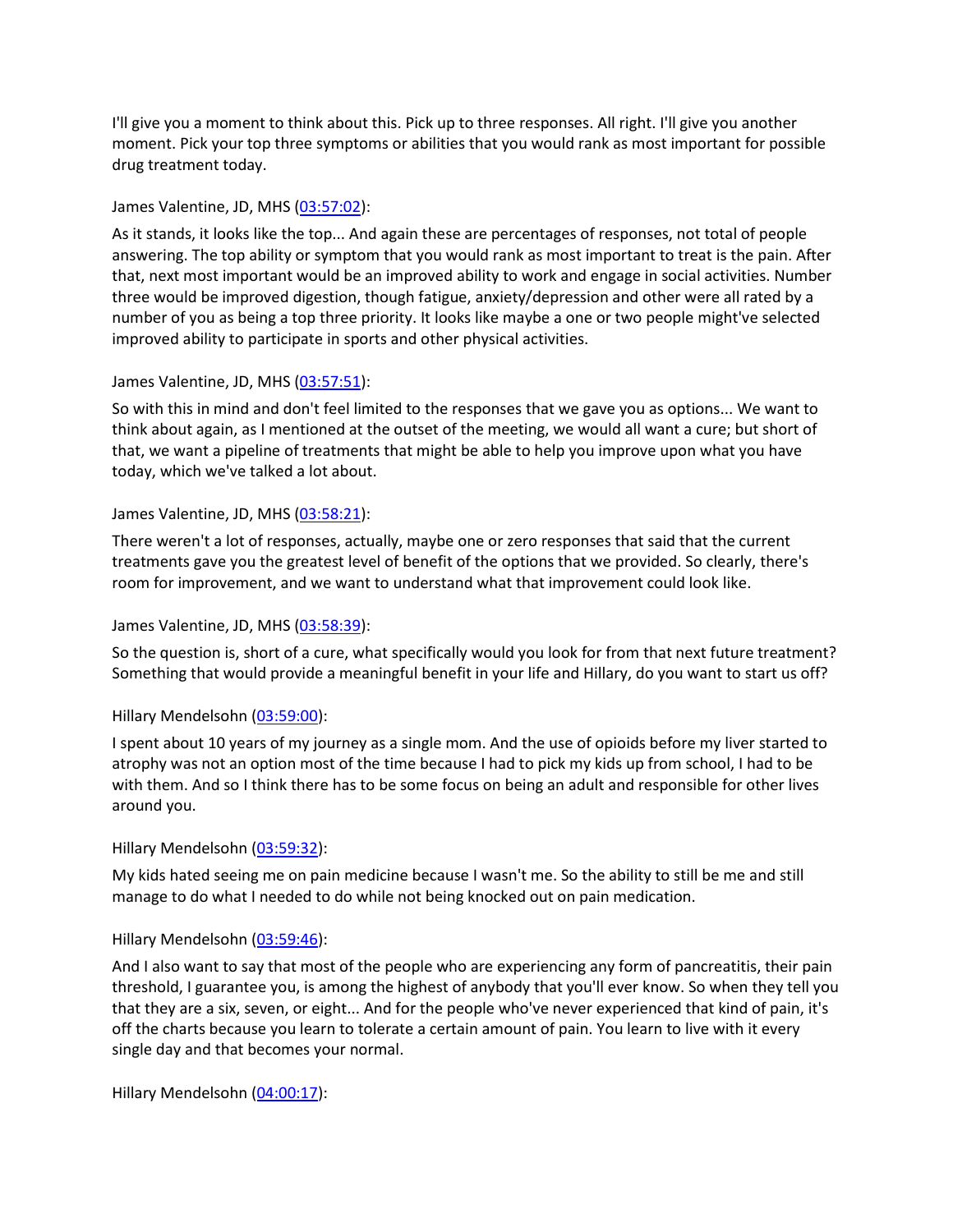So when you're saying you're in pain, it's crazy amounts of pain. I think it's important for practitioners, medical professionals, doctors to understand that when they're dealing with it.

James Valentine, JD, MHS [\(04:00:32\)](https://www.rev.com/transcript-editor/Edit?token=HqN94J_MFkyNw7L_tqGVO1n_0VyDIwIyOTB-PkxseBBt7XxGua0cN7F9yeWAHddaPrAkMHIZQrAy-3GBMuMyCef6wvo&loadFrom=DocumentDeeplink&ts=14432.34):

So, Hillary, I have a question for you. A beautiful articulation of avoiding the side effects of opioids and other painkillers kind of you not being you.

### James Valentine, JD, MHS [\(04:00:43\)](https://www.rev.com/transcript-editor/Edit?token=j-iLoJbykazi6H4ETB1Sz1sF1_dH3e2Au5ifcnlgY5mMherFOwbY8BncwOV9yMt4ESq7b__qLDGmn8Mx6tEFJqQklWQ&loadFrom=DocumentDeeplink&ts=14443.77):

You were talking about second, pain tolerance and the high pain tolerance of patients with pancreatitis. Would there be a benefit to even knocking that down just one or two notches on that pain scale from that seven or six you described to a six or a five?

# Hillary Mendelsohn [\(04:01:03\)](https://www.rev.com/transcript-editor/Edit?token=8DuGjVp7SrTUWMfgbW_bEOG1tnAVP17Hr6Lm_U6104VgJWtgHEm2jKY7Xb1YOpSdztbltV76Qjipawpuv50kgt6n2HQ&loadFrom=DocumentDeeplink&ts=14463.52):

Any relief that you can still be you is worth it. Any. And that's why I think a lot of us use alternative things. It's why heat is so important.

# Hillary Mendelsohn [\(04:01:15\)](https://www.rev.com/transcript-editor/Edit?token=4Gbiozq_XsLz3hEMVlY8Ht4XhkaHDXLOGFV3kNxKfyF9lkolBIKRfo86DH8W5Zr12cg5-B1nonggLoibLr-a4hSZAZ8&loadFrom=DocumentDeeplink&ts=14475.82):

Having relationships, having a partner and having them see you in constant pain... There's a debilitating psychological aspect of that for them. It's exhausting for the people around you to watch you go through it. And I think sometimes even harder for those people because they love you and they feel so helpless, constantly being told there's nothing else that can be done and those psychological ramifications are coming out.

### Hillary Mendelsohn [\(04:01:45\)](https://www.rev.com/transcript-editor/Edit?token=ea3EDOLChqFlvUJq0JPdvamrdM_u2odyM7TF-zvDB1BEitybXOPUsWv8R3dh25FXKpvTKzjefFxnHEhHIO4Mfxk6XeQ&loadFrom=DocumentDeeplink&ts=14505):

I'm starting to see my kids who are in their early twenties going into therapy after all those years of being a kid and watching me go through what I went through and all of the baggage that they now carry because of that as well. And the fear of, "Could this happen to me? Is what you have genetic? Am I going to get this?" That fear alone is intense.

James Valentine, JD, MHS [\(04:02:10\)](https://www.rev.com/transcript-editor/Edit?token=IPK_BRZJIRMxd-BIzx6KKJJElxnD-IbSMxW6pIQSmkr4Qcs-Pl2WvmWLC89WCbO8x8HFeT8S3AEguSMt5E39oEKppn0&loadFrom=DocumentDeeplink&ts=14530.53):

Thank you. We'll go to Jane and then Eric.

### Jane M. Holt [\(04:02:19\)](https://www.rev.com/transcript-editor/Edit?token=LMCsEDqG4BssImanX4KVxTUZ8-HoJgQSAqeP_KJtqa-5QksyP_aOPz0F1THeNgZ_QMpr8PhQP3ZfE2w-HfeDIFNYERc&loadFrom=DocumentDeeplink&ts=14539.03):

I think it's really important right now with all of the emphasis on opioids and getting rid of opioid drugs, there is an increase in research on alternative things for pain medication. And I think it's really important that our patients get included in some of these studies or at least find out.

### Jane M. Holt [\(04:02:38\)](https://www.rev.com/transcript-editor/Edit?token=wAe2iY7GRZcO58m5AU-njhy1TMQUALVB2Go0to0XQ1SwOqodFrUc7Yxom_yaVX1yXPNXJLsGDmp8amzGnpzTwCN_754&loadFrom=DocumentDeeplink&ts=14558.87):

I don't know if the FDA can help us to find out when there are new pain medications coming in. I don't know how we can access this information. But there's a lot going on.

### Jane M. Holt [\(04:02:47\)](https://www.rev.com/transcript-editor/Edit?token=EkgYOPJtkE7PmETLX-GaBVpcMLBy0HizFadraVeFq5hvclIgYi_P_3Z1wgAmYi5HgzEqcAZRk0wCXQJ-bUHuciOY7L4&loadFrom=DocumentDeeplink&ts=14567.95):

I know you have the workshop going, which will be very helpful, but how do we as patients, how do make sure that when new pain medications come in, not all of our physicians are going to hear about it. How do we find out about it and how do we get those available to us?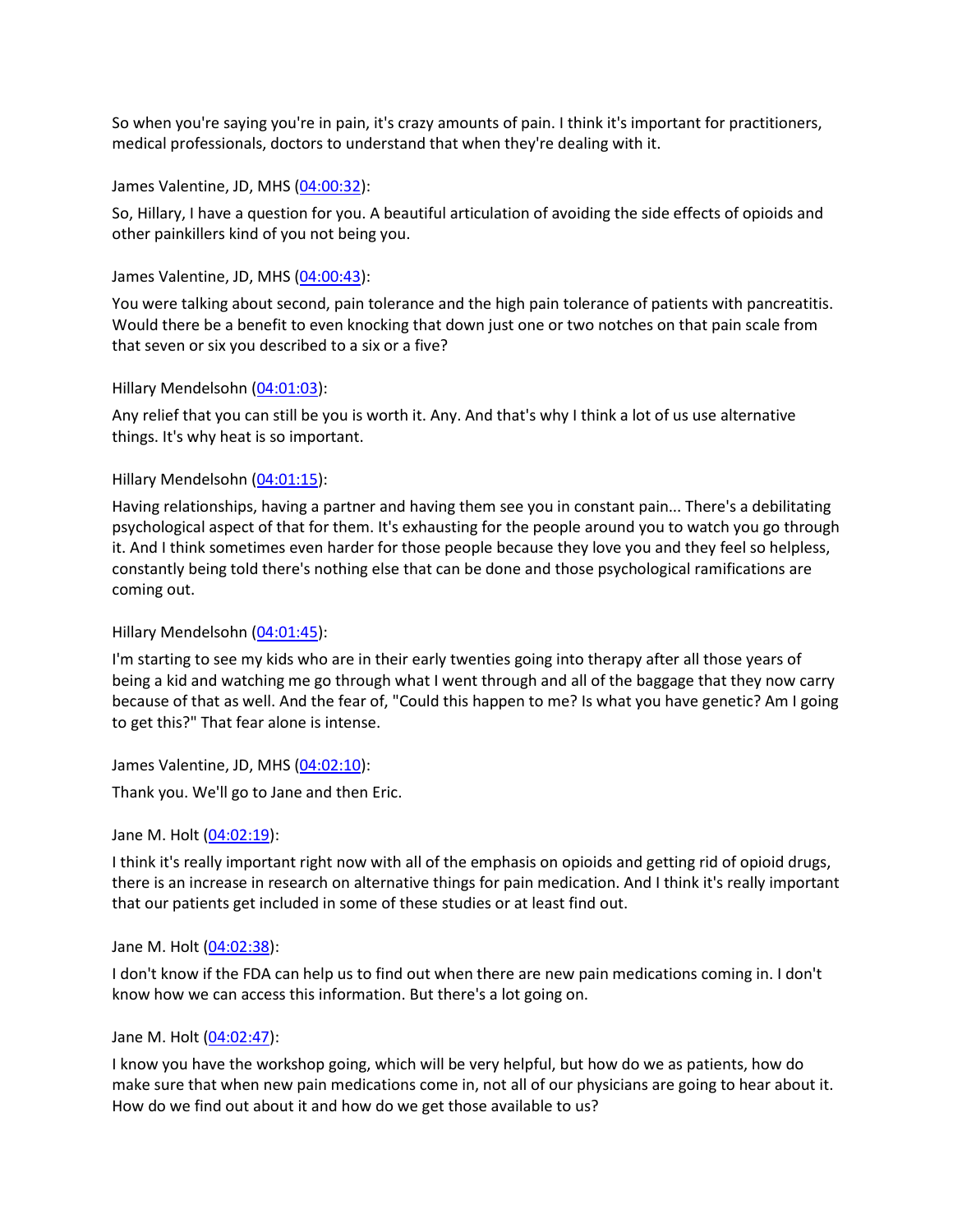James Valentine, JD, MHS [\(04:03:02\)](https://www.rev.com/transcript-editor/Edit?token=aG7YsnY2s17UleU-oyDSM-WaYocrQBbMR3hWyp55dwcNKhC6luJe3Stqw4XndBUoalzRVAbJhgmGMuk4BNyBVYv8SbQ&loadFrom=DocumentDeeplink&ts=14582.27):

Sure. Let me put a question back to you. We'll make sure that the foundation takes that as an action item.

Jane M. Holt [\(04:03:10\)](https://www.rev.com/transcript-editor/Edit?token=hpPb60yCrFVMj3uGuOdCL5iLOoCAAfSN9Fi-y93RGFHs2dE5nVgVTJYNd5Ws6li3WRSl_gIfbKpFBIxMSNHfKhruZ6A&loadFrom=DocumentDeeplink&ts=14590.25): We've been working on it.

James Valentine, JD, MHS [\(04:03:13\)](https://www.rev.com/transcript-editor/Edit?token=GAuDrQxfFh-AmGGVKvGG5ewxZ5UdKIQ3hj3YXf4dOznYy06T90AL0q2vwaiEY0wNkm9M0v80eGz7PVtl8Ble3uuPr6Y&loadFrom=DocumentDeeplink&ts=14593.85):

So for those pancreatitis patients that make it into those trials, they were successful at getting them enrolled in those studies for new pain treatments, what would be an improvement? How would you define improvement for them? What amount of benefit would you need for them to see, to say that they're really getting a real treatment effect when they're participating in those studies?

Jane M. Holt [\(04:03:39\)](https://www.rev.com/transcript-editor/Edit?token=Zd5rp8zvqtwjhnYS3n4gub07wBDSoAGRb2FDW4-IQUvv0_AYuk_hbS7msS5PkpBw5aXGt9WR4e-w-aht9o5aUMgq_jo&loadFrom=DocumentDeeplink&ts=14619.2):

So that's a very important question and obviously something that has to be to determined, but I feel that an improvement in quality of life, even if it's three points, would be better.

James Valentine, JD, MHS [\(04:03:51\)](https://www.rev.com/transcript-editor/Edit?token=a5u4E6nIt9jU9tyHvFououHA4zNs6RtOIsKnQzUfoeYCkbF2i_CcPbzWsDFYf6q8y7-dbqAE913hM0D9DCm_sTgCruk&loadFrom=DocumentDeeplink&ts=14631.54):

What do you mean by quality of life? Because I think people use that term a little differently.

Jane M. Holt [\(04:03:56\)](https://www.rev.com/transcript-editor/Edit?token=i4LJeWKvd6IFDXPCj4hcUWgnlXt2SwvogZ59rFxqoXCdWCZAsjJlmj04vIG5C0gyDSQzmVqk3ophgpa0HCGZyp8FApc&loadFrom=DocumentDeeplink&ts=14636.31):

If you look at quality of life questions, whether it's PROMIS-29 or if it's [PANGOLAY 04:04:02] or what it is, they ask you more than just your pain level. They ask you, are you able to sleep at night? Are you able to socialize? In the last seven days, has your pain affected you in this way, that way or another way. It not only is doing just your level of pain, but how it's affecting you in your life.

James Valentine, JD, MHS [\(04:04:22\)](https://www.rev.com/transcript-editor/Edit?token=TA0iRpRTpomizZB_Oo5nfXbOx0M2_vmLx9NmBN4IDtqIFDQVS8feaSGKbCk5_IDnGmF3Dw3nreYSZaJDFFmxzvGCIC0&loadFrom=DocumentDeeplink&ts=14662.78): Sure.

Jane M. Holt [\(04:04:23\)](https://www.rev.com/transcript-editor/Edit?token=GZk2AS7lhraBRRwA2AhYkA2sscsYGm2-Lsbshu96Mf3ZG6GtEtwLOgNX4eWOh2rANdu8zXFX950ZZ9q18jGgx0agvQc&loadFrom=DocumentDeeplink&ts=14663.23):

And I think if we can find anything that will affect our quality of life and make our quality of life better, it would be a huge thing for us. I mean, I don't think any of us think we're going to get a cure. We just want a better quality of life.

James Valentine, JD, MHS [\(04:04:34\)](https://www.rev.com/transcript-editor/Edit?token=U8SI825Fx8pJ3COAZ2s9mvRiHcyNmICoaJbWRDcxsSBJsKSQZlYLT90UosnbiYoNMQqk_4zGgjhZrq3SAKy7z_jgWU8&loadFrom=DocumentDeeplink&ts=14674.57):

Sure. Thank you. And maybe one way, what people said is a quality of life includes the ability to work and engage in social activities. That was number two to pain. Yes?

Hillary Mendelsohn [\(04:04:47\)](https://www.rev.com/transcript-editor/Edit?token=2avLtRaADtMRlDwZcyTiSK-Zq70UeCnzJ8BddUSApsvjZGLqh4QKsbDHzMbwBeL73--wog4JjJxe9M8_WJFA1bzcJ2k&loadFrom=DocumentDeeplink&ts=14687.1): [inaudible 04:04:50].

James Valentine, JD, MHS [\(04:04:47\)](https://www.rev.com/transcript-editor/Edit?token=-zvutlABsellhKv7Ha5i9f0q_A566lhYwmEFTzBCG1Lhj8g076T_dusPY4T5cs2R1p72kugj5IeVk4V9uKicVZVM8Dw&loadFrom=DocumentDeeplink&ts=14687.93):

Hillary noted not compromise other organs. But Eric, I would love to hear your thoughts on this question.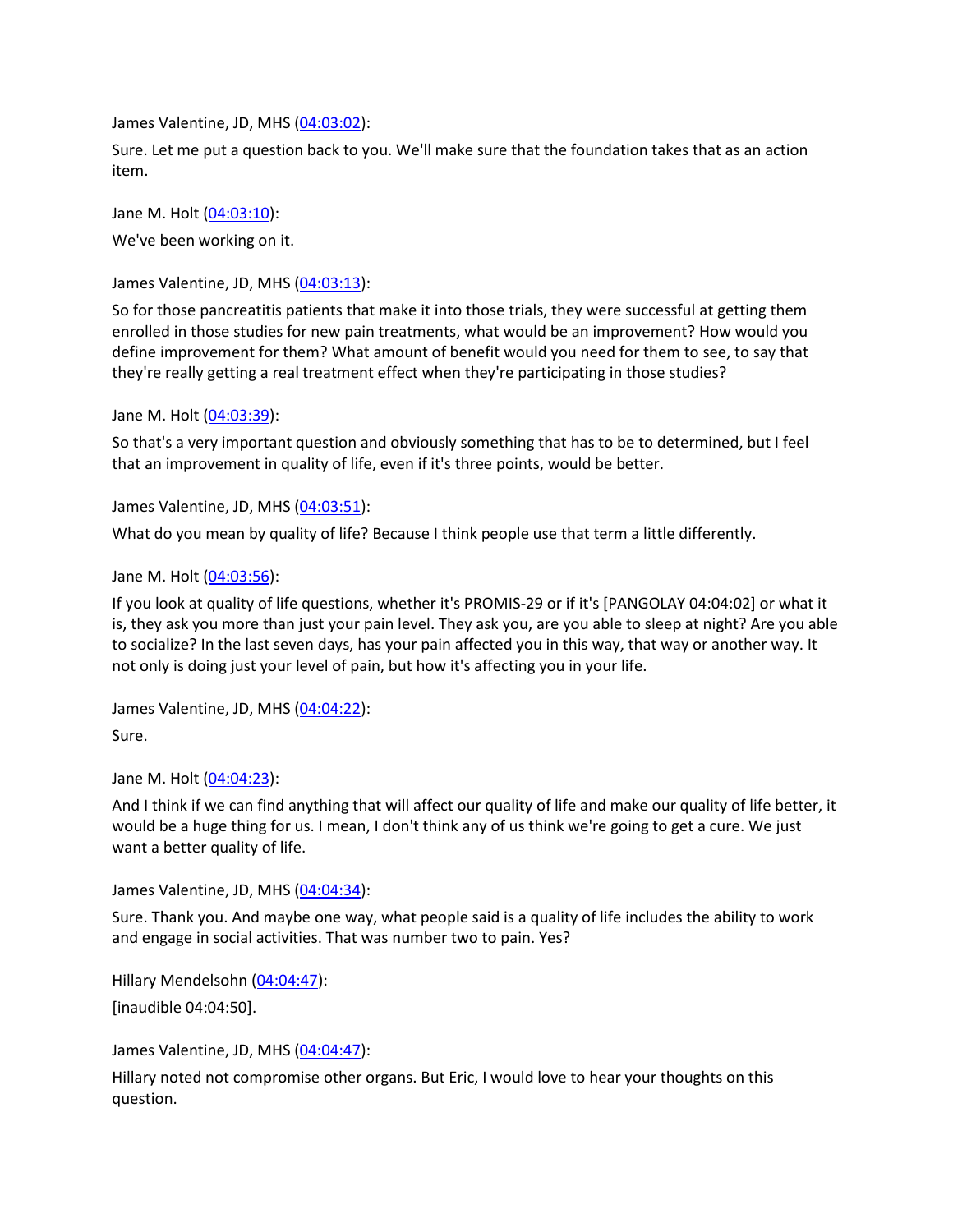#### Eric Golden [\(04:04:52\)](https://www.rev.com/transcript-editor/Edit?token=D6PXPusGLh92EdUStaZrZd7BSZjWns8MTKBsjYV15MfKsIbfHh-QtcGxPWnxYmOI4HtByi2Qs6lhiPvD6z4ZOi8vcss&loadFrom=DocumentDeeplink&ts=14692.46):

So I'm going to present a slightly different perspective on that. Dealing with pain is critical, especially in the short term and nobody should have to deal with this much pain on a regular basis. But pain is a signal that's telling your body something for a very good reason.

#### Eric Golden [\(04:05:08\)](https://www.rev.com/transcript-editor/Edit?token=WVdjETuYowLX-adTMz585135qVT_XAqmyZpjU0h5ZoTuBV9ao1z6mAtEyDk9UNCK3CEQ9bbH7gAVdYVriGyh8g7LgUc&loadFrom=DocumentDeeplink&ts=14708.49):

If you have this disease, you just have to trust me, there's an underlying inflammation that affects you across the board. And the fatigue, again... Like to be at 10% or 20% of your usual energy level. That is almost for me as noteworthy as the pain, right? I can fight through pain, but you can't fight through having zero energy.

#### Eric Golden [\(04:05:29\)](https://www.rev.com/transcript-editor/Edit?token=TDTIqY6nZDMq8Wgj5v14f57RTDZNXMLGCgIwNq1Ix75ntmJAy-AlKrs2yos88cYvc__tB3ynMD-OYTCxiIF4oP64o2s&loadFrom=DocumentDeeplink&ts=14729.06):

And there are a whole bunch of other complications that we haven't discussed and won't have time to discuss that affect a ton of other organs. And if you get a bunch of patients like us together, we start talking about the effects on your hands and your arms and your eyes and other things.

#### Eric Golden [\(04:05:44\)](https://www.rev.com/transcript-editor/Edit?token=HBXbJyUo7EZdNF4Y6LiPcdW4T8pR-ACYKBRQr-KCMbtpW8276j0vwkMa_LNM4PpTrTcUgz4jRTJ3nvOa5QfHSQ1cicg&loadFrom=DocumentDeeplink&ts=14744.85):

And what keeps me going... I can deal with the pain, but I need to know that within five to 10 years like us are going to have some treatment for the underlying inflammation. And Erica said that, too. And we're all trying to do that.

#### Eric Golden [\(04:05:59\)](https://www.rev.com/transcript-editor/Edit?token=rZsCKrSFc8l34Yt6ux70u0AqAnGK-W6H1bXi2_9l9FHibGimzX2EpV3V6bEiF8UqR6YFmtMPKbV9eEFqxGhvf5jJioM&loadFrom=DocumentDeeplink&ts=14759.15):

I want to stress if we're going to prioritize things, pain modulation is incredibly important, but we have to go beyond that because there is a ticking time bomb that we're all facing and we have to address it before it goes off.

### James Valentine, JD, MHS [\(04:06:12\)](https://www.rev.com/transcript-editor/Edit?token=AhhhioaAPGW_eA3vzTrS9YdXMHFS62dTqXa30o4ElGcnKAbfkdfuwgTGf7SsxMmMeau5itgvEJgmmw3TQ7nPZlBqgpQ&loadFrom=DocumentDeeplink&ts=14772.1):

And what's the ultimate outcome that you... If something were to treat your underlying inflammation, what would you hope that would do for you and the pancreatitis and the disease?

#### Eric Golden [\(04:06:22\)](https://www.rev.com/transcript-editor/Edit?token=ZXSdcczgTVz4bw6N3kZRtW7FDr5KQ2voNXmdzwwWE7GVHA2u_bsz50uDigZRfctqF_akBhZ-zNAWJpyTgJ6Bq01rbko&loadFrom=DocumentDeeplink&ts=14782.14):

You know, so I'm going to give you a slightly longer answer. For me, one of the most important things is for a lot of patients, you go in and they don't give you a plan. There is no plan.

#### Eric Golden [\(04:06:35\)](https://www.rev.com/transcript-editor/Edit?token=GpGvngkYNHIJv8W9e_r0JpNsy-b5JTMJN97o7wt4l92-GI6fwTYEEdEOdtNCpg0wMiNZ3Ay92bBsL-E5-_Lg5XZOiek&loadFrom=DocumentDeeplink&ts=14795.34):

Psychologically knowing, "Okay, we're going to try this and then we're going to try this. Then I'm going to try this. Then I'm going to try this."

#### Eric Golden [\(04:06:41\)](https://www.rev.com/transcript-editor/Edit?token=lE0a4r54t6xnU80DaE1_ZPzhmAt39iXuW2OJnXnnFs7QUgn4E_LyYWtVQZL6eU4sK6iOsJiK67Chj9yFiU_IYcpvJu4&loadFrom=DocumentDeeplink&ts=14801.13):

Or, "Here's how it's going to progress and here's what we're going to do with that." That, from a psychological perspective, is critical. I think it's not happening except maybe among the very, very top pancreatic specialists and they just don't have the tool set.

Eric Golden [\(04:06:56\)](https://www.rev.com/transcript-editor/Edit?token=V55xtxMeJTR4mng7o9BaLtlQC8U8_HqBe3dvvovSolIhcKUt3XhMg1q8ZAgDm1MiX9TXpiA80EFRRf-_B7a3LAWKp4A&loadFrom=DocumentDeeplink&ts=14816.26):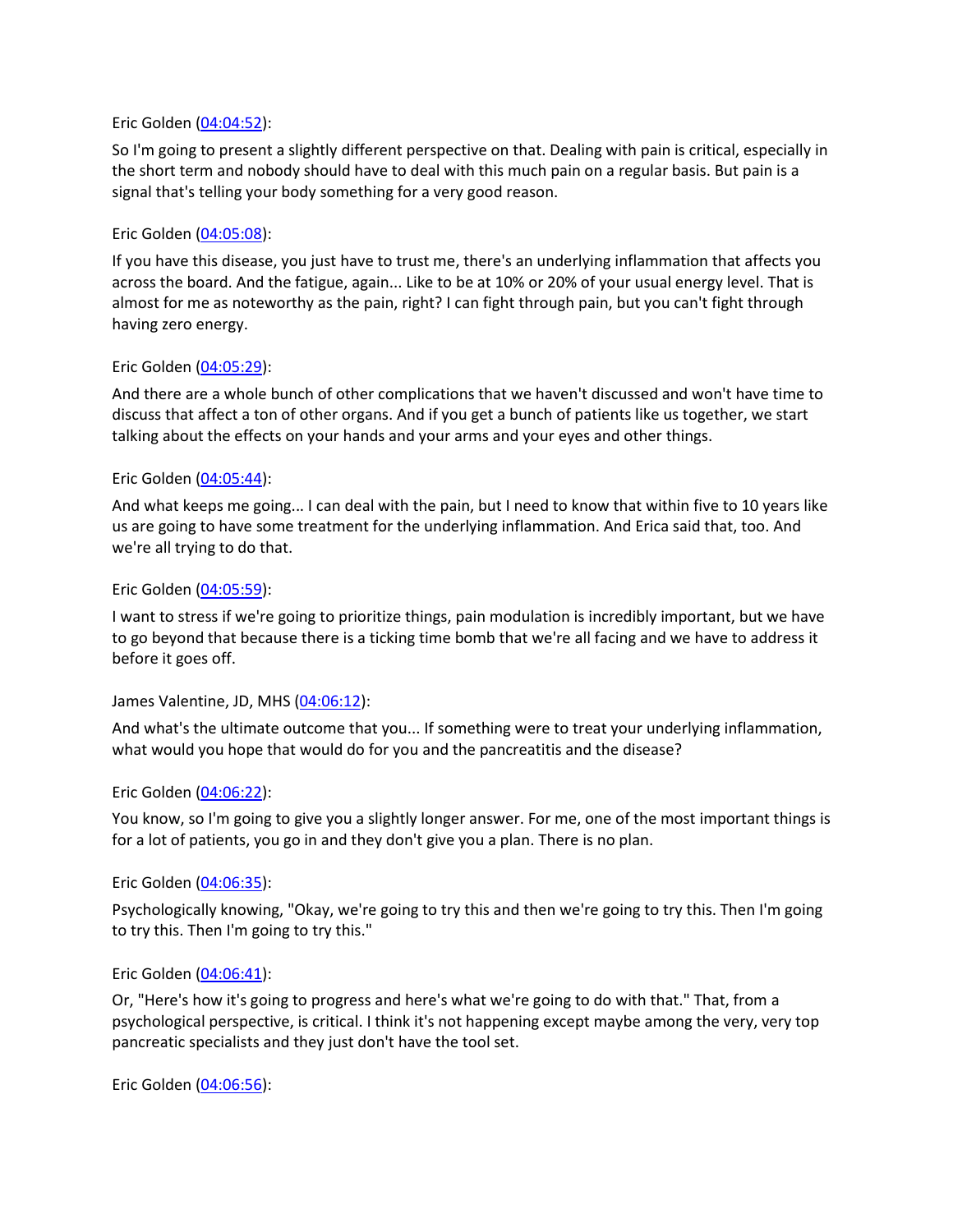So yes, there are daily quality of life impacts that need to be addressed like fatigue and pain, but just to have a roadmap so that folks know that this is a degenerative disease that's eventually going to get worse until you have to go maybe through radical surgery, but there is a plan... To me is in some ways the most critical part.

### James Valentine, JD, MHS [\(04:07:18\)](https://www.rev.com/transcript-editor/Edit?token=JkDpHabYyhynBAGa3fopJv2uhaGlHIV5p8SiALKL7xzLMTIqEPYMUPV3rs7Pj-MSOvmkBMvDYNnDT4LQrXYalbaPiHE&loadFrom=DocumentDeeplink&ts=14838.1):

And just to ask because you mentioned it, that it is a degenerative disease; would it be meaningful if that treatment helps slow that degeneration?

# Eric Golden [\(04:07:27\)](https://www.rev.com/transcript-editor/Edit?token=ZHJnXJfFejwnoIuBHB-tKBvt9bKWGn7CVz8xsow7m7B9fyrensvvdUVXYpv3SqTHQ2QP1d2Jf9N96gosmxX5C6ZR9ic&loadFrom=DocumentDeeplink&ts=14847.04):

Absolutely. Absolutely. For me, it doesn't necessarily have to get better, but to know that the underlying inflammation is not just going to snowball is really the important thing.

### James Valentine, JD, MHS [\(04:07:36\)](https://www.rev.com/transcript-editor/Edit?token=1Ku1jAlDLyEML2qLkDddegz9__aGJMCua4ngHaNm7655ywtN7tHdj7mn66XgRlKVyNuJfTW6wRp0EWydemufGSLsQjc&loadFrom=DocumentDeeplink&ts=14856.05):

Sure. Thank you. All right. Yep. Sorry. Here. Come over here and you'll be the closing comment.

# Michelle Canoy [\(04:07:49\)](https://www.rev.com/transcript-editor/Edit?token=lTBMsJt0vmTqljsqb05XxxO8LS9kozMkSczSQADtnBJ_AuLoR0y7TAX5z8yTkUJJ7d2e3EEEZ3RdqiXJ7SX4prCFiow&loadFrom=DocumentDeeplink&ts=14869.03):

I don't know if it would be an approachable thing and I might be ignorant but hydration, if there could be a focus on hydration because I think I've heard a theme of other people. Then also as being a first responder, a lot of medical traumas, a lot of issues that I go on are contributing to dehydration. So that could be a focus as well.

## Michelle Canoy [\(04:08:09\)](https://www.rev.com/transcript-editor/Edit?token=dACO0tAqAhui086rYE7_Gjq-ysX2_8Yiwz1KgxfvZauIn5bHlQNnUh7-QR70O4tnVRGT5tsy47qxYktBi2GicZmi2J8&loadFrom=DocumentDeeplink&ts=14889.15):

I know there's a lot of things being thrown at the wall for pain, but that might be able to treat and get to the core of the matter instead of just treating one of the symptoms that everybody else is kind of focusing on. But if there was a way to get hydration easier, how many ER trips would be saved? I know myself, some of my ER trips I would go and they wouldn't even give me fluids because I was a " Drug seeker." Sometimes it would take two to three hours to get the fluids.

### Michelle Canoy [\(04:08:34\)](https://www.rev.com/transcript-editor/Edit?token=kMuntimOWvmw7Li1Yn9KpsZKheIz0XXwbE3cjxp2pX2dvJlNhUS6yzJmsYE4JGKhvEHb-g0Eneo3yqRxVQyMWqQpE4Y&loadFrom=DocumentDeeplink&ts=14914.18):

So if there could be a pill, if there could be some kind of way to be able to get the hydration easier, FDA approved, I think that could go a long way to improving all of these things.

James Valentine, JD, MHS [\(04:08:43\)](https://www.rev.com/transcript-editor/Edit?token=D8gC3anTPcNKxCvKOqfFvMir8ryV6fWjpZo2i7FG0zyvh-9KhWrDj4h3vvOC7qwl60e6CY0oLzAaiD15-3w3q2wXFl0&loadFrom=DocumentDeeplink&ts=14923.26): Sure. Thank you. And the last comment?

### Linda Martin [\(04:08:46\)](https://www.rev.com/transcript-editor/Edit?token=asx4sphFVvY9VBUCM6DqD3FWuazzD8bd_dnjspzMU8eDU7gKI8RoJEg2033EjsnMJuGfmF1Qoat_V1grcdhR9baM2_g&loadFrom=DocumentDeeplink&ts=14926.76):

I just want to add on because I think it would be remiss to leave this meeting with having everyone think that while this is a terrible disease with terrible symptoms and it is degenerative and so many people, children and adults suffer, there is hope. There is hope.

### Linda Martin [\(04:09:08\)](https://www.rev.com/transcript-editor/Edit?token=bg9hUq2wVj86_aF8hrLTra6dOrlqUfcCzY5UIz1TXa3S_4dzHsNz5v_Iqoa1dFI-2OStL3awsE16EjRDAaRXg4iMJpM&loadFrom=DocumentDeeplink&ts=14948.01):

There is a lot of work going on. Numerous people have mentioned in their answers that they have genetic variants or mutations, hereditary pancreatitis, commonly PRSS1 or SPINK, CFTR which is also the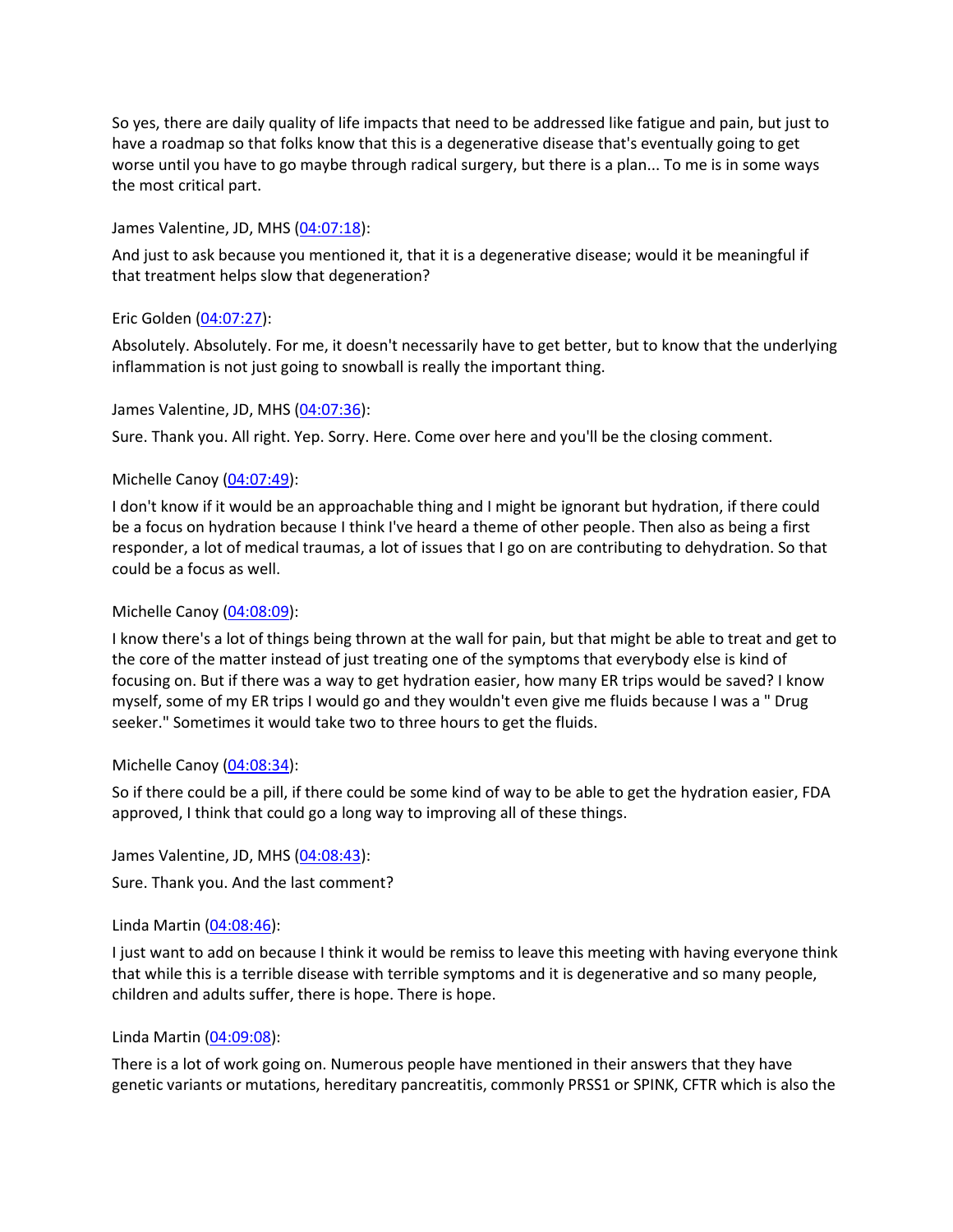mutation that is associated with cystic fibrosis is now appearing in more probably more than 50% of patients with chronic pancreatitis. Much more study needs to happen with that.

#### Linda Martin [\(04:09:41\)](https://www.rev.com/transcript-editor/Edit?token=iNZ6XJz5_B7kmGtGZi2QZZI6EqNvxNxFZ5Q_BJ9vs8uaNVL4G2SVEYq28liTtH5hPbLdRCNbtqU2zD-ZbgRJHEZD9Gc&loadFrom=DocumentDeeplink&ts=14981.41):

But finally, through the advances in genomic sequencing and other technologies like artificial intelligence and machine learning, we now have tools to be able to target what is actually going on that causes all these symptoms and can start to have researchers and developers working on treatments that if they don't cure, they slow or prevent progression of the disease.

#### Linda Martin [\(04:10:09\)](https://www.rev.com/transcript-editor/Edit?token=6vZ-4-qhB6QqMpx9t6oilkM7y7m_ovm44M0Ml61er0jD52pRidrss6vpVlN2m25iGYI5QO7E2mC584bffM25eIsypFg&loadFrom=DocumentDeeplink&ts=15009.83):

And we're not there yet and it's still going to take years. But I don't want to leave here having this kind of common... None of us believe we'll ever have a cure. I don't believe that. I believe in less than 10 years, we will have a cure or at least effective treatments that make you forget about pancreatitis. And for me that's good enough. Thank you.

#### James Valentine, JD, MHS [\(04:10:29\)](https://www.rev.com/transcript-editor/Edit?token=eQQ1wmGanLoWCJOq97lgF7P_7Exy6VKFDWaydm62rgVH8WkUz9jIdIMAqoqa-6lHMMWX1CahXDcy0z5ueZs-YWd9w04&loadFrom=DocumentDeeplink&ts=15029.95):

Sure. Thank you. As you could probably tell with the podium kind of collapsing on me a little bit, we're getting towards the end of the meeting here.

#### James Valentine, JD, MHS [\(04:10:45\)](https://www.rev.com/transcript-editor/Edit?token=GiYVs9HzEVms5PqDvQp6kvFkY9TP5ZV13CZm4bHgE8EbsXDsDZO5-bHEv1cE1JQIh4ByDIa1DQr3I-vy0iNOHYv7lnk&loadFrom=DocumentDeeplink&ts=15045.21):

Before we close out the meeting and I introduce our next speaker when I say personally for me as your moderator, thank you. I know it's difficult. The questions that I asked were difficult and pulling back the curtain on your own experiences and shedding light into what are very difficult things; I mean, obviously the pain alone being tremendous... Incredible impacts on your lives and a whole snowball effect I think I heard it referred to multiple times.

### James Valentine, JD, MHS [\(04:11:23\)](https://www.rev.com/transcript-editor/Edit?token=uk8hRQ2jyRX0FzHrdb9ew3-gF0HzkPog9F5soUJ7RUOgDrdBpvbM6-tL5BnLcD5iPWefq_FsgLtQhaZL75iIkBC_8-0&loadFrom=DocumentDeeplink&ts=15083.42):

It takes a lot to be able to share that and I just feel so honored to have been able to work with you all today, to come into your community as an outsider and have you share all of that. I think it's going to make a huge impact on that pipeline of treatments to make sure that they're really being developed for things that are important to patients and caregivers. And so I just want to have you all give yourselves a round of applause cause it's truly incredible what you've done today.

### James Valentine, JD, MHS [\(04:11:58\)](https://www.rev.com/transcript-editor/Edit?token=Z7iWrbixpPkO7_SQILeXX1fbzBS9q0AN6i4p-OWzujI1hqQfH00xV68aEmd1gQFYT6uPgjQC5gTx72KY30U5-cMVicM&loadFrom=DocumentDeeplink&ts=15118.8):

So without further ado, I'm going to introduce our speaker who is going to be providing some brief summary remarks on some of the themes and comments that were heard today. My friend and firm colleague, Larry Bauer, who joined our firm after over 10 years at the Food & Drug Administration. He worked within the rare diseases program within the Drug Center at FDA, not only working on drug development programs, but working directly with patients stakeholders in that time; and even before that, served many years as a research nurse at NIH. So comes the perfect person to give some summary remarks. So please welcome to the stage Larry Bauer.

Larry Bauer [\(04:12:52\)](https://www.rev.com/transcript-editor/Edit?token=75U-btF0BggitcBC5dY9aQgVij985vNLCU0RDVM-dsfTp48ECtO5udTNjLI2V8UvzpCLE00LjTWiu-QFVv4TaBV-Osc&loadFrom=DocumentDeeplink&ts=15172.4):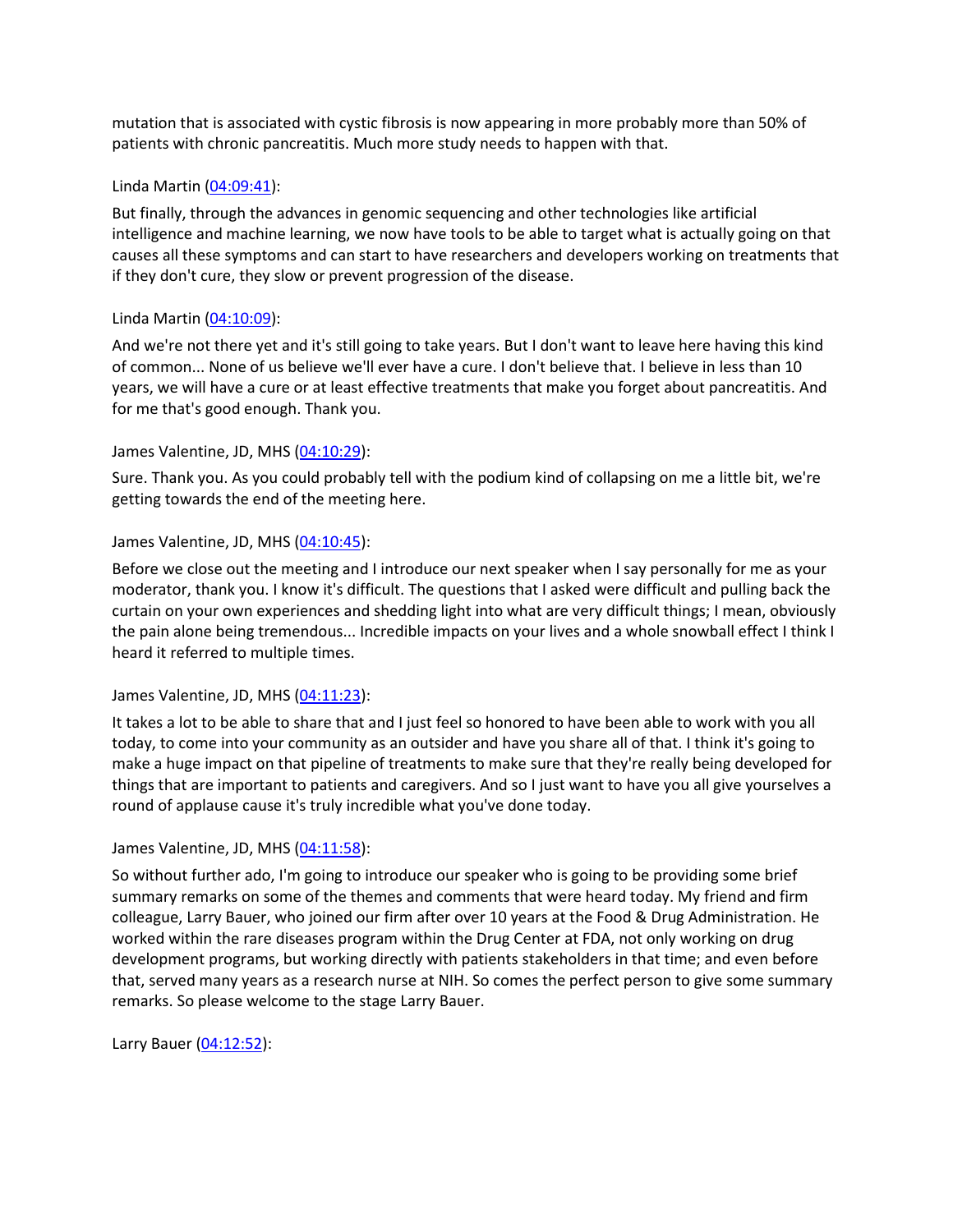I'd like to reiterate some of what James said as far as, thank you. I don't think there's anyone in the room who has not learned and had their knowledge about pancreatitis expanded even amongst the patients. I'm sure that you guys have learned from hearing from each other.

## Larry Bauer [\(04:13:08\)](https://www.rev.com/transcript-editor/Edit?token=HqiT77eyGDVFd4ni-KAJCYPeetRbVxeTf1fxHRQqJDyh3XVLHwSArzbBg-xtVN_kwnjyi2SEK-kIv2PpJ1jxHura-7s&loadFrom=DocumentDeeplink&ts=15188.74):

I studied pancreatitis when I was in school and stuff, but today has just been a total shift in my understanding that can only come from us taking the time to be together for this a half a day with doing nothing but listening. This is a very unusual and rare thing that we have done. And I hope that when we publish the Voice of the Patient report, it will be filled with direct quotes from all of you with the knowledge, with the results from the polling. And this report will be in the public domain available for anyone that wants to learn more about pancreatitis. So I think that what we have done here today is going to definitely move the field forward.

### Larry Bauer [\(04:13:57\)](https://www.rev.com/transcript-editor/Edit?token=lyvORZSVXqQpf_upOQNICIC0sUoCXR-aGrPyqaYqT0gSxn8uOEno1pVaPTrh9UweGMICmsLGTwj8WEGEVCWgFHilmYo&loadFrom=DocumentDeeplink&ts=15237.19):

I was asked to give a summary. There is no way that I can say everything that's been discussed today. So I'm just going to mention a few of the high points that I heard. Please forgive me if there was any high point that you thought was significant that I don't include in my remarks.

### Larry Bauer [\(04:14:15\)](https://www.rev.com/transcript-editor/Edit?token=cYY9SJ8efTzKGl8LQYpRsk_dH9fhnNQdF0Uk4IGO88kwEFCx1GvaPE7jrturKDaCdrnPmRvwD3zxY9HHj91JjETAvYk&loadFrom=DocumentDeeplink&ts=15255.55):

So some of the takeaways for me was that pancreatitis is an incredibly complex disease, that it affects people in many different ways. There is not just one form of pancreatitis. The management is also extremely complex as you've heard. No single one of you has been managed in the same way. So we need qualified medical staff to be able to manage this condition and to work with patients.

### Larry Bauer [\(04:14:44\)](https://www.rev.com/transcript-editor/Edit?token=DznHnzE_pphOspGhfIFbzfaqMBUXW3BI0xqYSUhPj2v1_g31izUPTmImCxJ7usROMcnlZ8WOlrzz4nYWU1TqhBja6wQ&loadFrom=DocumentDeeplink&ts=15284.7):

Even though there's many treatments available for symptoms, we still do not have any approved drugs for pancreatitis, which I think is a huge hole that needs to be worked on. Many of you talked about the diagnostic odyssey that you've been on. We heard from some of the kids or even from some of our older folks that are here. They had symptoms early on that were just being written off as stomachaches, as diarrhea... That people are physicians are not catching this early. And then people that were told that they had gallstones went through surgery... It took years sometimes to get to a diagnosis. Of course, one of the main symptoms that everybody talked about was the pain. The pain of pancreatitis is unlike any other pain. We've heard descriptions of stabbing knives, of acid, unlike anything else, that the pain scales are not measuring it accurately. The worst pain of your life and it's like a heart attack.

#### Larry Bauer [\(04:15:52\)](https://www.rev.com/transcript-editor/Edit?token=zywnHsfX3r-i3NjsBpBr-bUSn33HaaVTO9PypsUE1zo84cE4yc1w6lcAeTly_7AxUsHCAJEpKqZyJHhkbMk7lCVTz0M&loadFrom=DocumentDeeplink&ts=15352.97):

It has also impressed me how people are dealing with this all the time. So even if they're not having a flare, that sometimes people are having mild levels of symptoms.

#### Larry Bauer [\(04:16:04\)](https://www.rev.com/transcript-editor/Edit?token=nMSp4Ryh4IltCGBhSkfgiPmpy8SC-iLQ2cjO5gueNZ24nKUmjgFrjr9NaVq1gDs3ZMKMUdO8t1NT2oEdyVMns7ePnxo&loadFrom=DocumentDeeplink&ts=15364.23):

Treating the pain, people having to take narcotics; longterm use of even nonsteroidal drugs has side effects. Gabapentin, Clonidine, cannabis, Ambien, oxycodone, hydrocodone all these drugs.

Larry Bauer [\(04:16:22\)](https://www.rev.com/transcript-editor/Edit?token=vd71d3xgsoAx7EpFCm5ZWNBbPWXihGoZuLMuiHohAmtPCdx6qzo8vHzZLDUpQ_3xUVNt2_NRZLnVGAnllsmgZvOD5-8&loadFrom=DocumentDeeplink&ts=15382.19):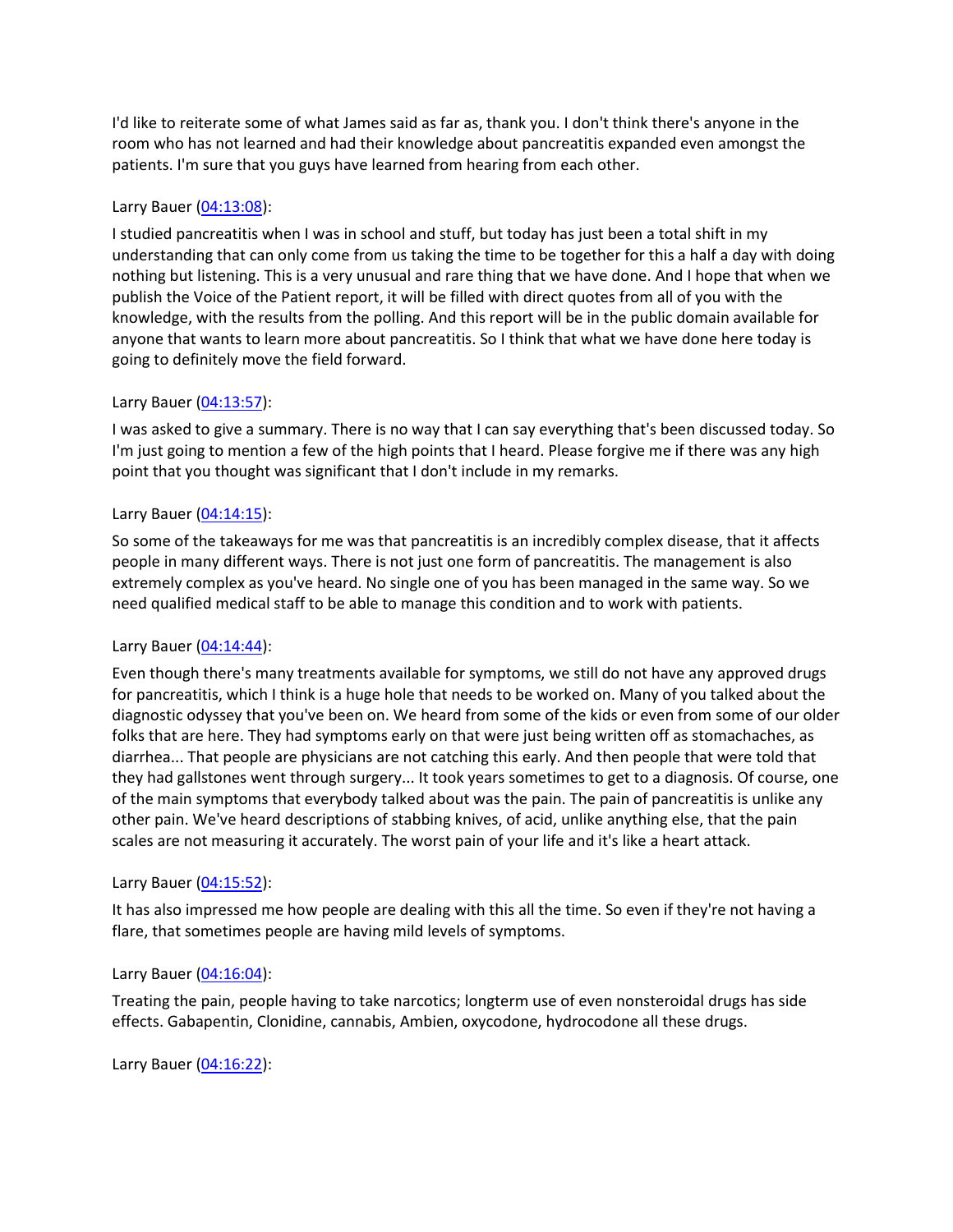And especially, it got my attention thinking about the use of narcotics in children. I understand that that's what's required for this level of pain, but I also know that that's a serious impact on children's lives and their quality of life. So I do hope that that's an area of future research.

### Larry Bauer [\(04:16:43\)](https://www.rev.com/transcript-editor/Edit?token=jbtYpfiYljrbgYWovNwsBPRmGwC5FHxgE0tdK7ZOo7c15wa4eA8TnkxHZD2S81rXqlVoEuEWJuhbn6MxcGQHD2WagMQ&loadFrom=DocumentDeeplink&ts=15403.76):

We've heard a lot about the GI symptoms, chronic nausea and vomiting, going back and forth between diarrhea, constipation; adhesions in the bowel, just all kinds of situations. The fatigue is significant. Over and over again, we've heard quality of life. What I want is quality of life. I think we heard from a couple of people that when you're in chronic fatigue or if you're have fatigue related to having surgery or to a flare, that this seriously impacts your lives.

### Larry Bauer [\(04:17:23\)](https://www.rev.com/transcript-editor/Edit?token=8YIGruWDutBAujXqMkOo-r9ZjgMYlbYKrtccrDXPRZ8MGu5VXTqV2TcWs9wjLxOXLY8JYywdkmdbiCrpVDcyvWGbrQU&loadFrom=DocumentDeeplink&ts=15443.15):

I was also impressed by the number of hospitalizations that people have gone through. It's unlike... There's very few illnesses where people are hospitalized as frequently and for some of the lengths of time. It's really almost unheard of.

# Larry Bauer [\(04:17:39\)](https://www.rev.com/transcript-editor/Edit?token=fwGmYhipJjCoVlJaptJTWMBzhMuWMDyRPULI-ZW5yxgWoZuxkdDytMlGs2HQuxETwGJsEXgq88uFcomekIA_AonHY1g&loadFrom=DocumentDeeplink&ts=15459.29):

Let's see what else... I thought one of the quotes from Gracie was that she "Felt like a science experiment." I thought that really captured what each of your journeys... They actually sound like each of you is a science experiment; that you're working with your physicians and your healthcare teams to try to figure out how to approach this. We heard a lot about the total pancreatectomy procedure, the pluses and the minuses of that. One of the things that stuck in my mind was that I think it might've been Rebecca that said it "Exchanges one problem for another." And then it leaves you with a unique anatomy postop so that postoperatively, if you develop additional symptoms, it's going to take a specialist to know how to treat that because you don't look the same inside anymore. There's issues with scar tissue and other things.

### Larry Bauer [\(04:18:34\)](https://www.rev.com/transcript-editor/Edit?token=_uZTE4JAGZQG6VBhSypxS6Z1jeN6Q5qVJjIDZA4jl65_DpkW2z-5_ntGukqONpnihsAm-FnUh_PjxTrd3O-s5ivczVE&loadFrom=DocumentDeeplink&ts=15514.54):

So I think you're a courageous group. I appreciate everything that was said today. You all have such stamina and grace in this disease. And even like, I remember Eric, you said "I'm one of the lucky ones," but you're still also one of the suffering ones.

### Larry Bauer [\(04:18:55\)](https://www.rev.com/transcript-editor/Edit?token=ehyevkAfO9KXjlBBPCYJA0o90z7niRg9CUwKOWbWnuXpLOmCmARtcl83ETeYIjOGNCX_yjAs57AWxfkFc2eqVcMrdhU&loadFrom=DocumentDeeplink&ts=15535.44):

So I wish you all the best and I hope that this meeting really moves the field of pancreatitis and research and treatments forward. So congratulations to you all.

### Larry Bauer [\(04:19:07\)](https://www.rev.com/transcript-editor/Edit?token=4hCjryzfTmuLn_EU0Vcq81Rfx-oretFphsuI9TmmEhCsaYjY-4WVScZAM-1Wbx7jm5vzZx4jT3CL7Bj5_GfgKIjHz3E&loadFrom=DocumentDeeplink&ts=15547.63):

So to close the meeting, I would like to introduce Jane Holt. Jane was one of the co-founders of the National Pancreas Foundation. Jane, I also wanted to thank her. She stepped in... Someone couldn't attend, one of the panelists, and Jane stepped in to be a panelist at the last minute. So we really appreciated that. So Jane.

### Jane M. Holt [\(04:19:32\)](https://www.rev.com/transcript-editor/Edit?token=faesr7UWXd2yEOxsKEyXxEN2j0YHerAwUZqgCAX12o3ddhDl8nnf0y-rzSeHScPavGOuV-cTO91pa8yn2UTBqRiu7b0&loadFrom=DocumentDeeplink&ts=15572.14):

Hi. So as Larry said, I'm one of the co-founders of the National Pancreas Foundation, but I also really wanted to introduce my other co-founder Patter Birsic who is sitting in the back of the room and